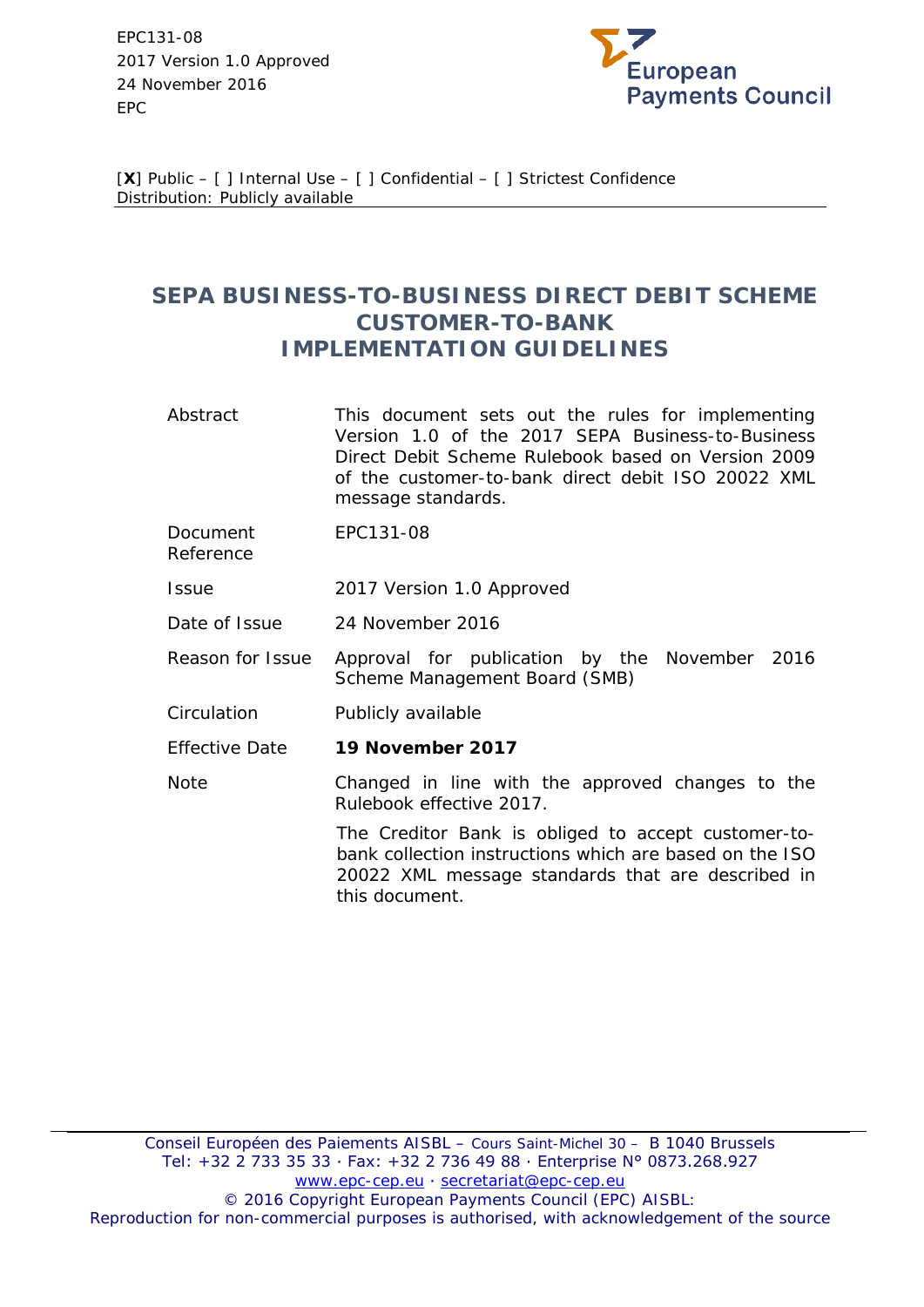# **TABLE OF CONTENTS**

| O            |       |                                                                                       |
|--------------|-------|---------------------------------------------------------------------------------------|
|              |       |                                                                                       |
|              |       |                                                                                       |
|              |       |                                                                                       |
| 1            |       |                                                                                       |
|              |       | 1.1 COVERAGE OF THE SEPA CUSTOMER-TO-BANK IMPLEMENTATION GUIDELINES 4                 |
|              |       | 1.2 USE OF THESE GUIDELINES BY THE INSTRUCTING AND INSTRUCTED PARTIES 6               |
|              |       |                                                                                       |
|              |       |                                                                                       |
|              |       |                                                                                       |
|              | 1.5.1 |                                                                                       |
|              | 1.5.2 |                                                                                       |
|              | 1.5.3 |                                                                                       |
|              |       |                                                                                       |
|              |       |                                                                                       |
| $\mathbf{2}$ |       | MANDATORY CUSTOMER-TO-BANK AND BANK-TO-CUSTOMER MESSAGES 10                           |
|              |       | 2.1 BUSINESS CUSTOMER TO BANK DIRECT DEBIT COLLECTION DATASET (DS-03) 10              |
|              | 2.1.1 | Use of Customer Direct Debit Initiation (pain.008.001.02) 10                          |
|              |       | 2.2 CUSTOMER TO BANK REVERSAL INSTRUCTION FOR A COLLECTION (BASED ON DS-07 AND DS-03) |
|              | 2.2.1 | Use of the Customer to Bank Payment Reversal (pain.007.001.02)  40                    |
|              | 2.2.2 |                                                                                       |
|              |       | 2.3 BANK TO CUSTOMER DIRECT DEBIT REJECT DATASET (BASED ON DS-05) 52                  |
|              | 2.3.1 | Use of the Customer Payment Status Report (pain.002.001.03) 52                        |
|              | 2.3.2 |                                                                                       |
| 3            | LI ST | BUSINESS-TO-BUSINESS DIRECT DEBIT<br>ΩF<br><b>CHANGES</b><br>I N<br>C2B               |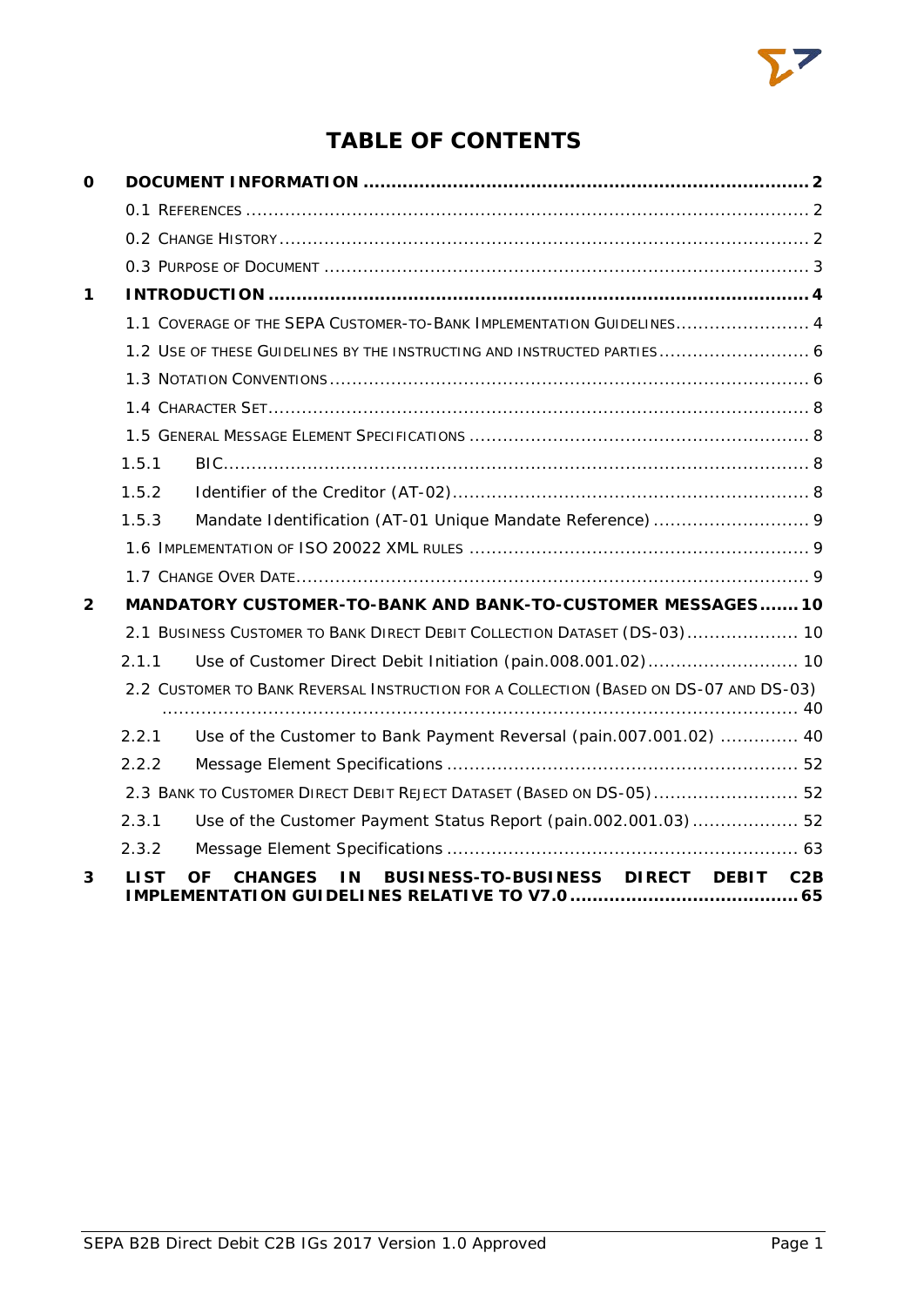# <span id="page-2-0"></span>**0 DOCUMENT INFORMATION**

# <span id="page-2-1"></span>**0.1 References**

# This section lists relevant documents of interest.

|        | <b>Document Number</b> | <b>Title</b>                                                                                                                               | <b>Issued by:</b> |
|--------|------------------------|--------------------------------------------------------------------------------------------------------------------------------------------|-------------------|
| $[1]$  | EPC222-07              | <b>SEPA Business-to-Business Direct Debit</b><br>Scheme Rulebook 2017 Version 1.0                                                          | <b>EPC</b>        |
| $[2]$  |                        | ISO 20022 XML Direct Debits and Related<br>message standards, September 2009:<br>Initiation<br>$\bullet$<br><b>Clearing and Settlement</b> | <b>ISO 20022</b>  |
| $[3]$  | ISO 3166               | <b>Country Codes</b>                                                                                                                       | <b>ISO</b>        |
| [4]    | ISO 4217               | <b>Currency Code List</b>                                                                                                                  | <u>ISO</u>        |
| [5]    | ISO 9362               | Business Identifier Codes (BIC)                                                                                                            | <u>ISO</u>        |
| [6]    | ISO 13616              | IBAN: International Bank Account Number                                                                                                    | ISO <sup>1</sup>  |
| $[7]$  | <b>ISO/IEC 7064</b>    | Information technology - Security techniques<br>- Check character systems                                                                  | <u>ISO</u>        |
| [8]    | EPC129-09              | SEPA B2B Direct Debit Scheme E-Mandate<br>Service Implementation Guidelines                                                                | <b>EPC</b>        |
| [9]    | EPC217-08              | SEPA Requirements for an Extended<br><b>Character Set</b>                                                                                  | <b>EPC</b>        |
| $[10]$ | EPC230-15              | Clarification Paper on the Use of Slashes in<br>References, Identifications and Identifiers                                                | <b>EPC</b>        |

# <span id="page-2-2"></span>**0.2 Change History**

1

| <b>Issue number</b>   | <b>Dated</b> | <b>Reason for revision</b>                     |
|-----------------------|--------------|------------------------------------------------|
| V1.1                  | 20081218     | EPC Plenary approval 17 December 2008          |
| V1.2                  | 20090630     | EPC Plenary approval June 2009                 |
| V2.0                  | 20091101     | EPC Plenary approval October 2009              |
| V3.0                  | 20101101     | EPC Plenary approval September 2010            |
| V4.0                  | 20111117     | EPC Plenary approval September 2011            |
| V5.0                  | 20121130     | EPC Plenary approval September 2012            |
| V6.0                  | 20141125     | EPC Plenary approval October 2014              |
| V7.0                  | 20150126     | EPC Plenary approval December 2014             |
| 2017 V <sub>1.0</sub> | 20161103     | Scheme Management Board approval November 2016 |

<span id="page-2-3"></span><sup>&</sup>lt;sup>1</sup> See also [http://www.swift.com/products/bic\\_registration/iban\\_format\\_registration](http://www.swift.com/products/bic_registration/iban_format_registration)

SEPA B2B Direct Debit C2B IGs 2017 Version 1.0 Approved Page 2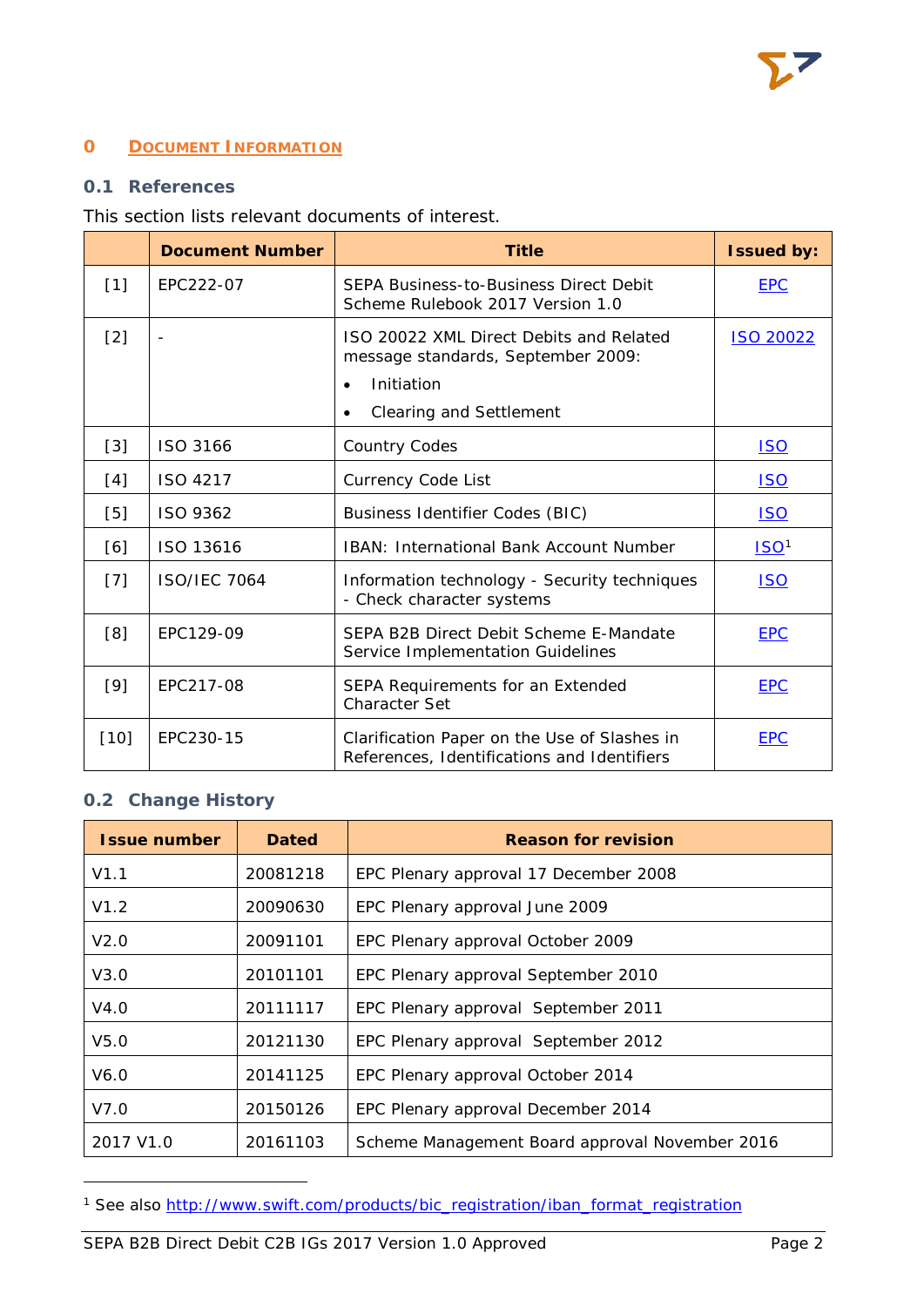# <span id="page-3-0"></span>**0.3 Purpose of Document**

The objective of these Guidelines is to define the rules to be applied to the ISO 20022 XML message standards for the implementation of the SEPA Business-to-Business Direct Debits in the customer-to-bank space.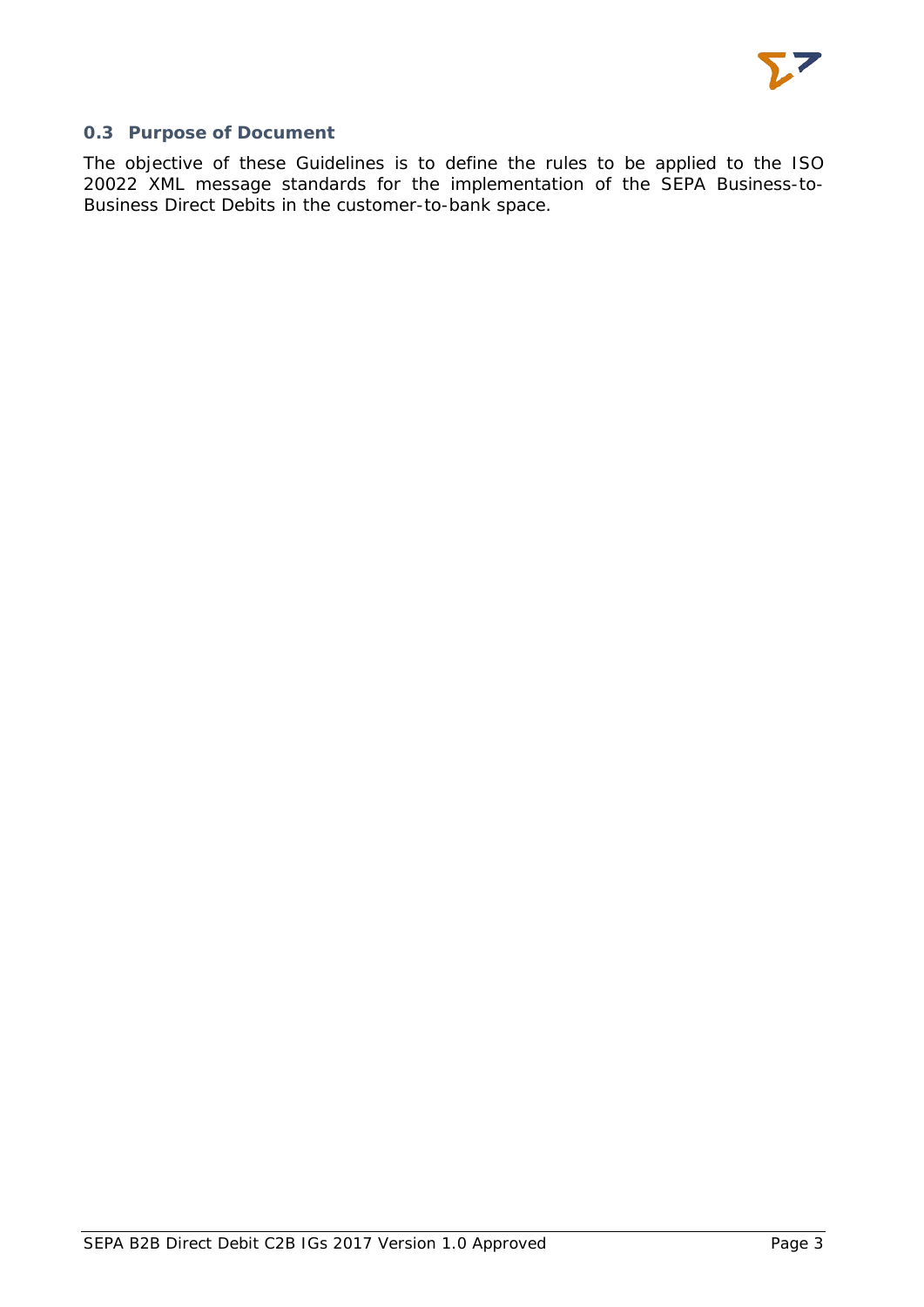

# <span id="page-4-0"></span>**1 INTRODUCTION**

This document sets out the SEPA rules for implementing the business-to-business (B2B) customer-to-bank direct debit ISO 20022 XML initiation message standards. The SEPA B2B Direct Debit Scheme Rulebook defines data sets which are implemented in the relevant ISO 20022 XML message standard as follows.

| <b>SEPA Direct Debit Scheme Rulebook</b>                                                      | <b>ISO 20022 XML Message Standards</b> |  |
|-----------------------------------------------------------------------------------------------|----------------------------------------|--|
| DS-03 Business Customer to bank   Customer Direct Debit Initiation<br>Collection              | (pain.008.001.02)                      |  |
| DS-06 Bank to Business Customer Direct   Statements/advice ISO 20022 XML<br>Debit Information | standards are covered separately       |  |
| Reject based on DS-05 for the Bank to Reject – Customer Payment Status<br>Customer space      | Report (pain.002.001.03)               |  |

The Guidelines for the customer-to-bank and bank-to-customer XML standards are mandatory. This means that a scheme participant is obliged to accept at least but not exclusively the messages as described in these guidelines.

# <span id="page-4-1"></span>**1.1 Coverage of the SEPA Customer-to-Bank Implementation Guidelines**

The purpose of the SEPA customer-to-bank Implementation Guidelines, hereafter referred to as the Guidelines, is to provide guidance on the use of the payment initiation Global ISO 20022 XML standards (the 'pain' messages) in initiating SEPA B2B Direct Debit payments as defined in the SEPA B2B Direct Debit scheme rulebook and supplemented by processing requirements.

The Guidelines are fully aligned to the SEPA B2B requirements as defined in the Rulebook and identify message elements needed for initiating SEPA payments while recognising message elements that may be available for use in Additional Optional Services (AOS), as shown below.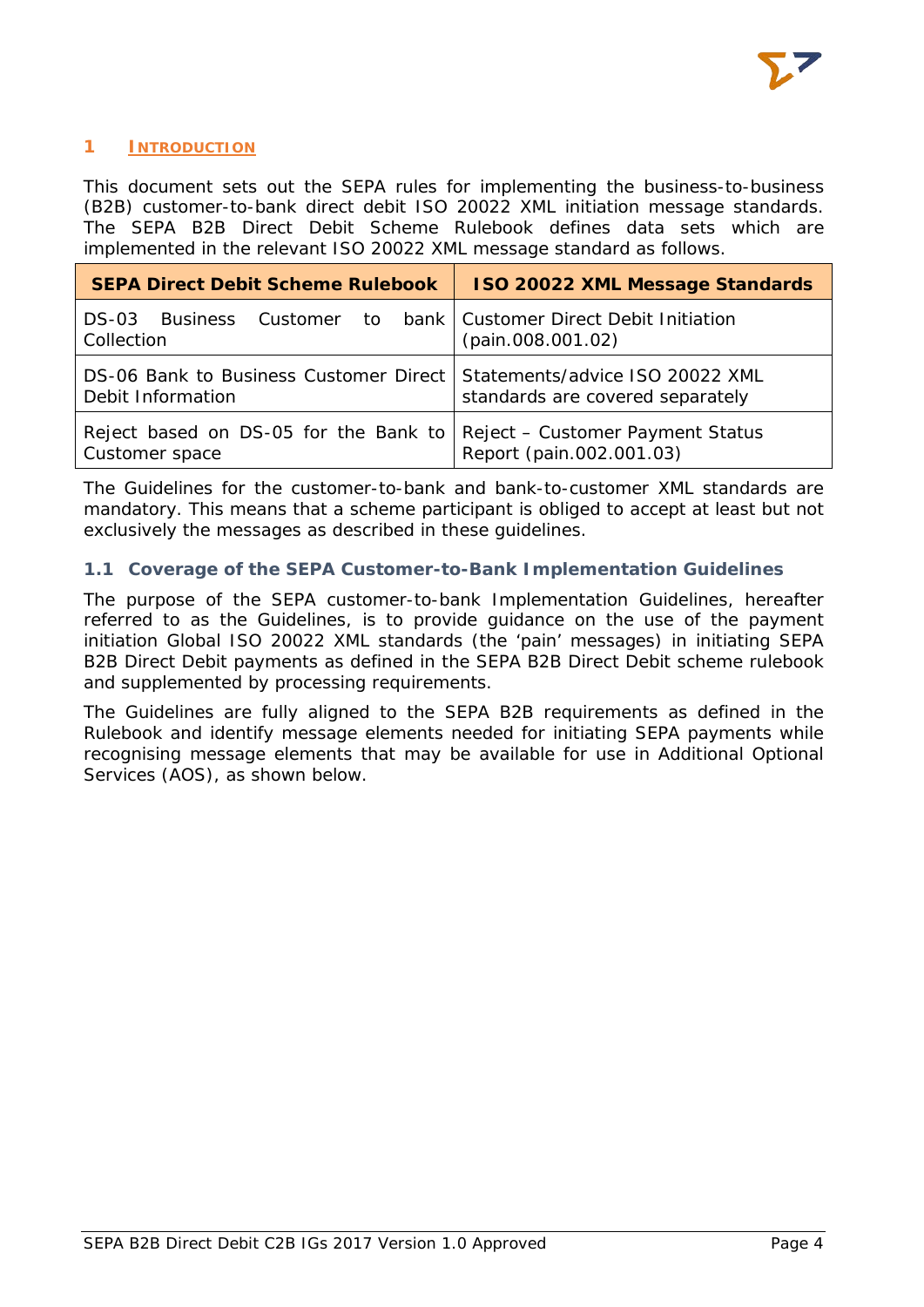| Global ISO 20022 XML Message Standards                                                                        |                                                                                                                                                                                                                                           |                                                                                                                                   |                                                                                           |  |
|---------------------------------------------------------------------------------------------------------------|-------------------------------------------------------------------------------------------------------------------------------------------------------------------------------------------------------------------------------------------|-----------------------------------------------------------------------------------------------------------------------------------|-------------------------------------------------------------------------------------------|--|
| <b>Message</b><br>elements from<br>the ISO<br>messages<br>corresponding to<br><b>Rulebook</b><br>requirements | Message elements that<br>are mandatory in the<br><b>ISO messages or</b><br>needed for Processing                                                                                                                                          | <b>Message</b><br>elements from<br>the ISO<br>messages<br>available for<br>use by AOS<br>within an EPC<br>Governance<br>framework | <b>Message</b><br>elements<br>from ISO<br>messages<br>not<br>applicable to<br><b>SEPA</b> |  |
| $\equiv$<br>specific way for an AOS.                                                                          | <b>EPC Implementation Guidelines for SEPA</b><br><b>B2B subset, identifying elements</b><br>to be used as defined in ISO<br>to be used with SEPA usage rules<br>(from or completing the Rulebook)<br>Note: yellow fields can be used in a | To be<br>developed and<br>documented by<br><b>AOS</b><br><b>Communities</b>                                                       | <b>Not available</b><br>for use in<br><b>SEPA</b><br>payments                             |  |
|                                                                                                               | <b>SEPA B2B Payments</b>                                                                                                                                                                                                                  |                                                                                                                                   |                                                                                           |  |

# Figure 1

These Guidelines define the SEPA B[2](#page-5-0)B Direct Debit Mandatory Subset<sup>2</sup> of the Global ISO 20022 XML standard that consists of message elements:

- required in the Rulebook as business requirements
- needed for processing by banks, clearing and settlement mechanisms and bank customers

Elements needed for specific national regulatory requirements are not considered in these guidelines. They have to be dealt with at national level without being regarded as an AOS.

These message elements define the **SEPA B2B Direct Debit service** and are denoted by yellow shading in the message structures given in the following chapters. Only these elements are further detailed with relevant SEPA B2B Direct Debit requirements, such as the use of the message element, its components or the values that must be used. Usage rules, for example, may indicate limits on the number of repetitions, or code value restrictions, while format rules may be used to indicate the allowable combinations of components of a message element.

These Guidelines also recognise message elements and the usage rules in the ISO 20022 XML standard that may be available for use in an AOS, subject to a governance framework to be defined by the EPC. The definition and documentation of these message elements are a matter for the AOS communities involved. These message elements are denoted by white shading.

Where there are message elements that do not apply to SEPA payments, these are

1

<span id="page-5-0"></span><sup>&</sup>lt;sup>2</sup> The SEPA Business-to-Business Direct Debit Mandatory subset is hereafter known as the SEPA B2B Direct Debit service.

SEPA B2B Direct Debit C2B IGs 2017 Version 1.0 Approved Page 5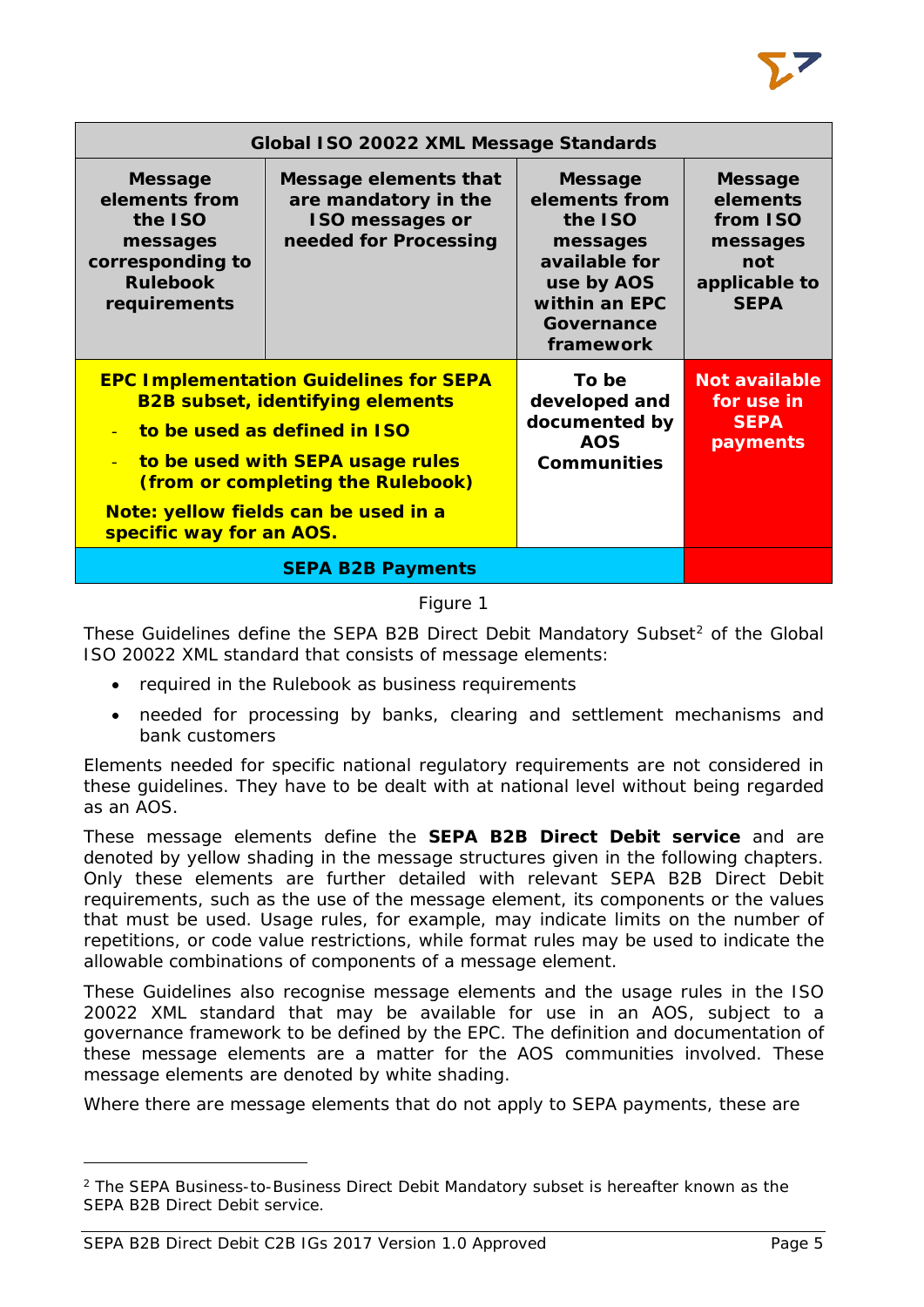

denoted with red shading in the right-most column of the message structures. To date, few such message elements have been identified.

# <span id="page-6-0"></span>**1.2 Use of these Guidelines by the instructing and instructed parties[3](#page-6-2)**

- SEPA B2B Direct Debit payments are executed using messages only containing message elements defined as part of the SEPA B2B Direct Debit Subset (shaded yellow in Figure 2).
- Payments that include message elements that are defined and documented by AOS communities (shaded white/yellow in Figure 2) are considered as SEPA payments, but not as SEPA B2B Direct Debit payments.
- It is the responsibility of the instructing customer and instructed bank of the message to ensure that message elements defined for use in an AOS are only included in messages sent to AOS community members.
- The instructed bank receiving a message containing AOS-related message elements, but which is not a member of this AOS community, may ignore the information, that is, not use it for processing, nor forward it to the next party in the chain. The instructed bank, however, may reject the message for this reason.

#### <span id="page-6-1"></span>**1.3 Notation Conventions**

The Guidelines are presented in a similar format than the one used in the ISO 20022 XML standard.

| #    | <b>SEPA</b><br><b>Mult</b> | <b>Message Element</b>                                                                 | <b>SEPA Core Requirements</b>                                                                                                                                                                                                                                                                       |
|------|----------------------------|----------------------------------------------------------------------------------------|-----------------------------------------------------------------------------------------------------------------------------------------------------------------------------------------------------------------------------------------------------------------------------------------------------|
| 1.00 | 11                         | Message root<br>$+$ Group Header<br>$++Sublevel 1$<br>$+++Sublevel 2$                  | $SEPA$ Usage Rule $(s)$<br>(e.g. Mandatory)<br><b>SEPA Format Rule(s)</b><br><b>ISO</b> Name<br><b>ISO Definition</b><br><b>XML Tag</b><br><b>Type</b><br>(Yellow: Message Element that is part of the SEPA Core<br>Service)                                                                        |
|      | 11                         |                                                                                        | <b>XML Tag</b><br>xs: choice                                                                                                                                                                                                                                                                        |
| 1.01 | 11                         | Message root<br>+Group Header<br>$++Sublevel 1$<br>$+++Sublevel 2$<br>$+++S$ ublevel 3 | <b>SEPA Rulebook</b><br>(Attribute used in Rulebook)<br>$SEPA$ Usage Rule $(s)$<br>(e.g. Only 'SEPA' is allowed.)<br><b>ISO Name</b><br><b>ISO Definition</b><br><b>XML Tag</b><br><b>Type</b><br><b>ISO Length</b><br><b>SEPA Length</b><br>(Yellow: Message Element that is part of the SEPA Core |
|      |                            |                                                                                        | Service)                                                                                                                                                                                                                                                                                            |
|      |                            |                                                                                        | <b>SEPA Code restrictions</b>                                                                                                                                                                                                                                                                       |
|      |                            |                                                                                        | <b>SEPA</b><br>SingleEuroPaymentsArea<br>Payment must be executed following the Single Euro<br>Payments Area scheme.                                                                                                                                                                                |

<span id="page-6-2"></span><sup>3</sup> Instructing and instructed parties include CSMs.

1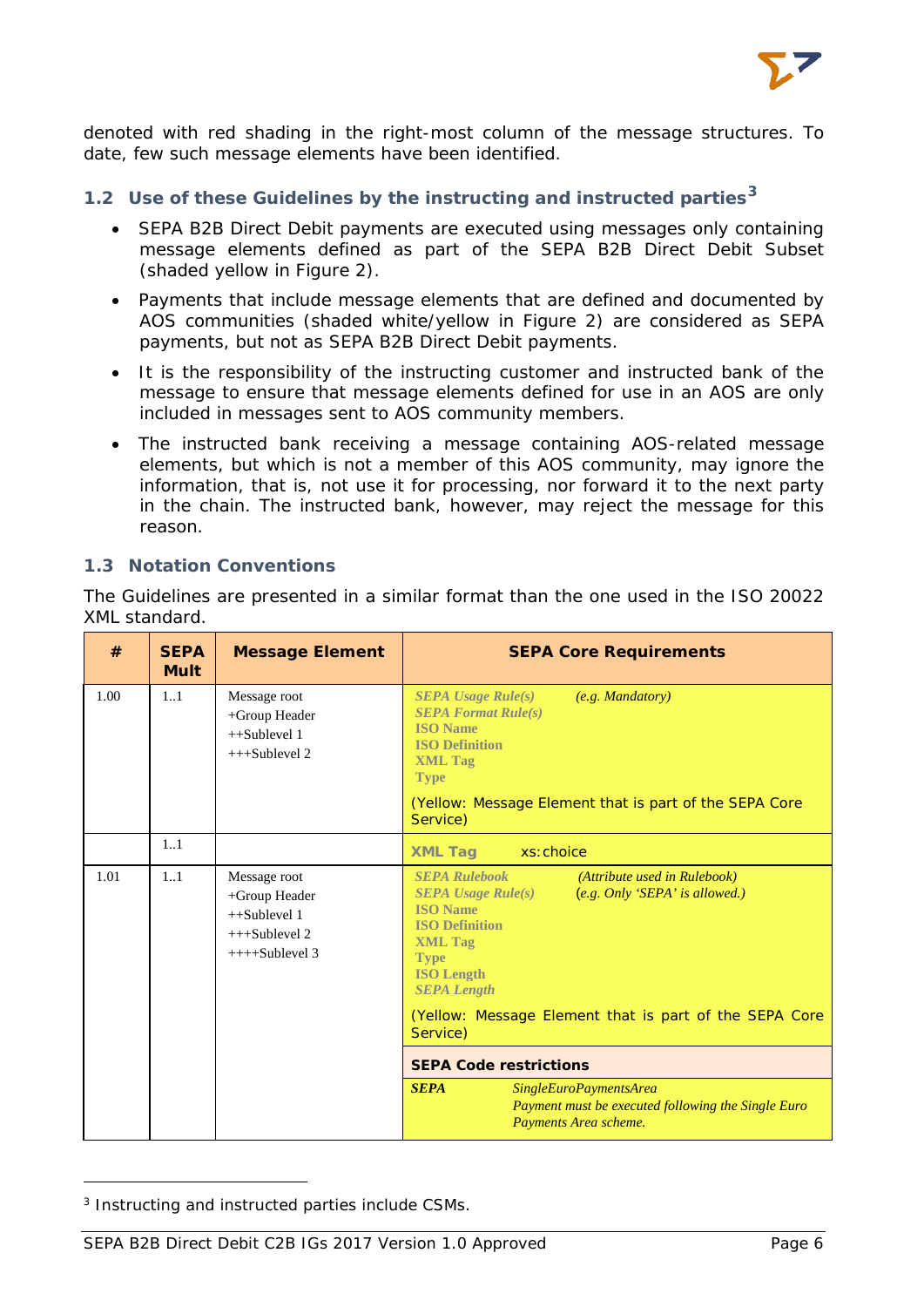

| 1.02             | 11  | Message root<br>+Group Header<br>$++Sublevel 1$<br>$+++Sublevel 2$<br>$++++Sublevel 3$ | <b>ISO</b> Name<br><b>ISO Definition</b><br><b>XML</b> Tag<br><b>Type</b><br>(White: Message Element that is not part of the Core Service but is<br>available for use in a SEPA AOS) |
|------------------|-----|----------------------------------------------------------------------------------------|--------------------------------------------------------------------------------------------------------------------------------------------------------------------------------------|
| 1.0 <sub>n</sub> | 0.1 | Message root<br>$+$ Group Header<br>$++Sublevel 1$                                     | <b>ISO</b> Name<br><b>ISO Definition</b><br>XML Tag<br><b>Type</b><br>(Red: Message Element that is not to be used in SEPA Payments)                                                 |



Where:

- Column 1 indicates the message element Index number specific to these Implementation Guidelines. As a result, the Index numbers differ from the ones used in the relating ISO 20022 Message Definition Report, PDF version. Components of message elements that are not allowed in SEPA payments or where no SEPA requirements are defined are not displayed in full as the ISO 20022 XML standard applies.
- Column 2 indicates the mandatory or optional status and the number of repetitions defined by the SEPA Core Requirements, e.g.:
	- o 0..1 element is optional and may only be present once
	- o 0..n element is optional with unlimited repetition
	- o 1..1 element is mandatory and must be present exactly once
	- o 1..n element is mandatory with unlimited repetition

The displayed SEPA multiplicity may thus differ from the one of the ISO 20022 XML standard. When an element is shaded yellow, possible remaining ISO 20022 occurrences are available for use in an AOS.

Empty elements are not allowed (i.e. a message shall not contain elements without content).

- Column 3 indicates the full path of an element where the last line contains the name of the message element as defined in the ISO 20022 XML standard. When an element contains sub-elements these are indented to the right and noted with a plus sign  $(+)$  per level.
- Column 4 specifies in italic characters the SEPA Core Requirements as additional rules to those specified in the ISO 20022 XML standard, which are shown in non-italic characters.
	- o When defined in the Rulebook, the attribute is indicated by the attribute name and where applicable, the number, i.e., AT-nn. Those message elements are shaded yellow.
	- o When the message element relates to inter-bank processing requirements, it is shaded yellow.
	- o When the message element specified in the ISO 20022 XML standard is used for SEPA payments without change (regarding the definition and any usage rules), no specific SEPA Core requirements are provided and is shaded yellow.
	- o When the message element is specified in the ISO 20022 XML standard as optional, but is mandatory in SEPA Core requirements, this is specified as 'Mandatory' and is shaded yellow.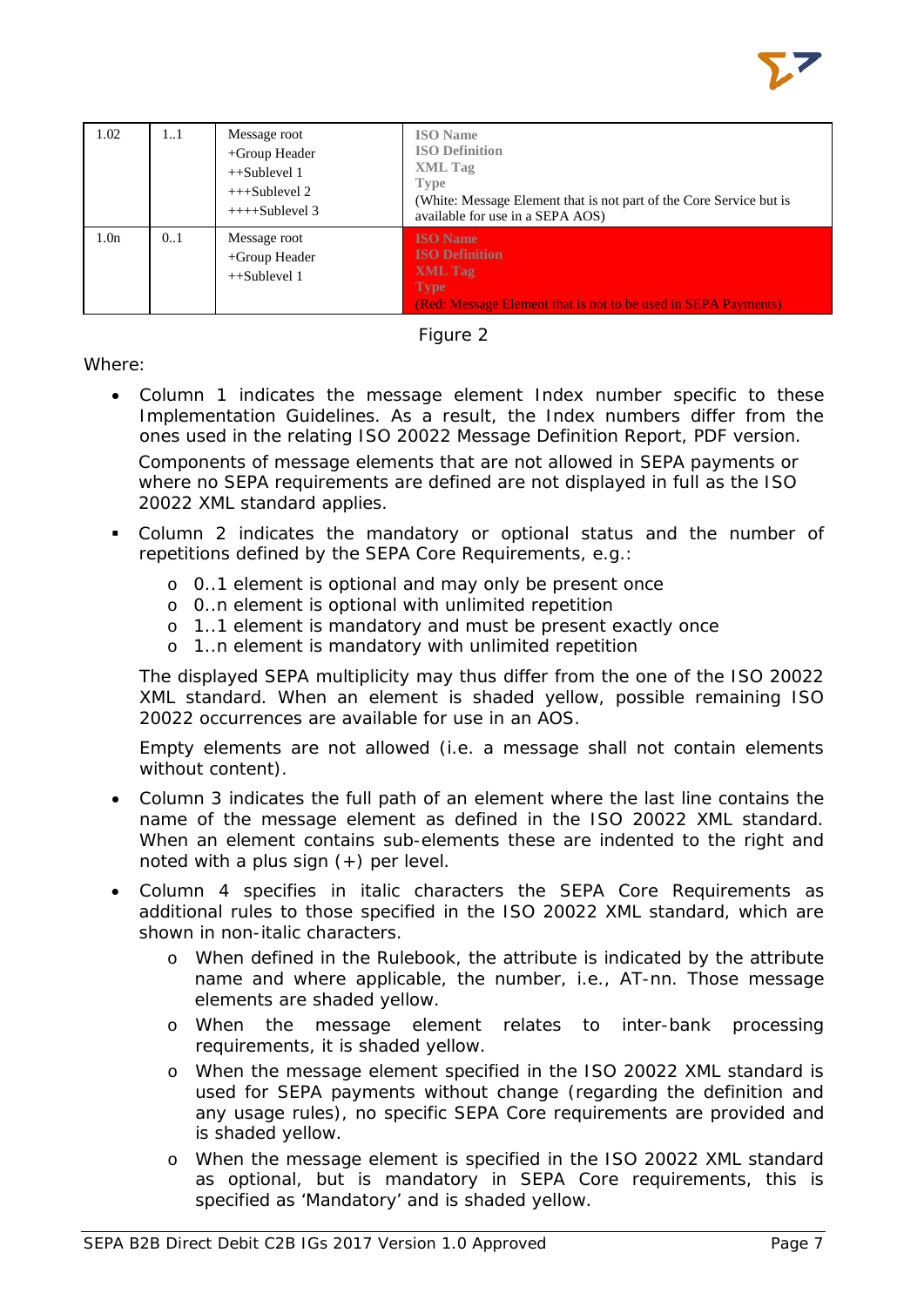

- o When the message element is not available for use in SEPA payments, this is indicated with red shading. Note that these message elements are similarly not available for use in an AOS.
- o The SEPA length is indicated for every message element (if applicable), even if it is the same length as in the ISO 20022 XML standard.

Column 4 may also indicate conditional relationships between components of a message element, for example, either component 1 or component 2 must be present, but not both (indicated, in empty lines without index number, in the column 4 with XML Tag 'xs:choice'). In such case, the choice is to be made between the two following sub-elements, if both are shaded yellow.

# <span id="page-8-0"></span>**1.4 Character Set**

The character set issue centres on the use of the full set of characters in the message elements. Two considerations are:

- While banks and their customers must be allowed to use the character set currently in use at national level,
- Banks and their customers throughout SEPA cannot be required to support the full character set used in SEPA countries.

Therefore:

- The ISO 20022 XML messages allow for the full range of global language requirements (UTF-8)
- Banks and their customers must be able to support the Latin character set commonly used in international communication, as follows:

a b c d e f g h i j k l m n o p q r s t u v w x y z A B C D E F G H I J K L M N O P Q R S T U V W X Y Z 0 1 2 3 4 5 6 7 8 9  $/ - ? : () . , ' +$ 

Space

- References, identifications and identifiers must respect the following [10]:
	- o Content is restricted to the Latin character set as defined above
	- o Content must not start or end with a '/'
	- o Content must not contain '//'s

However, there may be bilateral or multilateral agreements to support one or more sets of characters beyond the Latin character set referred to above.

### <span id="page-8-1"></span>**1.5 General Message Element Specifications**

# <span id="page-8-2"></span>**1.5.1 BIC**

The BIC used to identify financial institutions (Agents in the ISO 20022 XML standards) may be either BIC 11 or BIC 8.

# <span id="page-8-3"></span>**1.5.2 Identifier of the Creditor (AT-02)**

The Creditor is identified in the scheme by an identifier as defined below. In these Guidelines, this identifier is indicated in the ISO 20022 data element 'Creditor Scheme Identification'. The creditor can be a legal entity, or an association that is not a legal entity, or a person.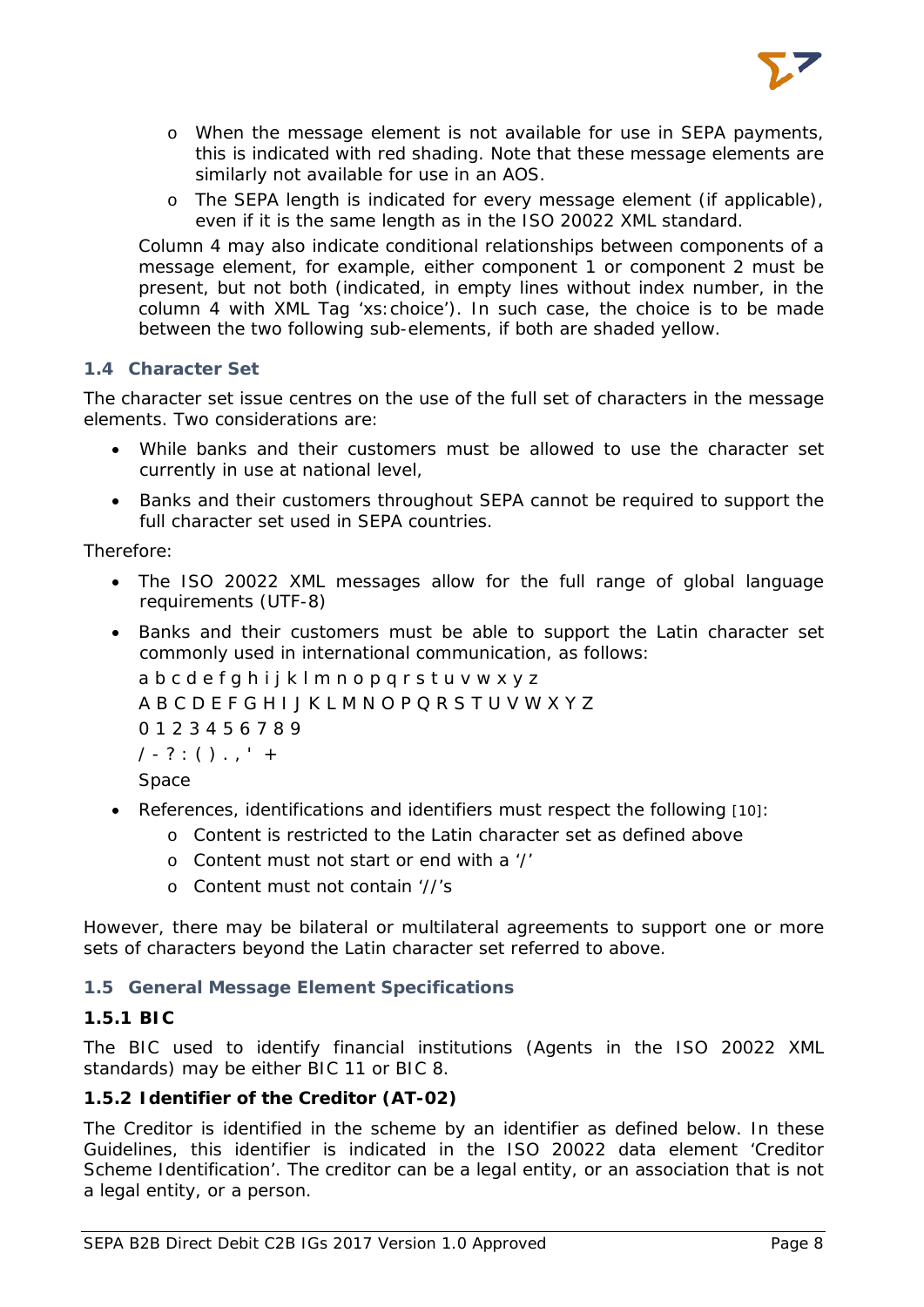

This identifier must be stable over time, to enable the Debtor and the Debtor Bank to come back to the Creditor for Refunds and complaints, and to check the existence of a valid Mandate at the presentation of Collections by the Creditor.

The Creditor identifier has the attributes defined in the Rulebook under AT-02.

This section also applies to AT-18 'The identifier of the original Creditor who issued the Mandate'.

The data element is case and space insensitive.

#### *Format Rule*:

- Positions 1 and 2 contain the ISO country code
- Positions 3 and 4 contain the check digits
- Positions 5 to 7 contain the Creditor Business Code. When the Creditor Business Code is not used, then the value is set to 'ZZZ'. The Creditor Business Code cannot contain spaces.
- Positions 8 up to 35 contain the country-specific identifier
- Note: the calculation of the check digit requires the following preliminary steps:
	- o Disregard positions 5 to 7
	- o Take the country-specific part, positions 8 to 35, and delete all nonalphanumeric characters
	- o Add the ISO country code and '00' to the right-hand end
	- o Convert letters to digits in accordance with conversion table 1
	- o Apply the check character system MOD 97-10 (see ISO 7064)

| $\overline{A}$ | $= 10$ G         |               | $= 16$  M $= 22$  S | $= 28$  Y  | $= 34$ |
|----------------|------------------|---------------|---------------------|------------|--------|
| B              | $= 11$ H         | $= 17$ N      | $= 23$ T            | $= 29$   Z | $= 35$ |
| $\overline{C}$ | $= 12$           | $= 18$   O    | $= 24$ U            | $= 30$     |        |
| D              | $= 13$ J         | $= 19$  P     | $= 25$ V            | $= 31$     |        |
| E.             | $= 14$ K         | $= 20 \mid Q$ | $= 26$ W            | $= 32$     |        |
| F.             | $= 15 \text{ L}$ |               | $= 21$  R $= 27$  X | $= 33$     |        |

Table 1

#### <span id="page-9-0"></span>**1.5.3 Mandate Identification (AT-01 Unique Mandate Reference)**

This data element is case insensitive. For example: Mandate Identification 123AAa45678, 123aaA45678, 123aaa45678 and 123AAA45678 shall be considered identical.

#### <span id="page-9-1"></span>**1.6 Implementation of ISO 20022 XML rules**

This document should be read in conjunction with the ISO 20022 XML message standards.

#### <span id="page-9-2"></span>**1.7 Change Over Date**

As from the change-over date, receiving banks may only receive messages, including the r-messages, in the new version.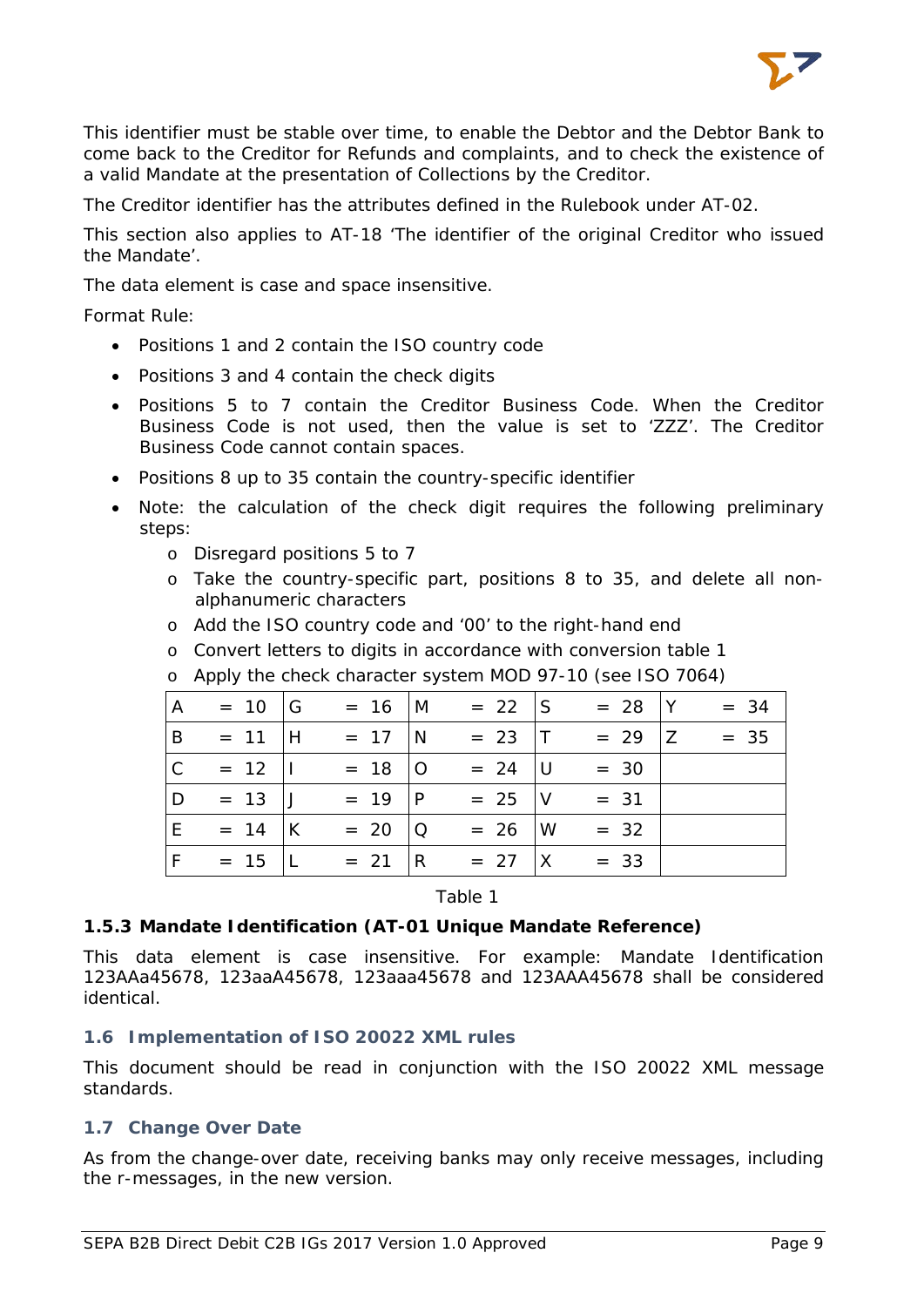

### <span id="page-10-0"></span>**2 MANDATORY CUSTOMER-TO-BANK AND BANK-TO-CUSTOMER MESSAGES**

# <span id="page-10-1"></span>**2.1 Business Customer to Bank Direct Debit Collection Dataset (DS-03)**

# <span id="page-10-2"></span>**2.1.1 Use of Customer Direct Debit Initiation (pain.008.001.02)**

The message is used to transport the SEPA B2B Collection instruction from the Creditor to the Creditor Bank.

The message caters for bulk and single direct debit instructions.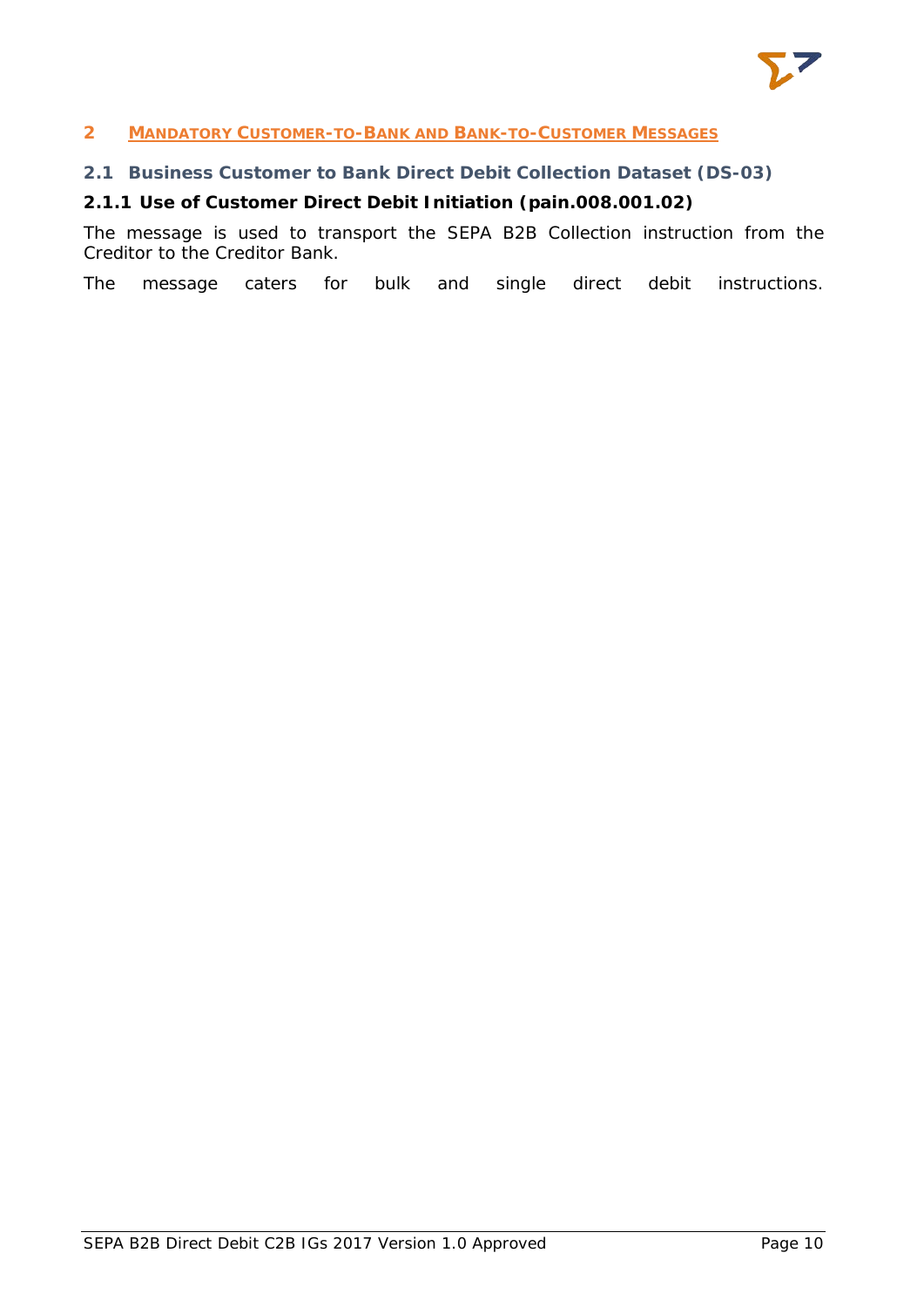

| #   | <b>SEPA</b><br><b>Mult</b> | <b>Message Element</b>                                                                   | <b>SEPA Core Requirements</b>                                             |                                                                                                                                                                                                                                                                                                                                                                        |  |  |
|-----|----------------------------|------------------------------------------------------------------------------------------|---------------------------------------------------------------------------|------------------------------------------------------------------------------------------------------------------------------------------------------------------------------------------------------------------------------------------------------------------------------------------------------------------------------------------------------------------------|--|--|
|     |                            | Document                                                                                 | <b>XML Tag</b>                                                            | <b>Document</b>                                                                                                                                                                                                                                                                                                                                                        |  |  |
|     |                            |                                                                                          | <b>Type</b>                                                               | <b>Document</b>                                                                                                                                                                                                                                                                                                                                                        |  |  |
|     | 11                         | <b>Customer Direct Debit Initiation V02</b>                                              | <b>ISO Name</b><br><b>ISO Definition</b><br><b>XML Tag</b><br><b>Type</b> | <b>Customer Direct Debit Initiation V02</b><br>The CustomerDirectDebitInitiation message is<br>sent by the initiating party to the forwarding<br>agent or creditor's agent. It is used to request<br>single or bulk collection(s) of funds from one or<br>various debtor's $account(s)$ to a creditor.<br><b>CstmrDrctDbtInitn</b><br>CustomerDirectDebitInitiationV02 |  |  |
| 1.0 | 11                         | <b>Customer Direct Debit Initiation V02</b><br>+Group Header                             | <b>ISO Name</b><br><b>ISO Definition</b>                                  | <b>Group Header</b><br>Set of characteristics shared by all individual                                                                                                                                                                                                                                                                                                 |  |  |
|     |                            |                                                                                          | <b>XML Tag</b>                                                            | transactions included in the message.<br>GrpHdr                                                                                                                                                                                                                                                                                                                        |  |  |
| 1.1 |                            | <b>Customer Direct Debit Initiation V02</b>                                              | <b>Type</b><br><b>ISO Name</b>                                            | GroupHeader39                                                                                                                                                                                                                                                                                                                                                          |  |  |
|     | 11                         | +Group Header<br>++Message Identification                                                | <b>ISO Definition</b>                                                     | <b>Message Identification</b><br>Point to point reference, assigned by the<br>instructing party and sent to the next party in the<br>chain, to unambiguously identify the message.                                                                                                                                                                                     |  |  |
|     |                            |                                                                                          | <b>XML Tag</b><br><b>Type</b><br><b>ISO Length</b>                        | Usage: The instructing party has to make sure<br>that MessageIdentification is unique per<br>instructed party for a pre-agreed period.<br>MsgId<br>Max35Text<br>$1 \t . 35$                                                                                                                                                                                            |  |  |
|     |                            |                                                                                          | <b>SEPA Length</b>                                                        | $1-.35$                                                                                                                                                                                                                                                                                                                                                                |  |  |
| 1.2 | 11                         | <b>Customer Direct Debit Initiation V02</b><br>+Group Header<br>++Creation Date Time     | <b>ISO Name</b><br><b>ISO Definition</b><br><b>XML Tag</b><br><b>Type</b> | <b>Creation Date Time</b><br>Date and time at which a (group of) payment<br>$instruction(s)$ was created by the instructing<br>party.<br>CreDtTm<br><b>ISODateTime</b>                                                                                                                                                                                                 |  |  |
| 1.3 | 0.2                        | <b>Customer Direct Debit Initiation V02</b>                                              | <b>ISO</b> Name                                                           | Authorisation                                                                                                                                                                                                                                                                                                                                                          |  |  |
|     |                            | +Group Header<br>++Authorisation                                                         | <b>ISO Definition</b>                                                     | User identification or any user key that allows to<br>check if the initiating party is allowed to initiate<br>transactions from the account specified in the<br>initiation.                                                                                                                                                                                            |  |  |
|     |                            |                                                                                          |                                                                           | Usage: The content is not of a technical nature,<br>but reflects the organisational structure at the<br>initiating side. The authorisation element can<br>typically be used in relay scenarios, payment<br>initiations, payment returns or payment reversals<br>that are initiated on behalf of a different party<br>than the initiating party.                        |  |  |
|     |                            |                                                                                          | <b>XML Tag</b>                                                            | Authstn                                                                                                                                                                                                                                                                                                                                                                |  |  |
|     |                            |                                                                                          | <b>Type</b>                                                               | Authorisation1Choice                                                                                                                                                                                                                                                                                                                                                   |  |  |
| 1.4 | 11                         | <b>Customer Direct Debit Initiation V02</b><br>+Group Header<br>++Number Of Transactions | <b>ISO Name</b><br><b>ISO Definition</b><br><b>XML Tag</b>                | SEPA Usage Rule(s) The validation of this data element depends on<br>pre-agreed customer-to-bank conditions.<br><b>Number Of Transactions</b><br>Number of individual transactions contained in<br>the message.<br><b>NbOfTxs</b>                                                                                                                                      |  |  |
|     |                            |                                                                                          | <b>Type</b><br>Pattern                                                    | Max15NumericText<br>$[0-9]{1,15}$                                                                                                                                                                                                                                                                                                                                      |  |  |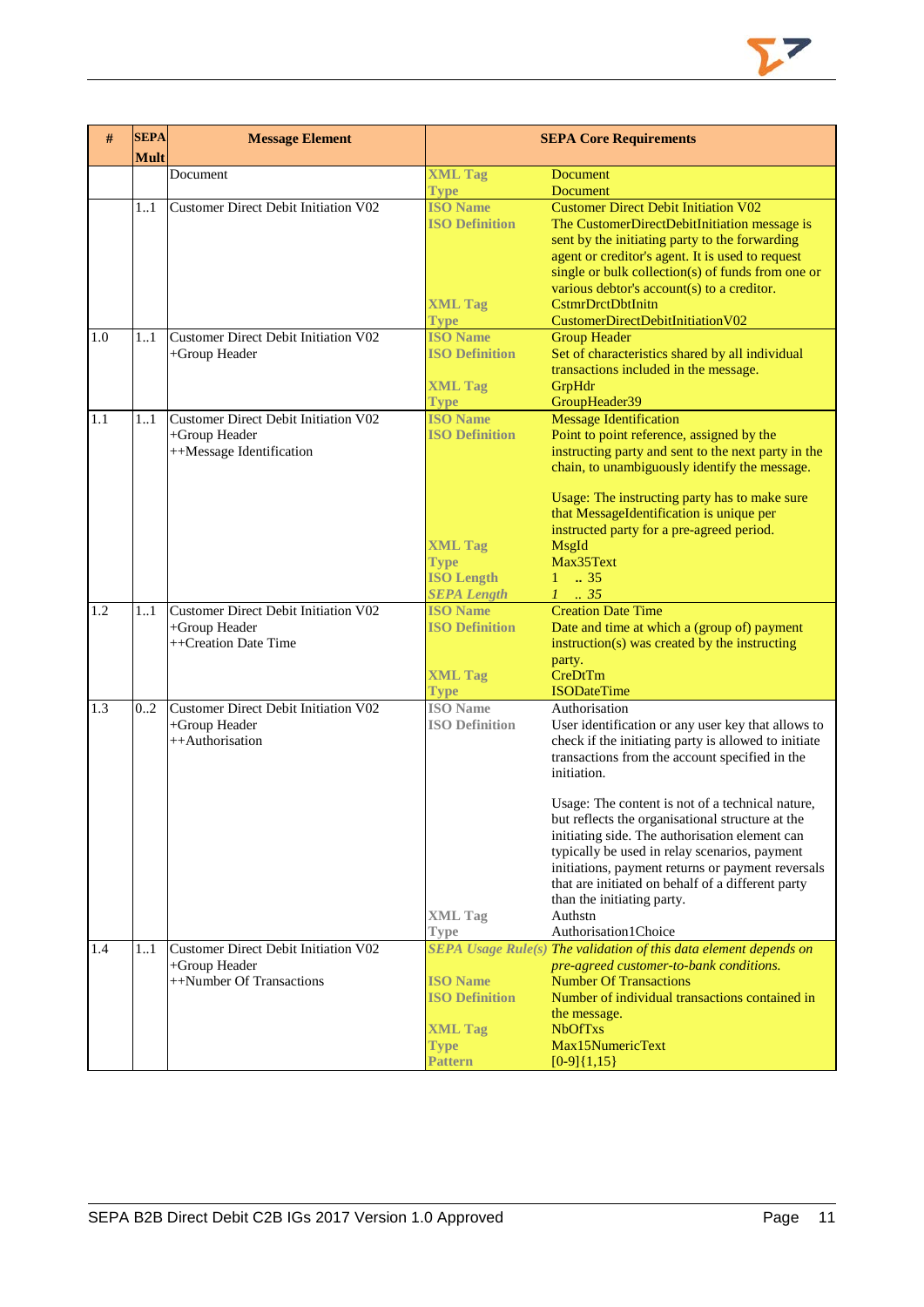

| $\#$ | <b>SEPA</b><br><b>Mult</b> | <b>Message Element</b>                      |                                     | <b>SEPA Core Requirements</b>                                       |
|------|----------------------------|---------------------------------------------|-------------------------------------|---------------------------------------------------------------------|
| 1.5  | 11                         | <b>Customer Direct Debit Initiation V02</b> | <b>SEPA Usage Rule(s) Mandatory</b> |                                                                     |
|      |                            | +Group Header                               |                                     | The validation of this data element depends on                      |
|      |                            | ++Control Sum                               |                                     | pre-agreed customer-to-bank conditions.                             |
|      |                            |                                             | <b>SEPA Format</b>                  | The fractional part has a maximum of two digits.                    |
|      |                            |                                             | Rule(s)                             |                                                                     |
|      |                            |                                             | <b>ISO Name</b>                     | <b>Control Sum</b>                                                  |
|      |                            |                                             | <b>ISO Definition</b>               | Total of all individual amounts included in the                     |
|      |                            |                                             |                                     | message, irrespective of currencies.                                |
|      |                            |                                             | <b>XML Tag</b>                      | CtrlSum                                                             |
|      |                            |                                             | <b>Type</b>                         | DecimalNumber                                                       |
|      |                            |                                             | <b>SEPA FractDigits</b>             | 2                                                                   |
|      |                            |                                             | <b>TotalDigits</b>                  | 18                                                                  |
| 1.6  | 11                         | Customer Direct Debit Initiation V02        | <b>ISO Name</b>                     | <b>Initiating Party</b>                                             |
|      |                            | +Group Header                               | <b>ISO Definition</b>               | Party that initiates the payment.                                   |
|      |                            | ++Initiating Party                          |                                     |                                                                     |
|      |                            |                                             |                                     | Usage: This can either be the creditor or a party                   |
|      |                            |                                             |                                     | that initiates the direct debit on behalf of the                    |
|      |                            |                                             |                                     | creditor.                                                           |
|      |                            |                                             | <b>XML Tag</b>                      | <b>InitgPty</b>                                                     |
|      |                            |                                             | <b>Type</b>                         | PartyIdentification32                                               |
| 1.7  | 0.1                        | Customer Direct Debit Initiation V02        |                                     | SEPA Usage Rule(s) 'Name' is limited to 70 characters in length.    |
|      |                            | +Group Header                               | <b>ISO Name</b>                     | Name                                                                |
|      |                            | ++Initiating Party                          | <b>ISO Definition</b>               | Name by which a party is known and which is                         |
|      |                            | $+++Name$                                   |                                     | usually used to identify that party.                                |
|      |                            |                                             | <b>XML Tag</b>                      | Nm                                                                  |
|      |                            |                                             | <b>Type</b>                         | Max140Text                                                          |
|      |                            |                                             | <b>ISO Length</b>                   | $1 \t . 140$                                                        |
|      |                            |                                             | <b>SEPA Length</b>                  | $1 \thinspace \ldots \thinspace 70$                                 |
| 1.8  | 01                         | Customer Direct Debit Initiation V02        | <b>ISO</b> Name                     | <b>Postal Address</b>                                               |
|      |                            | +Group Header                               | <b>ISO Definition</b>               | Information that locates and identifies a specific                  |
|      |                            | ++Initiating Party                          |                                     | address, as defined by postal services.                             |
|      |                            | +++Postal Address                           | <b>XML Tag</b>                      | PstlAdr                                                             |
|      |                            |                                             | <b>Type</b>                         | PostalAddress6                                                      |
| 1.9  | 0.1                        | <b>Customer Direct Debit Initiation V02</b> | <b>ISO Name</b>                     | Identification                                                      |
|      |                            | +Group Header                               | <b>ISO Definition</b>               | Unique and unambiguous identification of a                          |
|      |                            | ++Initiating Party                          |                                     | party.                                                              |
|      |                            | +++Identification                           | <b>XML Tag</b>                      | Id                                                                  |
|      |                            |                                             | <b>Type</b>                         | Party6Choice                                                        |
|      | 1.1                        |                                             | <b>XML Tag</b>                      | xs:choice                                                           |
| 1.10 | 1.1                        | Customer Direct Debit Initiation V02        |                                     | SEPA Usage Rule(s) Either 'BIC or BEI' or one occurrence of 'Other' |
|      |                            | $+$ Group Header                            |                                     | is allowed.                                                         |
|      |                            | ++Initiating Party                          | <b>ISO Name</b>                     | <b>Organisation Identification</b>                                  |
|      |                            | +++Identification                           | <b>ISO Definition</b>               | Unique and unambiguous way to identify an                           |
|      |                            | ++++Organisation Identification             |                                     | organisation.                                                       |
|      |                            |                                             | <b>XML Tag</b>                      | OrgId                                                               |
|      |                            |                                             | <b>Type</b>                         | OrganisationIdentification4                                         |
| 1.11 | 1.1                        | Customer Direct Debit Initiation V02        |                                     | <b>SEPA Usage Rule(s) Either 'Date and Place of Birth' or one</b>   |
|      |                            | +Group Header                               |                                     | occurrence of 'Other' is allowed.                                   |
|      |                            | ++Initiating Party                          | <b>ISO</b> Name                     | <b>Private Identification</b>                                       |
|      |                            | +++Identification                           | <b>ISO Definition</b>               | Unique and unambiguous identification of a                          |
|      |                            | ++++Private Identification                  |                                     | person, eg, passport.                                               |
|      |                            |                                             | <b>XML Tag</b>                      | PrvtId                                                              |
|      |                            |                                             | <b>Type</b>                         | PersonIdentification5                                               |
| 1.12 | 0.1                        | Customer Direct Debit Initiation V02        | <b>ISO</b> Name                     | Country Of Residence                                                |
|      |                            | +Group Header                               | <b>ISO Definition</b>               | Country in which a person resides (the place of a                   |
|      |                            | ++Initiating Party                          |                                     | person's home). In the case of a company, it is the                 |
|      |                            | +++Country Of Residence                     |                                     | country from which the affairs of that company                      |
|      |                            |                                             |                                     | are directed.                                                       |
|      |                            |                                             | <b>XML</b> Tag                      | CtryOfRes                                                           |
|      |                            |                                             | <b>Type</b>                         | CountryCode                                                         |
|      |                            |                                             | <b>Pattern</b>                      | $[A-Z]{2,2}$                                                        |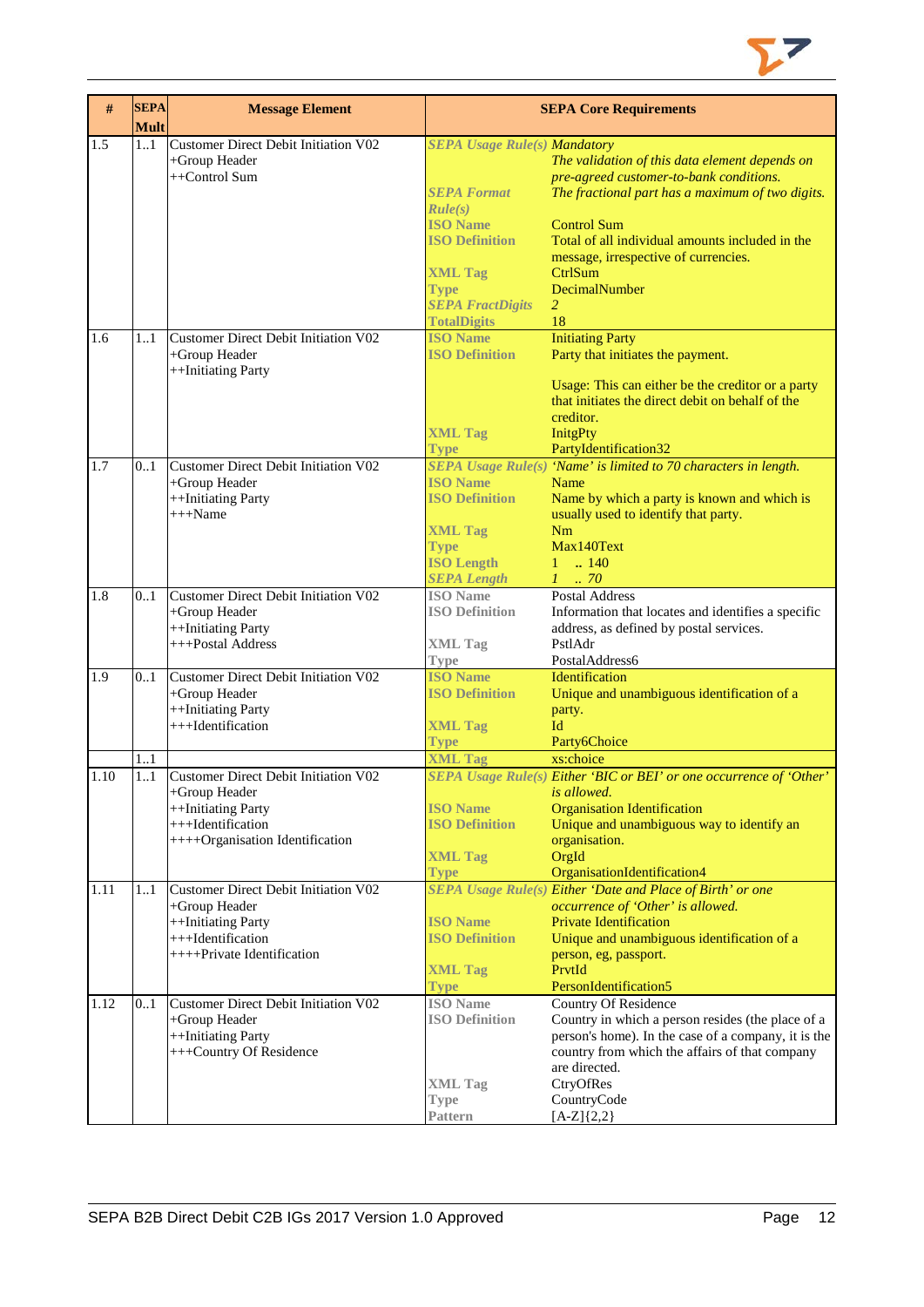

| #    | <b>SEPA</b><br><b>Mult</b> | <b>Message Element</b>                      |                                     | <b>SEPA Core Requirements</b>                                                                        |
|------|----------------------------|---------------------------------------------|-------------------------------------|------------------------------------------------------------------------------------------------------|
| 1.13 | 0.1                        | <b>Customer Direct Debit Initiation V02</b> | <b>ISO</b> Name                     | <b>Contact Details</b>                                                                               |
|      |                            | +Group Header                               | <b>ISO Definition</b>               | Set of elements used to indicate how to contact                                                      |
|      |                            | ++Initiating Party                          |                                     | the party.                                                                                           |
|      |                            | +++Contact Details                          | <b>XML Tag</b>                      | CtctDtls                                                                                             |
|      |                            |                                             | Type                                | ContactDetails2                                                                                      |
| 1.14 | 0.1                        | <b>Customer Direct Debit Initiation V02</b> | <b>ISO</b> Name                     | Forwarding Agent                                                                                     |
|      |                            | +Group Header                               | <b>ISO Definition</b>               | Financial institution that receives the instruction                                                  |
|      |                            | ++Forwarding Agent                          |                                     | from the initiating party and forwards it to the                                                     |
|      |                            |                                             |                                     | next agent in the payment chain for execution.                                                       |
|      |                            |                                             | <b>XML Tag</b>                      | FwdgAgt                                                                                              |
|      |                            |                                             | <b>Type</b>                         | BranchAndFinancialInstitutionIdentification4                                                         |
| 2.0  | $1 \dots n$                | <b>Customer Direct Debit Initiation V02</b> | <b>ISO Name</b>                     | <b>Payment Information</b>                                                                           |
|      |                            | +Payment Information                        | <b>ISO Definition</b>               | Set of characteristics that apply to the credit side                                                 |
|      |                            |                                             |                                     | of the payment transactions included in the direct                                                   |
|      |                            |                                             |                                     | debit transaction initiation.                                                                        |
|      |                            |                                             | <b>XML Tag</b>                      | PmtInf                                                                                               |
|      |                            |                                             | <b>Type</b>                         | PaymentInstructionInformation4                                                                       |
| 2.1  | 1.1                        | <b>Customer Direct Debit Initiation V02</b> | <b>ISO Name</b>                     | <b>Payment Information Identification</b>                                                            |
|      |                            | +Payment Information                        | <b>ISO Definition</b>               | Unique identification, as assigned by a sending                                                      |
|      |                            | ++Payment Information Identification        |                                     | party, to unambiguously identify the payment                                                         |
|      |                            |                                             |                                     | information group within the message.                                                                |
|      |                            |                                             | <b>XML Tag</b>                      | PmtInfId                                                                                             |
|      |                            |                                             | <b>Type</b>                         | Max35Text                                                                                            |
|      |                            |                                             | <b>ISO Length</b>                   | .35<br>$\mathbf{1}$                                                                                  |
|      |                            |                                             | <b>SEPA Length</b>                  | $1 \t35$                                                                                             |
| 2.2  | 11                         | <b>Customer Direct Debit Initiation V02</b> | <b>ISO Name</b>                     | <b>Payment Method</b>                                                                                |
|      |                            | +Payment Information                        | <b>ISO Definition</b>               | Specifies the means of payment that will be used                                                     |
|      |                            | ++Payment Method                            |                                     | to move the amount of money.                                                                         |
|      |                            |                                             | <b>XML Tag</b>                      | PmtMtd                                                                                               |
|      |                            |                                             | <b>Type</b>                         | PaymentMethod2Code                                                                                   |
| 2.3  | 0.1                        | <b>Customer Direct Debit Initiation V02</b> |                                     | SEPA Usage Rule(s) If present and contains 'true', batch booking is                                  |
|      |                            | +Payment Information                        |                                     | requested. If present and contains 'false',                                                          |
|      |                            | ++Batch Booking                             |                                     | booking per transaction is requested.                                                                |
|      |                            |                                             |                                     | If element is not present, pre-agreed customer-                                                      |
|      |                            |                                             | <b>ISO Name</b>                     | to-bank conditions apply.                                                                            |
|      |                            |                                             | <b>ISO Definition</b>               | <b>Batch Booking</b>                                                                                 |
|      |                            |                                             |                                     | Identifies whether a single entry per individual                                                     |
|      |                            |                                             |                                     | transaction or a batch entry for the sum of the<br>amounts of all transactions within the group of a |
|      |                            |                                             |                                     | message is requested.                                                                                |
|      |                            |                                             |                                     | Usage: Batch booking is used to request and not                                                      |
|      |                            |                                             |                                     | order a possible batch booking.                                                                      |
|      |                            |                                             | <b>XML Tag</b>                      | <b>BtchBookg</b>                                                                                     |
|      |                            |                                             | <b>Type</b>                         | BatchBookingIndicator                                                                                |
| 2.4  | 11                         | <b>Customer Direct Debit Initiation V02</b> | <b>SEPA Usage Rule(s) Mandatory</b> |                                                                                                      |
|      |                            | +Payment Information                        |                                     | The validation of this data element depends on                                                       |
|      |                            | ++Number Of Transactions                    |                                     | pre-agreed customer-to-bank conditions.                                                              |
|      |                            |                                             | <b>ISO Name</b>                     | <b>Number Of Transactions</b>                                                                        |
|      |                            |                                             | <b>ISO Definition</b>               | Number of individual transactions contained in                                                       |
|      |                            |                                             |                                     | the payment information group.                                                                       |
|      |                            |                                             | <b>XML Tag</b>                      | <b>NbOfTxs</b>                                                                                       |
|      |                            |                                             | <b>Type</b>                         | Max15NumericText                                                                                     |
|      |                            |                                             | <b>Pattern</b>                      | $[0-9]{1,15}$                                                                                        |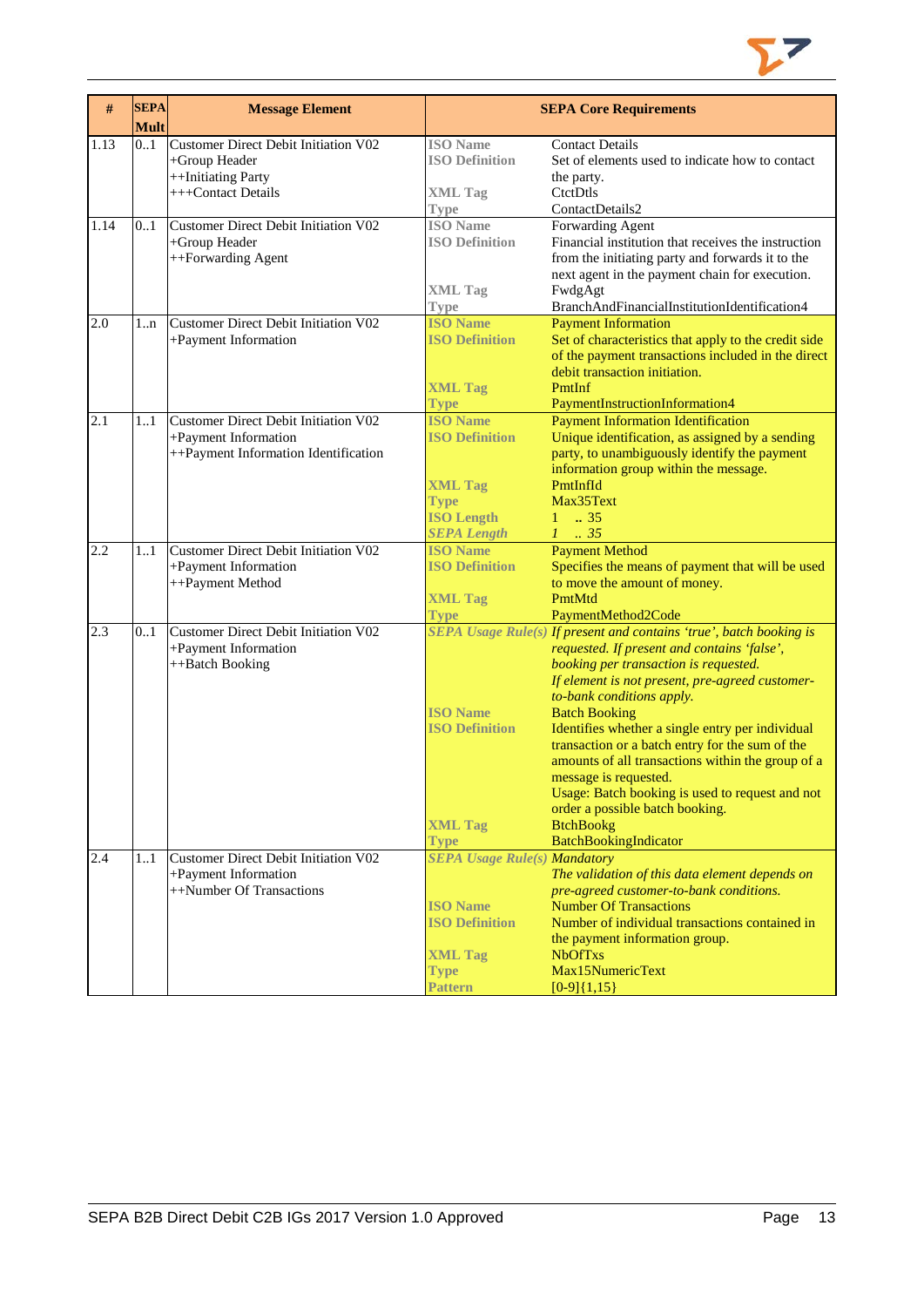

| $\#$ | <b>SEPA</b><br><b>Mult</b> | <b>Message Element</b>                                                                                                            | <b>SEPA Core Requirements</b>                                                                                                                                                                                  |                                                                                                                                                                                                                                                                                                                                                                                                                                                   |  |  |
|------|----------------------------|-----------------------------------------------------------------------------------------------------------------------------------|----------------------------------------------------------------------------------------------------------------------------------------------------------------------------------------------------------------|---------------------------------------------------------------------------------------------------------------------------------------------------------------------------------------------------------------------------------------------------------------------------------------------------------------------------------------------------------------------------------------------------------------------------------------------------|--|--|
| 2.5  | 11                         | Customer Direct Debit Initiation V02<br>+Payment Information<br>++Control Sum                                                     | <b>SEPA Usage Rule(s) Mandatory</b><br><b>SEPA Format</b><br>Rule(s)<br><b>ISO Name</b><br><b>ISO Definition</b><br><b>XML Tag</b><br><b>Type</b><br><b>SEPA FractDigits</b><br><b>TotalDigits</b>             | The validation of this data element depends on<br>pre-agreed customer-to-bank conditions.<br>The fractional part has a maximum of two digits.<br><b>Control Sum</b><br>Total of all individual amounts included in the<br>group, irrespective of currencies.<br>CtrlSum<br>DecimalNumber<br>$\overline{2}$<br>18                                                                                                                                  |  |  |
| 2.6  | 0.1                        | Customer Direct Debit Initiation V02<br>+Payment Information<br>++Payment Type Information                                        | <b>ISO Name</b><br><b>ISO Definition</b><br><b>XML Tag</b><br><b>Type</b>                                                                                                                                      | SEPA Usage Rule(s) 'Payment Type Information' must be present<br>either here or under 'Direct Debit Transaction<br>Information'.<br><b>Payment Type Information</b><br>Set of elements used to further specify the type of<br>transaction.<br>PmtTpInf<br>PaymentTypeInformation20                                                                                                                                                                |  |  |
| 2.7  | 0.1                        | Customer Direct Debit Initiation V02<br>+Payment Information<br>++Payment Type Information<br>+++Instruction Priority             | <b>ISO</b> Name<br><b>ISO Definition</b><br><b>XML Tag</b><br><b>Type</b>                                                                                                                                      | <b>Instruction Priority</b><br>Indicator of the urgency or order of importance<br>that the instructing party would like the instructed<br>party to apply to the processing of the instruction.<br>InstrPrty<br>Priority2Code                                                                                                                                                                                                                      |  |  |
| 2.8  | 11                         | Customer Direct Debit Initiation V02<br>+Payment Information<br>++Payment Type Information<br>+++Service Level                    | <b>SEPA Usage Rule(s) Mandatory</b><br><b>ISO Name</b><br><b>ISO Definition</b><br><b>XML Tag</b><br><b>Type</b>                                                                                               | <b>Service Level</b><br>Agreement under which or rules under which the<br>transaction should be processed.<br><b>SvcLvl</b><br>ServiceLevel8Choice                                                                                                                                                                                                                                                                                                |  |  |
| 2.9  | 1.1<br>11                  | Customer Direct Debit Initiation V02<br>+Payment Information<br>++Payment Type Information<br>+++Service Level<br>$+++Code$       | <b>XML Tag</b><br><b>SEPA Rulebook</b><br><b>ISO Name</b><br><b>ISO Definition</b><br><b>XML Tag</b><br><b>Type</b><br><b>ISO Length</b><br><b>SEPA Length</b><br><b>SEPA Code Restrictions</b><br><b>SEPA</b> | xs:choice<br>AT-20 The identification code of the B2B<br>Scheme.<br>SEPA Usage Rule(s) Only 'SEPA' is allowed.<br>Code<br>Specifies a pre-agreed service or level of service<br>between the parties, as published in an external<br>service level code list.<br>$_{\mathrm{Cd}}$<br>ExternalServiceLevel1Code<br>$\therefore$ 4<br>$\mathbf{1}$<br>L<br>$\overline{4}$<br>SingleEuroPaymentsArea<br>Payment must be executed following the Single |  |  |
| 2.10 | 11                         | Customer Direct Debit Initiation V02<br>+Payment Information<br>++Payment Type Information<br>+++Service Level<br>++++Proprietary | <b>ISO</b> Name<br><b>ISO Definition</b><br><b>XML Tag</b><br><b>Type</b><br><b>ISO Length</b><br><b>SEPA Length</b>                                                                                           | Euro Payments Area scheme.<br>Proprietary<br>Specifies a pre-agreed service or level of service<br>between the parties, as a proprietary code.<br>Prtry<br>Max35Text<br>.35<br>$\mathbf{1}$<br>$1 \t . 35$                                                                                                                                                                                                                                        |  |  |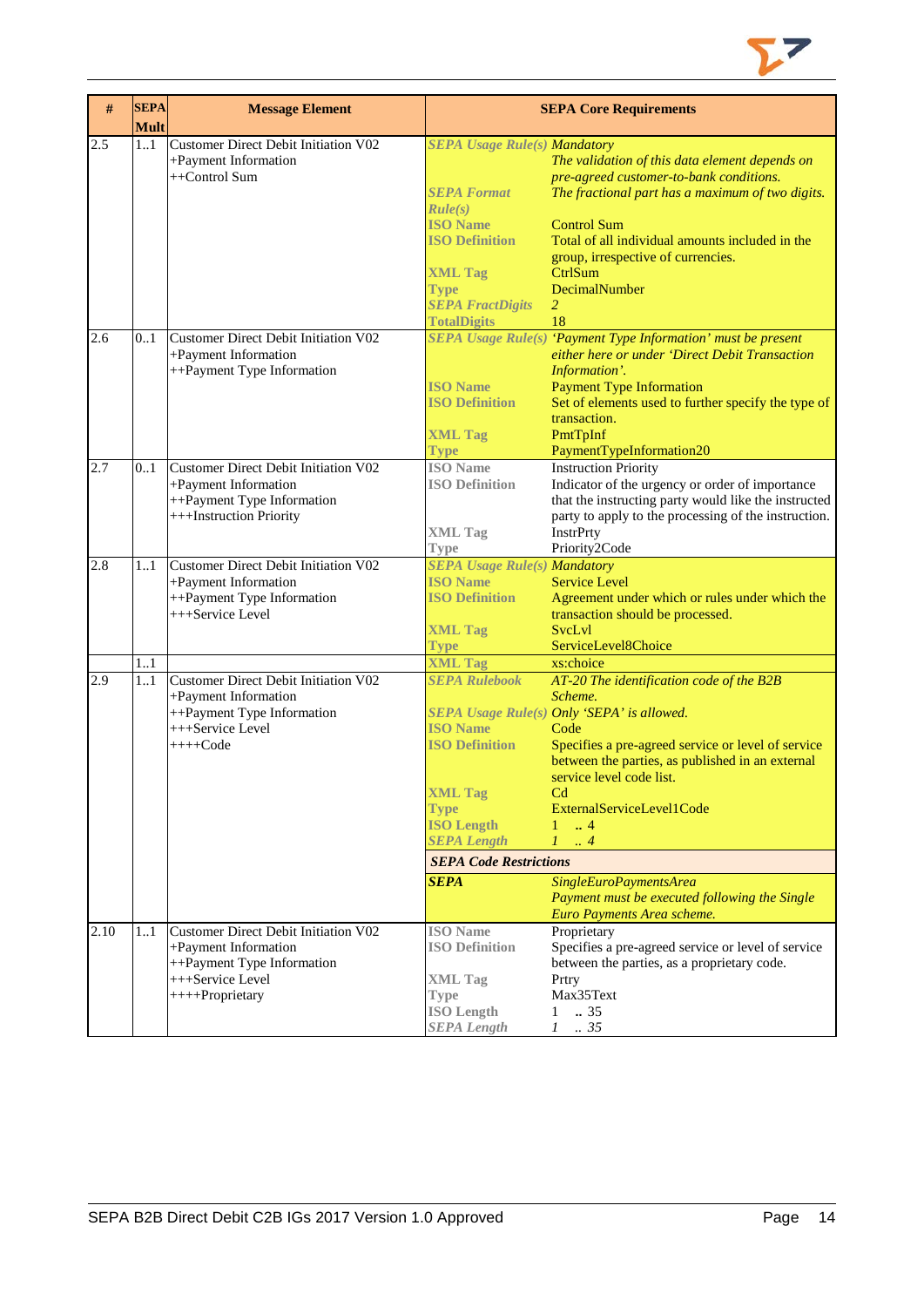

| $\#$ | <b>SEPA</b><br><b>Mult</b> | <b>Message Element</b>                                       |                                         | <b>SEPA Core Requirements</b>                                                                        |
|------|----------------------------|--------------------------------------------------------------|-----------------------------------------|------------------------------------------------------------------------------------------------------|
| 2.11 | 1.1                        | Customer Direct Debit Initiation V02                         | <b>SEPA Usage Rule(s) Mandatory</b>     |                                                                                                      |
|      |                            | +Payment Information                                         | <b>ISO Name</b>                         | <b>Local Instrument</b>                                                                              |
|      |                            | ++Payment Type Information<br>+++Local Instrument            | <b>ISO Definition</b>                   | User community specific instrument.                                                                  |
|      |                            |                                                              |                                         | Usage: This element is used to specify a local                                                       |
|      |                            |                                                              |                                         | instrument, local clearing option and/or further                                                     |
|      |                            |                                                              |                                         | qualify the service or service level.                                                                |
|      |                            |                                                              | <b>XML Tag</b><br><b>Type</b>           | LelInstrm<br>LocalInstrument2Choice                                                                  |
|      | 1.1                        |                                                              | <b>XML Tag</b>                          | xs:choice                                                                                            |
| 2.12 | 1.1                        | Customer Direct Debit Initiation V02                         | <b>SEPA Rulebook</b>                    | AT-20 The identification code of the B2B                                                             |
|      |                            | +Payment Information                                         |                                         | Scheme.                                                                                              |
|      |                            | ++Payment Type Information                                   |                                         | SEPA Usage Rule(s) Only 'B2B' is allowed. 'B2B' is used to indicate                                  |
|      |                            | +++Local Instrument<br>$+++Code$                             |                                         | a B2B direct debit.                                                                                  |
|      |                            |                                                              |                                         | The mixing of different Local Instrument values<br>is not allowed in the same message.               |
|      |                            |                                                              | <b>ISO Name</b>                         | Code                                                                                                 |
|      |                            |                                                              | <b>ISO Definition</b>                   | Specifies the local instrument, as published in an                                                   |
|      |                            |                                                              |                                         | external local instrument code list.                                                                 |
|      |                            |                                                              | <b>XML Tag</b><br><b>Type</b>           | C <sub>d</sub><br>ExternalLocalInstrument1Code                                                       |
|      |                            |                                                              | <b>ISO Length</b>                       | $1 \t . 35$                                                                                          |
|      |                            |                                                              | <b>SEPA Length</b>                      | $1-.35$                                                                                              |
| 2.13 | 1.1                        | Customer Direct Debit Initiation V02                         | <b>ISO</b> Name                         | Proprietary                                                                                          |
|      |                            | +Payment Information                                         | <b>ISO Definition</b>                   | Specifies the local instrument, as a proprietary                                                     |
|      |                            | ++Payment Type Information<br>+++Local Instrument            |                                         | code.                                                                                                |
|      |                            | ++++Proprietary                                              | <b>XML Tag</b><br><b>Type</b>           | Prtry<br>Max35Text                                                                                   |
|      |                            |                                                              | <b>ISO</b> Length                       | $\ldots$ 35<br>$\mathbf{1}$                                                                          |
|      |                            |                                                              | <b>SEPA Length</b>                      | $\therefore$ 35<br>1                                                                                 |
| 2.14 | 1.1                        | Customer Direct Debit Initiation V02                         | <b>SEPA Rulebook</b>                    | AT-21 Transaction / Sequence Type.                                                                   |
|      |                            | +Payment Information                                         | <b>SEPA Usage Rule(s) Mandatory</b>     |                                                                                                      |
|      |                            | ++Payment Type Information<br>+++Sequence Type               |                                         | If 'Amendment Indicator' is 'true', and 'Original<br>Debtor Account' is set to 'SMNDA', this message |
|      |                            |                                                              |                                         | element indicates either 'FRST', 'RCUR',                                                             |
|      |                            |                                                              |                                         | 'FNAL' or 'OOFF' (all four codes allowed, no                                                         |
|      |                            |                                                              |                                         | restrictions).                                                                                       |
|      |                            |                                                              | <b>ISO Name</b>                         | <b>Sequence Type</b>                                                                                 |
|      |                            |                                                              | <b>ISO Definition</b>                   | Identifies the direct debit sequence, such as first,<br>recurrent, final or one-off.                 |
|      |                            |                                                              | <b>XML Tag</b>                          | SeqTp                                                                                                |
|      |                            |                                                              | <b>Type</b>                             | SequenceType1Code                                                                                    |
| 2.15 | 0.1                        | <b>Customer Direct Debit Initiation V02</b>                  | <b>SEPA Rulebook</b>                    | AT-59 Category purpose of the Collection.                                                            |
|      |                            | +Payment Information                                         |                                         | SEPA Usage Rule(s) Depending on the agreement between the                                            |
|      |                            | ++Payment Type Information<br>+++Category Purpose            |                                         | Creditor and the Creditor Bank, 'Category<br>Purpose' may be forwarded to the Debtor Bank.           |
|      |                            |                                                              | <b>ISO Name</b>                         | <b>Category Purpose</b>                                                                              |
|      |                            |                                                              | <b>ISO Definition</b>                   | Specifies the high level purpose of the instruction                                                  |
|      |                            |                                                              |                                         | based on a set of pre-defined categories.                                                            |
|      |                            |                                                              |                                         | Usage: This is used by the initiating party to                                                       |
|      |                            |                                                              |                                         | provide information concerning the processing of<br>the payment. It is likely to trigger special     |
|      |                            |                                                              |                                         | processing by any of the agents involved in the                                                      |
|      |                            |                                                              |                                         | payment chain.                                                                                       |
|      |                            |                                                              | <b>XML Tag</b>                          | CtgyPurp                                                                                             |
|      |                            |                                                              | <b>Type</b>                             | CategoryPurpose1Choice                                                                               |
| 2.16 | 11                         | Customer Direct Debit Initiation V02<br>+Payment Information | <b>SEPA Rulebook</b><br><b>ISO Name</b> | AT-11 Due Date of the Collection.<br><b>Requested Collection Date</b>                                |
|      |                            | ++Requested Collection Date                                  | <b>ISO Definition</b>                   | Date and time at which the creditor requests that                                                    |
|      |                            |                                                              |                                         | the amount of money is to be collected from the                                                      |
|      |                            |                                                              |                                         | debtor.                                                                                              |
|      |                            |                                                              | <b>XML Tag</b>                          | ReqdColltnDt                                                                                         |
|      |                            |                                                              | <b>Type</b>                             | <b>ISODate</b>                                                                                       |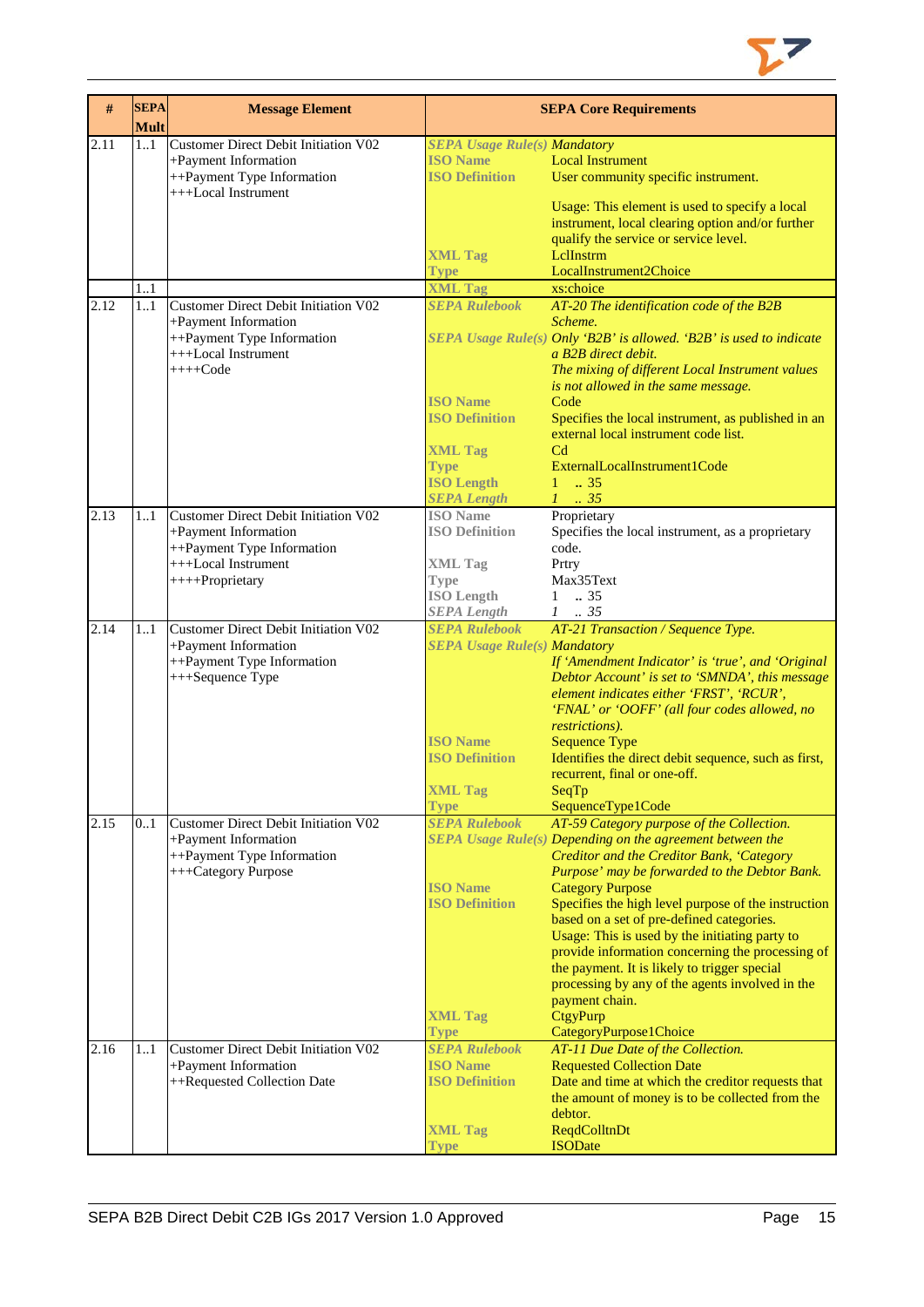

| $\#$ | <b>SEPA</b><br><b>Mult</b> | <b>Message Element</b>                                                                                                     |                                                                                                                                                                                     | <b>SEPA Core Requirements</b>                                                                                                                                                                                                   |
|------|----------------------------|----------------------------------------------------------------------------------------------------------------------------|-------------------------------------------------------------------------------------------------------------------------------------------------------------------------------------|---------------------------------------------------------------------------------------------------------------------------------------------------------------------------------------------------------------------------------|
| 2.17 | 11                         | Customer Direct Debit Initiation V02<br>+Payment Information<br>++Creditor                                                 | <b>ISO Name</b><br><b>ISO Definition</b><br><b>XML Tag</b><br><b>Type</b>                                                                                                           | Creditor<br>Party to which an amount of money is due.<br>Cdtr<br>PartyIdentification32                                                                                                                                          |
| 2.18 | 11                         | Customer Direct Debit Initiation V02<br>+Payment Information<br>$++Creditor$<br>$+++Name$                                  | <b>SEPA Rulebook</b><br><b>SEPA Usage Rule(s) Mandatory</b><br><b>ISO</b> Name<br><b>ISO Definition</b><br><b>XML Tag</b><br><b>Type</b><br><b>ISO Length</b><br><b>SEPA Length</b> | AT-03 Name of the Creditor.<br>'Name' is limited to 70 characters in length.<br>Name<br>Name by which a party is known and which is<br>usually used to identify that party.<br>Nm<br>Max140Text<br>$1 \t  140$<br>$1 \cdot .70$ |
| 2.19 | 0.1                        | Customer Direct Debit Initiation V02<br>+Payment Information<br>$++Creditor$<br>+++Postal Address                          | <b>SEPA Rulebook</b><br><b>ISO Name</b><br><b>ISO Definition</b><br><b>XML Tag</b><br><b>Type</b>                                                                                   | AT-05 Address of the Creditor.<br><b>Postal Address</b><br>Information that locates and identifies a specific<br>address, as defined by postal services.<br>PstlAdr<br>PostalAddress6                                           |
| 2.20 | 0.1                        | Customer Direct Debit Initiation V02<br>+Payment Information<br>$++Creditor$<br>+++Postal Address<br>++++Address Type      | <b>ISO Name</b><br><b>ISO Definition</b><br><b>XML Tag</b><br><b>Type</b>                                                                                                           | <b>Address Type</b><br>Identifies the nature of the postal address.<br>AdrTp<br>AddressType2Code                                                                                                                                |
| 2.21 | 01                         | <b>Customer Direct Debit Initiation V02</b><br>+Payment Information<br>$++Creditor$<br>+++Postal Address<br>++++Department | <b>ISO Name</b><br><b>ISO Definition</b><br><b>XML Tag</b><br><b>Type</b><br><b>ISO</b> Length<br><b>SEPA Length</b>                                                                | Department<br>Identification of a division of a large organisation<br>or building.<br>Dept<br>Max70Text<br>70<br>1<br>$1 \t . 70$                                                                                               |
| 2.22 | 0.1                        | Customer Direct Debit Initiation V02<br>+Payment Information<br>$++Creditor$<br>+++Postal Address<br>++++Sub Department    | <b>ISO Name</b><br><b>ISO Definition</b><br><b>XML Tag</b><br><b>Type</b><br><b>ISO Length</b><br><b>SEPA Length</b>                                                                | Sub Department<br>Identification of a sub-division of a large<br>organisation or building.<br>SubDept<br>Max70Text<br>.70<br>$\mathbf{1}$<br>.70<br>$\mathcal{I}$                                                               |
| 2.23 | 01                         | Customer Direct Debit Initiation V02<br>+Payment Information<br>++Creditor<br>+++Postal Address<br>++++Street Name         | <b>ISO</b> Name<br><b>ISO Definition</b><br><b>XML Tag</b><br><b>Type</b><br><b>ISO Length</b><br><b>SEPA Length</b>                                                                | <b>Street Name</b><br>Name of a street or thoroughfare.<br>StrtNm<br>Max70Text<br>$1 \t . 70$<br>$1 \quad .70$                                                                                                                  |
| 2.24 | 0.1                        | Customer Direct Debit Initiation V02<br>+Payment Information<br>++Creditor<br>+++Postal Address<br>++++Building Number     | <b>ISO</b> Name<br><b>ISO Definition</b><br><b>XML Tag</b><br><b>Type</b><br><b>ISO Length</b><br><b>SEPA Length</b>                                                                | <b>Building Number</b><br>Number that identifies the position of a building<br>on a street.<br>BldgNb<br>Max16Text<br>$\mathbf{1}$<br>.16<br>$\mathcal{I}$<br>$\therefore$ 16                                                   |
| 2.25 | 0.1                        | Customer Direct Debit Initiation V02<br>+Payment Information<br>++Creditor<br>+++Postal Address<br>++++Post Code           | <b>ISO</b> Name<br><b>ISO Definition</b><br><b>XML Tag</b><br><b>Type</b><br><b>ISO Length</b><br><b>SEPA Length</b>                                                                | Post Code<br>Identifier consisting of a group of letters and/or<br>numbers that is added to a postal address to assist<br>the sorting of mail.<br>PstCd<br>Max16Text<br>$\ln 16$<br>$\mathbf{1}$<br>$1 \quad .16$               |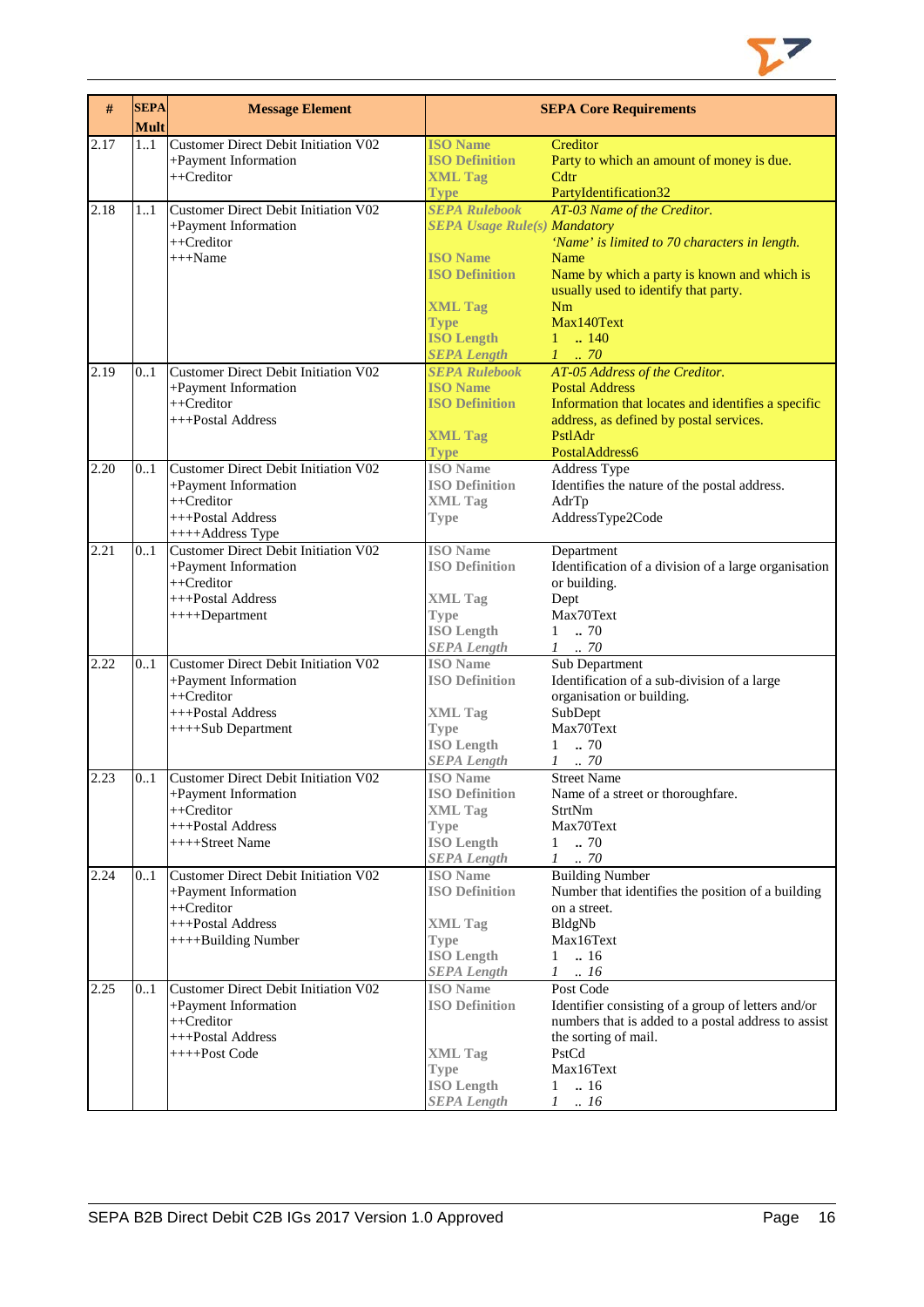

| #    | <b>SEPA</b><br><b>Mult</b> | <b>Message Element</b>                                                                                                      |                                                                                                                      | <b>SEPA Core Requirements</b>                                                                                                                                                                                                                                            |
|------|----------------------------|-----------------------------------------------------------------------------------------------------------------------------|----------------------------------------------------------------------------------------------------------------------|--------------------------------------------------------------------------------------------------------------------------------------------------------------------------------------------------------------------------------------------------------------------------|
| 2.26 | 0.1                        | Customer Direct Debit Initiation V02<br>+Payment Information<br>++Creditor<br>+++Postal Address<br>$++++$ Town Name         | <b>ISO</b> Name<br><b>ISO Definition</b><br><b>XML Tag</b><br><b>Type</b><br><b>ISO Length</b><br><b>SEPA Length</b> | <b>Town Name</b><br>Name of a built-up area, with defined boundaries,<br>and a local government.<br>TwnNm<br>Max35Text<br>$1 \t . 35$<br>$1 \quad35$                                                                                                                     |
| 2.27 | 01                         | Customer Direct Debit Initiation V02<br>+Payment Information<br>++Creditor<br>+++Postal Address<br>++++Country Sub Division | <b>ISO</b> Name<br><b>ISO Definition</b><br><b>XML Tag</b><br><b>Type</b><br><b>ISO Length</b><br><b>SEPA Length</b> | <b>Country Sub Division</b><br>Identifies a subdivision of a country such as state,<br>region, county.<br>CtrySubDvsn<br>Max35Text<br>$1-.35$<br>$1 \t . 35$                                                                                                             |
| 2.28 | 0.1                        | Customer Direct Debit Initiation V02<br>+Payment Information<br>$++Creditor$<br>+++Postal Address<br>$++++$ Country         | <b>ISO Name</b><br><b>ISO Definition</b><br><b>XML Tag</b><br><b>Type</b><br><b>Pattern</b>                          | Country<br>Nation with its own government.<br><b>Ctry</b><br>CountryCode<br>$[A-Z](2,2)$                                                                                                                                                                                 |
| 2.29 | 0.2                        | Customer Direct Debit Initiation V02<br>+Payment Information<br>$++Creditor$<br>+++Postal Address<br>++++Address Line       | <b>ISO Name</b><br><b>ISO Definition</b><br><b>XML Tag</b><br><b>Type</b><br><b>ISO Length</b><br><b>SEPA Length</b> | SEPA Usage Rule(s) Only two occurrences are allowed.<br><b>Address Line</b><br>Information that locates and identifies a specific<br>address, as defined by postal services, presented<br>in free format text.<br>AdrLine<br>Max70Text<br>$1 \t . 70$<br>$1 \cdot .70$   |
| 2.30 | 0.1                        | Customer Direct Debit Initiation V02<br>+Payment Information<br>$++Creditor$<br>+++Identification                           | <b>ISO</b> Name<br><b>ISO Definition</b><br><b>XML Tag</b>                                                           | Identification<br>Unique and unambiguous identification of a<br>party.<br>Id                                                                                                                                                                                             |
| 2.31 | 0.1                        | Customer Direct Debit Initiation V02<br>+Payment Information<br>++Creditor<br>+++Country Of Residence                       | <b>Type</b><br><b>ISO</b> Name<br><b>ISO Definition</b><br><b>XML Tag</b><br><b>Type</b><br>Pattern                  | Party6Choice<br><b>Country Of Residence</b><br>Country in which a person resides (the place of a<br>person's home). In the case of a company, it is the<br>country from which the affairs of that company<br>are directed.<br>CtryOfRes<br>CountryCode<br>$[A-Z]\{2,2\}$ |
| 2.32 | 01                         | Customer Direct Debit Initiation V02<br>+Payment Information<br>++Creditor<br>+++Contact Details                            | <b>ISO</b> Name<br><b>ISO Definition</b><br><b>XML Tag</b><br><b>Type</b>                                            | Contact Details<br>Set of elements used to indicate how to contact<br>the party.<br>CtctDtls<br>ContactDetails2                                                                                                                                                          |
| 2.33 | 11                         | Customer Direct Debit Initiation V02<br>+Payment Information<br>++Creditor Account                                          | <b>SEPA Rulebook</b><br><b>ISO Name</b><br><b>ISO Definition</b><br><b>XML Tag</b><br><b>Type</b>                    | $AT-04$ The account number (IBAN) of the<br>Creditor.<br><b>Creditor Account</b><br>Unambiguous identification of the account of the<br>creditor to which a credit entry will be posted as a<br>result of the payment transaction.<br>CdtrAcct<br>CashAccount16          |
| 2.34 | 11                         | Customer Direct Debit Initiation V02<br>+Payment Information<br>++Creditor Account<br>+++Identification                     | <b>ISO Name</b><br><b>ISO Definition</b><br><b>XML Tag</b><br><b>Type</b>                                            | <b>SEPA Usage Rule(s) Only IBAN is allowed.</b><br>Identification<br>Unique and unambiguous identification for the<br>account between the account owner and the<br>account servicer.<br>Id<br>AccountIdentification4Choice                                               |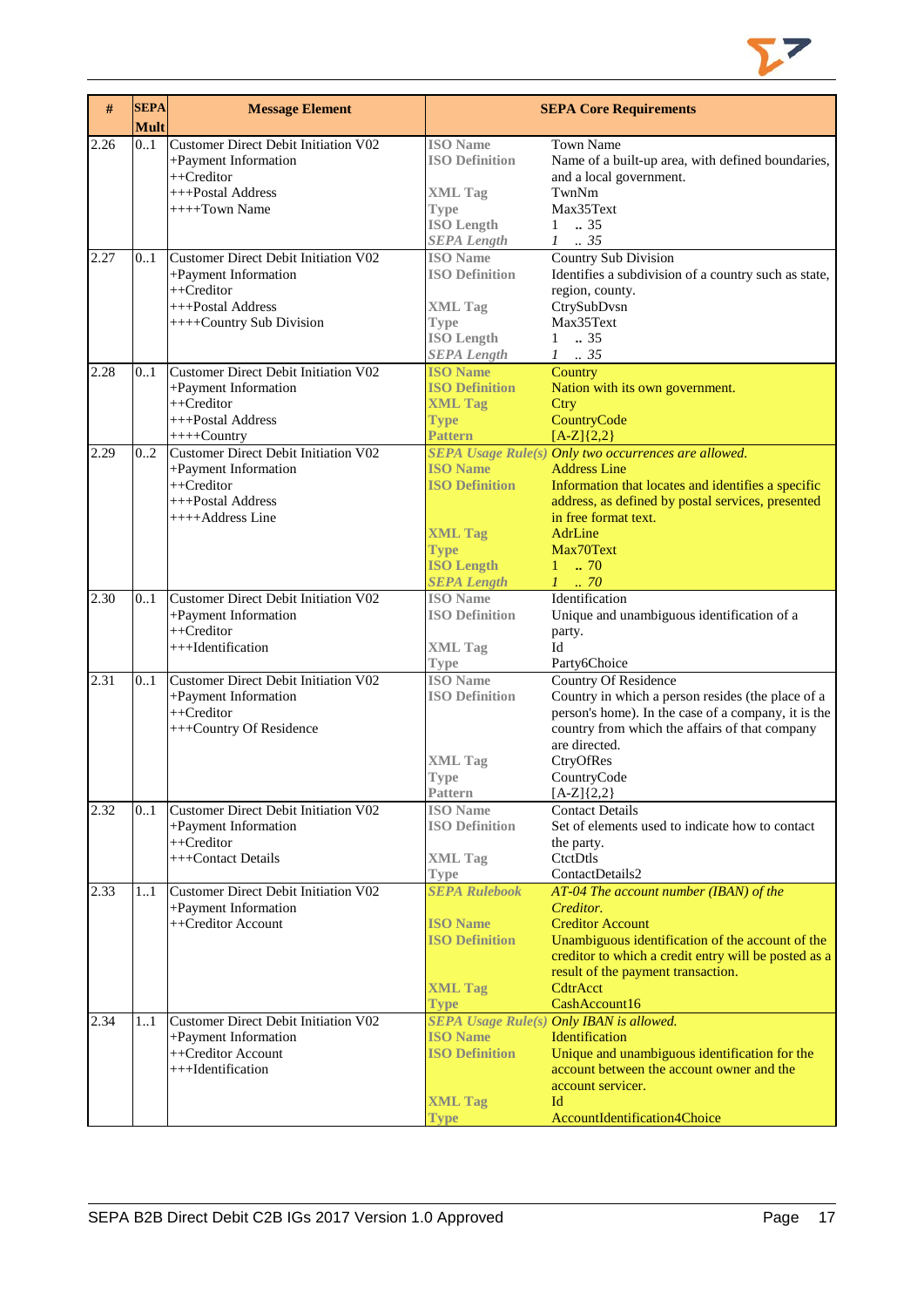

| #    | <b>SEPA</b><br><b>Mult</b> | <b>Message Element</b>                                                                                                                  |                                                                                                                                        | <b>SEPA Core Requirements</b>                                                                                                                                                                                                                                                                                                                                                                                                                                                                                                     |
|------|----------------------------|-----------------------------------------------------------------------------------------------------------------------------------------|----------------------------------------------------------------------------------------------------------------------------------------|-----------------------------------------------------------------------------------------------------------------------------------------------------------------------------------------------------------------------------------------------------------------------------------------------------------------------------------------------------------------------------------------------------------------------------------------------------------------------------------------------------------------------------------|
| 2.35 | 0.1                        | Customer Direct Debit Initiation V02<br>+Payment Information<br>++Creditor Account<br>$+++Type$                                         | <b>ISO</b> Name<br><b>ISO Definition</b><br><b>XML Tag</b><br>Type                                                                     | Type<br>Specifies the nature, or use of the account.<br>Тp<br>CashAccountType2                                                                                                                                                                                                                                                                                                                                                                                                                                                    |
| 2.36 | 0.1                        | Customer Direct Debit Initiation V02<br>+Payment Information<br>++Creditor Account<br>+++Currency                                       | <b>ISO Name</b><br><b>ISO Definition</b><br><b>XML Tag</b><br><b>Type</b>                                                              | Currency<br>Identification of the currency in which the<br>account is held.<br>Usage: Currency should only be used in case one<br>and the same account number covers several<br>currencies<br>and the initiating party needs to identify which<br>currency needs to be used for settlement on the<br>account.<br>Ccy<br>ActiveOrHistoricCurrencyCode                                                                                                                                                                              |
| 2.37 | 0.1                        | <b>Customer Direct Debit Initiation V02</b><br>+Payment Information<br>++Creditor Account<br>$+++Name$                                  | <b>Pattern</b><br><b>ISO</b> Name<br><b>ISO Definition</b><br><b>XML Tag</b><br><b>Type</b><br><b>ISO Length</b><br><b>SEPA</b> Length | $[A-Z]\{3,3\}$<br>Name<br>Name of the account, as assigned by the account<br>servicing institution, in agreement with the<br>account owner in order to provide an additional<br>means of identification of the account.<br>Usage: The account name is different from the<br>account owner name. The account name is used<br>in certain user communities to provide a means of<br>identifying the account, in addition to the account<br>owner's identity and the account number.<br>Nm<br>Max70Text<br>$1-.70$<br>$1$ $\,$ . $70$ |
| 2.38 | 1.1                        | <b>Customer Direct Debit Initiation V02</b><br>+Payment Information<br>++Creditor Agent                                                 | <b>ISO Name</b><br><b>ISO Definition</b><br><b>XML Tag</b><br><b>Type</b>                                                              | <b>Creditor Agent</b><br>Financial institution servicing an account for the<br>creditor.<br>CdtrAgt<br>BranchAndFinancialInstitutionIdentification4                                                                                                                                                                                                                                                                                                                                                                               |
| 2.39 | 1.1                        | <b>Customer Direct Debit Initiation V02</b><br>+Payment Information<br>++Creditor Agent<br>+++Financial Institution Identification      | <b>ISO Name</b><br><b>ISO Definition</b><br><b>XML Tag</b><br><b>Type</b>                                                              | <b>SEPA Usage Rule(s) Either BIC or 'Other/Identification' must be</b><br>used.<br><b>Financial Institution Identification</b><br>Unique and unambiguous identification of a<br>financial institution, as assigned under an<br>internationally recognised or proprietary<br>identification scheme.<br>FinInstnId<br>FinancialInstitutionIdentification7                                                                                                                                                                           |
| 2.40 | 01                         | Customer Direct Debit Initiation V02<br>+Payment Information<br>++Creditor Agent<br>+++Financial Institution Identification<br>$+++BIC$ | <b>SEPA Rulebook</b><br><b>ISO</b> Name<br><b>ISO Definition</b><br><b>XML Tag</b><br><b>Type</b><br>Pattern                           | AT-12 BIC of the Creditor bank.<br>The BIC is only mandatory when the Creditor<br>Bank is located in a non-EEA SEPA country or<br>territory.<br><b>BIC</b><br>Code allocated to a financial institution by the<br>ISO 9362 Registration Authority as described in<br>ISO 9362 "Banking - Banking<br>telecommunication messages - Business identifier<br>code (BIC)".<br><b>BIC</b><br><b>BICIdentifier</b><br>$[A-Z]\{6,6\}[A-Z2-9][A-NP-Z0-9][A-Z0-9]\{3,$<br>$3\}$ (0,1)                                                        |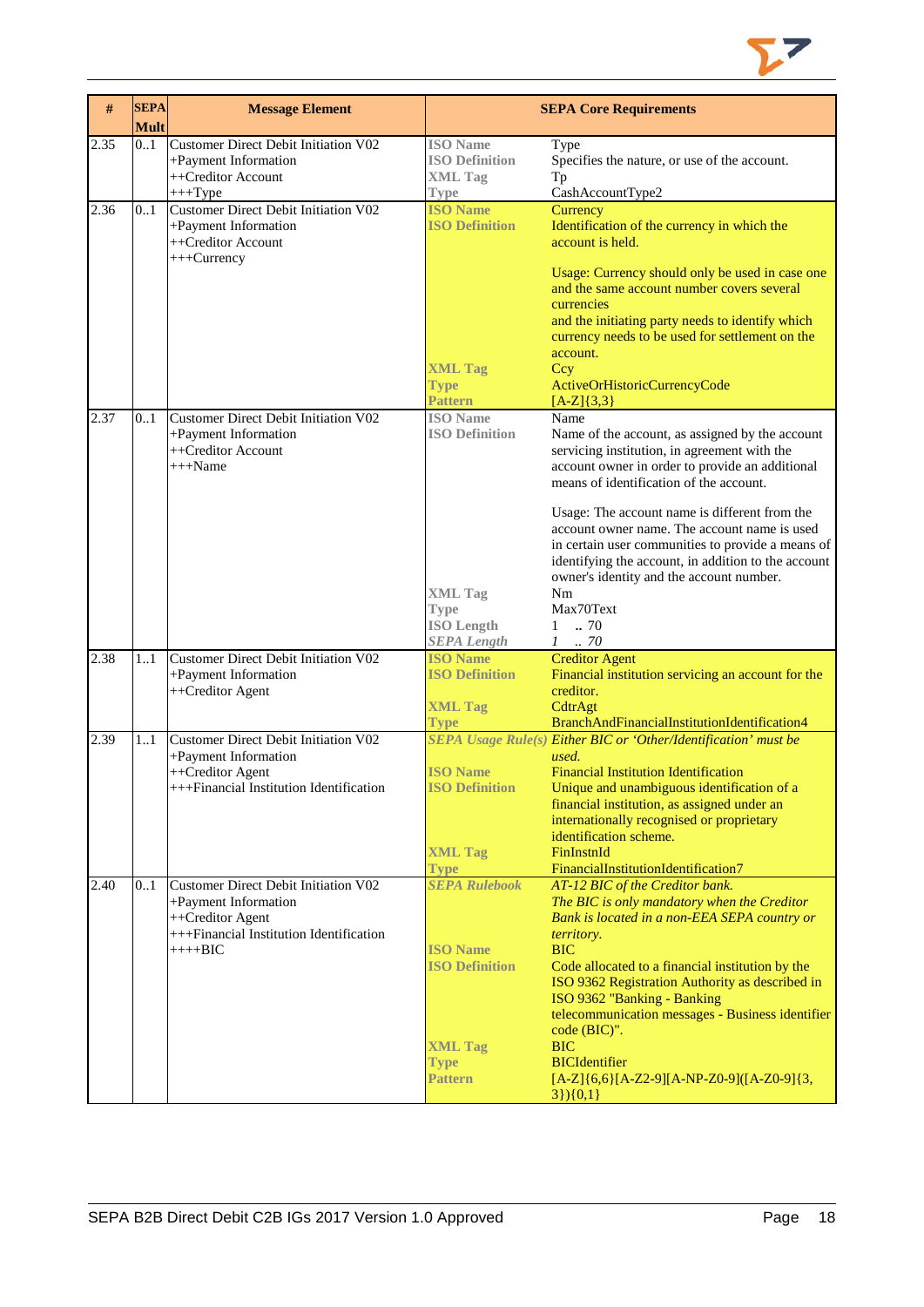

| $\#$ | <b>SEPA</b><br><b>Mult</b> | <b>Message Element</b>                                                                                                                                                        |                                                                                                                      | <b>SEPA Core Requirements</b>                                                                                                                                                                                                                                                                                   |
|------|----------------------------|-------------------------------------------------------------------------------------------------------------------------------------------------------------------------------|----------------------------------------------------------------------------------------------------------------------|-----------------------------------------------------------------------------------------------------------------------------------------------------------------------------------------------------------------------------------------------------------------------------------------------------------------|
| 2.41 | 0.1                        | Customer Direct Debit Initiation V02<br>+Payment Information<br>++Creditor Agent<br>+++Financial Institution Identification<br>++++Clearing System Member Identification Type | <b>ISO</b> Name<br><b>ISO Definition</b><br><b>XML Tag</b>                                                           | Clearing System Member Identification<br>Information used to identify a member within a<br>clearing system.<br>ClrSysMmbId<br>ClearingSystemMemberIdentification2                                                                                                                                               |
| 2.42 | 0.1                        | Customer Direct Debit Initiation V02<br>+Payment Information<br>++Creditor Agent<br>+++Financial Institution Identification<br>$++++$ Name                                    | <b>ISO</b> Name<br><b>ISO Definition</b><br><b>XML Tag</b><br><b>Type</b><br><b>ISO Length</b><br><b>SEPA Length</b> | Name<br>Name by which an agent is known and which is<br>usually used to identify that agent.<br>Nm<br>Max140Text<br>$\ldots$ 140<br>$\mathbf{1}$<br>.140<br>$\mathcal{I}$                                                                                                                                       |
| 2.43 | 0.1                        | <b>Customer Direct Debit Initiation V02</b><br>+Payment Information<br>++Creditor Agent<br>+++Financial Institution Identification<br>++++Postal Address                      | <b>ISO</b> Name<br><b>ISO Definition</b><br><b>XML Tag</b><br><b>Type</b>                                            | <b>Postal Address</b><br>Information that locates and identifies a specific<br>address, as defined by postal services.<br>PstlAdr<br>PostalAddress6                                                                                                                                                             |
| 2.44 | 0.1                        | Customer Direct Debit Initiation V02<br>+Payment Information<br>++Creditor Agent<br>+++Financial Institution Identification<br>$+++Other$                                     | <b>ISO Name</b><br><b>ISO Definition</b><br><b>XML Tag</b><br><b>Type</b>                                            | Other<br>Unique identification of an agent, as assigned by<br>an institution, using an identification scheme.<br>Othr<br>GenericFinancialIdentification1                                                                                                                                                        |
| 2.45 | $\overline{1}$ 1           | Customer Direct Debit Initiation V02<br>+Payment Information<br>++Creditor Agent<br>+++Financial Institution Identification<br>$+++O$ ther<br>++++++Identification            | <b>ISO</b> Name<br><b>ISO Definition</b><br><b>XML Tag</b><br><b>Type</b><br><b>ISO Length</b><br><b>SEPA Length</b> | SEPA Usage Rule(s) Only 'NOTPROVIDED' is allowed.<br><b>Identification</b><br>Unique and unambiguous identification of a<br>person.<br>Id<br>Max35Text<br>$1 \t . 35$<br>$1 \t35$                                                                                                                               |
| 2.46 | 0.1                        | Customer Direct Debit Initiation V02<br>+Payment Information<br>++Creditor Agent<br>+++Financial Institution Identification<br>$+++Other$<br>+++++Scheme Name                 | <b>ISO</b> Name<br><b>ISO Definition</b><br><b>XML Tag</b><br><b>Type</b>                                            | Scheme Name<br>Name of the identification scheme.<br>SchmeNm<br>FinancialIdentificationSchemeName1Choice                                                                                                                                                                                                        |
| 2.47 | 0.1                        | <b>Customer Direct Debit Initiation V02</b><br>+Payment Information<br>++Creditor Agent<br>+++Financial Institution Identification<br>++++Other<br>$+++++Issuer$              | <b>ISO</b> Name<br><b>ISO Definition</b><br><b>XML Tag</b><br><b>Type</b><br><b>ISO Length</b><br><b>SEPA Length</b> | Issuer<br>Entity that assigns the identification.<br><b>Issr</b><br>Max35Text<br>1<br>.35<br>$\mathcal{I}$<br>.35                                                                                                                                                                                               |
| 2.48 | 0.1                        | Customer Direct Debit Initiation V02<br>+Payment Information<br>++Creditor Agent<br>+++Branch Identification                                                                  | <b>ISO Name</b><br><b>ISO Definition</b><br><b>XML Tag</b><br>Type                                                   | <b>Branch Identification</b><br>Identifies a specific branch of a financial<br>institution.<br>Usage: This component should be used in case<br>the identification information in the financial<br>institution component does not provide<br>identification up to branch level.<br><b>BrnchId</b><br>BranchData2 |
| 2.49 | 0.1                        | Customer Direct Debit Initiation V02<br>+Payment Information<br>++Creditor Agent Account                                                                                      | <b>ISO</b> Name<br><b>ISO Definition</b><br><b>XML Tag</b><br>Type                                                   | <b>Creditor Agent Account</b><br>Unambiguous identification of the account of the<br>creditor agent at its servicing agent in the<br>payment chain.<br>CdtrAgtAcct<br>CashAccount16                                                                                                                             |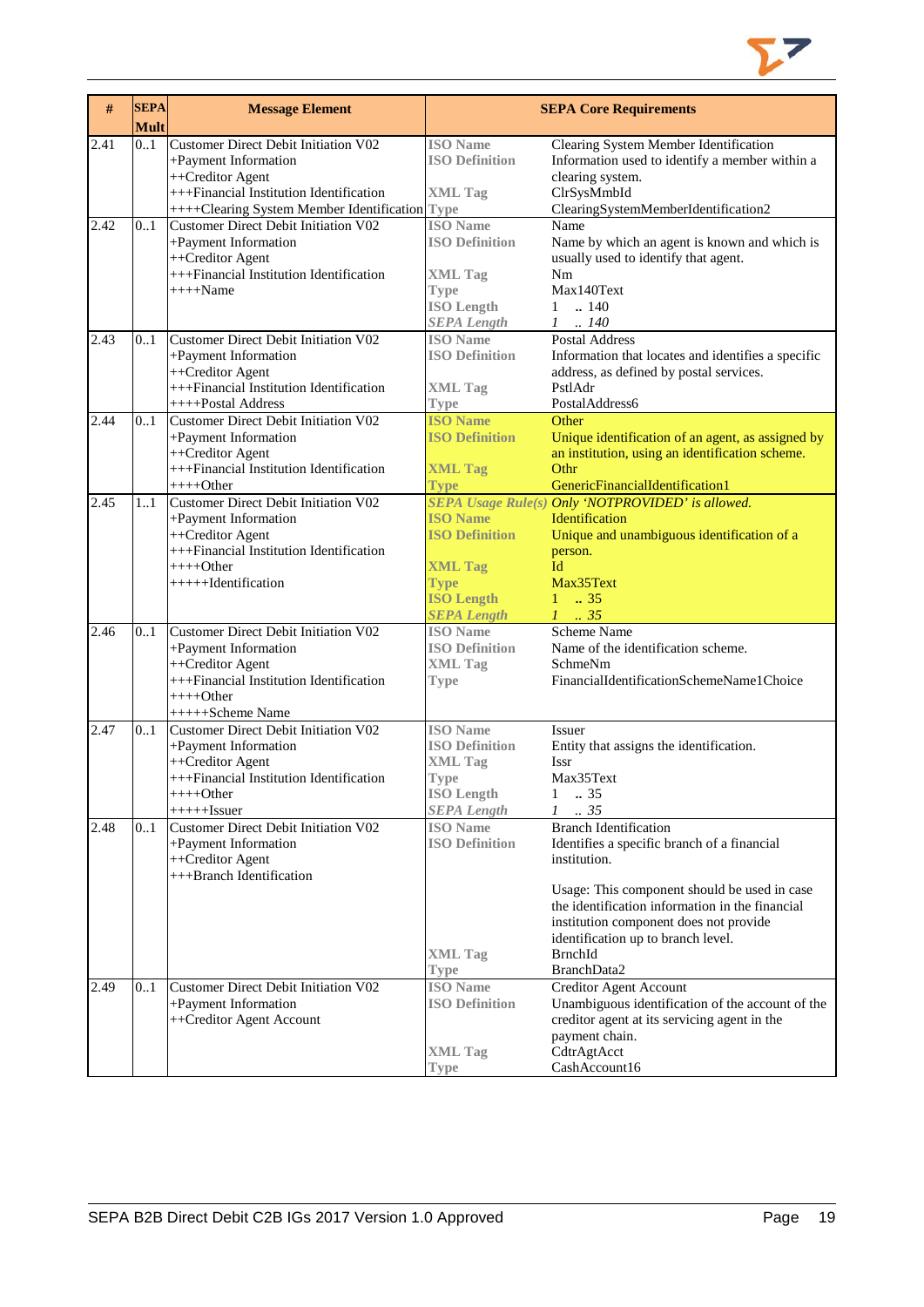

| #    | <b>SEPA</b><br><b>Mult</b> | <b>Message Element</b>                                                              |                                                    | <b>SEPA Core Requirements</b>                                                                                                                 |
|------|----------------------------|-------------------------------------------------------------------------------------|----------------------------------------------------|-----------------------------------------------------------------------------------------------------------------------------------------------|
| 2.50 | 0.1                        | Customer Direct Debit Initiation V02<br>+Payment Information<br>++Ultimate Creditor |                                                    | SEPA Usage Rule(s) This data element may be present either at<br>'Payment Information' or at 'Direct Debit<br>Transaction Information' level. |
|      |                            |                                                                                     | <b>ISO Name</b><br><b>ISO Definition</b>           | <b>Ultimate Creditor</b><br>Ultimate party to which an amount of money is                                                                     |
|      |                            |                                                                                     | <b>XML Tag</b><br><b>Type</b>                      | due.<br><b>UltmtCdtr</b><br>PartyIdentification32                                                                                             |
| 2.51 | 0.1                        | Customer Direct Debit Initiation V02<br>+Payment Information                        | <b>SEPA Rulebook</b>                               | AT-38 Name of the Creditor Reference Party.<br>SEPA Usage Rule(s) 'Name' is limited to 70 characters in length.                               |
|      |                            | ++Ultimate Creditor<br>$+++Name$                                                    | <b>ISO Name</b><br><b>ISO Definition</b>           | Name<br>Name by which a party is known and which is<br>usually used to identify that party.                                                   |
|      |                            |                                                                                     | <b>XML Tag</b><br><b>Type</b><br><b>ISO Length</b> | Nm<br>Max140Text<br>$1 \t  140$                                                                                                               |
|      |                            |                                                                                     | <b>SEPA Length</b>                                 | $1 \dots 70$                                                                                                                                  |
| 2.52 | 0.1                        | Customer Direct Debit Initiation V02                                                | <b>ISO</b> Name                                    | <b>Postal Address</b>                                                                                                                         |
|      |                            | +Payment Information                                                                | <b>ISO Definition</b>                              | Information that locates and identifies a specific                                                                                            |
|      |                            | ++Ultimate Creditor                                                                 |                                                    | address, as defined by postal services.<br>PstlAdr                                                                                            |
|      |                            | +++Postal Address                                                                   | <b>XML Tag</b><br><b>Type</b>                      | Postal Address6                                                                                                                               |
| 2.53 | 0.1                        | Customer Direct Debit Initiation V02                                                | <b>SEPA Rulebook</b>                               | AT-39 Identification code of the Creditor                                                                                                     |
|      |                            | +Payment Information                                                                |                                                    | Reference Party.                                                                                                                              |
|      |                            | ++Ultimate Creditor                                                                 | <b>ISO Name</b>                                    | Identification                                                                                                                                |
|      |                            | +++Identification                                                                   | <b>ISO Definition</b>                              | Unique and unambiguous identification of a                                                                                                    |
|      |                            |                                                                                     |                                                    | party.                                                                                                                                        |
|      |                            |                                                                                     | <b>XML Tag</b>                                     | Id                                                                                                                                            |
|      |                            |                                                                                     | <b>Type</b>                                        | Party6Choice                                                                                                                                  |
| 2.54 | 11<br>11                   | <b>Customer Direct Debit Initiation V02</b>                                         | <b>XML Tag</b>                                     | xs:choice<br>SEPA Usage Rule(s) Either 'BIC or BEI' or one occurrence of 'Other'                                                              |
|      |                            | +Payment Information                                                                |                                                    | is allowed.                                                                                                                                   |
|      |                            | ++Ultimate Creditor                                                                 | <b>ISO Name</b>                                    | <b>Organisation Identification</b>                                                                                                            |
|      |                            | +++Identification                                                                   | <b>ISO Definition</b>                              | Unique and unambiguous way to identify an                                                                                                     |
|      |                            | ++++Organisation Identification                                                     |                                                    | organisation.                                                                                                                                 |
|      |                            |                                                                                     | <b>XML Tag</b>                                     | OrgId                                                                                                                                         |
|      |                            |                                                                                     | <b>Type</b>                                        | OrganisationIdentification4                                                                                                                   |
| 2.55 | 11                         | <b>Customer Direct Debit Initiation V02</b>                                         |                                                    | SEPA Usage Rule(s) Either 'Date and Place of Birth' or one                                                                                    |
|      |                            | +Payment Information                                                                |                                                    | occurrence of 'Other' is allowed.                                                                                                             |
|      |                            | ++Ultimate Creditor                                                                 | <b>ISO Name</b>                                    | <b>Private Identification</b>                                                                                                                 |
|      |                            | +++Identification<br>++++Private Identification                                     | <b>ISO Definition</b>                              | Unique and unambiguous identification of a<br>person, eg, passport.                                                                           |
|      |                            |                                                                                     | <b>XML Tag</b>                                     | PrvtId                                                                                                                                        |
|      |                            |                                                                                     | <b>Type</b>                                        | PersonIdentification5                                                                                                                         |
| 2.56 | 0.1                        | Customer Direct Debit Initiation V02                                                | <b>ISO</b> Name                                    | <b>Country Of Residence</b>                                                                                                                   |
|      |                            | +Payment Information                                                                | <b>ISO Definition</b>                              | Country in which a person resides (the place of a                                                                                             |
|      |                            | ++Ultimate Creditor                                                                 |                                                    | person's home). In the case of a company, it is the                                                                                           |
|      |                            | +++Country Of Residence                                                             |                                                    | country from which the affairs of that company                                                                                                |
|      |                            |                                                                                     |                                                    | are directed.                                                                                                                                 |
|      |                            |                                                                                     | <b>XML Tag</b>                                     | CtryOfRes                                                                                                                                     |
|      |                            |                                                                                     | <b>Type</b><br>Pattern                             | CountryCode<br>$[A-Z]{2,2}$                                                                                                                   |
| 2.57 | 0.1                        | <b>Customer Direct Debit Initiation V02</b>                                         | <b>ISO</b> Name                                    | <b>Contact Details</b>                                                                                                                        |
|      |                            | +Payment Information                                                                | <b>ISO Definition</b>                              | Set of elements used to indicate how to contact                                                                                               |
|      |                            | ++Ultimate Creditor                                                                 |                                                    | the party.                                                                                                                                    |
|      |                            | +++Contact Details                                                                  | <b>XML Tag</b>                                     | CtctDtls                                                                                                                                      |
|      |                            |                                                                                     | <b>Type</b>                                        | ContactDetails2                                                                                                                               |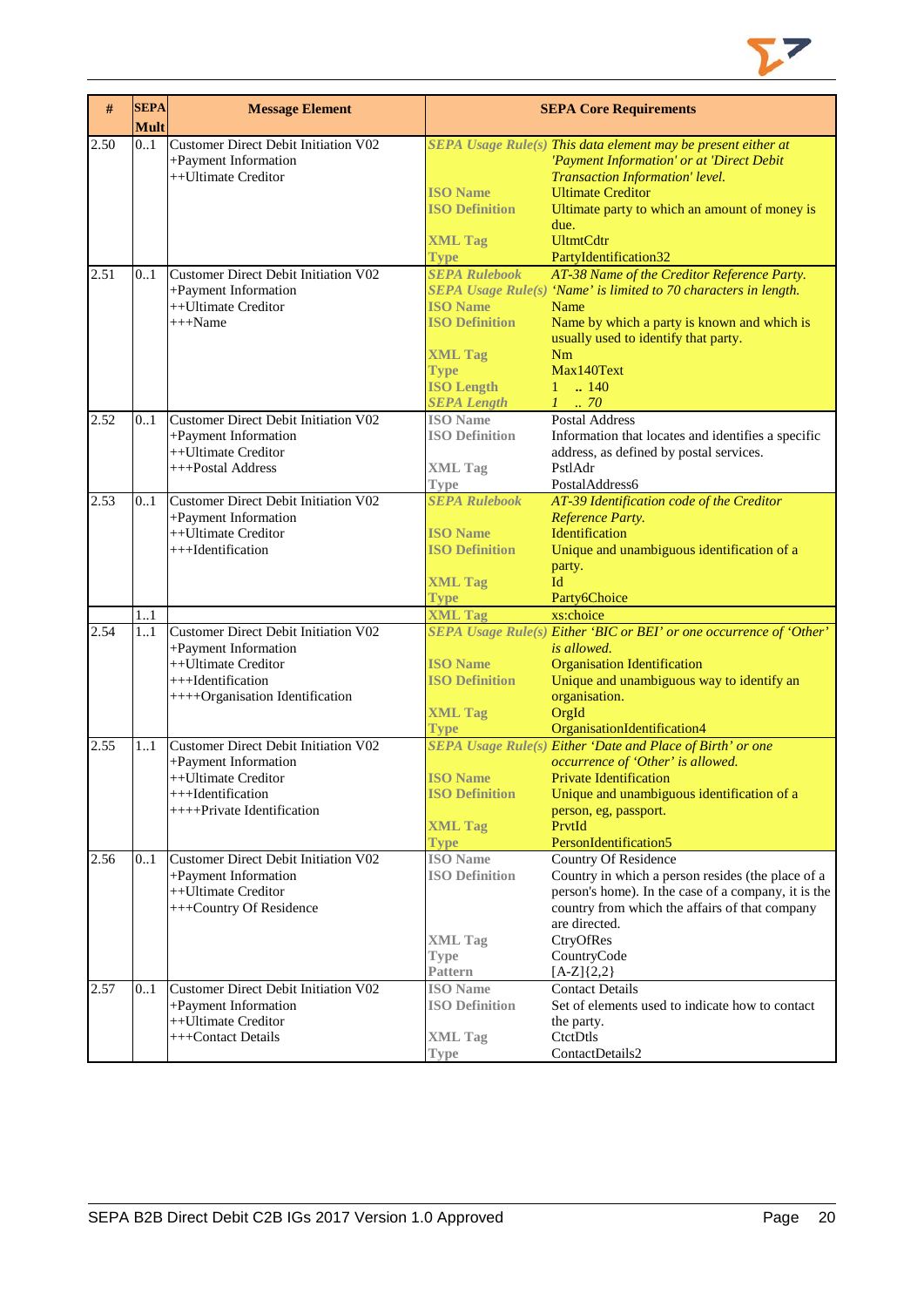

| #    | <b>SEPA</b><br><b>Mult</b> | <b>Message Element</b>                                                                                                |                                                                                                                           | <b>SEPA Core Requirements</b>                                                                                                                                                                                                                                                                                                                                                                           |
|------|----------------------------|-----------------------------------------------------------------------------------------------------------------------|---------------------------------------------------------------------------------------------------------------------------|---------------------------------------------------------------------------------------------------------------------------------------------------------------------------------------------------------------------------------------------------------------------------------------------------------------------------------------------------------------------------------------------------------|
| 2.58 | 0.1                        | Customer Direct Debit Initiation V02<br>+Payment Information<br>++Charge Bearer                                       | <b>ISO Name</b><br><b>ISO Definition</b><br><b>XML Tag</b><br><b>Type</b>                                                 | SEPA Usage Rule(s) Only 'SLEV' is allowed.<br>It is recommended that this element be specified<br>at 'Payment Information' level.<br><b>Charge Bearer</b><br>Specifies which party/parties will bear the<br>charges associated with the processing of the<br>payment transaction.<br>ChrgBr<br>ChargeBearerType1Code                                                                                    |
|      |                            |                                                                                                                       | <b>SEPA Code Restrictions</b>                                                                                             |                                                                                                                                                                                                                                                                                                                                                                                                         |
|      |                            |                                                                                                                       | <b>SLEV</b>                                                                                                               | FollowingServiceLevel<br>Charges are to be applied following the rules<br>agreed in the service level and/or scheme.                                                                                                                                                                                                                                                                                    |
| 2.59 | 01                         | Customer Direct Debit Initiation V02<br>+Payment Information<br>++Charges Account                                     | <b>ISO</b> Name<br><b>ISO Definition</b>                                                                                  | <b>Charges Account</b><br>Account used to process charges associated with<br>a transaction.                                                                                                                                                                                                                                                                                                             |
|      |                            |                                                                                                                       | <b>XML Tag</b><br>Type                                                                                                    | Usage: Charges account should be used when<br>charges have to be booked to an account different<br>from the account identified in debtor's account.<br>ChrgsAcct<br>CashAccount16                                                                                                                                                                                                                       |
| 2.60 | 0.1                        | <b>Customer Direct Debit Initiation V02</b>                                                                           | <b>ISO</b> Name                                                                                                           | <b>Charges Account Agent</b>                                                                                                                                                                                                                                                                                                                                                                            |
|      |                            | +Payment Information<br>++Charges Account Agent                                                                       | <b>ISO Definition</b>                                                                                                     | Agent that services a charges account.<br>Usage: Charges account agent should only be                                                                                                                                                                                                                                                                                                                   |
|      |                            |                                                                                                                       | <b>XML Tag</b><br><b>Type</b>                                                                                             | used when the charges account agent is different<br>from the creditor agent.<br>ChrgsAcctAgt<br>BranchAndFinancialInstitutionIdentification4                                                                                                                                                                                                                                                            |
| 2.61 | 0.1                        | Customer Direct Debit Initiation V02<br>+Payment Information<br>++Creditor Scheme Identification                      | <b>ISO Name</b><br><b>ISO Definition</b><br><b>XML Tag</b><br><b>Type</b>                                                 | SEPA Usage $Rule(s)$ It is recommended that all transactions within the<br>same 'Payment Information' block have the same<br>'Creditor Scheme Identification'.<br>This data element must be present at either<br>'Payment Information' or 'Direct Debit<br>Transaction' level.<br><b>Creditor Scheme Identification</b><br>Credit party that signs the mandate.<br>CdtrSchmeId<br>PartyIdentification32 |
| 2.62 | 01                         | <b>Customer Direct Debit Initiation V02</b><br>+Payment Information<br>++Creditor Scheme Identification<br>$+++Name$  | <b>ISO</b> Name<br><b>ISO Definition</b><br><b>XML Tag</b><br><b>Type</b><br><b>ISO Length</b><br><b>SEPA</b> Length      | Name<br>Name by which a party is known and which is<br>usually used to identify that party.<br>Nm<br>Max140Text<br>.140<br>1<br>.140<br>$\mathcal{I}$                                                                                                                                                                                                                                                   |
| 2.63 | 0.1                        | Customer Direct Debit Initiation V02<br>+Payment Information<br>++Creditor Scheme Identification<br>+++Postal Address | <b>ISO</b> Name<br><b>ISO Definition</b><br><b>XML Tag</b><br><b>Type</b>                                                 | Postal Address<br>Information that locates and identifies a specific<br>address, as defined by postal services.<br>PstlAdr<br>PostalAddress6                                                                                                                                                                                                                                                            |
| 2.64 | 11                         | Customer Direct Debit Initiation V02<br>+Payment Information<br>++Creditor Scheme Identification<br>+++Identification | <b>SEPA Rulebook</b><br><b>SEPA Usage Rule(s) Mandatory</b><br><b>ISO Name</b><br><b>ISO Definition</b><br><b>XML Tag</b> | AT-02 Identifier of the Creditor.<br>Identification<br>Unique and unambiguous identification of a<br>party.<br>Id                                                                                                                                                                                                                                                                                       |
|      |                            |                                                                                                                       | <b>Type</b>                                                                                                               | Party6Choice                                                                                                                                                                                                                                                                                                                                                                                            |
|      | 11                         |                                                                                                                       | <b>XML Tag</b>                                                                                                            | xs:choice                                                                                                                                                                                                                                                                                                                                                                                               |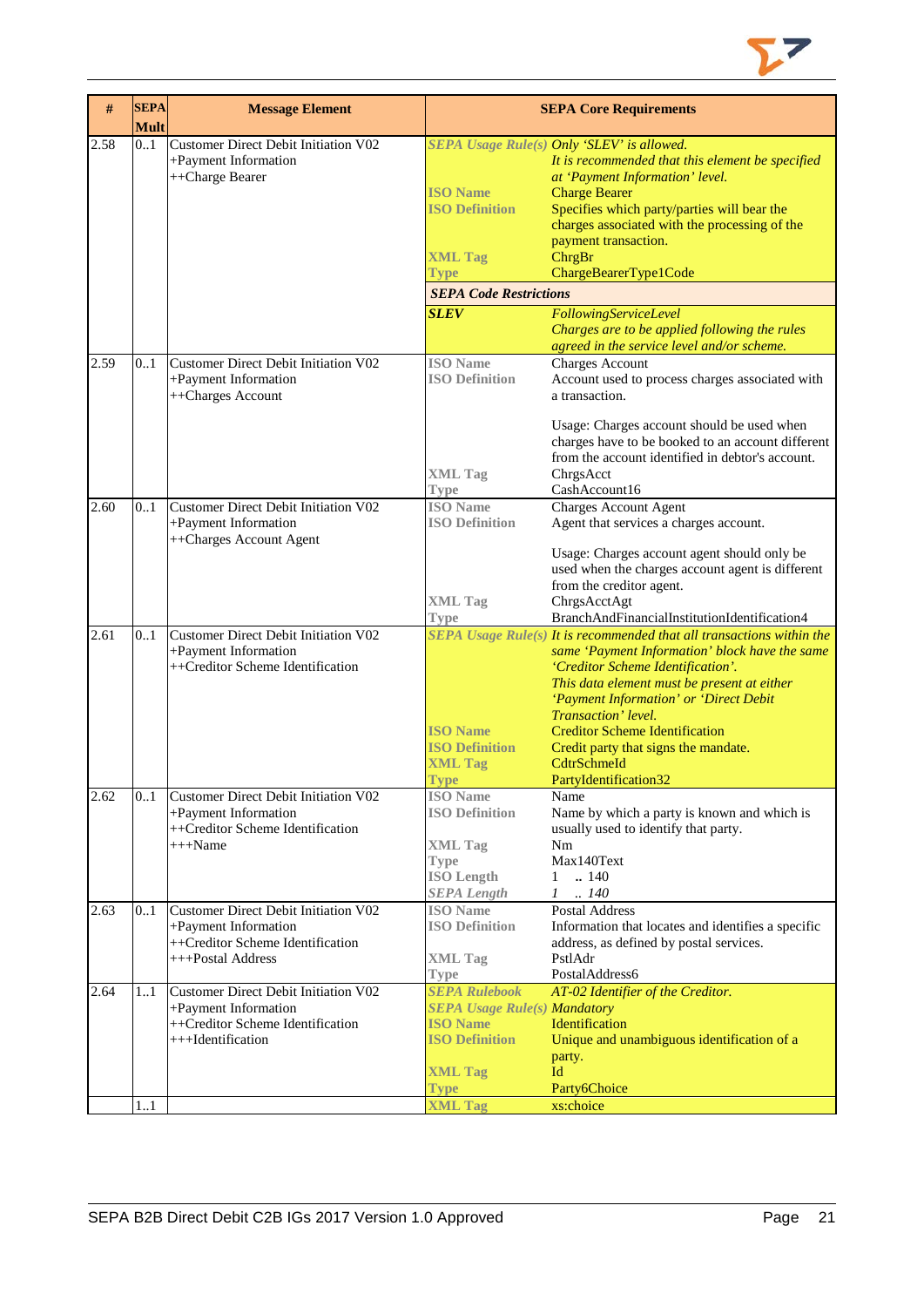

| $\#$ | <b>SEPA</b> | <b>Message Element</b>                                                                                                                                                                      |                                                                               | <b>SEPA Core Requirements</b>                                                                                                                                                                                                                                                                                                                                                                                                                                |
|------|-------------|---------------------------------------------------------------------------------------------------------------------------------------------------------------------------------------------|-------------------------------------------------------------------------------|--------------------------------------------------------------------------------------------------------------------------------------------------------------------------------------------------------------------------------------------------------------------------------------------------------------------------------------------------------------------------------------------------------------------------------------------------------------|
|      | <b>Mult</b> |                                                                                                                                                                                             |                                                                               |                                                                                                                                                                                                                                                                                                                                                                                                                                                              |
| 2.65 | 1.1         | <b>Customer Direct Debit Initiation V02</b><br>+Payment Information<br>++Creditor Scheme Identification<br>+++Identification<br>++++Organisation Identification                             | <b>ISO</b> Name<br><b>ISO Definition</b><br><b>XML Tag</b><br><b>Type</b>     | Organisation Identification<br>Unique and unambiguous way to identify an<br>organisation.<br>OrgId<br>OrganisationIdentification4                                                                                                                                                                                                                                                                                                                            |
| 2.66 | 11          | Customer Direct Debit Initiation V02<br>+Payment Information<br>++Creditor Scheme Identification<br>+++Identification<br>++++Private Identification                                         | <b>ISO</b> Name<br><b>ISO Definition</b><br><b>XML Tag</b><br><b>Type</b>     | SEPA Usage Rule(s) Private Identification is used to identify either an<br>organisation or a private person.<br><b>Private Identification</b><br>Unique and unambiguous identification of a<br>person, eg, passport.<br>PrvtId<br>PersonIdentification5                                                                                                                                                                                                      |
| 2.67 | 0.1         | <b>Customer Direct Debit Initiation V02</b><br>+Payment Information<br>++Creditor Scheme Identification<br>+++Identification<br>++++Private Identification<br>++++++Date And Place Of Birth | <b>ISO</b> Name<br><b>ISO Definition</b><br><b>XML Tag</b><br><b>Type</b>     | Date And Place Of Birth<br>Date and place of birth of a person.<br>DtAndPlcOfBirth<br>DateAndPlaceOfBirth                                                                                                                                                                                                                                                                                                                                                    |
| 2.68 | 0.1         | <b>Customer Direct Debit Initiation V02</b><br>+Payment Information<br>++Creditor Scheme Identification<br>+++Identification<br>++++Private Identification<br>$+++++Other$                  | <b>ISO Name</b><br><b>ISO Definition</b><br><b>XML Tag</b><br><b>Type</b>     | SEPA Usage Rule(s) Only one occurrence of 'Other' is allowed, and<br>no other sub-elements are allowed.<br>'Identification' must be used with an identifier<br>described in General Message Element<br>Specifications, Chapter 1.5.2.<br>'Proprietary' under 'Scheme Name' must specify<br>$SEPA$ .<br>Other<br>Unique identification of a person, as assigned by<br>an institution, using an identification scheme.<br>Othr<br>GenericPersonIdentification1 |
| 2.69 | 0.1         | Customer Direct Debit Initiation V02<br>+Payment Information<br>++Creditor Scheme Identification<br>+++Country Of Residence                                                                 | <b>ISO</b> Name<br><b>ISO Definition</b><br><b>XML Tag</b><br>Type<br>Pattern | Country Of Residence<br>Country in which a person resides (the place of a<br>person's home). In the case of a company, it is the<br>country from which the affairs of that company<br>are directed.<br>CtryOfRes<br>CountryCode<br>$[A-Z]\{2,2\}$                                                                                                                                                                                                            |
| 2.70 | 0.1         | Customer Direct Debit Initiation V02<br>+Payment Information<br>++Creditor Scheme Identification<br>+++Contact Details                                                                      | <b>ISO</b> Name<br><b>ISO Definition</b><br><b>XML</b> Tag<br><b>Type</b>     | <b>Contact Details</b><br>Set of elements used to indicate how to contact<br>the party.<br>CtctDtls<br>ContactDetails2                                                                                                                                                                                                                                                                                                                                       |
| 2.71 | 1n          | <b>Customer Direct Debit Initiation V02</b><br>+Payment Information<br>++Direct Debit Transaction Information                                                                               | <b>ISO</b> Name<br><b>ISO Definition</b><br><b>XML Tag</b><br><b>Type</b>     | <b>Direct Debit Transaction Information</b><br>Set of elements used to provide information on<br>the individual transaction(s) included in the<br>message.<br><b>DrctDbtTxInf</b><br>DirectDebitTransactionInformation9                                                                                                                                                                                                                                      |
| 2.72 | 11          | Customer Direct Debit Initiation V02<br>+Payment Information<br>++Direct Debit Transaction Information<br>+++Payment Identification                                                         | <b>ISO Name</b><br><b>ISO Definition</b><br><b>XML Tag</b><br><b>Type</b>     | <b>Payment Identification</b><br>Set of elements used to reference a payment<br>instruction.<br>PmtId<br>PaymentIdentification1                                                                                                                                                                                                                                                                                                                              |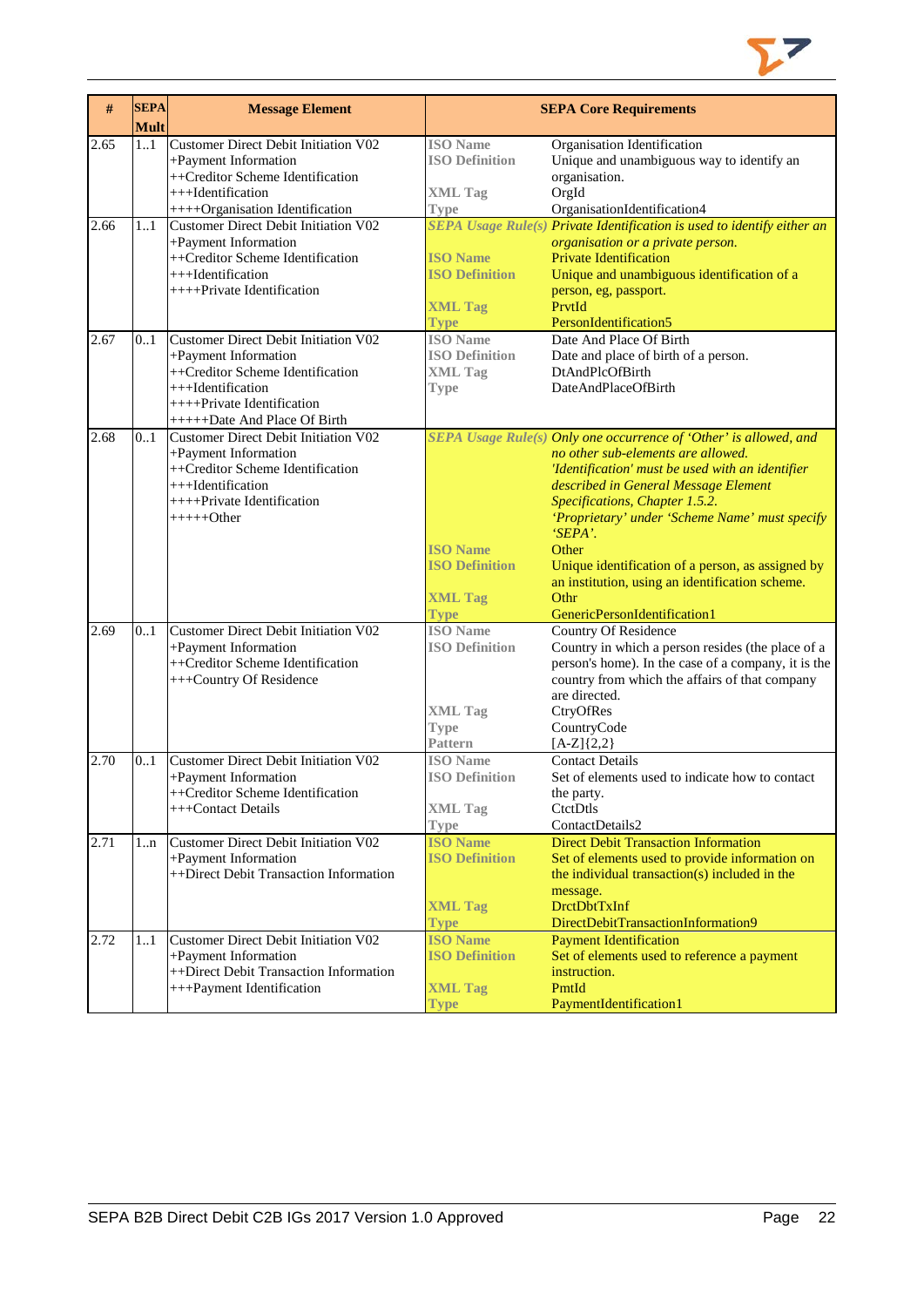

| #    | <b>SEPA</b><br><b>Mult</b> | <b>Message Element</b>                                                                                                                                                |                                                                                                                                                                                                              | <b>SEPA Core Requirements</b>                                                                                                                                                                                                                                                                                                                                                                                                                                                                                 |
|------|----------------------------|-----------------------------------------------------------------------------------------------------------------------------------------------------------------------|--------------------------------------------------------------------------------------------------------------------------------------------------------------------------------------------------------------|---------------------------------------------------------------------------------------------------------------------------------------------------------------------------------------------------------------------------------------------------------------------------------------------------------------------------------------------------------------------------------------------------------------------------------------------------------------------------------------------------------------|
| 2.73 | 0.1                        | Customer Direct Debit Initiation V02<br>+Payment Information<br>++Direct Debit Transaction Information<br>+++Payment Identification<br>++++Instruction Identification | <b>ISO Name</b><br><b>ISO Definition</b><br><b>XML Tag</b><br><b>Type</b><br><b>ISO Length</b>                                                                                                               | <b>Instruction Identification</b><br>Unique identification as assigned by an<br>instructing party for an instructed party to<br>unambiguously identify the instruction.<br>Usage: the instruction identification is a point to<br>point reference that can be used between the<br>instructing party and the instructed party to refer<br>to the individual instruction. It can be included in<br>several messages related to the instruction.<br>InstrId<br>Max35Text<br>$1 \t . 35$                          |
| 2.74 | 11                         | Customer Direct Debit Initiation V02<br>+Payment Information<br>++Direct Debit Transaction Information<br>+++Payment Identification<br>++++End To End Identification  | <b>SEPA Length</b><br><b>SEPA Rulebook</b><br><b>ISO</b> Name<br><b>ISO Definition</b>                                                                                                                       | $1 \t35$<br>AT-10 Creditor's reference of the direct debit<br>Collection.<br><b>End To End Identification</b><br>Unique identification assigned by the initiating<br>party to unumbiguously identify the transaction.                                                                                                                                                                                                                                                                                         |
|      |                            |                                                                                                                                                                       | <b>XML Tag</b><br><b>Type</b><br><b>ISO Length</b><br><b>SEPA Length</b>                                                                                                                                     | This identification is passed on, unchanged,<br>throughout the entire end-to-end chain.<br>Usage: The end-to-end identification can be used<br>for reconciliation or to link tasks relating to the<br>transaction. It can be included in several<br>messages related to the transaction.<br>EndToEndId<br>Max35Text<br>$1 \t . 35$<br>$1 \cdot .35$                                                                                                                                                           |
| 2.75 | 0.1                        | Customer Direct Debit Initiation V02<br>+Payment Information<br>++Direct Debit Transaction Information<br>+++Payment Type Information                                 | <b>ISO Name</b><br><b>ISO Definition</b><br><b>XML Tag</b><br><b>Type</b>                                                                                                                                    | SEPA Usage Rule(s) 'Payment Type Information' must be present<br>either here or directly under 'Payment<br>Information.<br><b>Payment Type Information</b><br>Set of elements used to further specify the type of<br>transaction.<br>PmtTpInf<br>PaymentTypeInformation20                                                                                                                                                                                                                                     |
| 2.76 | 11                         | Customer Direct Debit Initiation V02<br>+Payment Information<br>++Direct Debit Transaction Information<br>+++Instructed Amount                                        | <b>SEPA Rulebook</b><br><b>SEPA Format</b><br>Rule(s)<br><b>ISO Name</b><br><b>ISO Definition</b><br><b>XML Tag</b><br><b>Type</b><br><b>SEPA FractDigits</b><br><b>TotalDigits</b><br><b>SEPA Inclusive</b> | AT-06 Amount of the Collection in Euro.<br>SEPA Usage Rule(s) Only 'EUR' is allowed.<br>Amount must be 0.01 or more and 9999999999.99<br>or less.<br>The fractional part has a maximum of two digits.<br><b>Instructed Amount</b><br>Amount of money to be moved between the<br>debtor and creditor, before deduction of charges,<br>expressed in the currency as ordered by the<br>initiating party.<br><b>InstdAmt</b><br>ActiveOrHistoricCurrencyAndAmount<br>$\overline{2}$<br>18<br>0.01<br>999999999.99 |
| 2.77 | 0.1                        | Customer Direct Debit Initiation V02<br>+Payment Information<br>++Direct Debit Transaction Information<br>+++Charge Bearer                                            | <b>ISO Name</b><br><b>ISO Definition</b><br><b>XML Tag</b><br>Type<br><b>SEPA Code Restrictions</b><br><b>SLEV</b>                                                                                           | SEPA Usage Rule(s) Only 'SLEV' is allowed.<br><b>Charge Bearer</b><br>Specifies which party/parties will bear the<br>charges associated with the processing of the<br>payment transaction.<br>ChrgBr<br>ChargeBearerType1Code<br>FollowingServiceLevel                                                                                                                                                                                                                                                        |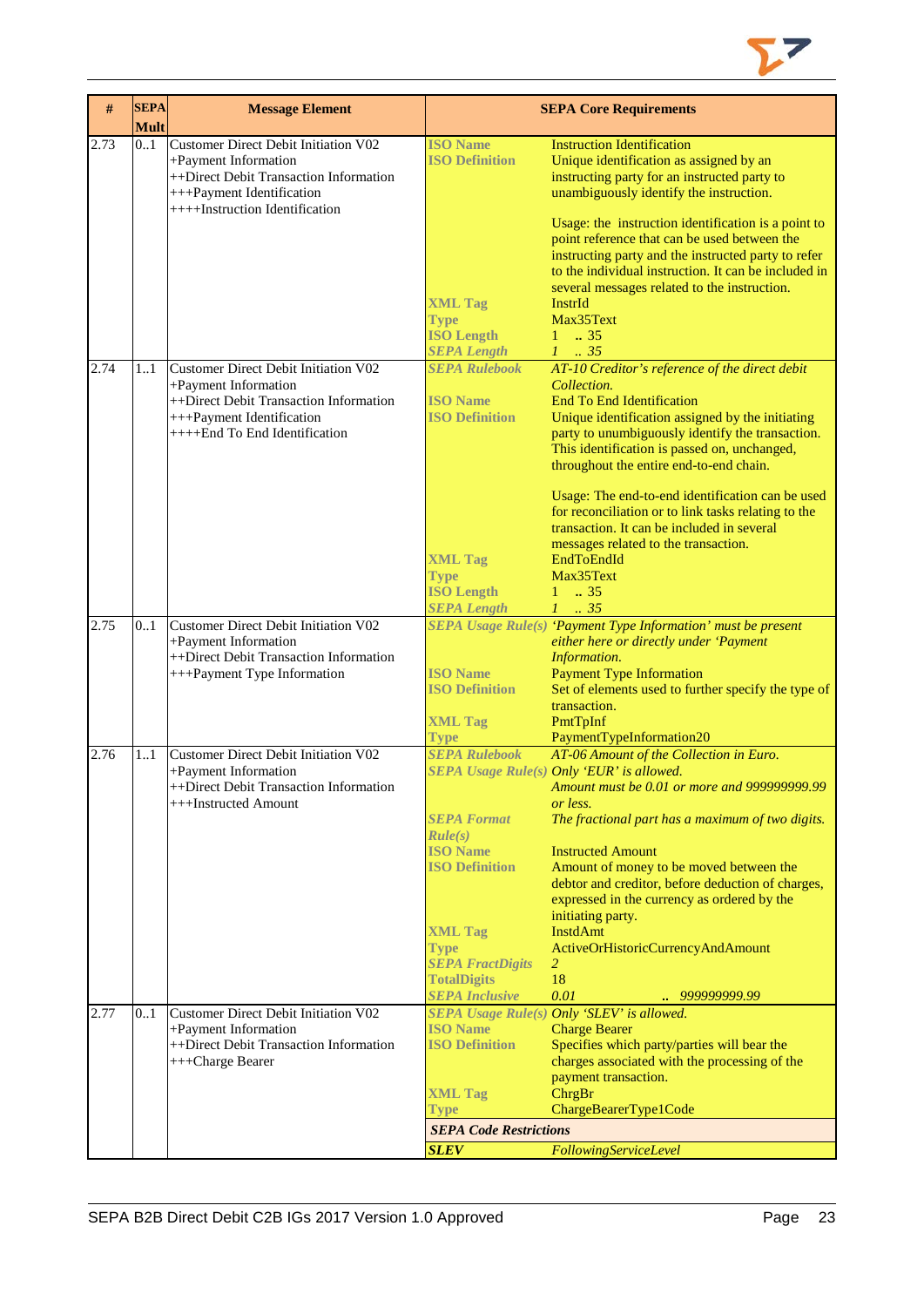

| #    | <b>SEPA</b><br><b>Mult</b> | <b>Message Element</b>                                                      | <b>SEPA Core Requirements</b>                          |                                                                                                        |  |
|------|----------------------------|-----------------------------------------------------------------------------|--------------------------------------------------------|--------------------------------------------------------------------------------------------------------|--|
|      |                            |                                                                             | <b>SEPA Code Restrictions</b>                          |                                                                                                        |  |
|      |                            |                                                                             |                                                        | Charges are to be applied following the rules                                                          |  |
| 2.78 | 1.1                        | Customer Direct Debit Initiation V02                                        | <b>SEPA Usage Rule(s) Mandatory</b>                    | agreed in the service level and/or scheme.                                                             |  |
|      |                            | +Payment Information                                                        | <b>ISO Name</b>                                        | <b>Direct Debit Transaction</b>                                                                        |  |
|      |                            | ++Direct Debit Transaction Information                                      | <b>ISO Definition</b>                                  | Set of elements providing information specific to                                                      |  |
|      |                            | +++Direct Debit Transaction                                                 |                                                        | the direct debit mandate.                                                                              |  |
|      |                            |                                                                             | <b>XML Tag</b><br><b>Type</b>                          | DrctDbtTx<br>DirectDebitTransaction6                                                                   |  |
| 2.79 | 11                         | Customer Direct Debit Initiation V02                                        | <b>SEPA Usage Rule(s) Mandatory</b>                    |                                                                                                        |  |
|      |                            | +Payment Information                                                        | <b>ISO Name</b>                                        | <b>Mandate Related Information</b>                                                                     |  |
|      |                            | ++Direct Debit Transaction Information                                      | <b>ISO Definition</b>                                  | Set of elements used to provide further details of                                                     |  |
|      |                            | +++Direct Debit Transaction                                                 |                                                        | the direct debit mandate signed between the                                                            |  |
|      |                            | ++++Mandate Related Information                                             | <b>XML Tag</b>                                         | creditor and the debtor.<br><b>MndtRltdInf</b>                                                         |  |
|      |                            |                                                                             | <b>Type</b>                                            | MandateRelatedInformation6                                                                             |  |
| 2.80 | 11                         | Customer Direct Debit Initiation V02                                        | <b>SEPA Rulebook</b>                                   | AT-01 Unique Mandate Reference.                                                                        |  |
|      |                            | +Payment Information                                                        | <b>SEPA Usage Rule(s) Mandatory</b>                    |                                                                                                        |  |
|      |                            | ++Direct Debit Transaction Information                                      | <b>ISO</b> Name                                        | <b>Mandate Identification</b>                                                                          |  |
|      |                            | +++Direct Debit Transaction<br>++++Mandate Related Information              | <b>ISO Definition</b>                                  | Unique identification, as assigned by the creditor,<br>to unambiguously identify the mandate.          |  |
|      |                            | +++++Mandate Identification                                                 | <b>XML Tag</b>                                         | MndtId                                                                                                 |  |
|      |                            |                                                                             | <b>Type</b>                                            | Max35Text                                                                                              |  |
|      |                            |                                                                             | <b>ISO Length</b>                                      | $1 \t . 35$                                                                                            |  |
|      |                            |                                                                             | <b>SEPA Length</b>                                     | $1 \cdot .35$                                                                                          |  |
| 2.81 | 1.1                        | Customer Direct Debit Initiation V02                                        | <b>SEPA Rulebook</b>                                   | AT-25 Date of Signing of the Mandate.                                                                  |  |
|      |                            | +Payment Information<br>++Direct Debit Transaction Information              | <b>SEPA Usage Rule(s) Mandatory</b><br><b>ISO</b> Name | Date Of Signature                                                                                      |  |
|      |                            | +++Direct Debit Transaction                                                 | <b>ISO Definition</b>                                  | Date on which the direct debit mandate has been                                                        |  |
|      |                            | ++++Mandate Related Information                                             |                                                        | signed by the debtor.                                                                                  |  |
|      |                            | +++++Date Of Signature                                                      | <b>XML Tag</b>                                         | <b>DtOfSgntr</b>                                                                                       |  |
|      |                            |                                                                             | <b>Type</b>                                            | <b>ISODate</b>                                                                                         |  |
| 2.82 | 0.1                        | <b>Customer Direct Debit Initiation V02</b><br>+Payment Information         | <b>ISO Name</b><br><b>ISO Definition</b>               | <b>Amendment Indicator</b><br>Indicator notifying whether the underlying                               |  |
|      |                            | ++Direct Debit Transaction Information                                      |                                                        | mandate is amended or not.                                                                             |  |
|      |                            | +++Direct Debit Transaction                                                 | <b>XML Tag</b>                                         | AmdmntInd                                                                                              |  |
|      |                            | ++++Mandate Related Information                                             | <b>Type</b>                                            | <b>TrueFalseIndicator</b>                                                                              |  |
|      |                            | +++++Amendment Indicator                                                    |                                                        |                                                                                                        |  |
| 2.83 | 0.1                        | Customer Direct Debit Initiation V02                                        | <b>SEPA Rulebook</b>                                   | AT-24 Reason for Amendment of the Mandate.                                                             |  |
|      |                            | +Payment Information<br>++Direct Debit Transaction Information              |                                                        | The reason from the Rulebook is indicated by<br>using the following message sub-elements.              |  |
|      |                            | +++Direct Debit Transaction                                                 |                                                        | SEPA Usage Rule(s) Mandatory if 'Amendment Indicator' is 'true'.                                       |  |
|      |                            | ++++Mandate Related Information                                             | <b>ISO Name</b>                                        | <b>Amendment Information Details</b>                                                                   |  |
|      |                            | +++++Amendment Information Details                                          | <b>ISO Definition</b>                                  | List of mandate elements that have been                                                                |  |
|      |                            |                                                                             |                                                        | modified.                                                                                              |  |
|      |                            |                                                                             | <b>XML Tag</b><br><b>Type</b>                          | AmdmntInfDtls<br>AmendmentInformationDetails6                                                          |  |
| 2.84 | 0.1                        | Customer Direct Debit Initiation V02                                        | <b>SEPA Rulebook</b>                                   | AT-19 Unique Mandate Reference as given by                                                             |  |
|      |                            | +Payment Information                                                        |                                                        | the Original Creditor who issued the Mandate.                                                          |  |
|      |                            | ++Direct Debit Transaction Information                                      |                                                        | SEPA Usage Rule(s) Mandatory if changes occur in 'Mandate                                              |  |
|      |                            | +++Direct Debit Transaction                                                 |                                                        | Identification', otherwise not to be used.                                                             |  |
|      |                            | ++++Mandate Related Information                                             | <b>ISO Name</b>                                        | <b>Original Mandate Identification</b>                                                                 |  |
|      |                            | +++++Amendment Information Details<br>++++++Original Mandate Identification | <b>ISO Definition</b>                                  | Unique identification, as assigned by the creditor,<br>to unambiguously identify the original mandate. |  |
|      |                            |                                                                             | <b>XML Tag</b>                                         | OrgnlMndtId                                                                                            |  |
|      |                            |                                                                             | <b>Type</b>                                            | Max35Text                                                                                              |  |
|      |                            |                                                                             | <b>ISO Length</b>                                      | .35<br>$\mathbf{1}$                                                                                    |  |
|      |                            |                                                                             | <b>SEPA Length</b>                                     | $1 \t35$                                                                                               |  |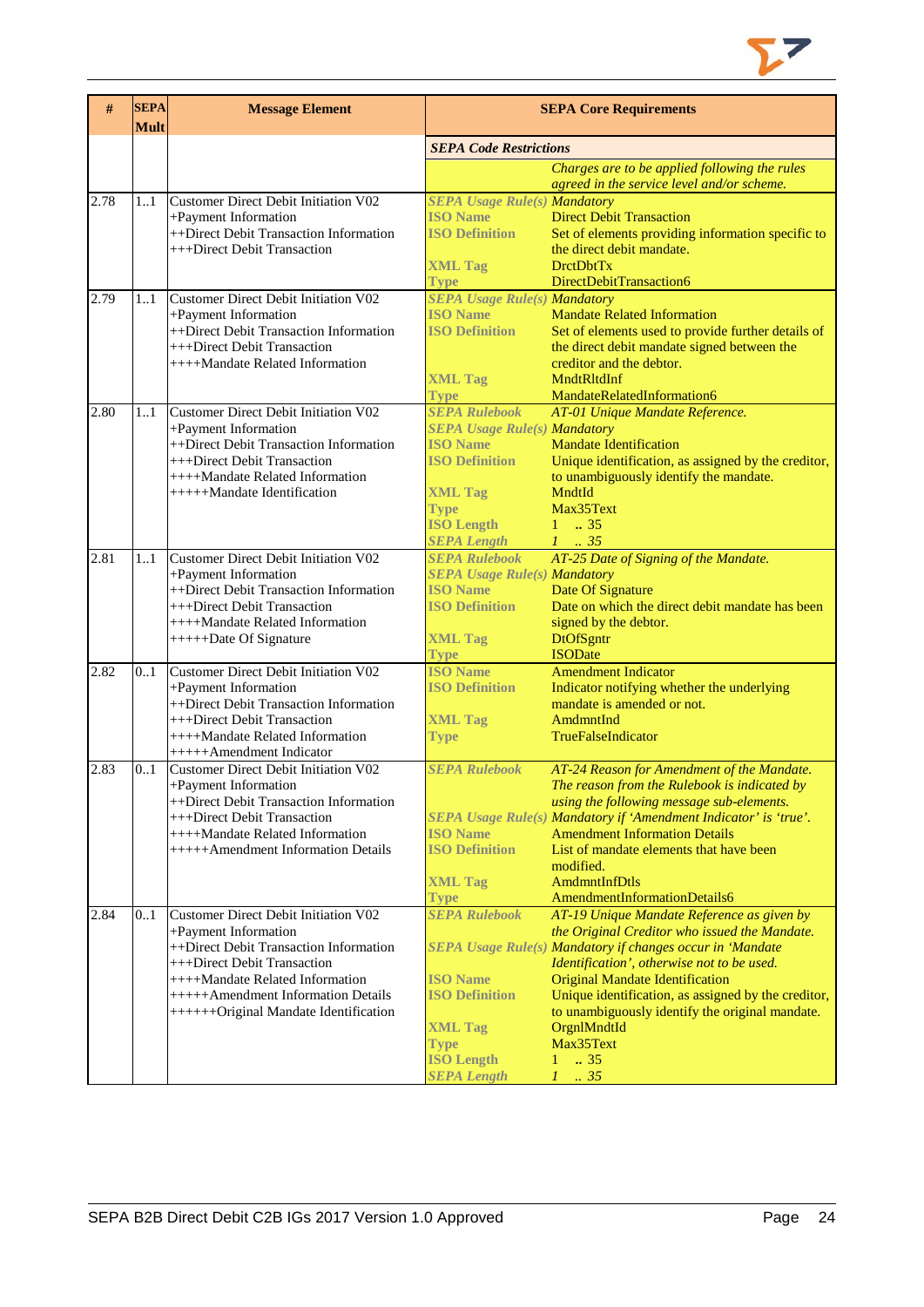

| $\#$ | <b>SEPA</b><br><b>Mult</b> | <b>Message Element</b>                                                                                                                                                                                                                                                                                                                         |                                                                                                                                                             | <b>SEPA Core Requirements</b>                                                                                                                                                                                                                                                                                                                              |
|------|----------------------------|------------------------------------------------------------------------------------------------------------------------------------------------------------------------------------------------------------------------------------------------------------------------------------------------------------------------------------------------|-------------------------------------------------------------------------------------------------------------------------------------------------------------|------------------------------------------------------------------------------------------------------------------------------------------------------------------------------------------------------------------------------------------------------------------------------------------------------------------------------------------------------------|
| 2.85 | 0.1                        | Customer Direct Debit Initiation V02<br>+Payment Information<br>++Direct Debit Transaction Information<br>+++Direct Debit Transaction<br>++++Mandate Related Information<br>+++++Amendment Information Details<br>+++++++Original Creditor Scheme                                                                                              | <b>ISO Name</b><br><b>ISO Definition</b><br><b>XML Tag</b>                                                                                                  | SEPA Usage Rule(s) Mandatory if changes occur in 'Creditor Scheme<br>Identification' ('Name' and/or 'Identification'),<br>otherwise not to be used.<br><b>Original Creditor Scheme Identification</b><br>Original creditor scheme identification that has<br>been modified.<br>OrgnlCdtrSchmeId                                                            |
| 2.86 | 0.1                        | Identification<br>Customer Direct Debit Initiation V02<br>+Payment Information<br>++Direct Debit Transaction Information<br>+++Direct Debit Transaction<br>++++Mandate Related Information<br>+++++Amendment Information Details<br>++++++Original Creditor Scheme<br>Identification<br>$+++++Name$                                            | <b>Type</b><br><b>SEPA Rulebook</b><br><b>ISO Name</b><br><b>ISO Definition</b><br><b>XML Tag</b><br><b>Type</b><br><b>ISO Length</b><br><b>SEPA Length</b> | PartyIdentification32<br>Original AT-03 Name of the Creditor.<br>SEPA Usage Rule(s) If present the new' Name' must be specified<br>under 'Creditor'.<br>'Name' is limited to 70 characters in length.<br>Name<br>Name by which a party is known and which is<br>usually used to identify that party.<br>Nm<br>Max140Text<br>$1 \t{.} 140$<br>$1 \cdot .70$ |
| 2.87 | 0.1                        | Customer Direct Debit Initiation V02<br>+Payment Information<br>++Direct Debit Transaction Information<br>+++Direct Debit Transaction<br>++++Mandate Related Information<br>+++++Amendment Information Details<br>+++++++Original Creditor Scheme<br>Identification<br>++++++++Postal Address                                                  | <b>ISO</b> Name<br><b>ISO Definition</b><br><b>XML Tag</b><br><b>Type</b>                                                                                   | <b>Postal Address</b><br>Information that locates and identifies a specific<br>address, as defined by postal services.<br>PstlAdr<br>Postal Address6                                                                                                                                                                                                       |
| 2.88 | 0.1                        | <b>Customer Direct Debit Initiation V02</b><br>+Payment Information<br>++Direct Debit Transaction Information<br>+++Direct Debit Transaction<br>++++Mandate Related Information<br>+++++Amendment Information Details<br>+++++++Original Creditor Scheme<br>Identification<br>++++++++Hdentification                                           | <b>SEPA Rulebook</b><br><b>ISO</b> Name<br><b>ISO Definition</b><br><b>XML Tag</b><br><b>Type</b>                                                           | AT-18 Identifier of the original Creditor who<br>issued the Mandate.<br>Identification<br>Unique and unambiguous identification of a<br>party.<br>Id<br>Party6Choice                                                                                                                                                                                       |
| 2.89 | 11<br>1.1                  | <b>Customer Direct Debit Initiation V02</b><br>+Payment Information<br>++Direct Debit Transaction Information<br>+++Direct Debit Transaction<br>++++Mandate Related Information<br>$+++++$ Amendment Information Details<br>++++++Original Creditor Scheme<br>Identification<br>++++++++Hdentification<br>+++++++++Organisation Identification | <b>XML Tag</b><br><b>ISO</b> Name<br><b>ISO Definition</b><br><b>XML Tag</b><br><b>Type</b>                                                                 | xs:choice<br>Organisation Identification<br>Unique and unambiguous way to identify an<br>organisation.<br>OrgId<br>OrganisationIdentification4                                                                                                                                                                                                             |
| 2.90 | 11                         | Customer Direct Debit Initiation V02<br>+Payment Information<br>++Direct Debit Transaction Information<br>+++Direct Debit Transaction<br>++++Mandate Related Information<br>+++++Amendment Information Details<br>+++++++Original Creditor Scheme<br>Identification<br>++++++++Hdentification<br>+++++++++Private Identification               | <b>ISO Name</b><br><b>ISO Definition</b><br><b>XML Tag</b><br><b>Type</b>                                                                                   | SEPA Usage Rule(s) Private Identification is used to identify either an<br>organisation or a private person.<br><b>Private Identification</b><br>Unique and unambiguous identification of a<br>person, eg, passport.<br>PrvtId<br>PersonIdentification5                                                                                                    |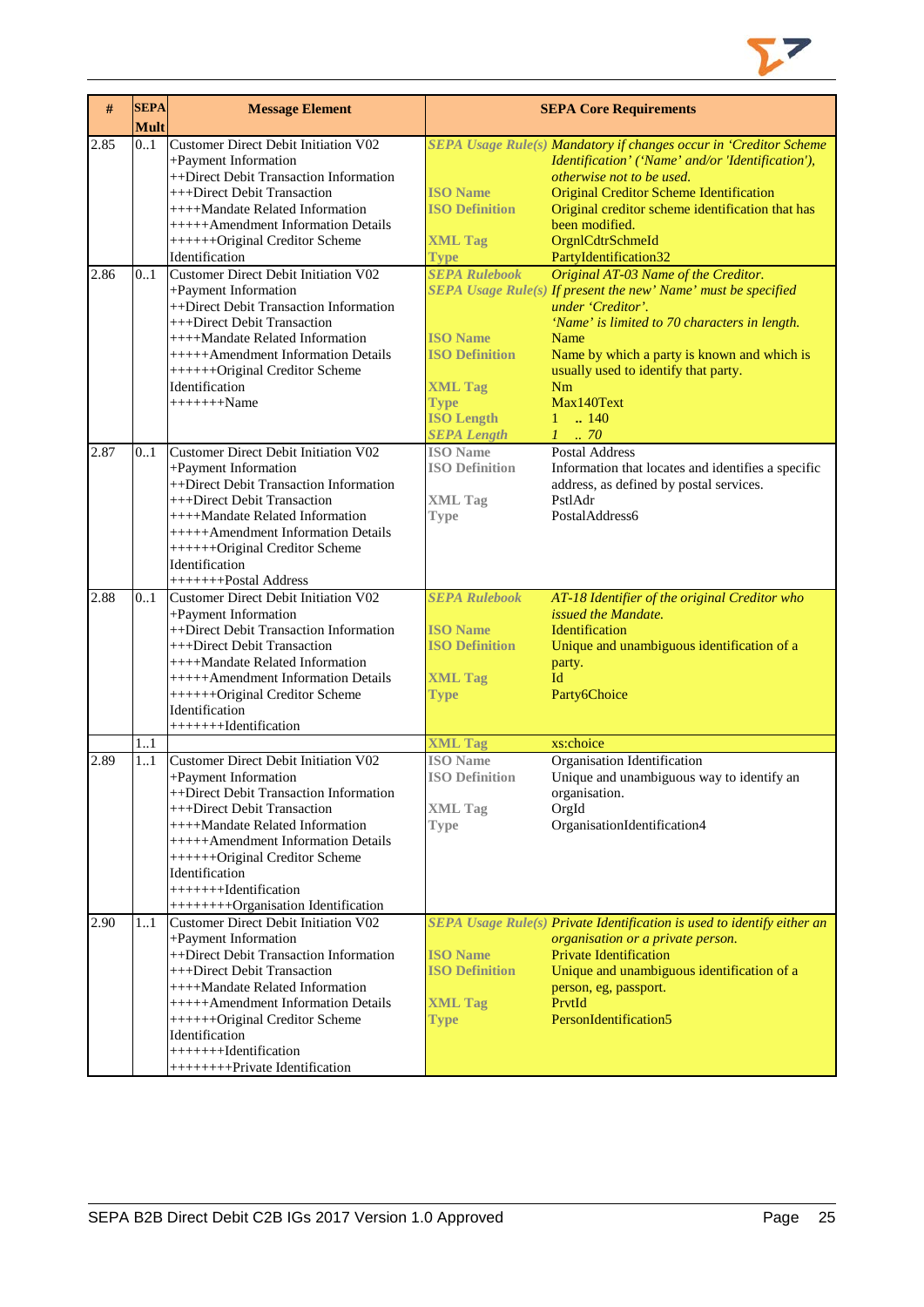

| #    | <b>SEPA</b><br><b>Mult</b> | <b>Message Element</b>                                                      |                                          | <b>SEPA Core Requirements</b>                                                                            |
|------|----------------------------|-----------------------------------------------------------------------------|------------------------------------------|----------------------------------------------------------------------------------------------------------|
| 2.91 | 0.1                        | Customer Direct Debit Initiation V02<br>+Payment Information                | <b>ISO</b> Name<br><b>ISO Definition</b> | Date And Place Of Birth<br>Date and place of birth of a person.                                          |
|      |                            | ++Direct Debit Transaction Information                                      | <b>XML Tag</b>                           | DtAndPlcOfBirth                                                                                          |
|      |                            | +++Direct Debit Transaction                                                 | <b>Type</b>                              | DateAndPlaceOfBirth                                                                                      |
|      |                            | ++++Mandate Related Information                                             |                                          |                                                                                                          |
|      |                            | +++++Amendment Information Details                                          |                                          |                                                                                                          |
|      |                            | ++++++Original Creditor Scheme<br>Identification                            |                                          |                                                                                                          |
|      |                            | $+++++Id$ entification                                                      |                                          |                                                                                                          |
|      |                            | +++++++++Private Identification                                             |                                          |                                                                                                          |
|      |                            | +++++++++++Date And Place Of Birth                                          |                                          |                                                                                                          |
| 2.92 | 0.n                        | Customer Direct Debit Initiation V02                                        |                                          | SEPA Usage Rule(s) Only one occurrence of 'Other' is allowed, and                                        |
|      |                            | +Payment Information                                                        |                                          | no other sub-elements are allowed.                                                                       |
|      |                            | ++Direct Debit Transaction Information                                      |                                          | 'Identification' must be used with an identifier                                                         |
|      |                            | +++Direct Debit Transaction                                                 |                                          | described in General Message Element                                                                     |
|      |                            | ++++Mandate Related Information<br>+++++Amendment Information Details       |                                          | Specifications, Chapter 1.5.2.<br>'Proprietary' under 'Scheme Name' must specify                         |
|      |                            | +++++++Original Creditor Scheme                                             |                                          | $SEPA$ .                                                                                                 |
|      |                            | Identification                                                              | <b>ISO Name</b>                          | Other                                                                                                    |
|      |                            | ++++++++Hdentification                                                      | <b>ISO Definition</b>                    | Unique identification of a person, as assigned by                                                        |
|      |                            | +++++++++Private Identification                                             |                                          | an institution, using an identification scheme.                                                          |
|      |                            | $+++++++Other$                                                              | <b>XML Tag</b>                           | Othr                                                                                                     |
|      |                            |                                                                             | <b>Type</b>                              | GenericPersonIdentification1                                                                             |
| 2.93 | 01                         | Customer Direct Debit Initiation V02                                        | <b>ISO</b> Name<br><b>ISO Definition</b> | <b>Country Of Residence</b>                                                                              |
|      |                            | +Payment Information<br>++Direct Debit Transaction Information              |                                          | Country in which a person resides (the place of a<br>person's home). In the case of a company, it is the |
|      |                            | +++Direct Debit Transaction                                                 |                                          | country from which the affairs of that company                                                           |
|      |                            | ++++Mandate Related Information                                             |                                          | are directed.                                                                                            |
|      |                            | +++++Amendment Information Details                                          | <b>XML Tag</b>                           | CtryOfRes                                                                                                |
|      |                            | ++++++Original Creditor Scheme                                              | <b>Type</b>                              | CountryCode                                                                                              |
|      |                            | Identification                                                              | Pattern                                  | $[A-Z]\{2,2\}$                                                                                           |
|      |                            | ++++++++Country Of Residence<br><b>Customer Direct Debit Initiation V02</b> |                                          | <b>Contact Details</b>                                                                                   |
| 2.94 | 0.1                        | +Payment Information                                                        | <b>ISO</b> Name<br><b>ISO Definition</b> | Set of elements used to indicate how to contact                                                          |
|      |                            | ++Direct Debit Transaction Information                                      |                                          | the party.                                                                                               |
|      |                            | +++Direct Debit Transaction                                                 | <b>XML Tag</b>                           | CtctDtls                                                                                                 |
|      |                            | ++++Mandate Related Information                                             | <b>Type</b>                              | ContactDetails2                                                                                          |
|      |                            | +++++Amendment Information Details                                          |                                          |                                                                                                          |
|      |                            | +++++++Original Creditor Scheme                                             |                                          |                                                                                                          |
|      |                            | Identification                                                              |                                          |                                                                                                          |
| 2.95 | 0.1                        | +++++++Contact Details<br>Customer Direct Debit Initiation V02              | <b>ISO</b> Name                          | <b>Original Creditor Agent</b>                                                                           |
|      |                            | +Payment Information                                                        | <b>ISO Definition</b>                    | Original creditor agent that has been modified.                                                          |
|      |                            | ++Direct Debit Transaction Information                                      | <b>XML Tag</b>                           | OrgnlCdtrAgt                                                                                             |
|      |                            | +++Direct Debit Transaction                                                 | <b>Type</b>                              | BranchAndFinancialInstitutionIdentification4                                                             |
|      |                            | ++++Mandate Related Information                                             |                                          |                                                                                                          |
|      |                            | +++++Amendment Information Details                                          |                                          |                                                                                                          |
|      |                            | +++++++Original Creditor Agent                                              |                                          |                                                                                                          |
| 2.96 | 01                         | Customer Direct Debit Initiation V02                                        | <b>ISO</b> Name<br><b>ISO Definition</b> | Original Creditor Agent Account                                                                          |
|      |                            | +Payment Information<br>++Direct Debit Transaction Information              |                                          | Original creditor agent acount that has been<br>modified.                                                |
|      |                            | +++Direct Debit Transaction                                                 | <b>XML Tag</b>                           | OrgnlCdtrAgtAcct                                                                                         |
|      |                            | ++++Mandate Related Information                                             | <b>Type</b>                              | CashAccount16                                                                                            |
|      |                            | +++++Amendment Information Details                                          |                                          |                                                                                                          |
|      |                            | +++++++Original Creditor Agent Account                                      |                                          |                                                                                                          |
| 2.97 | 0.1                        | Customer Direct Debit Initiation V02                                        | <b>ISO</b> Name                          | Original Debtor                                                                                          |
|      |                            | +Payment Information                                                        | <b>ISO Definition</b>                    | Original debtor that has been modified.                                                                  |
|      |                            | ++Direct Debit Transaction Information<br>+++Direct Debit Transaction       | <b>XML Tag</b>                           | OrgnlDbtr<br>PartyIdentification32                                                                       |
|      |                            | ++++Mandate Related Information                                             | <b>Type</b>                              |                                                                                                          |
|      |                            | +++++Amendment Information Details                                          |                                          |                                                                                                          |
|      |                            | +++++++Original Debtor                                                      |                                          |                                                                                                          |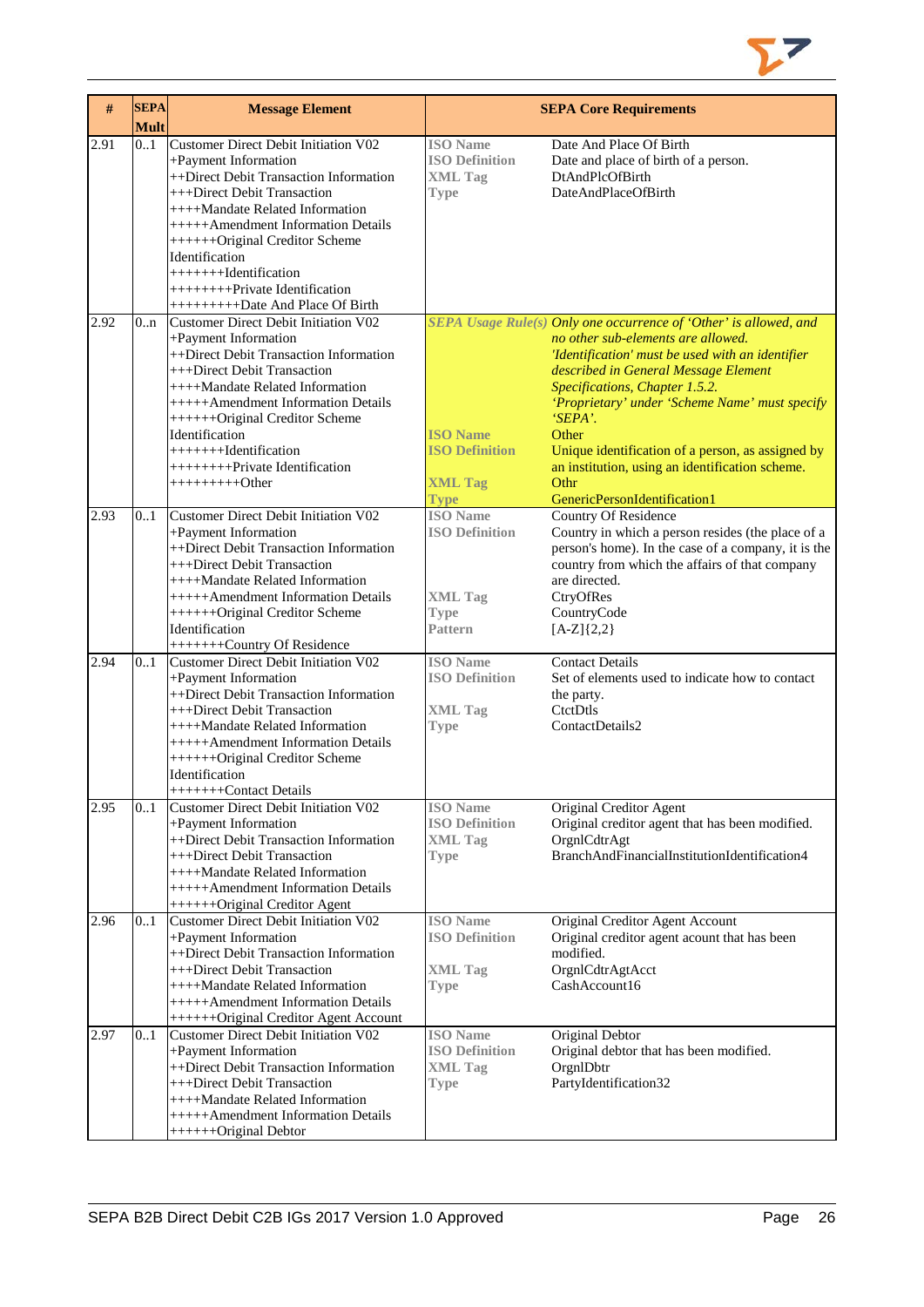

| $\#$  | <b>SEPA</b><br><b>Mult</b> | <b>Message Element</b>                                                                                                                                                                                                                                        |                                                                                                                                              | <b>SEPA Core Requirements</b>                                                                                                                                                                                                                                                                                                                                                                                                                                                                                                                                                                                                                                                                                       |
|-------|----------------------------|---------------------------------------------------------------------------------------------------------------------------------------------------------------------------------------------------------------------------------------------------------------|----------------------------------------------------------------------------------------------------------------------------------------------|---------------------------------------------------------------------------------------------------------------------------------------------------------------------------------------------------------------------------------------------------------------------------------------------------------------------------------------------------------------------------------------------------------------------------------------------------------------------------------------------------------------------------------------------------------------------------------------------------------------------------------------------------------------------------------------------------------------------|
| 2.98  | 0.1                        | <b>Customer Direct Debit Initiation V02</b><br>+Payment Information<br>++Direct Debit Transaction Information<br>+++Direct Debit Transaction<br>++++Mandate Related Information<br>+++++Amendment Information Details<br>+++++++Original Debtor Account       | <b>ISO</b> Name<br><b>ISO Definition</b><br><b>XML Tag</b><br><b>Type</b>                                                                    | SEPA Usage Rule(s) To use 'Identification' under 'Other' under<br>'Identification' with code 'SMNDA' to indicate<br>same mandate with new Debtor Account. Or<br>In case of an account change within the same<br>bank, IBAN is allowed.<br><b>Original Debtor Account</b><br>Original debtor account that has been modified.<br>OrgnIDbtrAcct<br>CashAccount16                                                                                                                                                                                                                                                                                                                                                       |
| 2.99  | 0.1                        | Customer Direct Debit Initiation V02<br>+Payment Information<br>++Direct Debit Transaction Information<br>+++Direct Debit Transaction<br>++++Mandate Related Information<br>+++++Amendment Information Details<br>+++++++Original Debtor Agent                | <b>ISO Name</b><br><b>ISO Definition</b><br><b>XML Tag</b><br><b>Type</b>                                                                    | <b>SEPA Usage Rule(s) Not to be used if element 'Original Debtor</b><br>Account' is populated with 'SMNDA'.<br><b>Original Debtor Agent</b><br>Original debtor agent that has been modified.<br>OrgnlDbtrAgt<br>BranchAndFinancialInstitutionIdentification4                                                                                                                                                                                                                                                                                                                                                                                                                                                        |
| 2.100 | 0.1                        | Customer Direct Debit Initiation V02<br>+Payment Information<br>++Direct Debit Transaction Information<br>+++Direct Debit Transaction<br>++++Mandate Related Information<br>+++++Amendment Information Details<br>++++++Original Debtor Agent Account         | <b>ISO</b> Name<br><b>ISO Definition</b><br><b>XML Tag</b><br><b>Type</b>                                                                    | Original Debtor Agent Account<br>Original debtor agent account that has been<br>modified.<br>OrgnlDbtrAgtAcct<br>CashAccount16                                                                                                                                                                                                                                                                                                                                                                                                                                                                                                                                                                                      |
| 2.101 | 0.1                        | <b>Customer Direct Debit Initiation V02</b><br>+Payment Information<br>++Direct Debit Transaction Information<br>+++Direct Debit Transaction<br>++++Mandate Related Information<br>+++++Amendment Information Details<br>++++++Original Final Collection Date | <b>ISO</b> Name<br><b>ISO Definition</b><br><b>XML Tag</b><br><b>Type</b>                                                                    | Original Final Collection Date<br>Original final collection date that has been<br>modified.<br>OrgnlFnlColltnDt<br><b>ISODate</b>                                                                                                                                                                                                                                                                                                                                                                                                                                                                                                                                                                                   |
| 2.102 | 0.1                        | <b>Customer Direct Debit Initiation V02</b><br>+Payment Information<br>++Direct Debit Transaction Information<br>+++Direct Debit Transaction<br>++++Mandate Related Information<br>+++++Amendment Information Details<br>+++++++Original Frequency            | <b>ISO</b> Name<br><b>ISO Definition</b><br><b>XML Tag</b><br><b>Type</b>                                                                    | Original Frequency<br>Original frequency that has been modified.<br>OrgnlFrqcy<br>Frequency1Code                                                                                                                                                                                                                                                                                                                                                                                                                                                                                                                                                                                                                    |
| 2.103 | 0.1                        | <b>Customer Direct Debit Initiation V02</b><br>+Payment Information<br>++Direct Debit Transaction Information<br>+++Direct Debit Transaction<br>++++Mandate Related Information<br>+++++Electronic Signature                                                  | <b>SEPA Rulebook</b><br><b>ISO</b> Name<br><b>ISO Definition</b><br><b>XML Tag</b><br><b>Type</b><br><b>ISO Length</b><br><b>SEPA Length</b> | AT-16 Placeholder for the Electronic Signature<br>Data, if applicable.<br>AT-17 Type of Mandate (paper, e-Mandate).<br>AT-60 Reference of the validation made by the<br>Debtor Bank (if present in DS-03).<br>SEPA Usage Rule(s) If the direct debit is based on an EPC electronic<br>mandate, this data element must contain AT-60<br>which is the reference to the Mandate Acceptance<br>Report made by the Debtor Bank.<br>This data element is not to be used if the mandate<br>is a paper mandate.<br><b>Electronic Signature</b><br>Additional security provisions, such as a digital<br>signature, as provided by the debtor.<br>EletrneSgntr<br>Max1025Text<br>$\ldots$ 1025<br>1<br>$1 \quad . \quad 1025$ |
| 2.104 | 0.1                        | Customer Direct Debit Initiation V02<br>+Payment Information<br>++Direct Debit Transaction Information<br>+++Direct Debit Transaction<br>++++Mandate Related Information<br>+++++First Collection Date                                                        | <b>ISO</b> Name<br><b>ISO Definition</b><br><b>XML Tag</b><br><b>Type</b>                                                                    | <b>First Collection Date</b><br>Date of the first collection of a direct debit as per<br>the mandate.<br>FrstColltnDt<br><b>ISODate</b>                                                                                                                                                                                                                                                                                                                                                                                                                                                                                                                                                                             |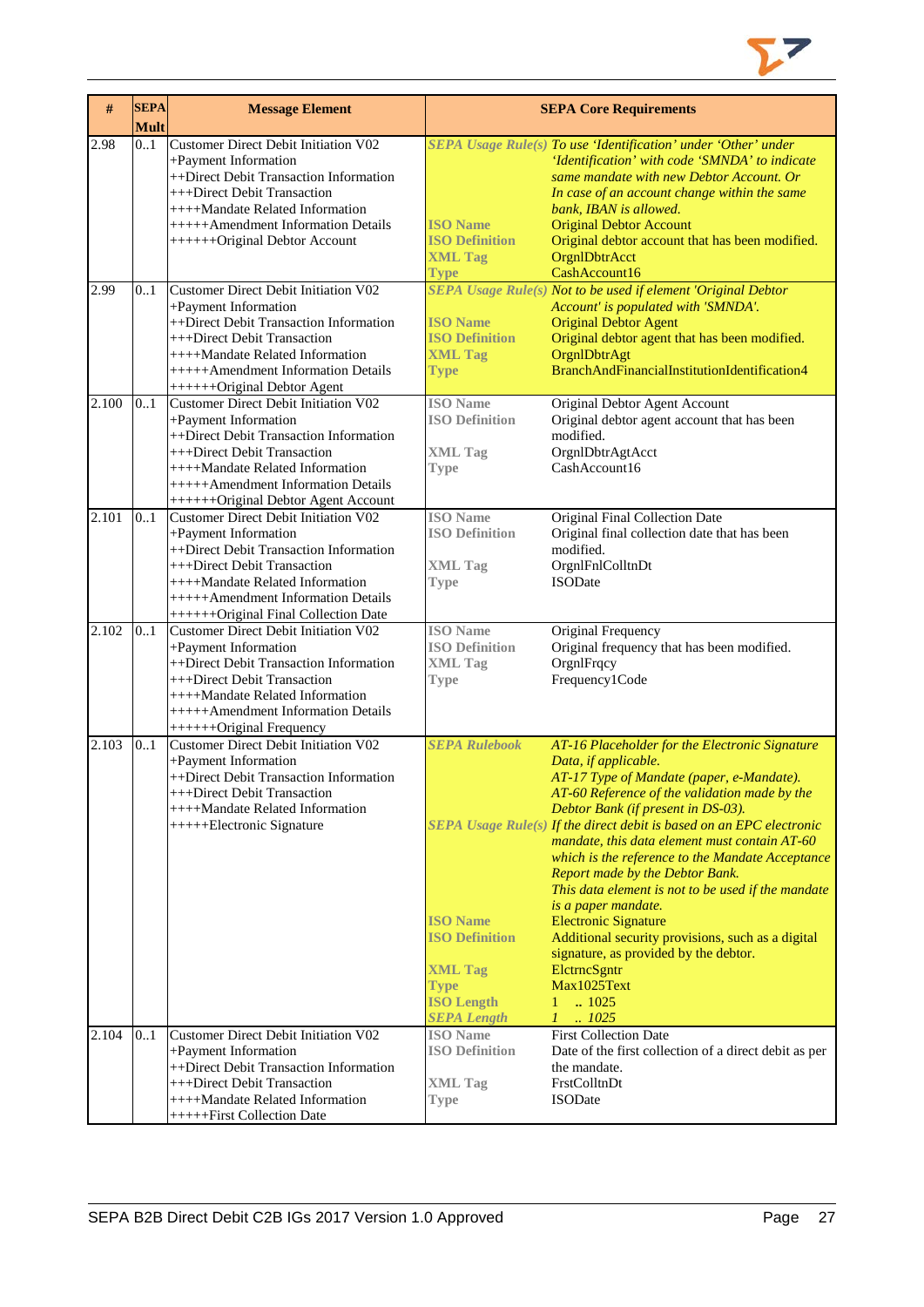

| #     | <b>SEPA</b><br>Mult | <b>Message Element</b>                                                                                                                                                                                                                   |                                                                                                                                                            | <b>SEPA Core Requirements</b>                                                                                                                                                                                                                                                                                                                                                                         |
|-------|---------------------|------------------------------------------------------------------------------------------------------------------------------------------------------------------------------------------------------------------------------------------|------------------------------------------------------------------------------------------------------------------------------------------------------------|-------------------------------------------------------------------------------------------------------------------------------------------------------------------------------------------------------------------------------------------------------------------------------------------------------------------------------------------------------------------------------------------------------|
| 2.105 | 0.1                 | Customer Direct Debit Initiation V02<br>+Payment Information<br>++Direct Debit Transaction Information<br>+++Direct Debit Transaction<br>++++Mandate Related Information<br>++++++Final Collection Date                                  | <b>ISO</b> Name<br><b>ISO Definition</b><br><b>XML Tag</b><br><b>Type</b>                                                                                  | <b>Final Collection Date</b><br>Date of the final collection of a direct debit as per<br>the mandate.<br>FnlColltnDt<br><b>ISODate</b>                                                                                                                                                                                                                                                                |
| 2.106 | 0.1                 | Customer Direct Debit Initiation V02<br>+Payment Information<br>++Direct Debit Transaction Information<br>+++Direct Debit Transaction<br>++++Mandate Related Information<br>++++++Frequency                                              | <b>ISO</b> Name<br><b>ISO Definition</b><br><b>XML Tag</b><br><b>Type</b>                                                                                  | Frequency<br>Regularity with which direct debit instructions<br>are to be created and processed.<br>Frqcy<br>Frequency1Code                                                                                                                                                                                                                                                                           |
| 2.107 | 0.1                 | Customer Direct Debit Initiation V02<br>+Payment Information<br>++Direct Debit Transaction Information<br>+++Direct Debit Transaction<br>++++Creditor Scheme Identification                                                              | <b>ISO Name</b><br><b>ISO Definition</b><br><b>XML Tag</b><br><b>Type</b>                                                                                  | SEPA Usage Rule(s) It is recommended that all transactions within the<br>same 'Payment Information' block have the same<br>'Creditor Scheme Identification'.<br>This data element must be present at either<br>'Payment Information' or 'Direct Debit<br>Transaction' level.<br><b>Creditor Scheme Identification</b><br>Credit party that signs the mandate.<br>CdtrSchmeId<br>PartyIdentification32 |
| 2.108 | 0.1                 | Customer Direct Debit Initiation V02<br>+Payment Information<br>++Direct Debit Transaction Information<br>+++Direct Debit Transaction<br>++++Creditor Scheme Identification<br>$+++++Name$                                               | <b>ISO</b> Name<br><b>ISO Definition</b><br><b>XML Tag</b><br><b>Type</b><br><b>ISO Length</b><br><b>SEPA Length</b>                                       | Name<br>Name by which a party is known and which is<br>usually used to identify that party.<br>Nm<br>Max140Text<br>$1 \quad .140$<br>$1 \t . 140$                                                                                                                                                                                                                                                     |
| 2.109 | 0.1                 | Customer Direct Debit Initiation V02<br>+Payment Information<br>++Direct Debit Transaction Information<br>+++Direct Debit Transaction<br>++++Creditor Scheme Identification<br>+++++Postal Address                                       | <b>ISO</b> Name<br><b>ISO Definition</b><br><b>XML Tag</b><br><b>Type</b>                                                                                  | <b>Postal Address</b><br>Information that locates and identifies a specific<br>address, as defined by postal services.<br>PstlAdr<br>PostalAddress6                                                                                                                                                                                                                                                   |
| 2.110 | 1.1<br>11           | Customer Direct Debit Initiation V02<br>+Payment Information<br>++Direct Debit Transaction Information<br>+++Direct Debit Transaction<br>++++Creditor Scheme Identification<br>++++++Identification                                      | <b>SEPA Rulebook</b><br><b>SEPA Usage Rule(s) Mandatory</b><br><b>ISO</b> Name<br><b>ISO Definition</b><br><b>XML Tag</b><br><b>Type</b><br><b>XML Tag</b> | AT-02 Identifier of the Creditor.<br>Identification<br>Unique and unambiguous identification of a<br>party.<br>Id<br>Party6Choice<br>xs:choice                                                                                                                                                                                                                                                        |
| 2.111 | 11                  | Customer Direct Debit Initiation V02<br>+Payment Information<br>++Direct Debit Transaction Information<br>+++Direct Debit Transaction<br>++++Creditor Scheme Identification<br>++++++Hdentification<br>++++++Organisation Identification | <b>ISO</b> Name<br><b>ISO Definition</b><br><b>XML Tag</b><br><b>Type</b>                                                                                  | Organisation Identification<br>Unique and unambiguous way to identify an<br>organisation.<br>OrgId<br>OrganisationIdentification4                                                                                                                                                                                                                                                                     |
| 2.112 | 11                  | Customer Direct Debit Initiation V02<br>+Payment Information<br>++Direct Debit Transaction Information<br>+++Direct Debit Transaction<br>++++Creditor Scheme Identification<br>++++++Hdentification<br>+++++++Private Identification     | <b>ISO Name</b><br><b>ISO Definition</b><br><b>XML Tag</b><br><b>Type</b>                                                                                  | SEPA Usage Rule(s) Private Identification is used to identify either an<br>organisation or a private person.<br><b>Private Identification</b><br>Unique and unambiguous identification of a<br>person, eg, passport.<br>PrvtId<br>PersonIdentification5                                                                                                                                               |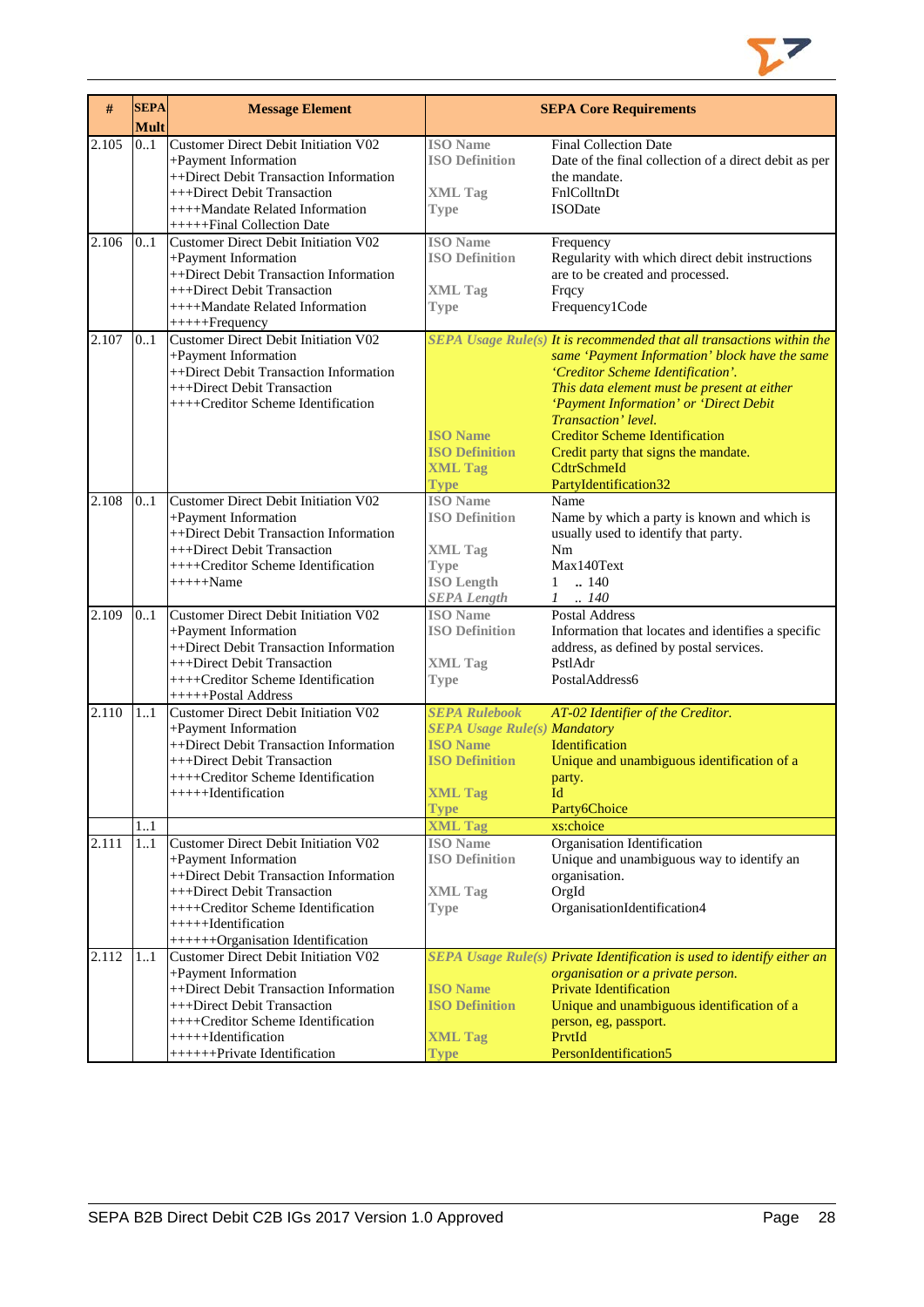

| #     | <b>SEPA</b><br><b>Mult</b> | <b>Message Element</b>                                                                                                                                                                                                                                 |                                                                                                                      | <b>SEPA Core Requirements</b>                                                                                                                                                                                                                                                                                                                                                                                                                               |
|-------|----------------------------|--------------------------------------------------------------------------------------------------------------------------------------------------------------------------------------------------------------------------------------------------------|----------------------------------------------------------------------------------------------------------------------|-------------------------------------------------------------------------------------------------------------------------------------------------------------------------------------------------------------------------------------------------------------------------------------------------------------------------------------------------------------------------------------------------------------------------------------------------------------|
| 2.113 | 0.1                        | <b>Customer Direct Debit Initiation V02</b><br>+Payment Information<br>++Direct Debit Transaction Information<br>+++Direct Debit Transaction<br>++++Creditor Scheme Identification<br>$+++++Identification$<br>$+++++$ Private Identification          | <b>ISO</b> Name<br><b>ISO Definition</b><br><b>XML Tag</b><br><b>Type</b>                                            | Date And Place Of Birth<br>Date and place of birth of a person.<br>DtAndPlcOfBirth<br>DateAndPlaceOfBirth                                                                                                                                                                                                                                                                                                                                                   |
|       |                            | ++++++++Date And Place Of Birth                                                                                                                                                                                                                        |                                                                                                                      |                                                                                                                                                                                                                                                                                                                                                                                                                                                             |
| 2.114 | 0.1                        | Customer Direct Debit Initiation V02<br>+Payment Information<br>++Direct Debit Transaction Information<br>+++Direct Debit Transaction<br>++++Creditor Scheme Identification<br>$+++++Identification$<br>$+++++$ Private Identification<br>$+++++Other$ | <b>ISO Name</b><br><b>ISO Definition</b><br><b>XML Tag</b><br><b>Type</b>                                            | SEPA Usage Rule(s) Only one occurrence of 'Other' is allowed, and<br>no other sub-elements are allowed.<br>'Identification' must be used with an identifier<br>described in General Message Element<br>Specifications, Chapter 1.5.2.<br>'Proprietary' under 'Scheme Name' must specify<br>'SEPA'.<br>Other<br>Unique identification of a person, as assigned by<br>an institution, using an identification scheme.<br>Othr<br>GenericPersonIdentification1 |
| 2.115 | 0.1                        | <b>Customer Direct Debit Initiation V02</b><br>+Payment Information<br>++Direct Debit Transaction Information<br>+++Direct Debit Transaction<br>++++Creditor Scheme Identification<br>+++++Country Of Residence                                        | <b>ISO</b> Name<br><b>ISO Definition</b><br><b>XML Tag</b><br><b>Type</b><br><b>Pattern</b>                          | <b>Country Of Residence</b><br>Country in which a person resides (the place of a<br>person's home). In the case of a company, it is the<br>country from which the affairs of that company<br>are directed.<br>CtryOfRes<br>CountryCode<br>$[A-Z]\{2,2\}$                                                                                                                                                                                                    |
| 2.116 | 0.1                        | <b>Customer Direct Debit Initiation V02</b><br>+Payment Information<br>++Direct Debit Transaction Information<br>+++Direct Debit Transaction<br>++++Creditor Scheme Identification<br>+++++Contact Details                                             | <b>ISO</b> Name<br><b>ISO Definition</b><br><b>XML Tag</b><br><b>Type</b>                                            | <b>Contact Details</b><br>Set of elements used to indicate how to contact<br>the party.<br>CtctDtls<br>ContactDetails2                                                                                                                                                                                                                                                                                                                                      |
| 2.117 | 0.1                        | <b>Customer Direct Debit Initiation V02</b><br>+Payment Information<br>++Direct Debit Transaction Information<br>+++Direct Debit Transaction<br>++++Pre Notification Identification                                                                    | <b>ISO Name</b><br><b>ISO Definition</b><br><b>XML</b> Tag<br><b>Type</b><br><b>ISO</b> Length<br><b>SEPA Length</b> | Pre Notification Identification<br>Unique and unambiguous identification of the<br>pre-notification which is sent separately from the<br>direct debit instruction.<br>Usage: The direct debit pre-notification is used to<br>reconcile separately sent collection information<br>with the direct debit transaction information.<br>PreNtfctnId<br>Max35Text<br>$\ldots$ 35<br>$\mathbf{1}$<br>$1 \t . 35$                                                   |
| 2.118 | 0.1                        | Customer Direct Debit Initiation V02<br>+Payment Information<br>++Direct Debit Transaction Information<br>+++Direct Debit Transaction<br>++++Pre Notification Date                                                                                     | <b>ISO</b> Name<br><b>ISO Definition</b><br><b>XML Tag</b><br>Type                                                   | Pre Notification Date<br>Date on which the creditor notifies the debtor<br>about the amount and date on which the direct<br>debit instruction will be presented to the debtor's<br>agent.<br>PreNtfctnDt<br><b>ISODate</b>                                                                                                                                                                                                                                  |
| 2.119 | 01                         | Customer Direct Debit Initiation V02<br>+Payment Information<br>++Direct Debit Transaction Information<br>+++Ultimate Creditor                                                                                                                         | <b>ISO Name</b><br><b>ISO Definition</b><br><b>XML Tag</b><br><b>Type</b>                                            | SEPA Usage Rule(s) This data element may be present either at<br>'Payment Information' or at 'Direct Debit<br>Transaction Information' level.<br><b>Ultimate Creditor</b><br>Ultimate party to which an amount of money is<br>due.<br><b>UltmtCdtr</b><br>PartyIdentification32                                                                                                                                                                             |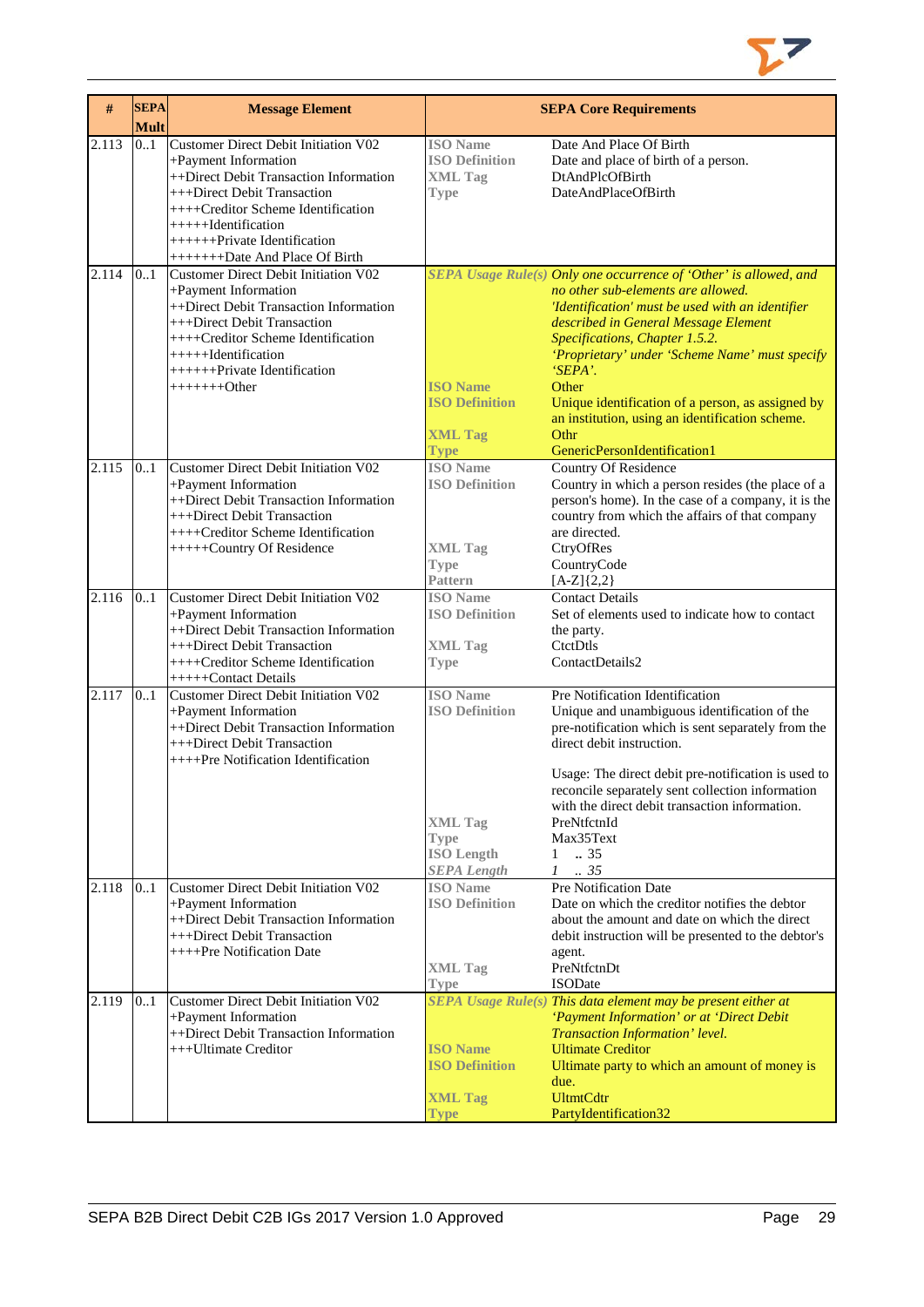

| #     | <b>SEPA</b><br><b>Mult</b> | <b>Message Element</b>                                       |                            | <b>SEPA Core Requirements</b>                                                             |
|-------|----------------------------|--------------------------------------------------------------|----------------------------|-------------------------------------------------------------------------------------------|
| 2.120 | 0.1                        | <b>Customer Direct Debit Initiation V02</b>                  | <b>SEPA Rulebook</b>       | AT-38 Name of the Creditor Reference Party.                                               |
|       |                            | +Payment Information                                         |                            | SEPA Usage Rule(s) 'Name' is limited to 70 characters in length.                          |
|       |                            | ++Direct Debit Transaction Information                       | <b>ISO Name</b>            | Name                                                                                      |
|       |                            | +++Ultimate Creditor                                         | <b>ISO Definition</b>      | Name by which a party is known and which is                                               |
|       |                            | $+++$ Name                                                   |                            | usually used to identify that party.                                                      |
|       |                            |                                                              | <b>XML Tag</b>             | Nm                                                                                        |
|       |                            |                                                              | <b>Type</b>                | Max140Text                                                                                |
|       |                            |                                                              | <b>ISO Length</b>          | $1 \t{.} 140$                                                                             |
|       |                            |                                                              | <b>SEPA Length</b>         | $1 \cdot .70$                                                                             |
| 2.121 | 0.1                        | Customer Direct Debit Initiation V02                         | <b>ISO</b> Name            | Postal Address                                                                            |
|       |                            | +Payment Information                                         | <b>ISO Definition</b>      | Information that locates and identifies a specific                                        |
|       |                            | ++Direct Debit Transaction Information                       |                            | address, as defined by postal services.                                                   |
|       |                            | +++Ultimate Creditor                                         | <b>XML Tag</b>             | PstlAdr                                                                                   |
|       |                            | ++++Postal Address                                           | <b>Type</b>                | PostalAddress6                                                                            |
| 2.122 | 0.1                        | Customer Direct Debit Initiation V02                         | <b>SEPA Rulebook</b>       | AT-39 Identification code of the Creditor                                                 |
|       |                            | +Payment Information                                         |                            | Reference Party.                                                                          |
|       |                            | ++Direct Debit Transaction Information                       | <b>ISO Name</b>            | Identification                                                                            |
|       |                            | +++Ultimate Creditor                                         | <b>ISO Definition</b>      | Unique and unambiguous identification of a                                                |
|       |                            | ++++Identification                                           |                            | party.                                                                                    |
|       |                            |                                                              | <b>XML Tag</b>             | Id                                                                                        |
|       |                            |                                                              | <b>Type</b>                | Party6Choice                                                                              |
|       | 1.1                        |                                                              | <b>XML Tag</b>             | xs:choice                                                                                 |
| 2.123 | 11                         | Customer Direct Debit Initiation V02                         |                            | SEPA Usage Rule(s) Either 'BIC or BEI' or one occurrence of 'Other'                       |
|       |                            | +Payment Information                                         |                            | is allowed.                                                                               |
|       |                            | ++Direct Debit Transaction Information                       | <b>ISO</b> Name            | <b>Organisation Identification</b>                                                        |
|       |                            | +++Ultimate Creditor                                         | <b>ISO Definition</b>      | Unique and unambiguous way to identify an                                                 |
|       |                            | ++++Identification                                           |                            | organisation.                                                                             |
|       |                            | +++++Organisation Identification                             | <b>XML Tag</b>             | OrgId                                                                                     |
| 2.124 | 11                         | Customer Direct Debit Initiation V02                         | <b>Type</b>                | OrganisationIdentification4<br>SEPA Usage Rule(s) Either 'Date and Place of Birth' or one |
|       |                            | +Payment Information                                         |                            | occurrence of 'Other' is allowed.                                                         |
|       |                            | ++Direct Debit Transaction Information                       | <b>ISO</b> Name            | <b>Private Identification</b>                                                             |
|       |                            | $+++U$ ltimate Creditor                                      | <b>ISO Definition</b>      | Unique and unambiguous identification of a                                                |
|       |                            | $++++$ Identification                                        |                            | person, eg, passport.                                                                     |
|       |                            | +++++Private Identification                                  | <b>XML Tag</b>             | PrvtId                                                                                    |
|       |                            |                                                              | <b>Type</b>                | PersonIdentification5                                                                     |
| 2.125 | 0.1                        | Customer Direct Debit Initiation V02                         | <b>ISO</b> Name            | Country Of Residence                                                                      |
|       |                            | +Payment Information                                         | <b>ISO Definition</b>      | Country in which a person resides (the place of a                                         |
|       |                            | ++Direct Debit Transaction Information                       |                            | person's home). In the case of a company, it is the                                       |
|       |                            | +++Ultimate Creditor                                         |                            | country from which the affairs of that company                                            |
|       |                            | ++++Country Of Residence                                     |                            | are directed.                                                                             |
|       |                            |                                                              | <b>XML Tag</b>             | CtryOfRes                                                                                 |
|       |                            |                                                              | Type                       | CountryCode                                                                               |
|       |                            |                                                              | Pattern<br><b>ISO</b> Name | $[A-Z]\{2,2\}$<br><b>Contact Details</b>                                                  |
| 2.126 | 0.1                        | Customer Direct Debit Initiation V02<br>+Payment Information | <b>ISO Definition</b>      | Set of elements used to indicate how to contact                                           |
|       |                            | ++Direct Debit Transaction Information                       |                            | the party.                                                                                |
|       |                            | +++Ultimate Creditor                                         | <b>XML Tag</b>             | CtctDtls                                                                                  |
|       |                            | $++++Context Details$                                        | Type                       | ContactDetails2                                                                           |
| 2.127 | 11                         | Customer Direct Debit Initiation V02                         | <b>ISO Name</b>            | <b>Debtor Agent</b>                                                                       |
|       |                            | +Payment Information                                         | <b>ISO Definition</b>      | Financial institution servicing an account for the                                        |
|       |                            | ++Direct Debit Transaction Information                       |                            | debtor.                                                                                   |
|       |                            | +++Debtor Agent                                              | <b>XML Tag</b>             | <b>DbtrAgt</b>                                                                            |
|       |                            |                                                              | <b>Type</b>                | BranchAndFinancialInstitutionIdentification4                                              |
| 2.128 | 11                         | Customer Direct Debit Initiation V02                         |                            | SEPA Usage Rule(s) Either BIC or 'Other/Identification' must be                           |
|       |                            | +Payment Information                                         |                            | used.                                                                                     |
|       |                            | ++Direct Debit Transaction Information                       | <b>ISO</b> Name            | <b>Financial Institution Identification</b>                                               |
|       |                            | +++Debtor Agent                                              | <b>ISO Definition</b>      | Unique and unambiguous identification of a                                                |
|       |                            | ++++Financial Institution Identification                     |                            | financial institution, as assigned under an                                               |
|       |                            |                                                              |                            | internationally recognised or proprietary<br>identification scheme.                       |
|       |                            |                                                              | <b>XML Tag</b>             | FinInstnId                                                                                |
|       |                            |                                                              | Type                       | FinancialInstitutionIdentification7                                                       |
|       |                            |                                                              |                            |                                                                                           |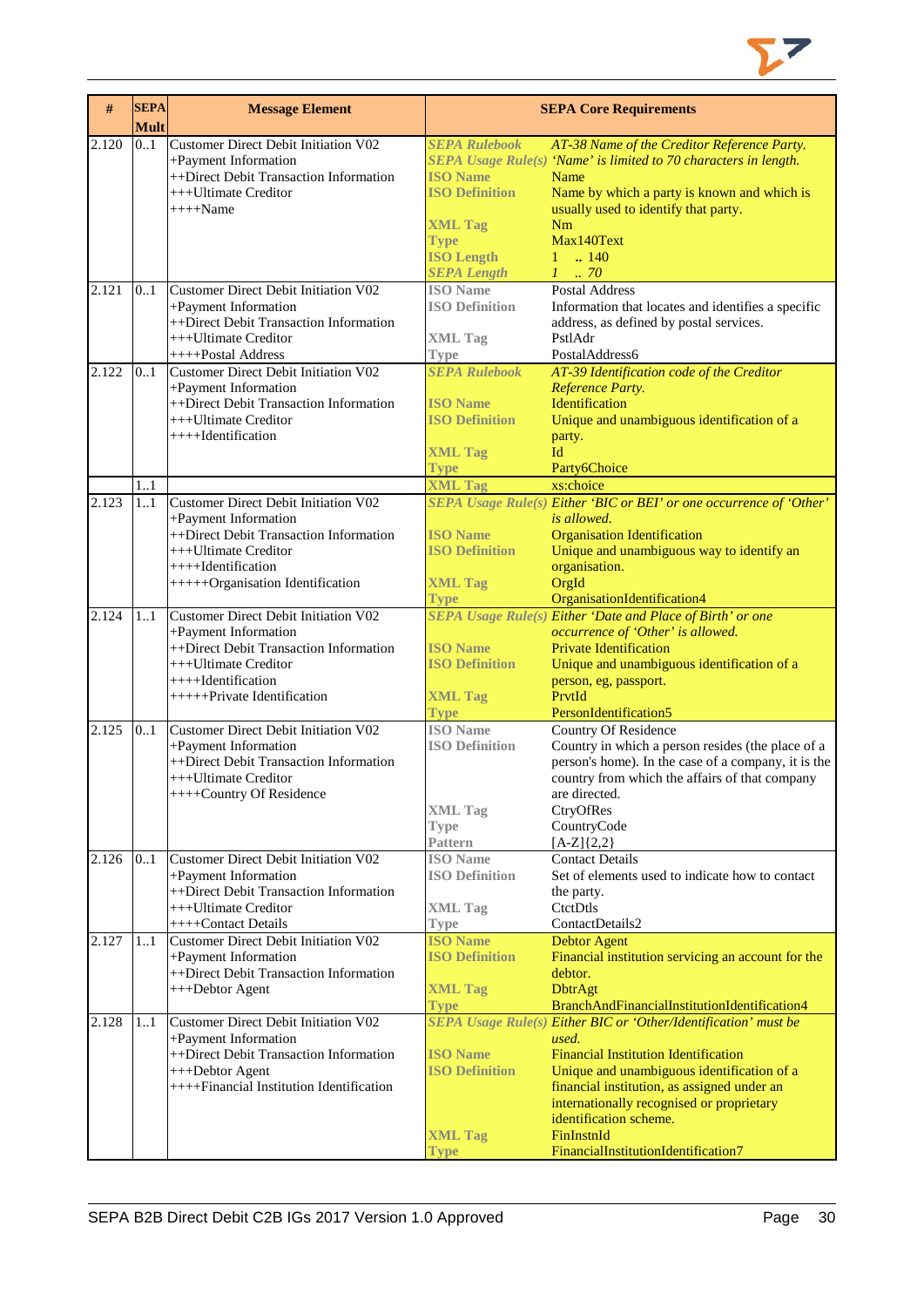

| #     | <b>SEPA</b><br><b>Mult</b> | <b>Message Element</b>                                                                                                                                                                                                 |                                                                                                                      | <b>SEPA Core Requirements</b>                                                                                                                                                                                                                                                                                                                                    |
|-------|----------------------------|------------------------------------------------------------------------------------------------------------------------------------------------------------------------------------------------------------------------|----------------------------------------------------------------------------------------------------------------------|------------------------------------------------------------------------------------------------------------------------------------------------------------------------------------------------------------------------------------------------------------------------------------------------------------------------------------------------------------------|
| 2.129 | 0.1                        | <b>Customer Direct Debit Initiation V02</b><br>+Payment Information<br>++Direct Debit Transaction Information<br>+++Debtor Agent<br>++++Financial Institution Identification<br>$+++++BIC$                             | <b>SEPA Rulebook</b><br><b>ISO</b> Name<br><b>ISO Definition</b>                                                     | AT-13 BIC of the Debtor Bank.<br>The BIC is only mandatory when the Debtor<br>Bank is located in a non-EEA SEPA country or<br>territory.<br><b>BIC</b><br>Code allocated to a financial institution by the<br>ISO 9362 Registration Authority as described in<br>ISO 9362 "Banking - Banking<br>telecommunication messages - Business identifier<br>code (BIC)". |
|       |                            |                                                                                                                                                                                                                        | <b>XML Tag</b><br><b>Type</b><br>Pattern                                                                             | <b>BIC</b><br><b>BICIdentifier</b><br>$[A-Z]\{6,6\}[A-Z2-9][A-NP-Z0-9][[A-Z0-9]\{3,$<br>$3\}$ (0,1)                                                                                                                                                                                                                                                              |
| 2.130 | 0.1                        | Customer Direct Debit Initiation V02<br>+Payment Information<br>++Direct Debit Transaction Information<br>+++Debtor Agent<br>++++Financial Institution Identification<br>+++++Clearing System Member<br>Identification | <b>ISO</b> Name<br><b>ISO Definition</b><br><b>XML Tag</b><br><b>Type</b>                                            | Clearing System Member Identification<br>Information used to identify a member within a<br>clearing system.<br>ClrSysMmbId<br>ClearingSystemMemberIdentification2                                                                                                                                                                                                |
| 2.131 | 0.1                        | Customer Direct Debit Initiation V02<br>+Payment Information<br>++Direct Debit Transaction Information<br>+++Debtor Agent<br>++++Financial Institution Identification<br>$+++++Name$                                   | <b>ISO</b> Name<br><b>ISO Definition</b><br><b>XML</b> Tag<br><b>Type</b><br><b>ISO Length</b><br><b>SEPA</b> Length | Name<br>Name by which an agent is known and which is<br>usually used to identify that agent.<br>Nm<br>Max140Text<br>$1 \quad 140$<br>$1 \t . 140$                                                                                                                                                                                                                |
| 2.132 | 0.1                        | <b>Customer Direct Debit Initiation V02</b><br>+Payment Information<br>++Direct Debit Transaction Information<br>+++Debtor Agent<br>++++Financial Institution Identification<br>+++++Postal Address                    | <b>ISO</b> Name<br><b>ISO Definition</b><br><b>XML Tag</b><br><b>Type</b>                                            | <b>Postal Address</b><br>Information that locates and identifies a specific<br>address, as defined by postal services.<br>PstlAdr<br>PostalAddress6                                                                                                                                                                                                              |
| 2.133 | 0.1                        | <b>Customer Direct Debit Initiation V02</b><br>+Payment Information<br>++Direct Debit Transaction Information<br>+++Debtor Agent<br>++++Financial Institution Identification<br>$+++++Other$                           | <b>ISO Name</b><br><b>ISO Definition</b><br><b>XML Tag</b><br>Type                                                   | Other<br>Unique identification of an agent, as assigned by<br>an institution, using an identification scheme.<br>Othr<br>GenericFinancialIdentification1                                                                                                                                                                                                         |
| 2.134 | 11                         | Customer Direct Debit Initiation V02<br>+Payment Information<br>++Direct Debit Transaction Information<br>+++Debtor Agent<br>++++Financial Institution Identification<br>$+++++Other$<br>+++++++Identification         | <b>ISO</b> Name<br><b>ISO Definition</b><br><b>XML Tag</b><br><b>Type</b><br><b>ISO Length</b><br><b>SEPA Length</b> | <b>SEPA Usage Rule(s) Only 'NOTPROVIDED' is allowed.</b><br><b>Identification</b><br>Unique and unambiguous identification of a<br>person.<br>Id<br>Max35Text<br>$1 \t . 35$<br>$1 \t35$                                                                                                                                                                         |
| 2.135 | 01                         | Customer Direct Debit Initiation V02<br>+Payment Information<br>++Direct Debit Transaction Information<br>+++Debtor Agent<br>++++Financial Institution Identification<br>$+++++Other$<br>++++++Scheme Name             | <b>ISO</b> Name<br><b>ISO Definition</b><br><b>XML Tag</b><br><b>Type</b>                                            | Scheme Name<br>Name of the identification scheme.<br>SchmeNm<br>FinancialIdentificationSchemeName1Choice                                                                                                                                                                                                                                                         |
| 2.136 | 0.1                        | Customer Direct Debit Initiation V02<br>+Payment Information<br>++Direct Debit Transaction Information<br>+++Debtor Agent<br>++++Financial Institution Identification<br>$+++++Other$<br>$+++++Issuer$                 | <b>ISO</b> Name<br><b>ISO Definition</b><br><b>XML Tag</b><br><b>Type</b><br><b>ISO Length</b><br><b>SEPA Length</b> | Issuer<br>Entity that assigns the identification.<br><b>Issr</b><br>Max35Text<br>.35<br>$\mathbf{1}$<br>.35<br>$\mathcal{I}$                                                                                                                                                                                                                                     |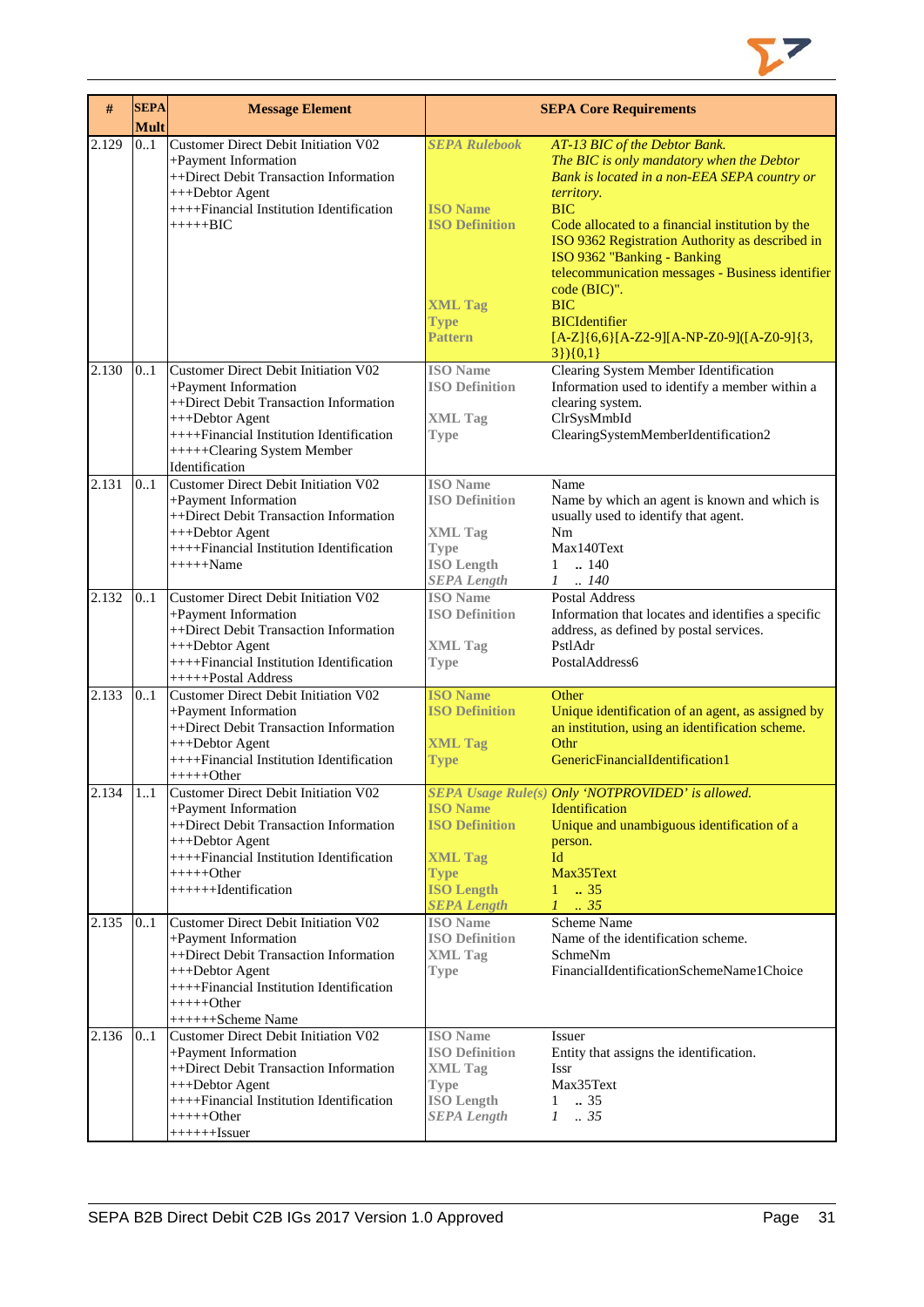

| #     | <b>SEPA</b><br><b>Mult</b> | <b>Message Element</b>                                                                                                            |                                                            | <b>SEPA Core Requirements</b>                                                                                                                                                                     |
|-------|----------------------------|-----------------------------------------------------------------------------------------------------------------------------------|------------------------------------------------------------|---------------------------------------------------------------------------------------------------------------------------------------------------------------------------------------------------|
| 2.137 | 0.1                        | Customer Direct Debit Initiation V02<br>+Payment Information<br>++Direct Debit Transaction Information<br>+++Debtor Agent         | <b>ISO</b> Name<br><b>ISO Definition</b>                   | <b>Branch Identification</b><br>Identifies a specific branch of a financial<br>institution.                                                                                                       |
|       |                            | ++++Branch Identification                                                                                                         | <b>XML Tag</b>                                             | Usage: This component should be used in case<br>the identification information in the financial<br>institution component does not provide<br>identification up to branch level.<br><b>BrnchId</b> |
| 2.138 | 0.1                        | Customer Direct Debit Initiation V02<br>+Payment Information<br>++Direct Debit Transaction Information<br>+++Debtor Agent Account | <b>Type</b><br><b>ISO</b> Name<br><b>ISO Definition</b>    | BranchData2<br>Debtor Agent Account<br>Unambiguous identification of the account of the<br>debtor agent at its servicing agent in the payment<br>chain.                                           |
|       |                            |                                                                                                                                   | <b>XML Tag</b><br><b>Type</b>                              | DbtrAgtAcct<br>CashAccount16                                                                                                                                                                      |
| 2.139 | 1.1                        | Customer Direct Debit Initiation V02<br>+Payment Information<br>++Direct Debit Transaction Information<br>+++Debtor               | <b>ISO Name</b><br><b>ISO Definition</b><br><b>XML Tag</b> | <b>Debtor</b><br>Party that owes an amount of money to the<br>(ultimate) creditor.<br><b>D</b> <sub>btr</sub>                                                                                     |
| 2.140 | 1.1                        | Customer Direct Debit Initiation V02                                                                                              | <b>Type</b><br><b>SEPA Rulebook</b>                        | PartyIdentification32<br>AT-14 Name of the Debtor.                                                                                                                                                |
|       |                            | +Payment Information<br>++Direct Debit Transaction Information<br>+++Debtor                                                       | <b>SEPA Usage Rule(s) Mandatory</b><br><b>ISO Name</b>     | 'Name' is limited to 70 characters in length.<br>Name                                                                                                                                             |
|       |                            | $+++$ Name                                                                                                                        | <b>ISO Definition</b>                                      | Name by which a party is known and which is<br>usually used to identify that party.                                                                                                               |
|       |                            |                                                                                                                                   | <b>XML Tag</b><br><b>Type</b><br><b>ISO Length</b>         | Nm<br>Max140Text<br>$1 \t  140$                                                                                                                                                                   |
| 2.141 | 0.1                        | <b>Customer Direct Debit Initiation V02</b>                                                                                       | <b>SEPA Length</b><br><b>SEPA Rulebook</b>                 | $1 \t 70$<br>AT-09 Address of the Debtor (only mandatory                                                                                                                                          |
|       |                            | +Payment Information<br>++Direct Debit Transaction Information<br>$+++Dektor$                                                     | <b>ISO Name</b>                                            | when the Creditor Bank or the Debtor Bank is<br>located a non-EEA SEPA country or territory).<br><b>Postal Address</b>                                                                            |
|       |                            | ++++Postal Address                                                                                                                | <b>ISO Definition</b>                                      | Information that locates and identifies a specific<br>address, as defined by postal services.                                                                                                     |
|       |                            |                                                                                                                                   | <b>XML Tag</b><br><b>Type</b>                              | PstlAdr<br>PostalAddress6                                                                                                                                                                         |
| 2.142 | 01                         | <b>Customer Direct Debit Initiation V02</b><br>+Payment Information<br>++Direct Debit Transaction Information                     | <b>ISO</b> Name<br><b>ISO Definition</b><br>XML Tag        | Address Type<br>Identifies the nature of the postal address.<br>AdrTp                                                                                                                             |
|       |                            | $+++$ Debtor<br>++++Postal Address<br>+++++Address Type                                                                           | <b>Type</b>                                                | AddressType2Code                                                                                                                                                                                  |
| 2.143 | 0.1                        | <b>Customer Direct Debit Initiation V02</b><br>+Payment Information<br>++Direct Debit Transaction Information                     | <b>ISO Name</b><br><b>ISO Definition</b>                   | Department<br>Identification of a division of a large organisation<br>or building.                                                                                                                |
|       |                            | $+++$ Debtor<br>++++Postal Address<br>+++++Department                                                                             | <b>XML Tag</b><br><b>Type</b><br><b>ISO Length</b>         | Dept<br>Max70Text<br>.70<br>1                                                                                                                                                                     |
| 2.144 | 01                         | Customer Direct Debit Initiation V02                                                                                              | <b>SEPA Length</b><br><b>ISO Name</b>                      | $1 \t . 70$<br>Sub Department                                                                                                                                                                     |
|       |                            | +Payment Information<br>++Direct Debit Transaction Information<br>+++Debtor                                                       | <b>ISO Definition</b><br><b>XML Tag</b>                    | Identification of a sub-division of a large<br>organisation or building.<br>SubDept                                                                                                               |
|       |                            | ++++Postal Address<br>$+++++Sub Department$                                                                                       | <b>Type</b><br><b>ISO Length</b>                           | Max70Text<br>70<br>1                                                                                                                                                                              |
|       |                            |                                                                                                                                   | <b>SEPA Length</b>                                         | $1 \quad .70$                                                                                                                                                                                     |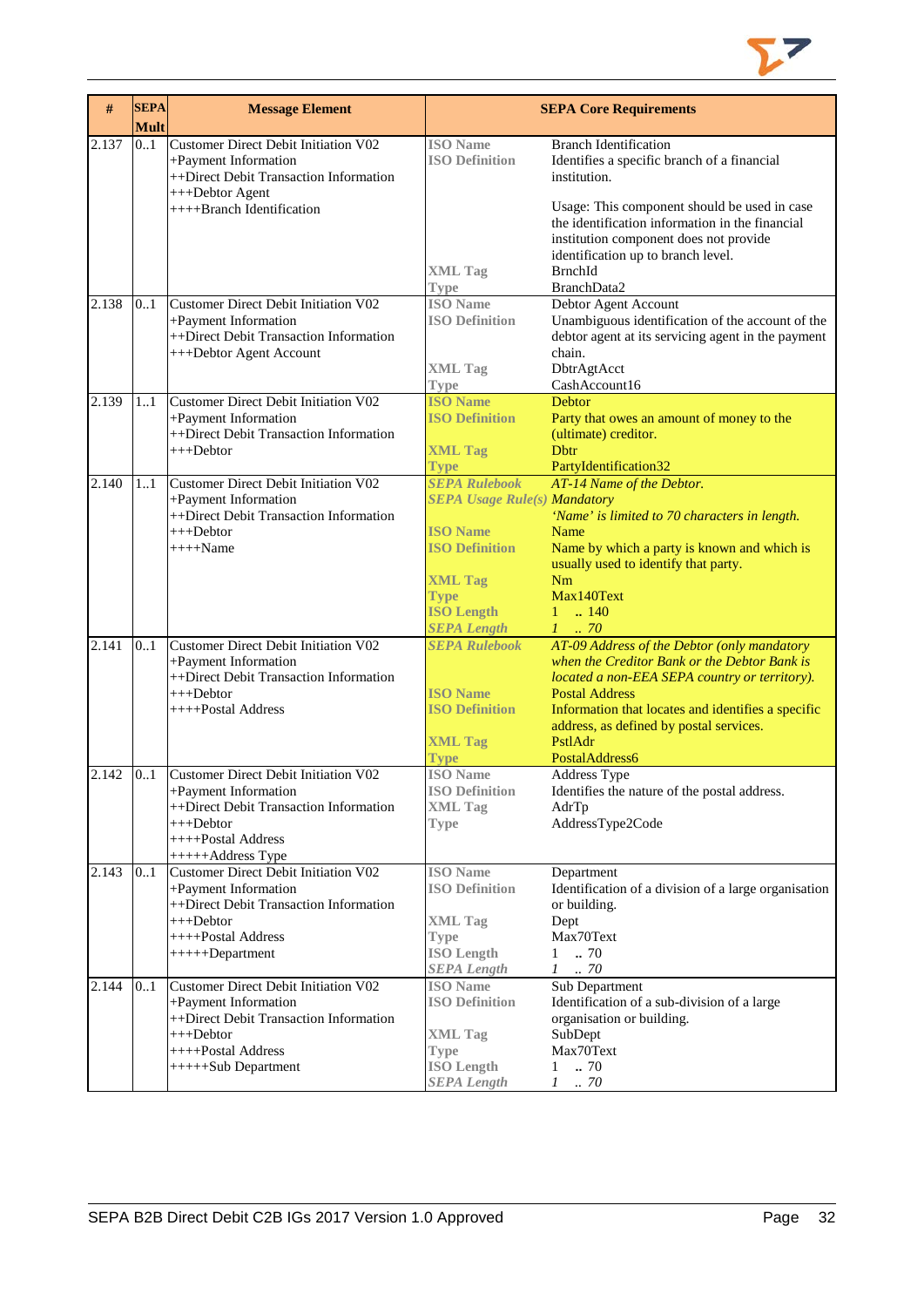

| #     | <b>SEPA</b><br><b>Mult</b> | <b>Message Element</b>                                                                                                                                                    |                                                                                                                      | <b>SEPA Core Requirements</b>                                                                                                                                                                                                                                                      |
|-------|----------------------------|---------------------------------------------------------------------------------------------------------------------------------------------------------------------------|----------------------------------------------------------------------------------------------------------------------|------------------------------------------------------------------------------------------------------------------------------------------------------------------------------------------------------------------------------------------------------------------------------------|
| 2.145 | 0.1                        | Customer Direct Debit Initiation V02<br>+Payment Information<br>++Direct Debit Transaction Information<br>$+++$ Debtor<br>++++Postal Address<br>+++++Street Name          | <b>ISO</b> Name<br><b>ISO Definition</b><br><b>XML</b> Tag<br><b>Type</b><br><b>ISO Length</b><br><b>SEPA Length</b> | <b>Street Name</b><br>Name of a street or thoroughfare.<br>StrtNm<br>Max70Text<br>$1 \t . 70$<br>$1 \t . 70$                                                                                                                                                                       |
| 2.146 | 0.1                        | Customer Direct Debit Initiation V02<br>+Payment Information<br>++Direct Debit Transaction Information<br>+++Debtor<br>$++++$ Postal Address<br>+++++Building Number      | <b>ISO</b> Name<br><b>ISO Definition</b><br><b>XML Tag</b><br><b>Type</b><br><b>ISO Length</b><br><b>SEPA Length</b> | <b>Building Number</b><br>Number that identifies the position of a building<br>on a street.<br>BldgNb<br>Max16Text<br>$1 \t . 16$<br>$1 \quad .16$                                                                                                                                 |
| 2.147 | 0.1                        | Customer Direct Debit Initiation V02<br>+Payment Information<br>++Direct Debit Transaction Information<br>$+++Dektor$<br>$++++$ Postal Address<br>+++++Post Code          | <b>ISO</b> Name<br><b>ISO Definition</b><br><b>XML Tag</b><br><b>Type</b><br><b>ISO Length</b><br><b>SEPA Length</b> | Post Code<br>Identifier consisting of a group of letters and/or<br>numbers that is added to a postal address to assist<br>the sorting of mail.<br>PstCd<br>Max16Text<br>$1 \t . 16$<br>$1 \ldots 16$                                                                               |
| 2.148 | 0.1                        | Customer Direct Debit Initiation V02<br>+Payment Information<br>++Direct Debit Transaction Information<br>$+++$ Debtor<br>++++Postal Address<br>$+++++Town Name$          | <b>ISO</b> Name<br><b>ISO Definition</b><br><b>XML Tag</b><br><b>Type</b><br><b>ISO</b> Length<br><b>SEPA Length</b> | <b>Town Name</b><br>Name of a built-up area, with defined boundaries,<br>and a local government.<br>TwnNm<br>Max35Text<br>$1 \t . 35$<br>$1 \t . 35$                                                                                                                               |
| 2.149 | 0.1                        | Customer Direct Debit Initiation V02<br>+Payment Information<br>++Direct Debit Transaction Information<br>$+++$ Debtor<br>++++Postal Address<br>+++++Country Sub Division | <b>ISO</b> Name<br><b>ISO Definition</b><br><b>XML Tag</b><br><b>Type</b><br><b>ISO Length</b><br><b>SEPA Length</b> | Country Sub Division<br>Identifies a subdivision of a country such as state,<br>region, county.<br>CtrySubDvsn<br>Max35Text<br>$\ldots$ 35<br>$\mathbf{1}$<br>$1 \t . 35$                                                                                                          |
| 2.150 | 0.1                        | <b>Customer Direct Debit Initiation V02</b><br>+Payment Information<br>++Direct Debit Transaction Information<br>+++Debtor<br>++++Postal Address<br>$++++$ Country        | <b>ISO Name</b><br><b>ISO Definition</b><br><b>XML Tag</b><br><b>Type</b><br><b>Pattern</b>                          | Country<br>Nation with its own government.<br>Ctry<br>CountryCode<br>$[A-Z](2,2)$                                                                                                                                                                                                  |
| 2.151 | 0.2                        | Customer Direct Debit Initiation V02<br>+Payment Information<br>++Direct Debit Transaction Information<br>$++$ Debtor<br>++++Postal Address<br>+++++Address Line          | <b>ISO Name</b><br><b>ISO Definition</b><br><b>XML Tag</b><br><b>Type</b><br><b>ISO Length</b><br><b>SEPA Length</b> | SEPA Usage Rule(s) Only two occurrences are allowed.<br><b>Address Line</b><br>Information that locates and identifies a specific<br>address, as defined by postal services, presented<br>in free format text.<br><b>AdrLine</b><br>Max70Text<br>$1 - .70$<br>I<br>$\therefore 70$ |
| 2.152 | 0.1<br>11                  | Customer Direct Debit Initiation V02<br>+Payment Information<br>++Direct Debit Transaction Information<br>$+++Dektor$<br>$++++$ Identification                            | <b>SEPA Rulebook</b><br><b>ISO Name</b><br><b>ISO Definition</b><br><b>XML Tag</b><br><b>Type</b><br><b>XML Tag</b>  | AT-27 Debtor identification code.<br>Identification<br>Unique and unambiguous identification of a<br>party.<br>Id<br>Party6Choice<br>xs:choice                                                                                                                                     |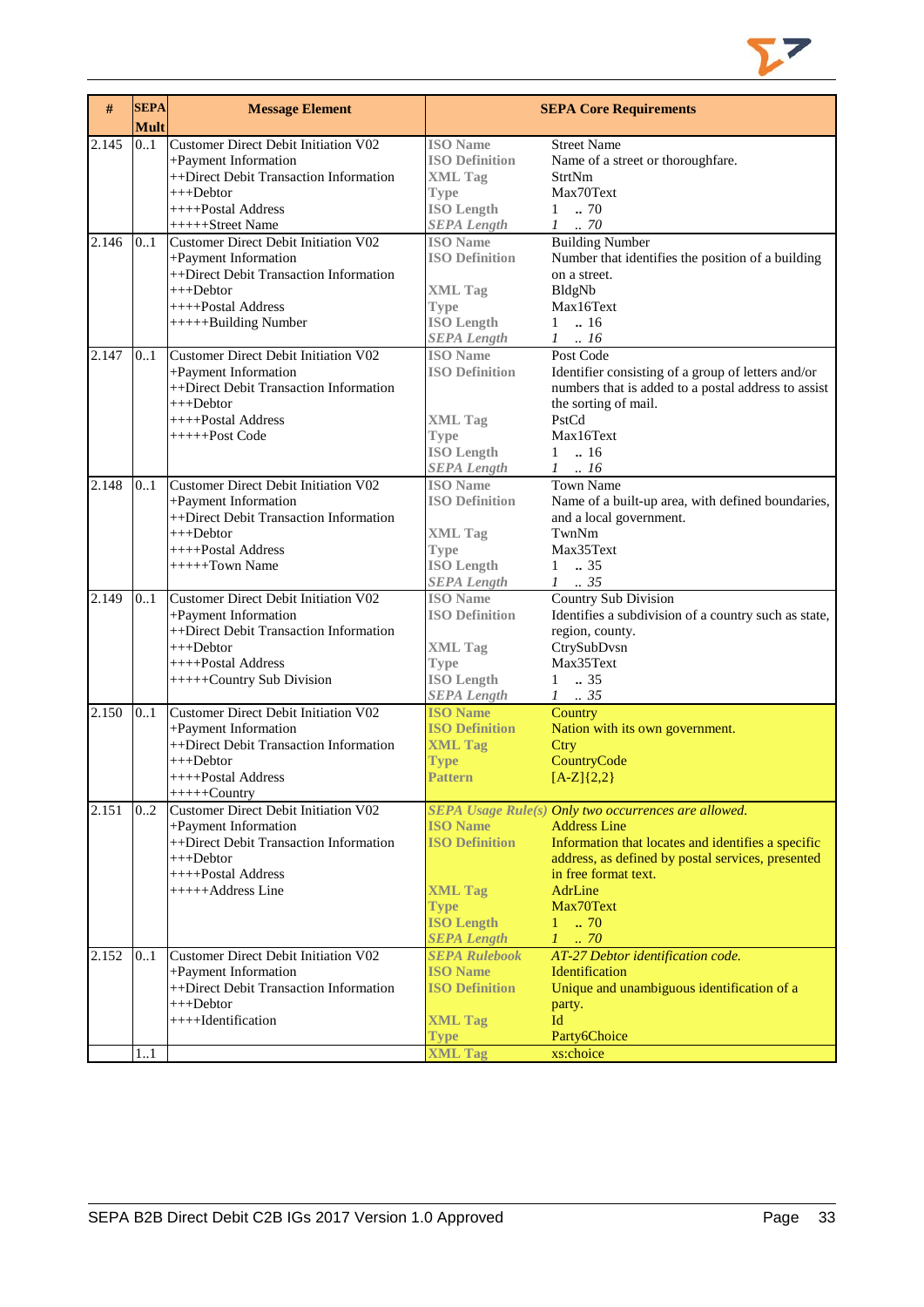

| #     | <b>SEPA</b><br><b>Mult</b> | <b>Message Element</b>                                                                                                                                                          |                                                                                                                                              | <b>SEPA Core Requirements</b>                                                                                                                                                                                                                                                                                                 |
|-------|----------------------------|---------------------------------------------------------------------------------------------------------------------------------------------------------------------------------|----------------------------------------------------------------------------------------------------------------------------------------------|-------------------------------------------------------------------------------------------------------------------------------------------------------------------------------------------------------------------------------------------------------------------------------------------------------------------------------|
| 2.153 | 1.1                        | Customer Direct Debit Initiation V02<br>+Payment Information<br>++Direct Debit Transaction Information<br>$++$ Debtor<br>++++Identification<br>+++++Organisation Identification | <b>ISO Name</b><br><b>ISO Definition</b><br><b>XML Tag</b><br><b>Type</b>                                                                    | SEPA Usage Rule(s) Either 'BIC or BEI' or one occurrence of 'Other'<br>is allowed.<br><b>Organisation Identification</b><br>Unique and unambiguous way to identify an<br>organisation.<br>OrgId<br>OrganisationIdentification4                                                                                                |
| 2.154 | 1.1                        | Customer Direct Debit Initiation V02<br>+Payment Information<br>++Direct Debit Transaction Information<br>$++$ Debtor<br>$++++$ Identification<br>++++++Private Identification  | <b>ISO</b> Name<br><b>ISO Definition</b><br><b>XML Tag</b><br><b>Type</b>                                                                    | <b>SEPA Usage Rule(s) Either 'Date and Place of Birth' or one</b><br>occurrence of 'Other' is allowed.<br><b>Private Identification</b><br>Unique and unambiguous identification of a<br>person, eg, passport.<br>PrvtId<br>PersonIdentification5                                                                             |
| 2.155 | 0.1                        | Customer Direct Debit Initiation V02<br>+Payment Information<br>++Direct Debit Transaction Information<br>$+++$ Debtor<br>++++Country Of Residence                              | <b>ISO</b> Name<br><b>ISO Definition</b><br><b>XML Tag</b><br><b>Type</b><br>Pattern                                                         | Country Of Residence<br>Country in which a person resides (the place of a<br>person's home). In the case of a company, it is the<br>country from which the affairs of that company<br>are directed.<br>CtryOfRes<br>CountryCode<br>$[A-Z]{2,2}$                                                                               |
| 2.156 | 0.1                        | Customer Direct Debit Initiation V02<br>+Payment Information<br>++Direct Debit Transaction Information<br>$+++Dektor$<br>++++Contact Details                                    | <b>ISO</b> Name<br><b>ISO Definition</b><br><b>XML Tag</b><br><b>Type</b>                                                                    | <b>Contact Details</b><br>Set of elements used to indicate how to contact<br>the party.<br>CtctDtls<br>ContactDetails2                                                                                                                                                                                                        |
| 2.157 | 1.1                        | <b>Customer Direct Debit Initiation V02</b><br>+Payment Information<br>++Direct Debit Transaction Information<br>+++Debtor Account                                              | <b>SEPA Rulebook</b><br><b>ISO</b> Name<br><b>ISO Definition</b><br><b>XML Tag</b><br><b>Type</b>                                            | AT-07 The account number (IBAN) of the Debtor.<br>SEPA Usage Rule(s) Only IBAN is allowed.<br><b>Debtor Account</b><br>Unambiguous identification of the account of the<br>debtor to which a debit entry will be made as a<br>result of the transaction.<br><b>DhtrAcct</b><br>CashAccount16                                  |
| 2.158 | 0.1                        | <b>Customer Direct Debit Initiation V02</b><br>+Payment Information<br>++Direct Debit Transaction Information<br>+++Ultimate Debtor                                             | <b>ISO Name</b><br><b>ISO Definition</b><br><b>XML Tag</b><br><b>Type</b>                                                                    | SEPA Usage Rule(s) Mandatory, if provided by the Debtor in the<br>Mandate.<br><b>Ultimate Debtor</b><br>Ultimate party that owes an amount of money to<br>the (ultimate) creditor.<br><b>UltmtDbtr</b><br>PartyIdentification32                                                                                               |
| 2.159 | 0.1                        | Customer Direct Debit Initiation V02<br>+Payment Information<br>++Direct Debit Transaction Information<br>+++Ultimate Debtor<br>$++++$ Name                                     | <b>SEPA Rulebook</b><br><b>ISO Name</b><br><b>ISO Definition</b><br><b>XML Tag</b><br><b>Type</b><br><b>ISO Length</b><br><b>SEPA Length</b> | AT-15 Name of the Debtor Reference Party.<br>SEPA Usage $Rule(s)$ 'Name' is limited to 70 characters in length.<br>Mandatory, if provided by the Debtor in the<br>mandate.<br>Name<br>Name by which a party is known and which is<br>usually used to identify that party.<br>Nm<br>Max140Text<br>$1 \t . 140$<br>$1 \dots 70$ |
| 2.160 | 0.1                        | Customer Direct Debit Initiation V02<br>+Payment Information<br>++Direct Debit Transaction Information<br>+++Ultimate Debtor<br>++++Postal Address                              | <b>ISO</b> Name<br><b>ISO Definition</b><br><b>XML</b> Tag<br><b>Type</b>                                                                    | <b>Postal Address</b><br>Information that locates and identifies a specific<br>address, as defined by postal services.<br>PstlAdr<br>PostalAddress6                                                                                                                                                                           |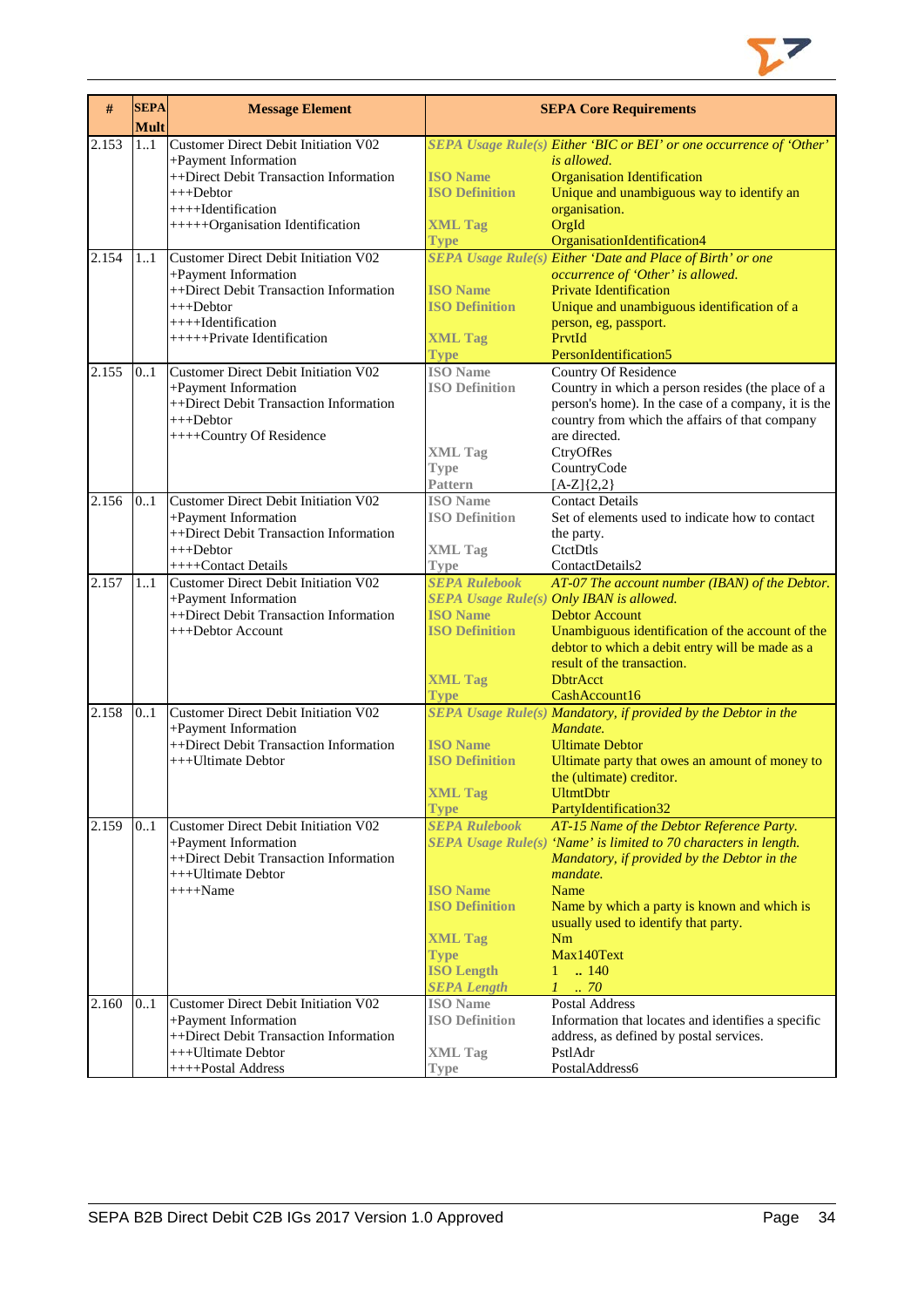

| #     | <b>SEPA</b><br><b>Mult</b> | <b>Message Element</b>                                          |                                | <b>SEPA Core Requirements</b>                                                                |
|-------|----------------------------|-----------------------------------------------------------------|--------------------------------|----------------------------------------------------------------------------------------------|
| 2.161 | 0.1                        | Customer Direct Debit Initiation V02                            | <b>SEPA Rulebook</b>           | AT-37 Identification code of the Debtor                                                      |
|       |                            | +Payment Information                                            | <b>ISO Name</b>                | Reference Party.                                                                             |
|       |                            | ++Direct Debit Transaction Information<br>$+++$ Ultimate Debtor | <b>ISO Definition</b>          | Identification<br>Unique and unambiguous identification of a                                 |
|       |                            | $+++$ <b>I</b> dentification                                    |                                | party.                                                                                       |
|       |                            |                                                                 | <b>XML Tag</b>                 | Id                                                                                           |
|       |                            |                                                                 | <b>Type</b>                    | Party6Choice                                                                                 |
|       | 1.1                        |                                                                 | <b>XML Tag</b>                 | xs:choice                                                                                    |
| 2.162 | 1.1                        | Customer Direct Debit Initiation V02                            |                                | SEPA Usage Rule(s) Either 'BIC or BEI' or one occurrence of 'Other'                          |
|       |                            | +Payment Information                                            |                                | is allowed.                                                                                  |
|       |                            | ++Direct Debit Transaction Information                          | <b>ISO</b> Name                | <b>Organisation Identification</b>                                                           |
|       |                            | +++Ultimate Debtor                                              | <b>ISO Definition</b>          | Unique and unambiguous way to identify an                                                    |
|       |                            | $+++$ -Identification                                           |                                | organisation.                                                                                |
|       |                            | +++++Organisation Identification                                | <b>XML Tag</b>                 | OrgId                                                                                        |
|       |                            |                                                                 | <b>Type</b>                    | OrganisationIdentification4                                                                  |
| 2.163 | 11                         | Customer Direct Debit Initiation V02                            |                                | SEPA Usage Rule(s) Either 'Date and Place of Birth' or one                                   |
|       |                            | +Payment Information                                            |                                | occurrence of 'Other' is allowed.                                                            |
|       |                            | ++Direct Debit Transaction Information                          | <b>ISO Name</b>                | <b>Private Identification</b>                                                                |
|       |                            | +++Ultimate Debtor<br>$+++$ Identification                      | <b>ISO Definition</b>          | Unique and unambiguous identification of a                                                   |
|       |                            | +++++Private Identification                                     | <b>XML Tag</b>                 | person, eg, passport.<br>PrvtId                                                              |
|       |                            |                                                                 | <b>Type</b>                    | PersonIdentification5                                                                        |
| 2.164 | 0.1                        | Customer Direct Debit Initiation V02                            | <b>ISO</b> Name                | <b>Country Of Residence</b>                                                                  |
|       |                            | +Payment Information                                            | <b>ISO Definition</b>          | Country in which a person resides (the place of a                                            |
|       |                            | ++Direct Debit Transaction Information                          |                                | person's home). In the case of a company, it is the                                          |
|       |                            | +++Ultimate Debtor                                              |                                | country from which the affairs of that company                                               |
|       |                            | ++++Country Of Residence                                        |                                | are directed.                                                                                |
|       |                            |                                                                 | <b>XML Tag</b>                 | CtryOfRes                                                                                    |
|       |                            |                                                                 | <b>Type</b>                    | CountryCode                                                                                  |
|       |                            |                                                                 | <b>Pattern</b>                 | $[A-Z]\{2,2\}$                                                                               |
| 2.165 | 0.1                        | Customer Direct Debit Initiation V02                            | <b>ISO</b> Name                | <b>Contact Details</b>                                                                       |
|       |                            | +Payment Information                                            | <b>ISO Definition</b>          | Set of elements used to indicate how to contact                                              |
|       |                            | ++Direct Debit Transaction Information                          |                                | the party.                                                                                   |
|       |                            | +++Ultimate Debtor                                              | <b>XML Tag</b>                 | CtctDtls                                                                                     |
|       |                            | ++++Contact Details                                             | <b>Type</b><br><b>ISO</b> Name | ContactDetails2                                                                              |
| 2.166 | 0.1                        | Customer Direct Debit Initiation V02<br>+Payment Information    | <b>ISO Definition</b>          | <b>Instruction For Creditor Agent</b><br>Further information, related to the processing of   |
|       |                            | ++Direct Debit Transaction Information                          |                                | the payment instruction, that may need to be                                                 |
|       |                            | +++Instruction For Creditor Agent                               |                                | acted upon by the creditor agent, depending on                                               |
|       |                            |                                                                 |                                | agreement between creditor and the creditor                                                  |
|       |                            |                                                                 |                                | agent.                                                                                       |
|       |                            |                                                                 | <b>XML Tag</b>                 | InstrForCdtrAgt                                                                              |
|       |                            |                                                                 | <b>Type</b>                    | Max140Text                                                                                   |
|       |                            |                                                                 | <b>ISO Length</b>              | .140<br>$\mathbf{1}$                                                                         |
|       |                            |                                                                 | <b>SEPA Length</b>             | .140<br>$\mathcal{I}$                                                                        |
| 2.167 | 0.1                        | Customer Direct Debit Initiation V02                            | <b>SEPA Rulebook</b>           | AT-58 Purpose of the Collection.                                                             |
|       |                            | +Payment Information                                            | <b>ISO Name</b>                | Purpose                                                                                      |
|       |                            | ++Direct Debit Transaction Information                          | <b>ISO Definition</b>          | Underlying reason for the payment transaction.                                               |
|       |                            | +++Purpose                                                      |                                | Usage: Purpose is used by the end-customers,                                                 |
|       |                            |                                                                 |                                | that is initiating party, (ultimate) debtor,                                                 |
|       |                            |                                                                 |                                | (ultimate) creditor to provide information                                                   |
|       |                            |                                                                 |                                | concerning the nature of the payment. Purpose is<br>a content element, which is not used for |
|       |                            |                                                                 |                                | processing by any of the agents involved in the                                              |
|       |                            |                                                                 |                                | payment chain.                                                                               |
|       |                            |                                                                 | <b>XML Tag</b>                 | Purp                                                                                         |
|       |                            |                                                                 | <b>Type</b>                    | Purpose2Choice                                                                               |
|       | $\overline{1}$ 1           |                                                                 | <b>XML Tag</b>                 | xs:choice                                                                                    |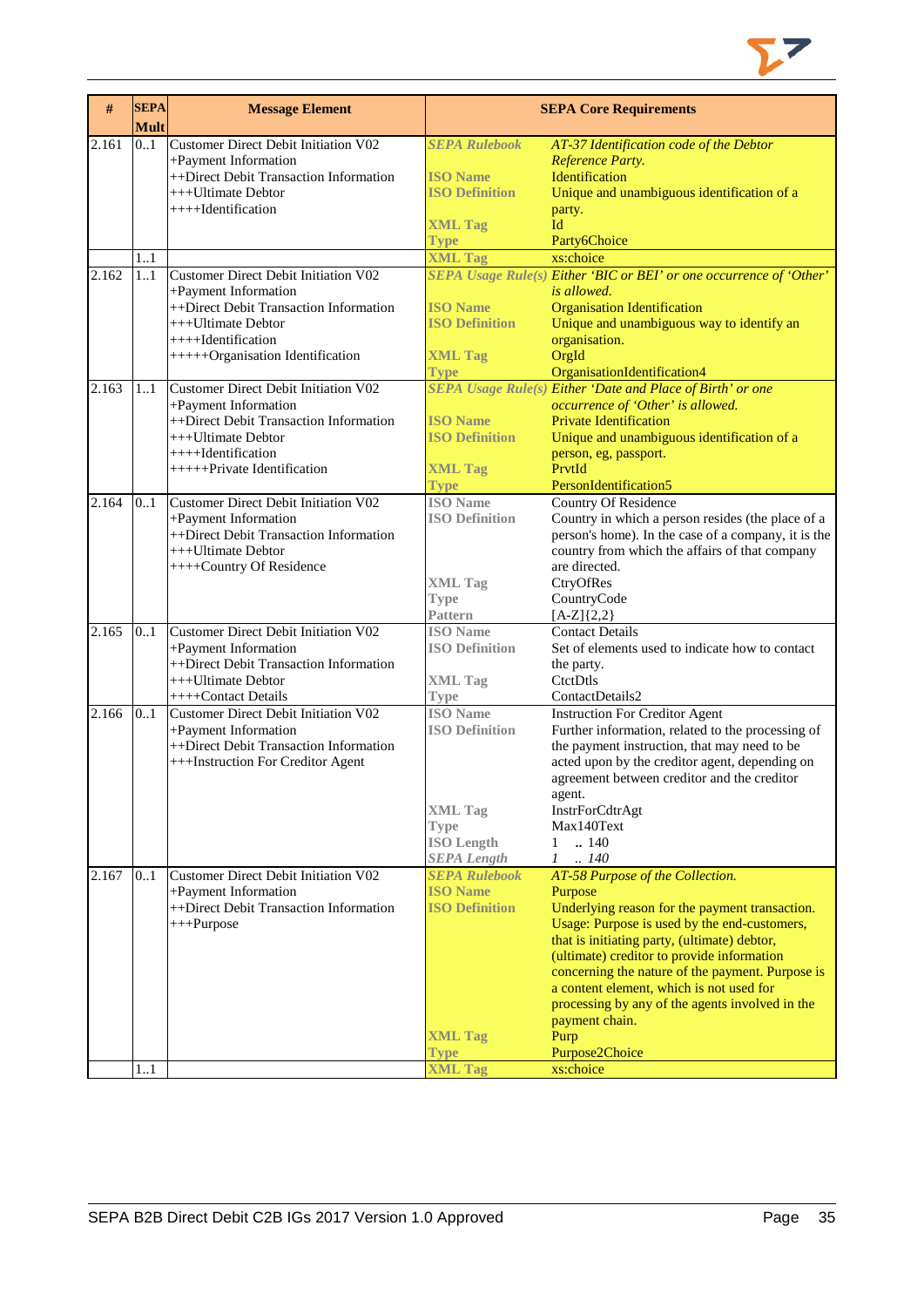

| #     | <b>SEPA</b><br><b>Mult</b> | <b>Message Element</b>                                                                                                                                  |                                                                                                                      | <b>SEPA Core Requirements</b>                                                                                                                                                                                                                                                                                                                                                                                                                                                                                         |
|-------|----------------------------|---------------------------------------------------------------------------------------------------------------------------------------------------------|----------------------------------------------------------------------------------------------------------------------|-----------------------------------------------------------------------------------------------------------------------------------------------------------------------------------------------------------------------------------------------------------------------------------------------------------------------------------------------------------------------------------------------------------------------------------------------------------------------------------------------------------------------|
| 2.168 | 1.1                        | Customer Direct Debit Initiation V02<br>+Payment Information<br>++Direct Debit Transaction Information<br>$+++P$ urpose<br>$+++Code$                    | <b>ISO Name</b><br><b>ISO Definition</b><br><b>XML Tag</b><br><b>Type</b><br><b>ISO Length</b><br><b>SEPA Length</b> | Code<br>Underlying reason for the payment transaction, as<br>published in an external purpose code list.<br>C <sub>d</sub><br>ExternalPurpose1Code<br>$1 \t . 4$<br>$1 \ldots 4$                                                                                                                                                                                                                                                                                                                                      |
| 2.169 | 1.1                        | Customer Direct Debit Initiation V02<br>+Payment Information<br>++Direct Debit Transaction Information<br>$+++P$ urpose<br>++++Proprietary              | <b>ISO</b> Name<br><b>ISO Definition</b><br><b>XML Tag</b><br><b>Type</b><br><b>ISO</b> Length<br><b>SEPA Length</b> | Proprietary<br>Purpose, in a proprietary form.<br>Prtry<br>Max35Text<br>.35<br>1<br>$1 \t . 35$                                                                                                                                                                                                                                                                                                                                                                                                                       |
| 2.170 | 0.<br>10                   | <b>Customer Direct Debit Initiation V02</b><br>+Payment Information<br>++Direct Debit Transaction Information<br>+++Regulatory Reporting                | <b>ISO</b> Name<br><b>ISO Definition</b><br><b>XML</b> Tag<br><b>Type</b>                                            | <b>Regulatory Reporting</b><br>Information needed due to regulatory and<br>statutory requirements.<br>RgltryRptg<br>RegulatoryReporting3                                                                                                                                                                                                                                                                                                                                                                              |
| 2.171 | 0.1                        | <b>Customer Direct Debit Initiation V02</b><br>+Payment Information<br>++Direct Debit Transaction Information<br>$+++$ Tax                              | <b>ISO</b> Name<br><b>ISO Definition</b><br><b>XML Tag</b><br><b>Type</b>                                            | Tax<br>Set of elements used to provide details on the tax.<br>Tax<br>TaxInformation3                                                                                                                                                                                                                                                                                                                                                                                                                                  |
| 2.172 | 0.1                        | Customer Direct Debit Initiation V02<br>+Payment Information<br>++Direct Debit Transaction Information<br>+++Related Remittance Information             | <b>ISO</b> Name<br><b>ISO Definition</b><br><b>XML Tag</b><br><b>Type</b>                                            | <b>Related Remittance Information</b><br>Set of elements used to provide information<br>related to the handling of the remittance<br>information by any of the agents in the<br>transaction processing chain.<br>RltdRmtInf<br>RemittanceLocation2                                                                                                                                                                                                                                                                    |
| 2.173 | 0.1                        | <b>Customer Direct Debit Initiation V02</b><br>+Payment Information<br>++Direct Debit Transaction Information<br>+++Remittance Information              | <b>SEPA Rulebook</b><br><b>ISO Name</b><br><b>ISO Definition</b><br><b>XML Tag</b><br><b>Type</b>                    | AT-22 Remittance information from the Creditor.<br>SEPA Usage Rule(s) Either 'Structured' or 'Unstructured', may be<br>present.<br><b>Remittance Information</b><br>Information supplied to enable the matching of<br>an entry with the items that the transfer is<br>intended to settle, such as commercial invoices in<br>an accounts' receivable system.<br>RmtInf<br>RemittanceInformation5                                                                                                                       |
| 2.174 | 01                         | Customer Direct Debit Initiation V02<br>+Payment Information<br>++Direct Debit Transaction Information<br>+++Remittance Information<br>++++Unstructured | <b>ISO Name</b><br><b>ISO Definition</b><br><b>XML Tag</b><br><b>Type</b><br><b>ISO Length</b><br><b>SEPA Length</b> | SEPA Usage Rule(s) 'Unstructured' may carry structured remittance<br>information, as agreed between the Creditor and<br>the Debtor.<br>Only one occurrence of 'Unstructured' is<br>allowed.<br>Unstructured<br>Information supplied to enable the matching/<br>reconciliation of an entry with the items that the<br>payment is intended to settle, such as commercial<br>invoices in an accounts' receivable system, in an<br>unstructured form.<br><b>Ustrd</b><br>Max140Text<br>.140<br>1<br>$\mathcal{I}$<br>.140 |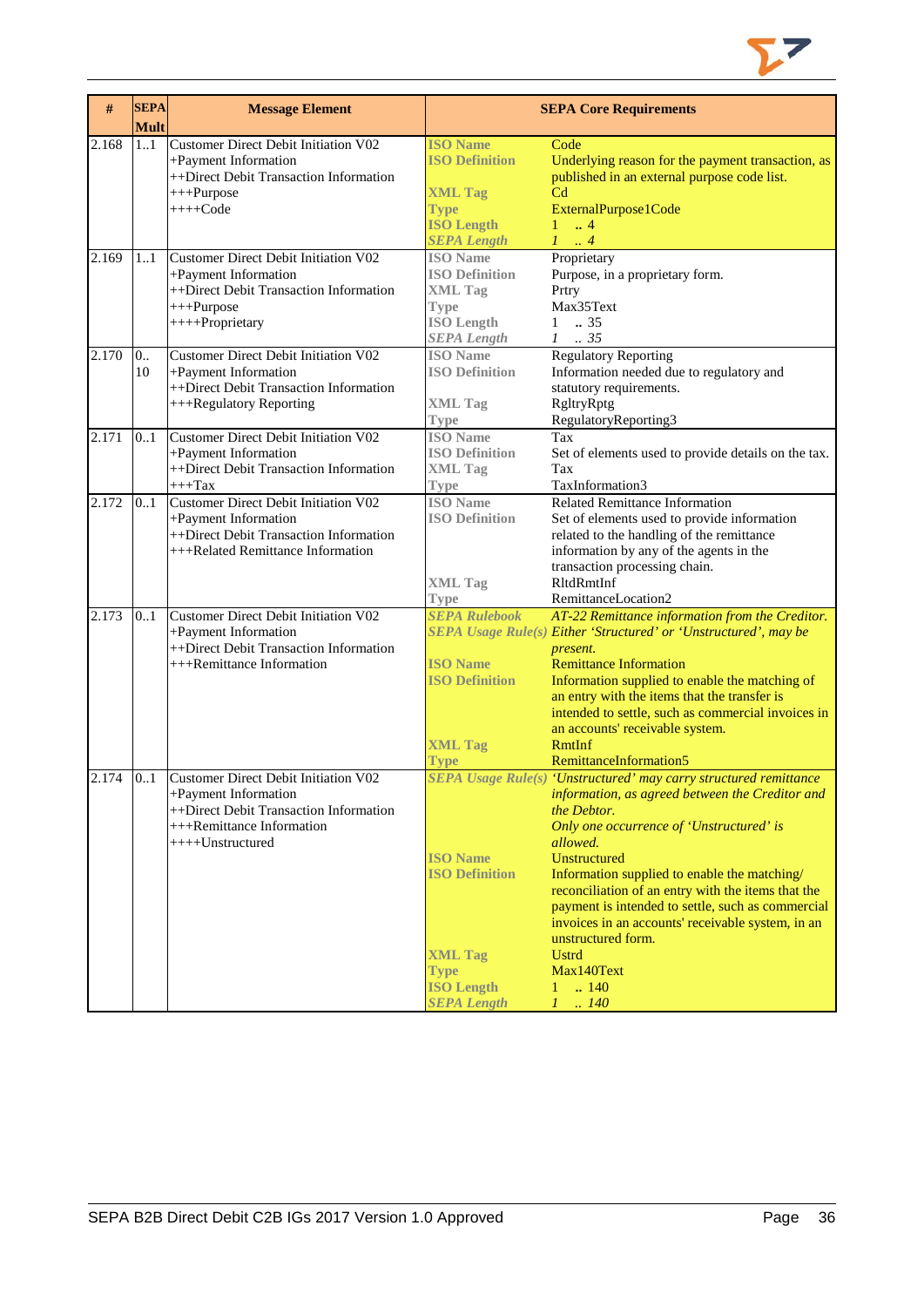

| #     | <b>SEPA</b><br><b>Mult</b> | <b>Message Element</b>                                                                                                                                                                                                                                       |                                                                           | <b>SEPA Core Requirements</b>                                                                                                                                                                                                                                                                                                                                                                                                                                        |
|-------|----------------------------|--------------------------------------------------------------------------------------------------------------------------------------------------------------------------------------------------------------------------------------------------------------|---------------------------------------------------------------------------|----------------------------------------------------------------------------------------------------------------------------------------------------------------------------------------------------------------------------------------------------------------------------------------------------------------------------------------------------------------------------------------------------------------------------------------------------------------------|
| 2.175 | 0.1                        | Customer Direct Debit Initiation V02<br>+Payment Information<br>++Direct Debit Transaction Information<br>+++Remittance Information<br>++++Structured                                                                                                        | <b>ISO Name</b><br><b>ISO Definition</b>                                  | SEPA Usage Rule(s) 'Structured' can be used, provided the tags and<br>the data within the 'Structured' element do not<br>exceed 140 characters in length.<br>Only one occurrence of 'Structured' is allowed.<br><b>Structured</b><br>Information supplied to enable the matching/<br>reconciliation of an entry with the items that the<br>payment is intended to settle, such as commercial<br>invoices in an accounts' receivable system, in a<br>structured form. |
|       |                            |                                                                                                                                                                                                                                                              | <b>XML Tag</b><br><b>Type</b>                                             | Strd<br>StructuredRemittanceInformation7                                                                                                                                                                                                                                                                                                                                                                                                                             |
| 2.176 | 0 <sub>nn</sub>            | Customer Direct Debit Initiation V02<br>+Payment Information<br>++Direct Debit Transaction Information<br>+++Remittance Information<br>$++++-Structured$<br>+++++Referred Document Information                                                               | <b>ISO</b> Name<br><b>ISO Definition</b><br><b>XML Tag</b><br><b>Type</b> | Referred Document Information<br>Set of elements used to identify the documents<br>referred to in the remittance information.<br>RfrdDocInf<br>ReferredDocumentInformation3                                                                                                                                                                                                                                                                                          |
| 2.177 | 0.1                        | <b>Customer Direct Debit Initiation V02</b><br>+Payment Information<br>++Direct Debit Transaction Information<br>+++Remittance Information<br>$++++-Structured$<br>+++++Referred Document Amount                                                             | <b>ISO</b> Name<br><b>ISO Definition</b><br><b>XML Tag</b><br><b>Type</b> | Referred Document Amount<br>Set of elements used to provide details on the<br>amounts of the referred document.<br>RfrdDocAmt<br>RemittanceAmount1                                                                                                                                                                                                                                                                                                                   |
| 2.178 | 0.1                        | Customer Direct Debit Initiation V02<br>+Payment Information<br>++Direct Debit Transaction Information<br>+++Remittance Information<br>$++++$ Structured<br>+++++Creditor Reference Information                                                              | <b>ISO Name</b><br><b>ISO Definition</b><br><b>XML Tag</b><br><b>Type</b> | SEPA Usage Rule(s) When present, the Creditor Bank is not obliged to<br>validate the reference information.<br>When used, both 'Type' and 'Reference' must be<br>present.<br><b>Creditor Reference Information</b><br>Reference information provided by the creditor to<br>allow the identification of the underlying<br>documents.<br>CdtrRefInf<br>CreditorReferenceInformation2                                                                                   |
| 2.179 | 0.1                        | Customer Direct Debit Initiation V02<br>+Payment Information<br>++Direct Debit Transaction Information<br>+++Remittance Information<br>$++++$ Structured<br>+++++Creditor Reference Information<br>$+++++Type$                                               | <b>ISO Name</b><br><b>ISO Definition</b><br><b>XML Tag</b><br><b>Type</b> | Type<br>Specifies the type of creditor reference.<br>Tp<br>CreditorReferenceType2                                                                                                                                                                                                                                                                                                                                                                                    |
| 2.180 | 1.1                        | Customer Direct Debit Initiation V02<br>+Payment Information<br>++Direct Debit Transaction Information<br>+++Remittance Information<br>$++++$ Structured<br>+++++Creditor Reference Information<br>$+++++Type$<br>++++++++Code Or Proprietary                | <b>ISO Name</b><br><b>ISO Definition</b><br><b>XML Tag</b><br><b>Type</b> | <b>Code Or Proprietary</b><br>Coded or proprietary format creditor reference<br>type.<br>CdOrPrtry<br>CreditorReferenceType1Choice                                                                                                                                                                                                                                                                                                                                   |
|       | 11                         |                                                                                                                                                                                                                                                              | <b>XML Tag</b>                                                            | xs:choice                                                                                                                                                                                                                                                                                                                                                                                                                                                            |
| 2.181 | 11                         | Customer Direct Debit Initiation V02<br>+Payment Information<br>++Direct Debit Transaction Information<br>+++Remittance Information<br>$++++$ Structured<br>+++++Creditor Reference Information<br>$+++++Type$<br>++++++++Code Or Proprietary<br>$+++++Code$ | <b>ISO</b> Name<br><b>ISO Definition</b><br><b>XML Tag</b><br><b>Type</b> | SEPA Usage Rule(s) Only 'SCOR' is allowed.<br>Code<br>Type of creditor reference, in a coded form.<br>C <sub>d</sub><br>DocumentType3Code                                                                                                                                                                                                                                                                                                                            |
|       |                            |                                                                                                                                                                                                                                                              | <b>SEPA Code Restrictions</b>                                             |                                                                                                                                                                                                                                                                                                                                                                                                                                                                      |
|       |                            |                                                                                                                                                                                                                                                              | <b>SCOR</b>                                                               | StructuredCommunicationReference<br>Document is a structured communication                                                                                                                                                                                                                                                                                                                                                                                           |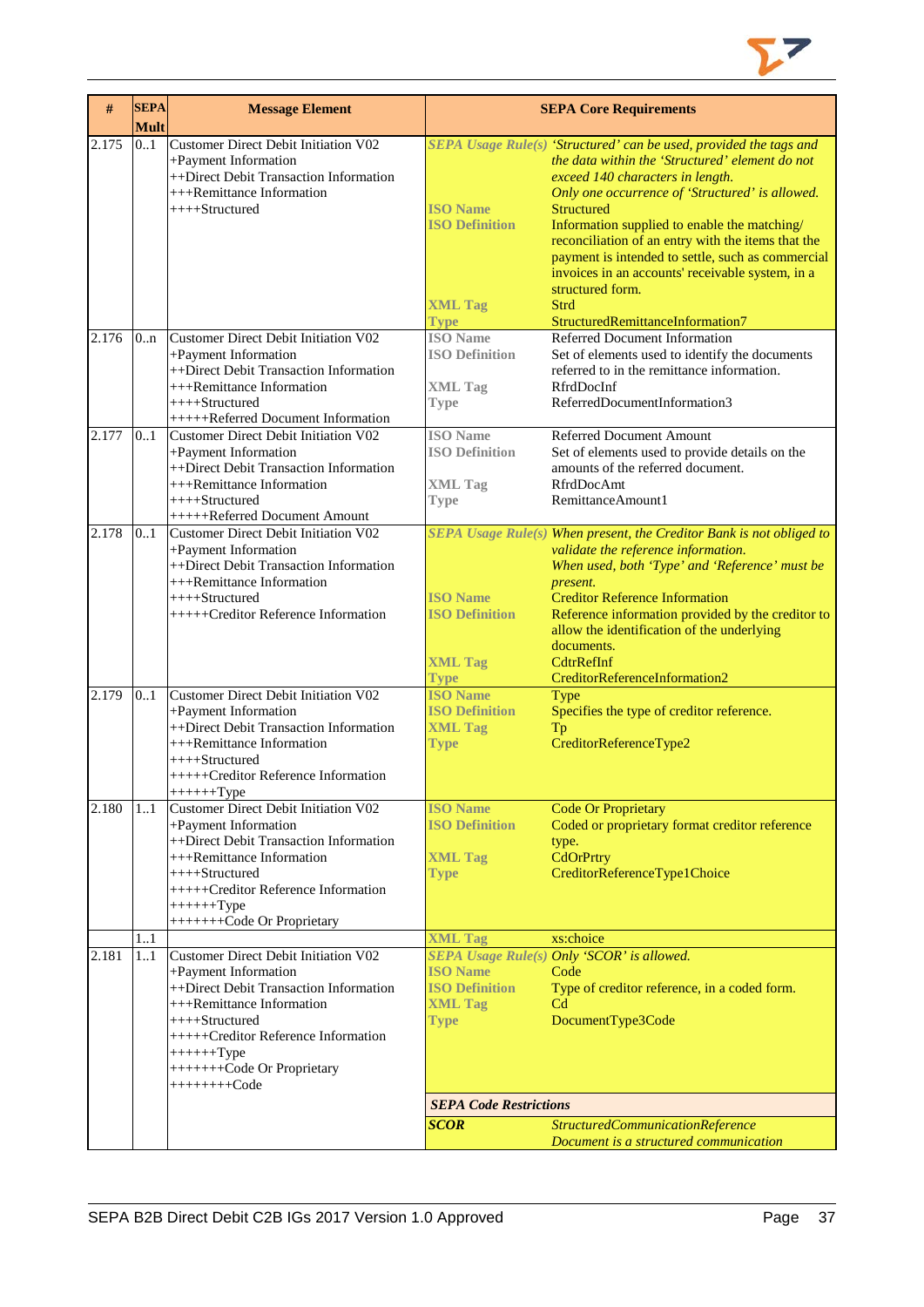

| #     | <b>SEPA</b><br><b>Mult</b> | <b>Message Element</b>                                                                                                                                                                                                                                                | <b>SEPA Core Requirements</b>                                                                                        |                                                                                                                                                                                                                                                                                                                                                                                                                                                                                                                                                                                                                                                                                                                                                                                                                                                                                                                                                                                                                                                                               |
|-------|----------------------------|-----------------------------------------------------------------------------------------------------------------------------------------------------------------------------------------------------------------------------------------------------------------------|----------------------------------------------------------------------------------------------------------------------|-------------------------------------------------------------------------------------------------------------------------------------------------------------------------------------------------------------------------------------------------------------------------------------------------------------------------------------------------------------------------------------------------------------------------------------------------------------------------------------------------------------------------------------------------------------------------------------------------------------------------------------------------------------------------------------------------------------------------------------------------------------------------------------------------------------------------------------------------------------------------------------------------------------------------------------------------------------------------------------------------------------------------------------------------------------------------------|
|       |                            |                                                                                                                                                                                                                                                                       | <b>SEPA Code Restrictions</b>                                                                                        |                                                                                                                                                                                                                                                                                                                                                                                                                                                                                                                                                                                                                                                                                                                                                                                                                                                                                                                                                                                                                                                                               |
|       |                            |                                                                                                                                                                                                                                                                       |                                                                                                                      | reference provided by the creditor to identify the<br>referred transaction.                                                                                                                                                                                                                                                                                                                                                                                                                                                                                                                                                                                                                                                                                                                                                                                                                                                                                                                                                                                                   |
| 2.182 | 11                         | Customer Direct Debit Initiation V02<br>+Payment Information<br>++Direct Debit Transaction Information<br>+++Remittance Information<br>$++++$ Structured<br>+++++Creditor Reference Information<br>$+++++Type$<br>++++++++Code Or Proprietary<br>+++++++++Proprietary | <b>ISO</b> Name<br><b>ISO Definition</b><br><b>XML Tag</b><br><b>Type</b><br><b>ISO Length</b><br><b>SEPA Length</b> | Proprietary<br>Creditor reference type, in a proprietary form.<br>Prtry<br>Max35Text<br>.35<br>1<br>$1 \t . 35$                                                                                                                                                                                                                                                                                                                                                                                                                                                                                                                                                                                                                                                                                                                                                                                                                                                                                                                                                               |
| 2.183 | 0.1                        | <b>Customer Direct Debit Initiation V02</b><br>+Payment Information<br>++Direct Debit Transaction Information<br>+++Remittance Information<br>++++Structured<br>+++++Creditor Reference Information<br>$+++++Type$<br>$+++++$ - $Issuer$                              | <b>ISO Name</b><br><b>ISO Definition</b><br><b>XML Tag</b><br><b>Type</b><br><b>ISO Length</b><br><b>SEPA Length</b> | <b>Issuer</b><br>Entity that assigns the credit reference type.<br><b>Issr</b><br>Max35Text<br>$1 \t . 35$<br>$1 \t35$                                                                                                                                                                                                                                                                                                                                                                                                                                                                                                                                                                                                                                                                                                                                                                                                                                                                                                                                                        |
| 2.184 | 0.1                        | <b>Customer Direct Debit Initiation V02</b><br>+Payment Information<br>++Direct Debit Transaction Information<br>+++Remittance Information<br>++++Structured<br>+++++Creditor Reference Information<br>++++++Reference                                                | <b>ISO Name</b><br><b>ISO Definition</b><br><b>XML Tag</b><br><b>Type</b><br><b>ISO Length</b><br><b>SEPA Length</b> | SEPA Usage Rule(s) If 'Creditor' Reference contains a check digit, the<br>receiving bank is not required to validate this.<br>If the receiving bank validates the check digit and<br>if this validation fails, the bank may continue its<br>processing and send the transaction to the next<br>party in the chain.<br>RF Creditor Reference may be used (ISO 11649).<br>Reference<br>Unique reference, as assigned by the creditor, to<br>unambiguously refer to the payment transaction.<br>Usage: If available, the initiating party should<br>provide this reference in the structured remittance<br>information, to enable reconciliation by the<br>creditor upon receipt of the amount of money.<br>If the business context requires the use of a<br>creditor reference or a payment remit<br>identification, and only one identifier can be<br>passed through the end-to-end chain, the<br>creditor's reference or payment remittance<br>identification should be quoted in the end-to-end<br>transaction identification.<br>Ref<br>Max35Text<br>$1 \t . 35$<br>$1-.35$ |
| 2.185 | 01                         | Customer Direct Debit Initiation V02<br>+Payment Information<br>++Direct Debit Transaction Information<br>+++Remittance Information<br>$++++-Structured$<br>$++++$ -Invoicer                                                                                          | <b>ISO</b> Name<br><b>ISO Definition</b><br><b>XML</b> Tag<br><b>Type</b>                                            | Invoicer<br>Identification of the organisation issuing the<br>invoice, when it is different from the creditor or<br>ultimate creditor.<br>Inver<br>PartyIdentification32                                                                                                                                                                                                                                                                                                                                                                                                                                                                                                                                                                                                                                                                                                                                                                                                                                                                                                      |
| 2.186 | 01                         | Customer Direct Debit Initiation V02<br>+Payment Information<br>++Direct Debit Transaction Information<br>+++Remittance Information<br>++++Structured<br>$+++++Invoicee$                                                                                              | <b>ISO</b> Name<br><b>ISO Definition</b><br><b>XML</b> Tag<br><b>Type</b>                                            | Invoicee<br>Identification of the party to whom an invoice is<br>issued, when it is different from the debtor or<br>ultimate debtor.<br>Invcee<br>PartyIdentification32                                                                                                                                                                                                                                                                                                                                                                                                                                                                                                                                                                                                                                                                                                                                                                                                                                                                                                       |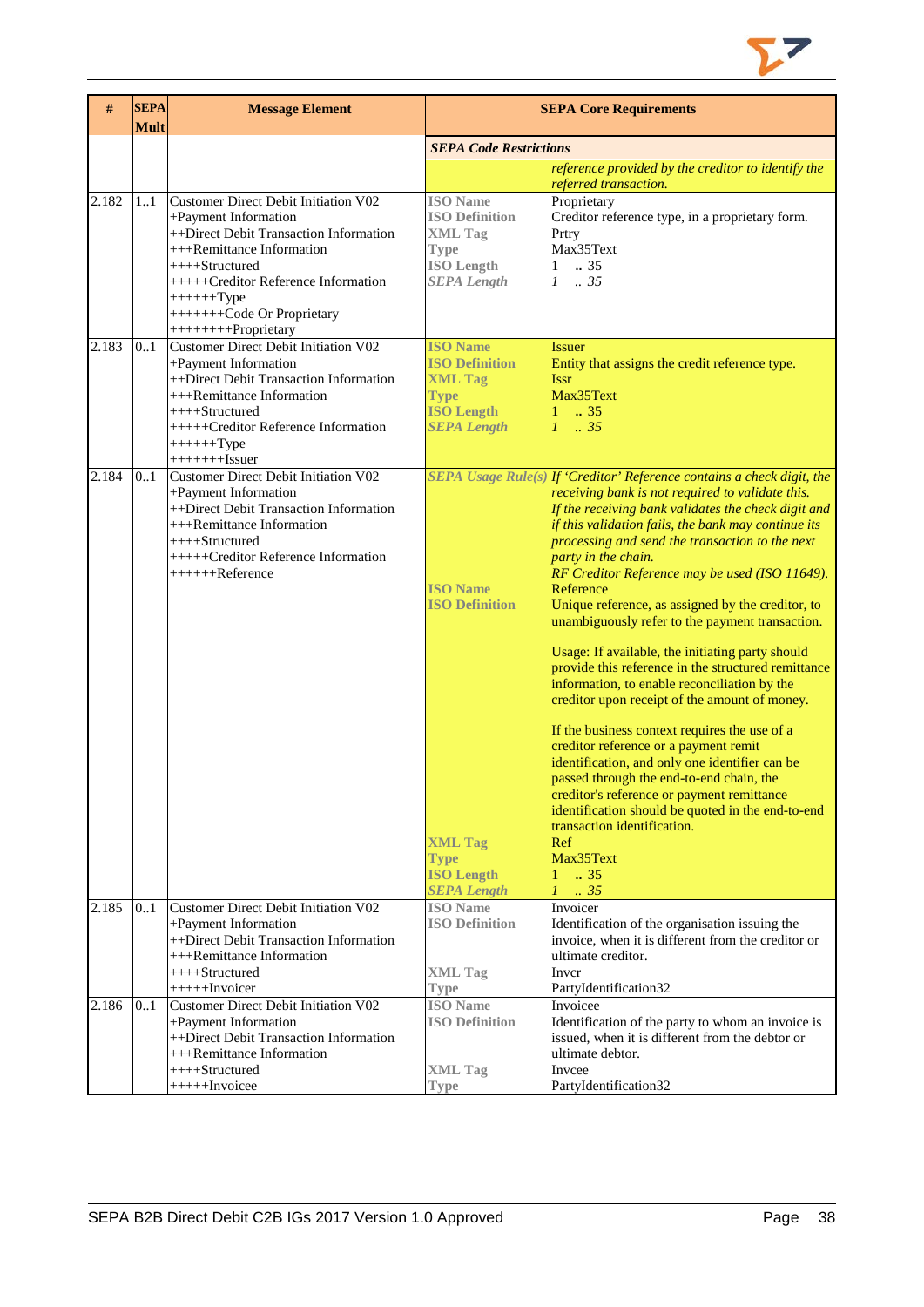

| #     | <b>SEPA</b> | <b>Message Element</b>                   |                       | <b>SEPA Core Requirements</b>                 |
|-------|-------------|------------------------------------------|-----------------------|-----------------------------------------------|
|       | <b>Mult</b> |                                          |                       |                                               |
| 2.187 | 0.3         | Customer Direct Debit Initiation V02     | <b>ISO</b> Name       | <b>Additional Remittance Information</b>      |
|       |             | +Payment Information                     | <b>ISO Definition</b> | Additional information, in free text form, to |
|       |             | ++Direct Debit Transaction Information   |                       | complement the structured remittance          |
|       |             | $+++$ Remittance Information             |                       | information.                                  |
|       |             | $++++Structured$                         | <b>XML</b> Tag        | AddtlRmtInf                                   |
|       |             | $++++$ Additional Remittance Information | <b>Type</b>           | Max140Text                                    |
|       |             |                                          | <b>ISO</b> Length     | $\ldots$ 140                                  |
|       |             |                                          | <b>SEPA Length</b>    | .140                                          |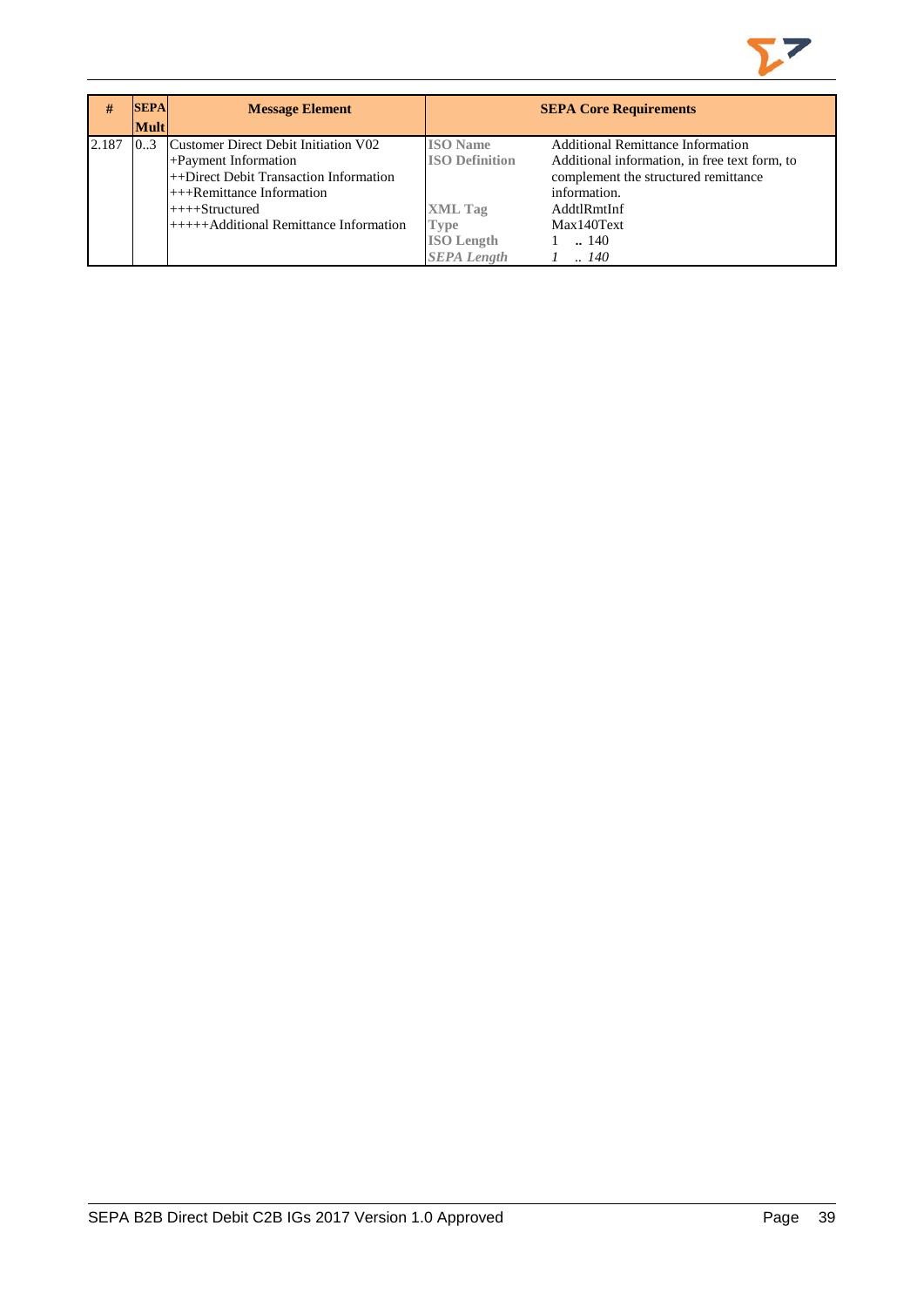

# <span id="page-40-0"></span>**2.2 Customer to Bank Reversal Instruction for a Collection (Based on DS-07 and DS-03)**

# <span id="page-40-1"></span>**2.2.1 Use of the Customer to Bank Payment Reversal (pain.007.001.02)**

The message is used to transport the Customer to Bank Reversal Instruction for a Collection sent by the Creditor to the Creditor bank.

The message caters for bulk and single reversal instructions.

**Note:** Attribute AT-R1 in DS-07 is indicated by the 'Message Name', 'pain.007.001.02' and the 'Original Message Name Identification, 'pain.008.001.02'.

**Note:** Message elements under 'Original Transaction Reference' sequence are based on DS-03 attributes.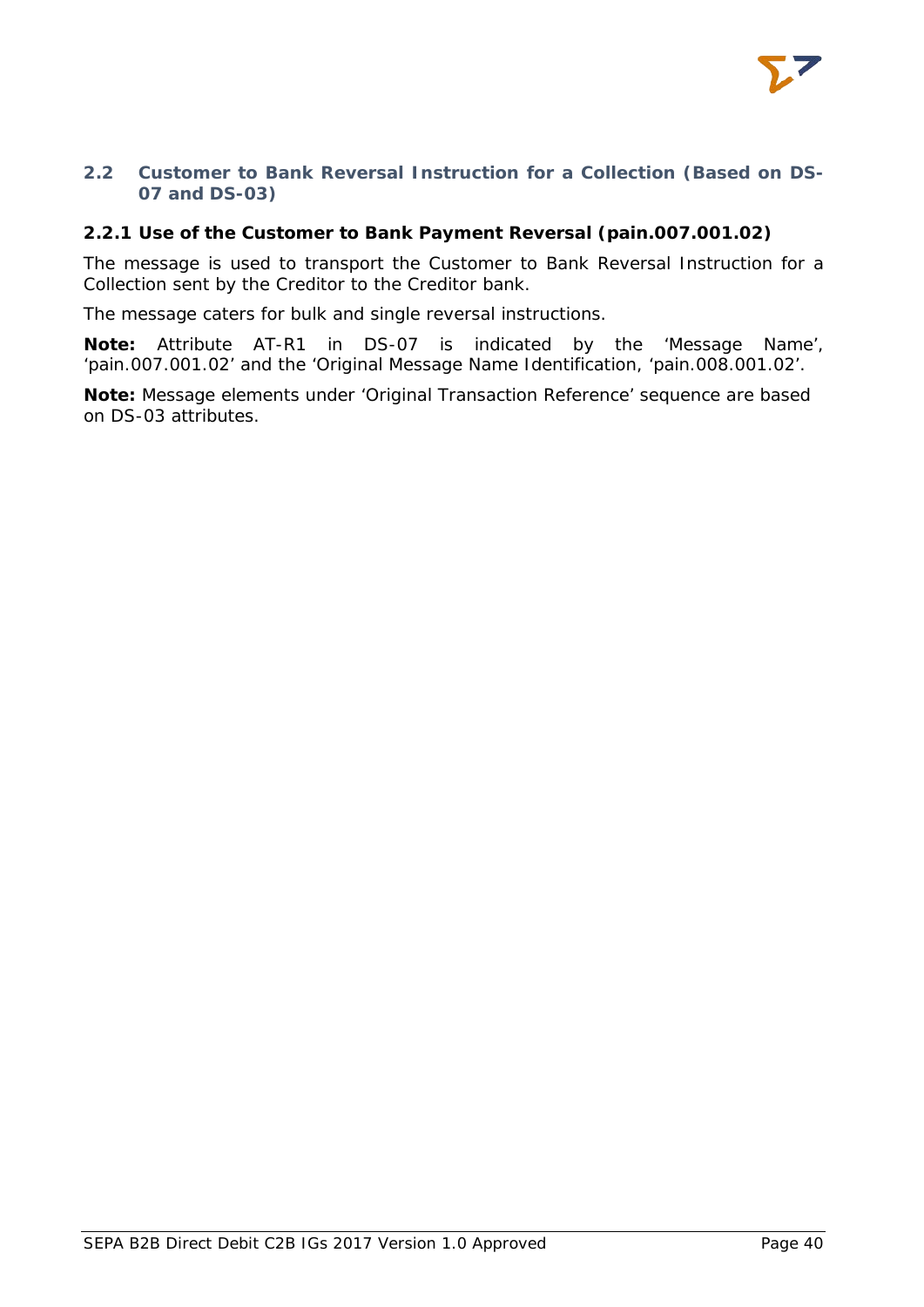| #   | <b>SEPA</b><br><b>Mult</b> | <b>Message Element</b>        |                                | <b>SEPA Core Requirements</b>                                                                 |  |
|-----|----------------------------|-------------------------------|--------------------------------|-----------------------------------------------------------------------------------------------|--|
|     |                            | Document                      | <b>XML Tag</b>                 | Document                                                                                      |  |
|     |                            |                               | <b>Type</b>                    | <b>Document</b>                                                                               |  |
|     | 1.1                        | Customer Payment Reversal V02 | <b>ISO</b> Name                | <b>Customer Payment Reversal V02</b>                                                          |  |
|     |                            |                               | <b>ISO Definition</b>          | The CustomerPaymentReversal message is sent                                                   |  |
|     |                            |                               |                                | by the initiating party to the next party in the                                              |  |
|     |                            |                               |                                | payment chain. It is used to reverse a payment                                                |  |
|     |                            |                               | <b>XML Tag</b>                 | previously executed.<br><b>CstmrPmtRysl</b>                                                   |  |
|     |                            |                               | Type                           | CustomerPaymentReversalV02                                                                    |  |
| 1.0 | 11                         | Customer Payment Reversal V02 | <b>ISO Name</b>                | <b>Group Header</b>                                                                           |  |
|     |                            | +Group Header                 | <b>ISO Definition</b>          | Set of characteristics shared by all individual                                               |  |
|     |                            |                               |                                | transactions included in the message.                                                         |  |
|     |                            |                               | <b>XML Tag</b>                 | GrpHdr                                                                                        |  |
|     |                            |                               | <b>Type</b>                    | GroupHeader40                                                                                 |  |
| 1.1 | 11                         | Customer Payment Reversal V02 | <b>ISO</b> Name                | <b>Message Identification</b>                                                                 |  |
|     |                            | +Group Header                 | <b>ISO Definition</b>          | Point to point reference, as assigned by the                                                  |  |
|     |                            | ++Message Identification      |                                | instructing party, and sent to the next party in the                                          |  |
|     |                            |                               |                                | chain to unambiguously identify the message.<br>Usage: The instructing party has to make sure |  |
|     |                            |                               |                                | that MessageIdentification is unique per                                                      |  |
|     |                            |                               |                                | instructed party for a pre-agreed period.                                                     |  |
|     |                            |                               | <b>XML Tag</b>                 | <b>MsgId</b>                                                                                  |  |
|     |                            |                               | <b>Type</b>                    | Max35Text                                                                                     |  |
|     |                            |                               | <b>ISO Length</b>              | $1 \t . 35$                                                                                   |  |
|     |                            |                               | <b>SEPA Length</b>             | $1 \t35$                                                                                      |  |
| 1.2 | 11                         | Customer Payment Reversal V02 | <b>ISO Name</b>                | <b>Creation Date Time</b>                                                                     |  |
|     |                            | +Group Header                 | <b>ISO Definition</b>          | Date and time at which the message was created.                                               |  |
|     |                            | ++Creation Date Time          | <b>XML Tag</b>                 | CreDtTm<br><b>ISODateTime</b>                                                                 |  |
| 1.3 | 0.2                        | Customer Payment Reversal V02 | <b>Type</b><br><b>ISO</b> Name | Authorisation                                                                                 |  |
|     |                            | +Group Header                 | <b>ISO Definition</b>          | User identification or any user key to be used to                                             |  |
|     |                            | ++Authorisation               |                                | check whether the initiating party is allowed to                                              |  |
|     |                            |                               |                                | initiate transactions from the account specified in                                           |  |
|     |                            |                               |                                | the message.                                                                                  |  |
|     |                            |                               |                                | Usage: The content is not of a technical nature,                                              |  |
|     |                            |                               |                                | but reflects the organisational structure at the                                              |  |
|     |                            |                               |                                | initiating side.                                                                              |  |
|     |                            |                               |                                | The authorisation element can typically be used                                               |  |
|     |                            |                               |                                | in relay scenarios, payment initiations, payment                                              |  |
|     |                            |                               |                                | returns or payment reversals that are initiated on                                            |  |
|     |                            |                               |                                | behalf of a party different from the initiating                                               |  |
|     |                            |                               | <b>XML Tag</b>                 | party.<br>Authstn                                                                             |  |
|     |                            |                               | <b>Type</b>                    | Authorisation1Choice                                                                          |  |
| 1.4 | 01                         | Customer Payment Reversal V02 | <b>ISO</b> Name                | <b>Batch Booking</b>                                                                          |  |
|     |                            | +Group Header                 | <b>ISO Definition</b>          | Identifies whether a single entry per individual                                              |  |
|     |                            | ++Batch Booking               |                                | transaction or a batch entry for the sum of the                                               |  |
|     |                            |                               |                                | amounts of all transactions within the group of a                                             |  |
|     |                            |                               |                                | message is requested.                                                                         |  |
|     |                            |                               |                                | Usage: Batch booking is used to request and not                                               |  |
|     |                            |                               | <b>XML</b> Tag                 | order a possible batch booking.<br>BtchBookg                                                  |  |
|     |                            |                               | Type                           | BatchBookingIndicator                                                                         |  |
| 1.5 | 11                         | Customer Payment Reversal V02 |                                | SEPA Usage Rule(s) The validation of this data element depends on                             |  |
|     |                            | +Group Header                 |                                | pre-agreed customer-to-bank conditions.                                                       |  |
|     |                            | ++Number Of Transactions      | <b>ISO Name</b>                | <b>Number Of Transactions</b>                                                                 |  |
|     |                            |                               | <b>ISO Definition</b>          | Number of individual transactions contained in                                                |  |
|     |                            |                               | <b>XML Tag</b>                 | the message.<br><b>NbOfTxs</b>                                                                |  |
|     |                            |                               | <b>Type</b>                    | Max15NumericText                                                                              |  |
|     |                            |                               | <b>Pattern</b>                 | $[0-9]{1,15}$                                                                                 |  |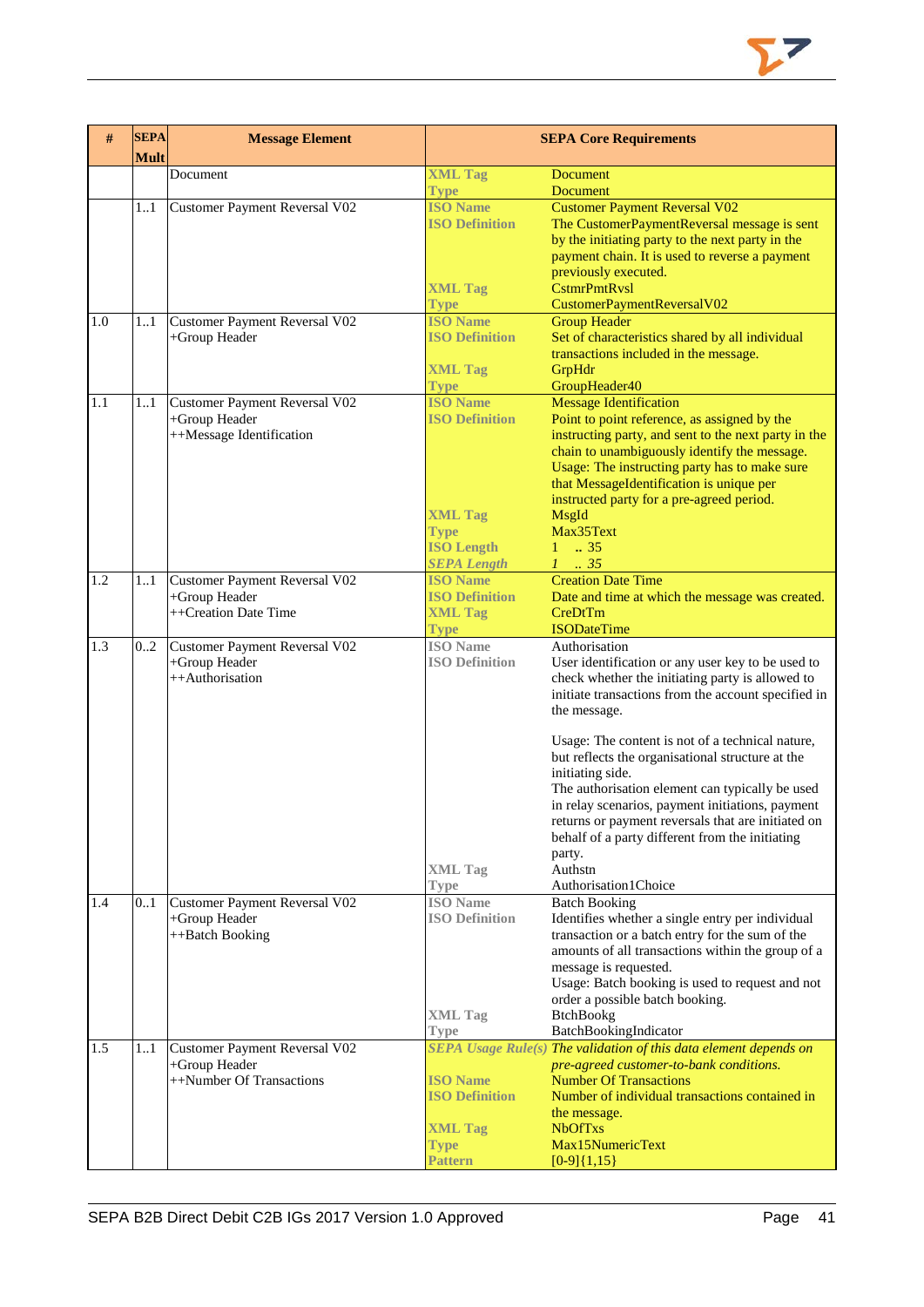

| #    | <b>SEPA</b><br><b>Mult</b> | <b>Message Element</b>               |                                     | <b>SEPA Core Requirements</b>                                       |
|------|----------------------------|--------------------------------------|-------------------------------------|---------------------------------------------------------------------|
| 1.6  | 1.1                        | Customer Payment Reversal V02        | <b>SEPA Usage Rule(s) Mandatory</b> |                                                                     |
|      |                            | +Group Header                        |                                     | The validation of this data element depends on                      |
|      |                            | ++Control Sum                        |                                     | pre-agreed customer-to-bank conditions.                             |
|      |                            |                                      | <b>ISO</b> Name                     | <b>Control Sum</b>                                                  |
|      |                            |                                      | <b>ISO Definition</b>               | Total of all individual amounts included in the                     |
|      |                            |                                      |                                     | message, irrespective of currencies.                                |
|      |                            |                                      | <b>XML Tag</b>                      | CtrlSum                                                             |
|      |                            |                                      | <b>Type</b>                         | DecimalNumber                                                       |
|      |                            |                                      | <b>SEPA FractDigits</b>             | 17                                                                  |
|      |                            |                                      | <b>TotalDigits</b>                  | 18                                                                  |
| 1.7  | 0.1                        | Customer Payment Reversal V02        |                                     | SEPA Usage Rule(s) It is recommended that 'false' is used.          |
|      |                            | +Group Header                        | <b>ISO Name</b>                     | <b>Group Reversal</b>                                               |
|      |                            | ++Group Reversal                     | <b>ISO Definition</b>               | Indicates whether the reversal applies to the                       |
|      |                            |                                      |                                     | whole group of transactions or to individual                        |
|      |                            |                                      |                                     | transactions within the original group.                             |
|      |                            |                                      | <b>XML Tag</b>                      | GrpRvsl                                                             |
|      |                            |                                      | <b>Type</b>                         | TrueFalseIndicator                                                  |
| 1.8  | 11                         | <b>Customer Payment Reversal V02</b> | <b>SEPA Usage Rule(s) Mandatory</b> |                                                                     |
|      |                            | +Group Header                        | <b>ISO Name</b>                     | <b>Initiating Party</b>                                             |
|      |                            | ++Initiating Party                   | <b>ISO Definition</b>               | Party that initiates the reversal message.                          |
|      |                            |                                      |                                     | Usage: This can be either the creditor or a party                   |
|      |                            |                                      |                                     | that initiates the reversal of the direct debit on                  |
|      |                            |                                      |                                     | behalf of the creditor.                                             |
|      |                            |                                      | <b>XML Tag</b>                      | <b>InitgPty</b>                                                     |
|      |                            |                                      | <b>Type</b>                         | PartyIdentification32                                               |
| 1.9  | 0.1                        | Customer Payment Reversal V02        |                                     | SEPA Usage Rule(s) 'Name' is limited to 70 characters in length.    |
|      |                            | +Group Header                        | <b>ISO Name</b>                     | Name                                                                |
|      |                            | ++Initiating Party                   | <b>ISO Definition</b>               | Name by which a party is known and which is                         |
|      |                            | $+++Name$                            |                                     | usually used to identify that party.                                |
|      |                            |                                      | <b>XML Tag</b>                      | Nm                                                                  |
|      |                            |                                      | <b>Type</b>                         | Max140Text                                                          |
|      |                            |                                      | <b>ISO Length</b>                   | $1 - 140$                                                           |
|      |                            |                                      | <b>SEPA Length</b>                  | $1 \dots 70$                                                        |
| 1.10 | 0.1                        | Customer Payment Reversal V02        | <b>ISO</b> Name                     | Postal Address                                                      |
|      |                            | +Group Header                        | <b>ISO Definition</b>               | Information that locates and identifies a specific                  |
|      |                            | ++Initiating Party                   |                                     | address, as defined by postal services.                             |
|      |                            | +++Postal Address                    | <b>XML Tag</b>                      | PstlAdr                                                             |
|      |                            |                                      | <b>Type</b>                         | PostalAddress6                                                      |
| 1.11 | 0.1                        | <b>Customer Payment Reversal V02</b> | <b>ISO Name</b>                     | Identification                                                      |
|      |                            | +Group Header                        | <b>ISO Definition</b>               | Unique and unambiguous identification of a                          |
|      |                            | ++Initiating Party                   |                                     | party.                                                              |
|      |                            | +++Identification                    | <b>XML Tag</b>                      | Id                                                                  |
|      |                            |                                      | <b>Type</b>                         | Party6Choice                                                        |
|      | 11                         |                                      | <b>XML Tag</b>                      | xs:choice                                                           |
| 1.12 | 11                         | <b>Customer Payment Reversal V02</b> |                                     | SEPA Usage Rule(s) Either 'BIC or BEI' or one occurrence of 'Other' |
|      |                            | +Group Header                        |                                     | is allowed.                                                         |
|      |                            | ++Initiating Party                   | <b>ISO Name</b>                     | <b>Organisation Identification</b>                                  |
|      |                            | +++Identification                    | <b>ISO Definition</b>               | Unique and unambiguous way to identify an                           |
|      |                            | ++++Organisation Identification      |                                     | organisation.                                                       |
|      |                            |                                      | <b>XML Tag</b>                      | OrgId                                                               |
|      |                            |                                      | <b>Type</b>                         | OrganisationIdentification4                                         |
| 1.13 | 11                         | Customer Payment Reversal V02        |                                     | <b>SEPA Usage Rule(s) Either 'Date and Place of Birth' or one</b>   |
|      |                            | +Group Header                        |                                     | occurrence of 'Other' is allowed.                                   |
|      |                            | ++Initiating Party                   | <b>ISO Name</b>                     | <b>Private Identification</b>                                       |
|      |                            | +++Identification                    | <b>ISO Definition</b>               | Unique and unambiguous identification of a                          |
|      |                            | ++++Private Identification           |                                     | person, eg, passport.                                               |
|      |                            |                                      | <b>XML Tag</b>                      | PrvtId                                                              |
|      |                            |                                      | <b>Type</b>                         | PersonIdentification5                                               |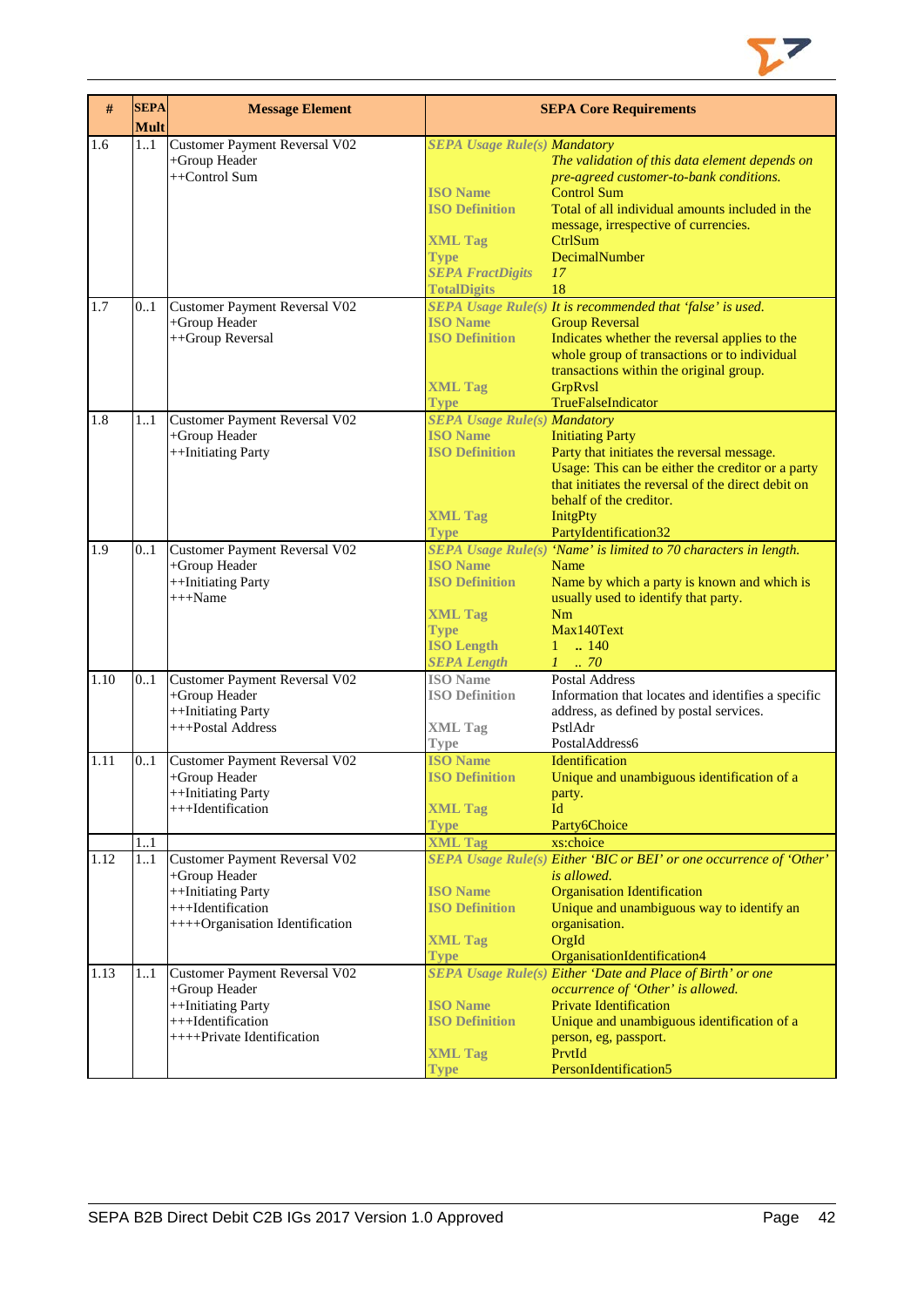

| $\#$ | <b>SEPA</b><br><b>Mult</b> | <b>Message Element</b>                                                                                 |                                                                                                                      | <b>SEPA Core Requirements</b>                                                                                                                                                                                                           |
|------|----------------------------|--------------------------------------------------------------------------------------------------------|----------------------------------------------------------------------------------------------------------------------|-----------------------------------------------------------------------------------------------------------------------------------------------------------------------------------------------------------------------------------------|
| 1.14 | 01                         | Customer Payment Reversal V02<br>+Group Header<br>++Initiating Party<br>+++Country Of Residence        | <b>ISO</b> Name<br><b>ISO Definition</b><br><b>XML Tag</b>                                                           | Country Of Residence<br>Country in which a person resides (the place of a<br>person's home). In the case of a company, it is the<br>country from which the affairs of that company<br>are directed.<br>CtryOfRes                        |
|      |                            |                                                                                                        | <b>Type</b><br>Pattern                                                                                               | CountryCode<br>$[A-Z]\{2,2\}$                                                                                                                                                                                                           |
| 1.15 | 01                         | Customer Payment Reversal V02<br>+Group Header<br>++Initiating Party<br>+++Contact Details             | <b>ISO</b> Name<br><b>ISO Definition</b><br><b>XML Tag</b>                                                           | <b>Contact Details</b><br>Set of elements used to indicate how to contact<br>the party.<br>CtetDtls                                                                                                                                     |
| 1.16 | 0.1                        | Customer Payment Reversal V02<br>+Group Header<br>++Forwarding Agent                                   | <b>Type</b><br><b>ISO</b> Name<br><b>ISO Definition</b><br><b>XML Tag</b>                                            | ContactDetails2<br>Forwarding Agent<br>Financial institution that receives the instruction<br>from the initiating party and forwards it to the<br>next agent in the payment chain.<br>FwdgAgt                                           |
| 1.17 | 0.1                        | Customer Payment Reversal V02<br>+Group Header<br>++Debtor Agent                                       | <b>Type</b><br><b>ISO Name</b><br><b>ISO Definition</b><br><b>XML Tag</b><br><b>Type</b>                             | BranchAndFinancialInstitutionIdentification4<br>Debtor Agent<br>Financial institution servicing an account for the<br>debtor.<br>DbtrAgt<br>BranchAndFinancialInstitutionIdentification4                                                |
| 1.18 | 0.1                        | Customer Payment Reversal V02<br>+Group Header<br>++Creditor Agent                                     | <b>SEPA Rulebook</b><br><b>ISO Name</b><br><b>ISO Definition</b><br><b>XML Tag</b><br><b>Type</b>                    | AT-12 BIC of the Creditor bank.<br><b>Creditor Agent</b><br>Financial institution servicing an account for the<br>creditor.<br>CdtrAgt<br>BranchAndFinancialInstitutionIdentification4                                                  |
| 2.0  | 11                         | Customer Payment Reversal V02<br>+Original Group Information                                           | <b>ISO Name</b><br><b>ISO Definition</b><br><b>XML Tag</b><br><b>Type</b>                                            | <b>Original Group Information</b><br>Information concerning the original group of<br>transactions, to which the message refers.<br>OrgnlGrpInf<br>OriginalGroupInformation22                                                            |
| 2.1  | 11                         | Customer Payment Reversal V02<br>+Original Group Information<br>++Original Message Identification      | <b>ISO Name</b><br><b>ISO Definition</b><br><b>XML Tag</b><br><b>Type</b><br><b>ISO Length</b><br><b>SEPA Length</b> | <b>Original Message Identification</b><br>Point to point reference, as assigned by the<br>original instructing party, to unambiguously<br>identify the original message.<br>OrgnlMsgId<br>Max35Text<br>.35<br>1<br>$\therefore$ 35<br>L |
| 2.2  | 11                         | Customer Payment Reversal V02<br>+Original Group Information<br>++Original Message Name Identification | <b>ISO Name</b><br><b>ISO Definition</b><br><b>XML Tag</b><br><b>Type</b><br><b>ISO Length</b><br><b>SEPA Length</b> | <b>Original Message Name Identification</b><br>Specifies the original message name identifier to<br>which the message refers.<br>OrgnlMsgNmId<br>Max35Text<br>.35<br>1<br>$1 \cdot .35$                                                 |
| 2.3  | 01                         | Customer Payment Reversal V02<br>+Original Group Information<br>++Original Creation Date Time          | <b>ISO</b> Name<br><b>ISO Definition</b><br><b>XML Tag</b><br><b>Type</b>                                            | Original Creation Date Time<br>Date and time at which the original message was<br>created.<br>OrgnlCreDtTm<br><b>ISODateTime</b>                                                                                                        |
| 2.4  | 0.1                        | Customer Payment Reversal V02<br>+Original Group Information<br>++Reversal Reason Information          | <b>ISO Name</b><br><b>ISO Definition</b><br><b>XML Tag</b><br>Type                                                   | SEPA Usage Rule(s) Only one occurrence is allowed.<br><b>Reversal Reason Information</b><br>Set of elements used to provide detailed<br>information on the reversal reason.<br><b>RyslRsnInf</b><br>ReversalReasonInformation6          |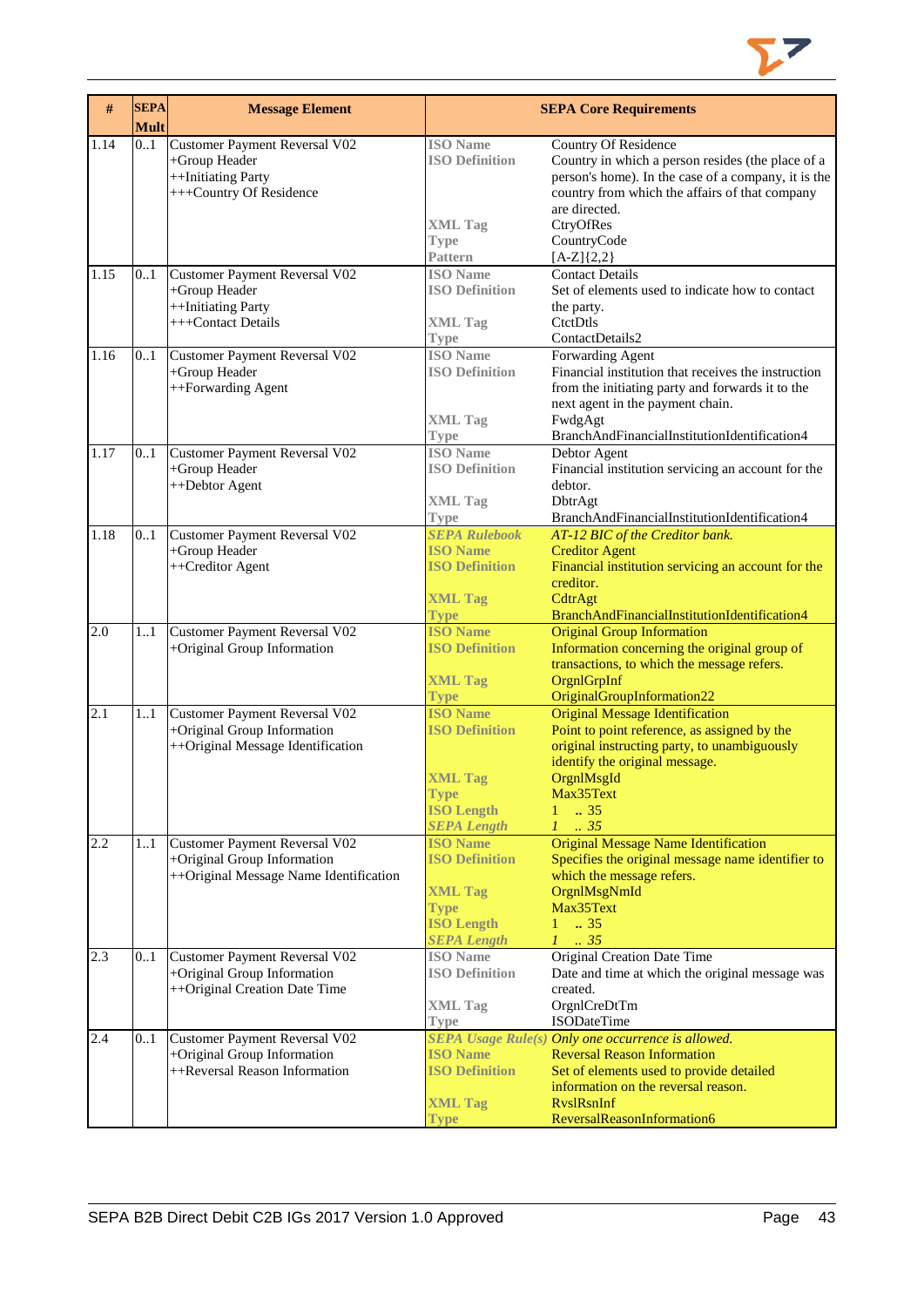

| $\#$             | <b>SEPA</b><br><b>Mult</b> | <b>Message Element</b>                                                                                                                    |                                                                                                                      | <b>SEPA Core Requirements</b>                                                                                                                                                                                                                                                                                                                                                                                                                         |
|------------------|----------------------------|-------------------------------------------------------------------------------------------------------------------------------------------|----------------------------------------------------------------------------------------------------------------------|-------------------------------------------------------------------------------------------------------------------------------------------------------------------------------------------------------------------------------------------------------------------------------------------------------------------------------------------------------------------------------------------------------------------------------------------------------|
| 2.5              | 0.1                        | <b>Customer Payment Reversal V02</b><br>+Original Group Information<br>++Reversal Reason Information<br>+++Originator                     | <b>ISO</b> Name<br><b>ISO Definition</b><br><b>XML Tag</b><br><b>Type</b>                                            | Originator<br>Party that issues the reversal.<br>Orgtr<br>PartyIdentification32                                                                                                                                                                                                                                                                                                                                                                       |
| 2.6              | 0.1                        | Customer Payment Reversal V02<br>+Original Group Information<br>++Reversal Reason Information<br>+++Reason                                | <b>ISO Name</b><br><b>ISO Definition</b><br><b>XML Tag</b><br><b>Type</b>                                            | <b>SEPA Usage Rule(s) 'Reason' must be present either in 'Original</b><br><b>Group Information', 'Original Payment</b><br>Information and Reversal' or 'Transaction<br>Information'.<br>Reason<br>Specifies the reason for the reversal.<br><b>Rsn</b><br>ReversalReason4Choice                                                                                                                                                                       |
| 2.7              | 1.1<br>1.1                 | Customer Payment Reversal V02<br>+Original Group Information<br>++Reversal Reason Information                                             | <b>XML Tag</b><br><b>SEPA Rulebook</b><br><b>ISO Name</b>                                                            | xs:choice<br>AT-31 Reversal reason code.<br>See Message Element Specifications below.<br>Code                                                                                                                                                                                                                                                                                                                                                         |
|                  |                            | $+++$ Reason<br>$+++Code$                                                                                                                 | <b>ISO Definition</b><br><b>XML Tag</b><br><b>Type</b><br><b>ISO Length</b><br><b>SEPA Length</b>                    | Reason for the reversal, as published in an<br>external reason code list.<br>C <sub>d</sub><br>ExternalReversalReason1Code<br>$1 \dots 4$<br>$1 \ldots 4$                                                                                                                                                                                                                                                                                             |
| 2.8              | 11                         | Customer Payment Reversal V02<br>+Original Group Information<br>++Reversal Reason Information<br>$+++$ Reason<br>++++Proprietary          | <b>ISO</b> Name<br><b>ISO Definition</b><br><b>XML Tag</b><br><b>Type</b><br><b>ISO Length</b><br><b>SEPA Length</b> | Proprietary<br>Reason for the reversal, in a proprietary form.<br>Prtry<br>Max35Text<br>$\ldots$ 35<br>$\mathbf{1}$<br>$1 \t . 35$                                                                                                                                                                                                                                                                                                                    |
| 2.9              | 0 <sub>n</sub>             | Customer Payment Reversal V02<br>+Original Group Information<br>++Reversal Reason Information<br>+++Additional Information                | <b>ISO</b> Name<br><b>ISO Definition</b><br><b>XML Tag</b><br><b>Type</b><br><b>ISO Length</b><br><b>SEPA Length</b> | <b>Additional Information</b><br>Further details on the reversal reason.<br>AddtlInf<br>Max105Text<br>$1 \quad 105$<br>$1 \quad .105$                                                                                                                                                                                                                                                                                                                 |
| 3.0              | 0 <sub>nn</sub>            | Customer Payment Reversal V02<br>+Original Payment Information And<br>Reversal                                                            | <b>ISO Name</b><br><b>ISO Definition</b><br><b>XML Tag</b><br><b>Type</b>                                            | <b>Original Payment Information And Reversal</b><br>Information concerning the original payment<br>information, to which the reversal message refers.<br>OrgnlPmtInfAndRvsl<br>OriginalPaymentInformation2                                                                                                                                                                                                                                            |
| 3.1              | 01                         | <b>Customer Payment Reversal V02</b><br>+Original Payment Information And<br>Reversal<br>++Reversal Payment Information<br>Identification | <b>ISO Name</b><br><b>ISO Definition</b><br><b>XML Tag</b><br><b>Type</b><br><b>ISO Length</b><br><b>SEPA Length</b> | <b>Reversal Payment Information Identification</b><br>Unique identification, as assigned by an<br>instructing party for an instructed party, to<br>unambiguously identify the reversed payment<br>information group.<br>Usage: The instructing party is the party sending<br>the reversal message and not the party that sent<br>the original instruction that is being reversed.<br>RvslPmtInfId<br>Max35Text<br>$1 \t . 35$<br>$\therefore$ 35<br>1 |
| $\overline{3.2}$ | 11                         | Customer Payment Reversal V02<br>+Original Payment Information And<br>Reversal<br>++Original Payment Information<br>Identification        | <b>ISO Name</b><br><b>ISO Definition</b><br><b>XML Tag</b><br><b>Type</b><br><b>ISO Length</b><br><b>SEPA Length</b> | <b>Original Payment Information Identification</b><br>Unique identification, as assigned by the original<br>sending party, to unambiguously identify the<br>original payment information group.<br>OrgnlPmtInfId<br>Max35Text<br>.35<br>$\mathbf{1}$<br>$\mathcal{I}$<br>.35                                                                                                                                                                          |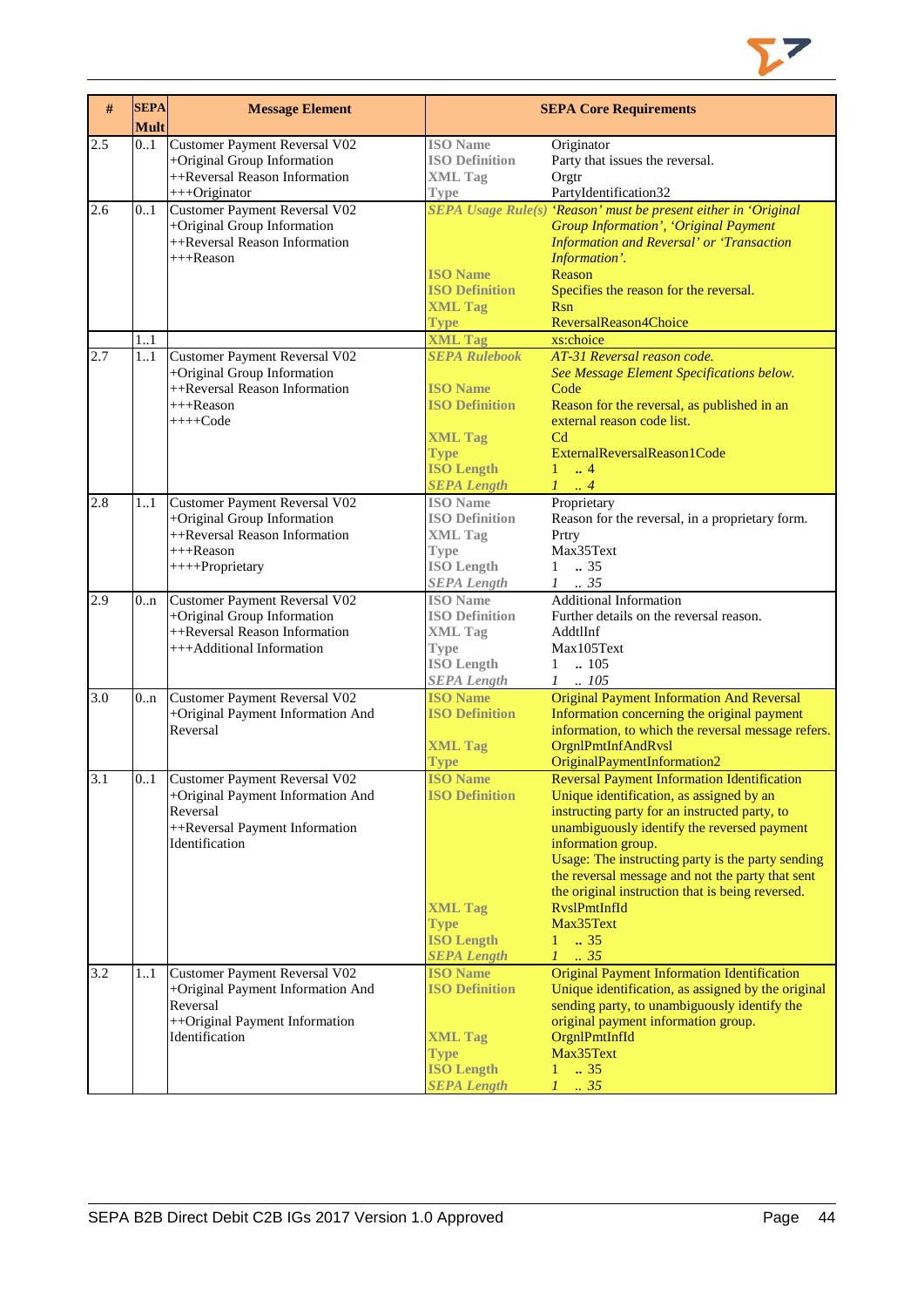

| $\#$ | <b>SEPA</b><br><b>Mult</b> | <b>Message Element</b>                                                                                                                             |                                                                                                                                                                | <b>SEPA Core Requirements</b>                                                                                                                                                                                                                                                                                                                       |
|------|----------------------------|----------------------------------------------------------------------------------------------------------------------------------------------------|----------------------------------------------------------------------------------------------------------------------------------------------------------------|-----------------------------------------------------------------------------------------------------------------------------------------------------------------------------------------------------------------------------------------------------------------------------------------------------------------------------------------------------|
| 3.3  | 0.1                        | Customer Payment Reversal V02<br>+Original Payment Information And<br>Reversal<br>++Original Number Of Transactions                                | <b>ISO Name</b><br><b>ISO Definition</b><br><b>XML Tag</b><br><b>Type</b><br><b>Pattern</b>                                                                    | <b>Original Number Of Transactions</b><br>Number of individual transactions contained in<br>the original payment information group.<br>OrgnlNbOfTxs<br>Max15NumericText<br>$[0-9]{1,15}$                                                                                                                                                            |
| 3.4  | 0.1                        | Customer Payment Reversal V02<br>+Original Payment Information And<br>Reversal<br>++Original Control Sum                                           | <b>ISO Name</b><br><b>ISO Definition</b><br><b>XML Tag</b><br><b>Type</b><br><b>SEPA FractDigits</b><br><b>TotalDigits</b>                                     | <b>Original Control Sum</b><br>Total of all individual amounts included in the<br>original payment information group, irrespective<br>of currencies.<br>OrgnlCtrlSum<br>DecimalNumber<br>17<br>18                                                                                                                                                   |
| 3.5  | 01                         | Customer Payment Reversal V02<br>+Original Payment Information And<br>Reversal<br>++Batch Booking                                                  | <b>ISO Name</b><br><b>ISO Definition</b><br><b>XML Tag</b><br><b>Type</b>                                                                                      | <b>Batch Booking</b><br>Identifies whether a single entry per individual<br>transaction or a batch entry for the sum of the<br>amounts of all transactions within the group of a<br>message is requested.<br>Usage: Batch booking is used to request and not<br>order a possible batch booking.<br><b>BtchBookg</b><br><b>BatchBookingIndicator</b> |
| 3.6  | 0.1                        | <b>Customer Payment Reversal V02</b><br>+Original Payment Information And<br>Reversal<br>++Payment Information Reversal                            | <b>ISO Name</b><br><b>ISO Definition</b><br><b>XML Tag</b><br><b>Type</b>                                                                                      | <b>Payment Information Reversal</b><br>Indicates whether or not the reversal applies to<br>the complete original payment information group<br>or to individual transactions within that group.<br>PmtInfRvsl<br>TrueFalseIndicator                                                                                                                  |
| 3.7  | 0.1                        | Customer Payment Reversal V02<br>+Original Payment Information And<br>Reversal<br>++Reversal Reason Information                                    | <b>ISO Name</b><br><b>ISO Definition</b><br><b>XML Tag</b><br><b>Type</b>                                                                                      | SEPA Usage Rule(s) Only one occurence is allowed.<br><b>Reversal Reason Information</b><br>Set of elements used to provide detailed<br>information on the reversal reason.<br><b>RyslRsnInf</b><br>ReversalReasonInformation6                                                                                                                       |
| 3.8  | 0.1                        | Customer Payment Reversal V02<br>+Original Payment Information And<br>Reversal<br>++Reversal Reason Information<br>+++Originator                   | <b>ISO</b> Name<br><b>ISO Definition</b><br><b>XML Tag</b><br>Type                                                                                             | Originator<br>Party that issues the reversal.<br>Orgtr<br>PartyIdentification32                                                                                                                                                                                                                                                                     |
| 3.9  | 01                         | <b>Customer Payment Reversal V02</b><br>+Original Payment Information And<br>Reversal<br>++Reversal Reason Information<br>$+++$ Reason             | <b>ISO</b> Name<br><b>ISO Definition</b><br><b>XML Tag</b><br><b>Type</b>                                                                                      | SEPA Usage Rule(s) 'Reason' must be present either in 'Original<br><b>Group Information', 'Original Payment</b><br>Information and Reversal', or 'Transaction<br>Information'.<br>Reason<br>Specifies the reason for the reversal.<br><b>Rsn</b><br>ReversalReason4Choice                                                                           |
| 3.10 | 1.1<br>11                  | Customer Payment Reversal V02<br>+Original Payment Information And<br>Reversal<br>++Reversal Reason Information<br>$+++$ Reason<br>$+++Code$       | <b>XML Tag</b><br><b>SEPA Rulebook</b><br><b>ISO Name</b><br><b>ISO Definition</b><br><b>XML Tag</b><br><b>Type</b><br><b>ISO Length</b><br><b>SEPA Length</b> | xs:choice<br>AT-31 Reversal reason code.<br>Code<br>Reason for the reversal, as published in an<br>external reason code list.<br>C <sub>d</sub><br>ExternalReversalReason1Code<br>$1 \dots 4$<br>$\mathcal{I}$<br>$\cdot$ 4                                                                                                                         |
| 3.11 | 11                         | Customer Payment Reversal V02<br>+Original Payment Information And<br>Reversal<br>++Reversal Reason Information<br>$+++$ Reason<br>++++Proprietary | <b>ISO</b> Name<br><b>ISO Definition</b><br><b>XML Tag</b><br><b>Type</b><br><b>ISO Length</b><br><b>SEPA Length</b>                                           | Proprietary<br>Reason for the reversal, in a proprietary form.<br>Prtry<br>Max35Text<br>.35<br>$\mathbf{1}$<br>$\mathcal{I}$<br>.35                                                                                                                                                                                                                 |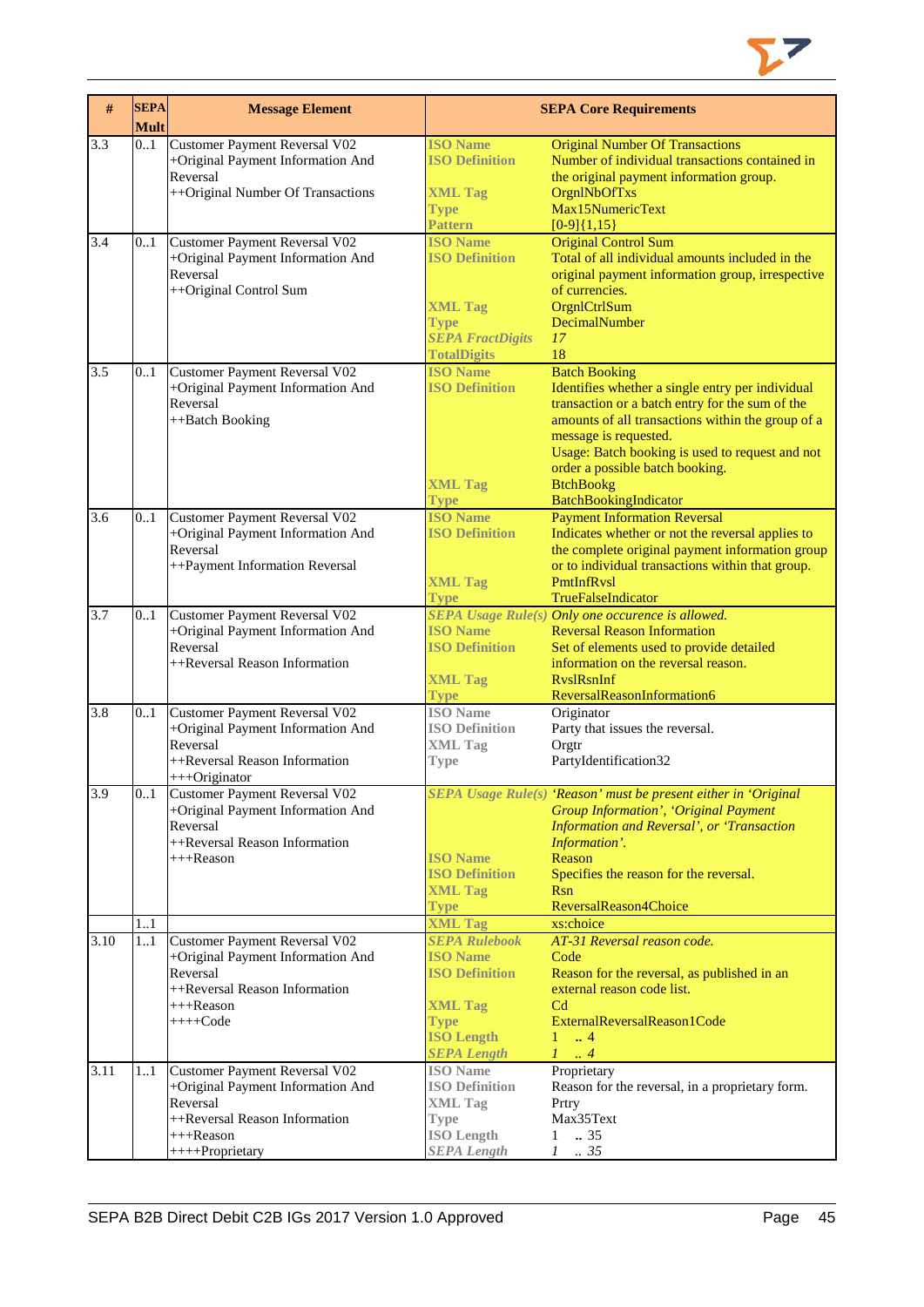

| #    | <b>SEPA</b><br><b>Mult</b> | <b>Message Element</b>                                                                                                                                |                                                                                                                                                                                                              | <b>SEPA Core Requirements</b>                                                                                                                                                                                                                                                                                                                                                                                                                                                                                                                                                          |
|------|----------------------------|-------------------------------------------------------------------------------------------------------------------------------------------------------|--------------------------------------------------------------------------------------------------------------------------------------------------------------------------------------------------------------|----------------------------------------------------------------------------------------------------------------------------------------------------------------------------------------------------------------------------------------------------------------------------------------------------------------------------------------------------------------------------------------------------------------------------------------------------------------------------------------------------------------------------------------------------------------------------------------|
| 3.12 | 0n                         | Customer Payment Reversal V02<br>+Original Payment Information And<br>Reversal<br>++Reversal Reason Information<br>+++Additional Information          | <b>ISO</b> Name<br><b>ISO Definition</b><br><b>XML Tag</b><br><b>Type</b><br><b>ISO Length</b><br><b>SEPA Length</b>                                                                                         | <b>Additional Information</b><br>Further details on the reversal reason.<br>AddtlInf<br>Max105Text<br>$\ln 105$<br>$\mathbf{1}$<br>$1-.105$                                                                                                                                                                                                                                                                                                                                                                                                                                            |
| 3.13 | 0n                         | Customer Payment Reversal V02<br>+Original Payment Information And<br>Reversal<br>++Transaction Information                                           | <b>ISO Name</b><br><b>ISO Definition</b><br><b>XML Tag</b><br><b>Type</b>                                                                                                                                    | <b>Transaction Information</b><br>Set of elements used to provide information on<br>the original transactions to which the reversal<br>message refers.<br><b>TxInf</b><br>PaymentTransactionInformation28                                                                                                                                                                                                                                                                                                                                                                              |
| 3.14 | 0.1                        | Customer Payment Reversal V02<br>+Original Payment Information And<br>Reversal<br>++Transaction Information<br>+++Reversal Identification             | <b>ISO Name</b><br><b>ISO Definition</b><br><b>XML Tag</b><br><b>Type</b><br><b>ISO Length</b><br><b>SEPA Length</b>                                                                                         | <b>Reversal Identification</b><br>Unique identification, as assigned by an<br>instructing party for an instructed party, to<br>unambiguously identify the reversed transaction.<br>Usage: The instructing party is the party sending<br>the reversal message and not the party that sent<br>the original instruction that is being reversed.<br><b>RyslId</b><br>Max35Text<br>$1 \t . 35$<br>$1 \t35$                                                                                                                                                                                  |
| 3.15 | 0.1                        | Customer Payment Reversal V02<br>+Original Payment Information And<br>Reversal<br>++Transaction Information<br>+++Original Instruction Identification | <b>ISO Name</b><br><b>ISO Definition</b><br><b>XML Tag</b><br><b>Type</b><br><b>ISO Length</b><br><b>SEPA Length</b>                                                                                         | <b>Original Instruction Identification</b><br>Unique identification, as assigned by the original<br>instructing party for the original instructed party,<br>to unambiguously identify the original<br>instruction.<br>OrgnIInstrId<br>Max35Text<br>$1 \t . 35$<br>$1 \t35$                                                                                                                                                                                                                                                                                                             |
| 3.16 | 1.1                        | Customer Payment Reversal V02<br>+Original Payment Information And<br>Reversal<br>++Transaction Information<br>+++Original End To End Identification  | <b>SEPA Rulebook</b><br><b>SEPA Usage Rule(s) Mandatory</b><br><b>ISO Name</b><br><b>ISO Definition</b><br><b>XML Tag</b><br><b>Type</b><br><b>ISO Length</b><br><b>SEPA Length</b>                          | AT-10 Creditor reference of the direct debit<br>Collection.<br>Original End To End Identification<br>Unique identification, as assigned by the original<br>initiating party, to unambiguously identify the<br>original transaction.<br>OrgnlEndToEndId<br>Max35Text<br>$\therefore$ 35<br>1<br>$1 \cdot .35$                                                                                                                                                                                                                                                                           |
| 3.17 | 0.1                        | Customer Payment Reversal V02<br>+Original Payment Information And<br>Reversal<br>++Transaction Information<br>+++Original Instructed Amount          | <b>SEPA Rulebook</b><br><b>SEPA Format</b><br>Rule(s)<br><b>ISO</b> Name<br><b>ISO Definition</b><br><b>XML Tag</b><br><b>Type</b><br><b>SEPA FractDigits</b><br><b>TotalDigits</b><br><b>SEPA Inclusive</b> | AT-06 Amount of the Collection in euro.<br><b>SEPA Usage Rule(s) Only 'EUR' is allowed.</b><br>Amount must be 0.01 or more and 9999999999.99<br>or less.<br>The fractional part has a maximum of two digits.<br><b>Original Instructed Amount</b><br>Amount of money, as provided in the original<br>transaction, to be moved between the debtor and<br>the creditor, before deduction of charges,<br>expressed in the currency, as ordered by the<br>original initiating party.<br>OrgnIInstdAmt<br>ActiveOrHistoricCurrencyAndAmount<br>$\overline{2}$<br>18<br>0.01<br>999999999.99 |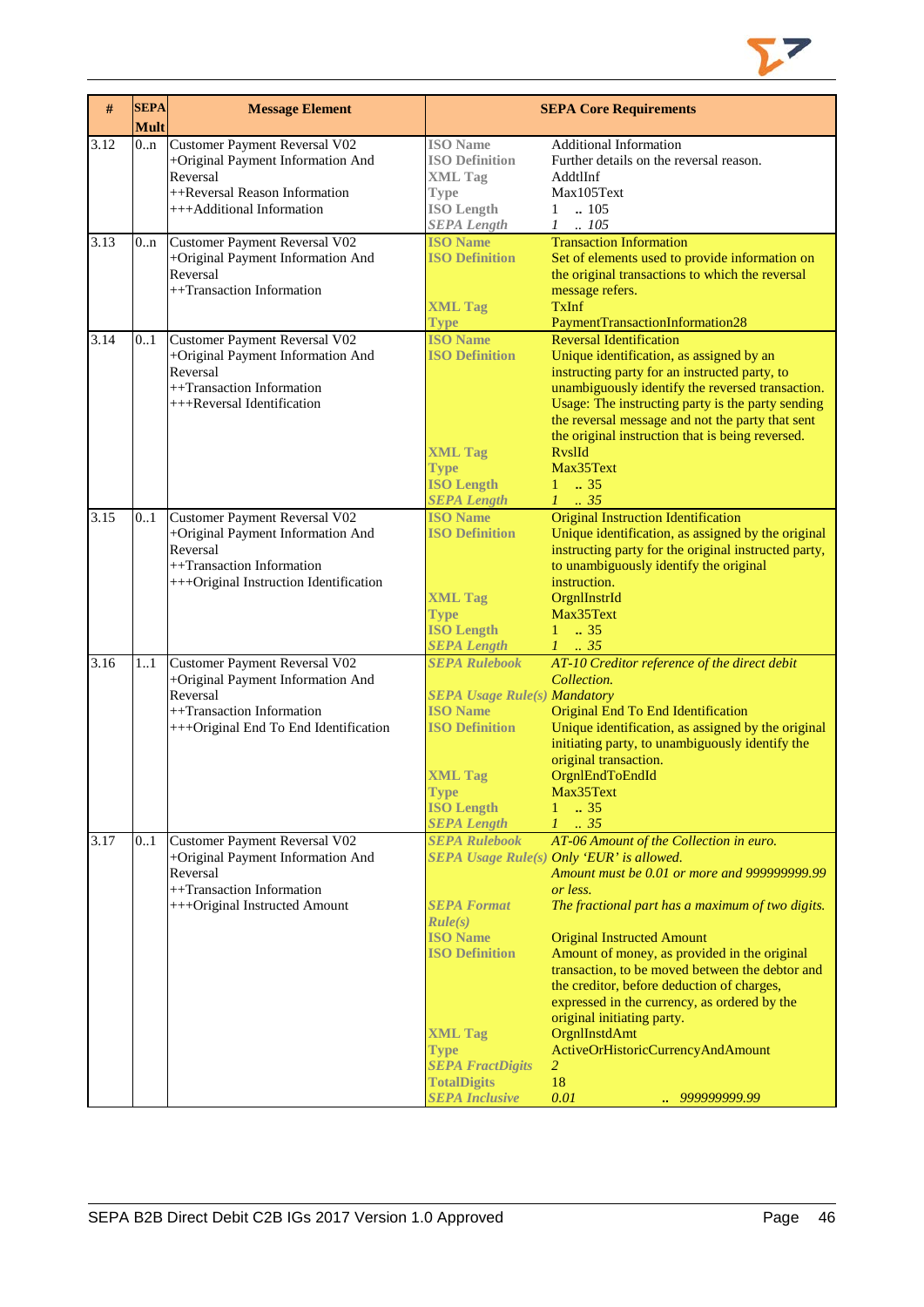

| $\#$ | <b>SEPA</b><br><b>Mult</b> | <b>Message Element</b>                                                                                                                                                              |                                                                                                                                                                | <b>SEPA Core Requirements</b>                                                                                                                                                                                                                                                                                                                                                                                                                                                                             |
|------|----------------------------|-------------------------------------------------------------------------------------------------------------------------------------------------------------------------------------|----------------------------------------------------------------------------------------------------------------------------------------------------------------|-----------------------------------------------------------------------------------------------------------------------------------------------------------------------------------------------------------------------------------------------------------------------------------------------------------------------------------------------------------------------------------------------------------------------------------------------------------------------------------------------------------|
| 3.18 | 0.1                        | Customer Payment Reversal V02<br>+Original Payment Information And<br>Reversal<br>++Transaction Information<br>+++Reversed Instructed Amount                                        | <b>SEPA Format</b><br>Rule(s)<br><b>ISO</b> Name<br><b>ISO Definition</b><br><b>XML Tag</b><br><b>Type</b><br><b>SEPA FractDigits</b><br><b>TotalDigits</b>    | SEPA Usage Rule(s) Amount of the Reversal must be the same as the<br>Amount of the Collection in euro (AT-06).<br>Only 'EUR' is allowed.<br>Amount must be 0.01 or more and 9999999999.99<br>or less.<br>The fractional part has a maximum of two digits.<br><b>Reversed Instructed Amount</b><br>Amount of money to be moved between the<br>debtor and the creditor, before deduction of<br>charges, in the reversed transaction.<br><b>RysdInstdAmt</b><br>ActiveOrHistoricCurrencyAndAmount<br>2<br>18 |
| 3.19 | 0.1                        | Customer Payment Reversal V02<br>+Original Payment Information And<br>Reversal<br>++Transaction Information<br>+++Charge Bearer                                                     | <b>SEPA Inclusive</b><br><b>ISO Name</b><br><b>ISO Definition</b><br><b>XML Tag</b><br><b>Type</b><br><b>SEPA Code Restrictions</b><br><b>SLEV</b>             | 0.01<br>SEPA Usage Rule(s) Only 'SLEV' is allowed.<br><b>Charge Bearer</b><br>Specifies if the creditor and/or debtor will bear<br>the charges associated with the processing of the<br>payment transaction.<br>Usage: The ChargeBearer applies to the reversal<br>message, not to the original instruction.<br>ChrgBr<br>ChargeBearerType1Code<br>FollowingServiceLevel<br>Charges are to be applied following the rules<br>agreed in the service level and/or scheme.                                   |
| 3.20 | 0.1                        | Customer Payment Reversal V02<br>+Original Payment Information And<br>Reversal<br>++Transaction Information<br>+++Reversal Reason Information                                       | <b>ISO</b> Name<br><b>ISO Definition</b><br><b>XML Tag</b><br><b>Type</b>                                                                                      | SEPA Usage Rule(s) Only one occurrence is allowed.<br><b>Reversal Reason Information</b><br>Set of elements used to provide detailed<br>information on the reversal reason.<br><b>RyslRsnInf</b><br>ReversalReasonInformation6                                                                                                                                                                                                                                                                            |
| 3.21 | 0.1                        | Customer Payment Reversal V02<br>+Original Payment Information And<br>Reversal<br>++Transaction Information<br>+++Reversal Reason Information<br>$+++O$ riginator                   | <b>ISO</b> Name<br><b>ISO Definition</b><br><b>XML Tag</b><br><b>Type</b>                                                                                      | Originator<br>Party that issues the reversal.<br>Orgtr<br>PartyIdentification32                                                                                                                                                                                                                                                                                                                                                                                                                           |
| 3.22 | 01                         | Customer Payment Reversal V02<br>+Original Payment Information And<br>Reversal<br>++Transaction Information<br>+++Reversal Reason Information<br>$+++$ Reason                       | <b>ISO Name</b><br><b>ISO Definition</b><br><b>XML Tag</b><br><b>Type</b>                                                                                      | SEPA Usage Rule(s) 'Reason' must be present either in 'Original<br><b>Group Information', 'Original Payment</b><br><b>Information and Reversal' or 'Transaction</b><br>Information'.<br>Reason<br>Specifies the reason for the reversal.<br><b>Rsn</b><br>ReversalReason4Choice                                                                                                                                                                                                                           |
| 3.23 | 11<br>$\overline{1}$ 1     | Customer Payment Reversal V02<br>+Original Payment Information And<br>Reversal<br>++Transaction Information<br>+++Reversal Reason Information<br>$++++Reason$<br>$++++\text{-}Code$ | <b>XML Tag</b><br><b>SEPA Rulebook</b><br><b>ISO</b> Name<br><b>ISO Definition</b><br><b>XML Tag</b><br><b>Type</b><br><b>ISO Length</b><br><b>SEPA Length</b> | xs:choice<br>AT-31 Reversal reason code.<br>Code<br>Reason for the reversal, as published in an<br>external reason code list.<br>C <sub>d</sub><br>ExternalReversalReason1Code<br>$\ldots$ 4<br>1<br>1<br>$\cdot$ 4                                                                                                                                                                                                                                                                                       |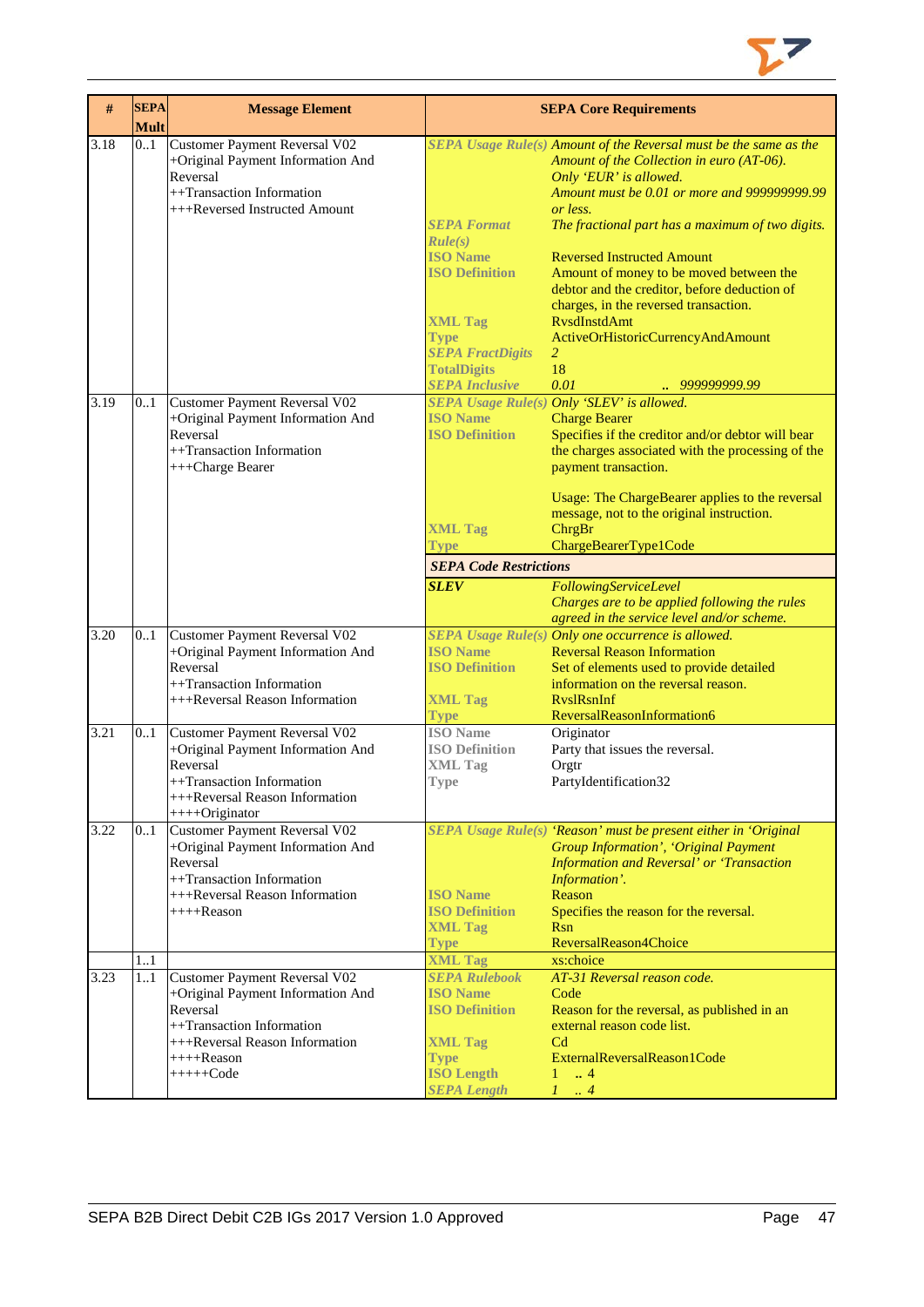

| #    | <b>SEPA</b><br><b>Mult</b> | <b>Message Element</b>               |                                     | <b>SEPA Core Requirements</b>                                                                  |
|------|----------------------------|--------------------------------------|-------------------------------------|------------------------------------------------------------------------------------------------|
| 3.24 | 1.1                        | Customer Payment Reversal V02        | <b>ISO</b> Name                     | Proprietary                                                                                    |
|      |                            | +Original Payment Information And    | <b>ISO Definition</b>               | Reason for the reversal, in a proprietary form.                                                |
|      |                            | Reversal                             | <b>XML Tag</b>                      | Prtry                                                                                          |
|      |                            | ++Transaction Information            | <b>Type</b>                         | Max35Text                                                                                      |
|      |                            | +++Reversal Reason Information       | <b>ISO Length</b>                   | .35<br>$\mathbf{1}$                                                                            |
|      |                            | ++++Reason                           | <b>SEPA Length</b>                  | $1-.35$                                                                                        |
|      |                            | +++++Proprietary                     |                                     |                                                                                                |
| 3.25 | 0 <sub>nn</sub>            | <b>Customer Payment Reversal V02</b> | <b>ISO</b> Name                     | <b>Additional Information</b>                                                                  |
|      |                            | +Original Payment Information And    | <b>ISO Definition</b>               | Further details on the reversal reason.                                                        |
|      |                            | Reversal                             | <b>XML Tag</b>                      | AddtlInf                                                                                       |
|      |                            | ++Transaction Information            | <b>Type</b>                         | Max105Text                                                                                     |
|      |                            | +++Reversal Reason Information       | <b>ISO Length</b>                   | .105<br>1                                                                                      |
|      |                            | ++++Additional Information           | <b>SEPA Length</b>                  | $1 \quad .105$                                                                                 |
| 3.26 | 11                         | Customer Payment Reversal V02        | <b>SEPA Rulebook</b>                | An exact copy of all attributes of the received                                                |
|      |                            | +Original Payment Information And    |                                     | DS-03 which is being reversed.                                                                 |
|      |                            | Reversal                             | <b>SEPA Usage Rule(s) Mandatory</b> |                                                                                                |
|      |                            | ++Transaction Information            |                                     | The message elements under 'Original                                                           |
|      |                            | +++Original Transaction Reference    |                                     | Transaction Reference' must be populated with<br>the same value as the message elements of the |
|      |                            |                                      |                                     | original instruction, as defined within the                                                    |
|      |                            |                                      |                                     | following elements.                                                                            |
|      |                            |                                      | <b>ISO Name</b>                     | <b>Original Transaction Reference</b>                                                          |
|      |                            |                                      | <b>ISO Definition</b>               | Set of key elements used to identify the original                                              |
|      |                            |                                      |                                     | transaction that is being referred to.                                                         |
|      |                            |                                      | <b>XML Tag</b>                      | OrgnITxRef                                                                                     |
|      |                            |                                      | Type                                | OriginalTransactionReference13                                                                 |
| 3.27 | 0.1                        | Customer Payment Reversal V02        | <b>ISO</b> Name                     | <b>Interbank Settlement Amount</b>                                                             |
|      |                            | +Original Payment Information And    | <b>ISO Definition</b>               | Amount of money moved between the instructing                                                  |
|      |                            | Reversal                             |                                     | agent and the instructed agent.                                                                |
|      |                            | ++Transaction Information            | <b>XML</b> Tag                      | IntrBkSttlmAmt                                                                                 |
|      |                            | +++Original Transaction Reference    | <b>Type</b>                         | ActiveOrHistoricCurrencyAndAmount                                                              |
|      |                            | ++++Interbank Settlement Amount      | <b>SEPA FractDigits</b>             | 5                                                                                              |
|      |                            |                                      | <b>TotalDigits</b>                  | 18                                                                                             |
|      |                            |                                      | <b>SEPA</b> Inclusive               | 0                                                                                              |
| 3.28 | 0.1                        | Customer Payment Reversal V02        | <b>ISO Name</b>                     | Amount                                                                                         |
|      |                            | +Original Payment Information And    | <b>ISO Definition</b>               | Amount of money to be moved between the                                                        |
|      |                            | Reversal                             |                                     | debtor and creditor, before deduction of charges,                                              |
|      |                            | ++Transaction Information            |                                     | expressed in the currency as ordered by the                                                    |
|      |                            | +++Original Transaction Reference    |                                     | initiating party.                                                                              |
|      |                            | $++++$ Amount                        | <b>XML</b> Tag                      | Amt<br>AmountType3Choice                                                                       |
| 3.29 | 0.1                        | Customer Payment Reversal V02        | <b>Type</b><br><b>ISO</b> Name      | <b>Interbank Settlement Date</b>                                                               |
|      |                            | +Original Payment Information And    | <b>ISO Definition</b>               | Date on which the amount of money ceases to be                                                 |
|      |                            | Reversal                             |                                     | available to the agent that owes it and when the                                               |
|      |                            | ++Transaction Information            |                                     | amount of money becomes available to the agent                                                 |
|      |                            | +++Original Transaction Reference    |                                     | to which it is due.                                                                            |
|      |                            | ++++Interbank Settlement Date        | <b>XML Tag</b>                      | IntrBkSttlmDt                                                                                  |
|      |                            |                                      | <b>Type</b>                         | <b>ISODate</b>                                                                                 |
| 3.30 | 0.1                        | Customer Payment Reversal V02        | <b>SEPA Rulebook</b>                | AT-11 Due date of the Collection.                                                              |
|      |                            | +Original Payment Information And    | <b>ISO Name</b>                     | <b>Requested Collection Date</b>                                                               |
|      |                            | Reversal                             | <b>ISO Definition</b>               | Date and time at which the creditor requests that                                              |
|      |                            | ++Transaction Information            |                                     | the amount of money is to be collected from the                                                |
|      |                            | +++Original Transaction Reference    |                                     | debtor.                                                                                        |
|      |                            | ++++Requested Collection Date        | <b>XML Tag</b>                      | <b>ReqdColltnDt</b>                                                                            |
|      |                            |                                      | <b>Type</b>                         | <b>ISODate</b>                                                                                 |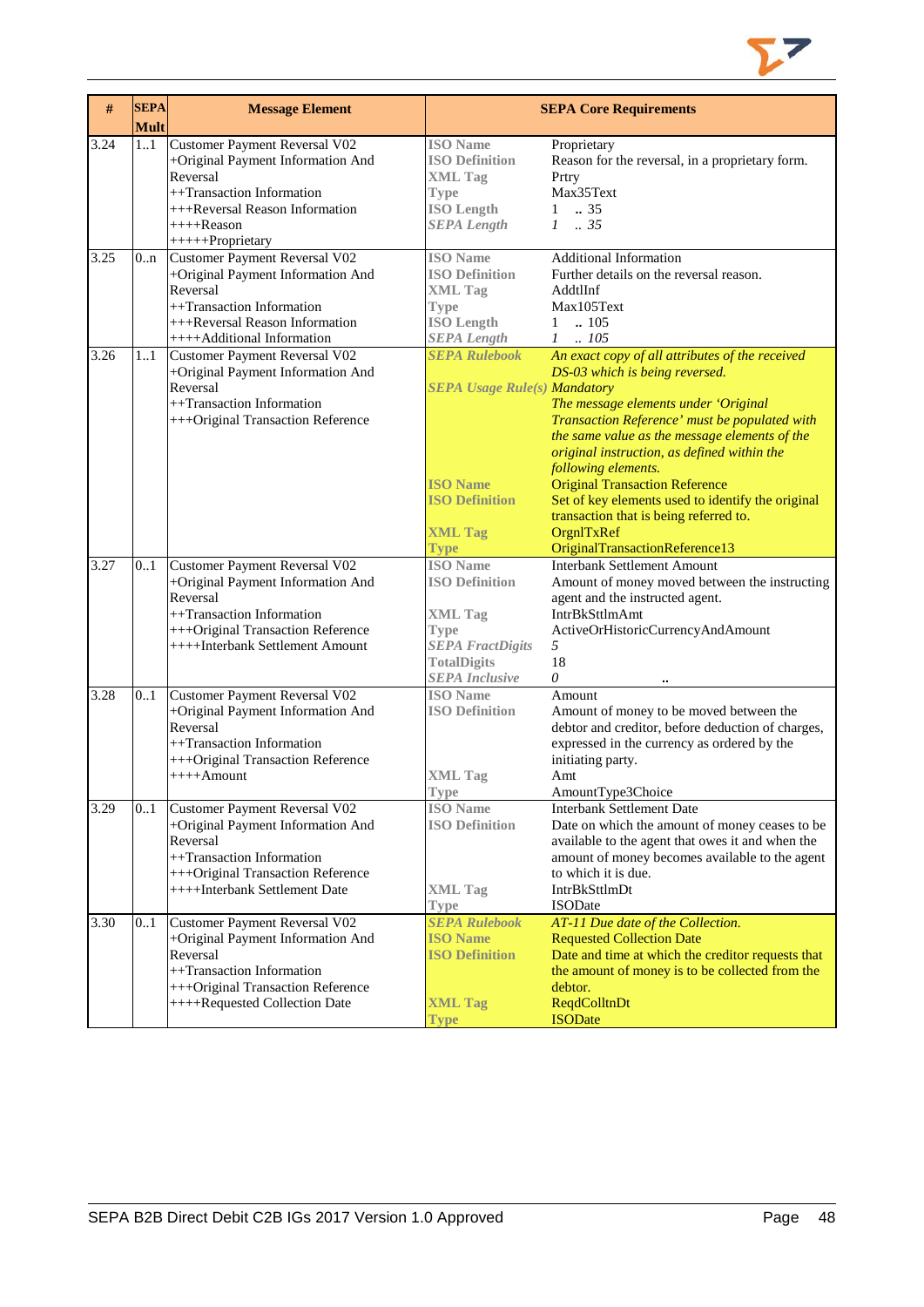

| #    | <b>SEPA</b><br><b>Mult</b> | <b>Message Element</b>                                                                                                                                                                        |                                                                                                   | <b>SEPA Core Requirements</b>                                                                                                                                                                                                                                                                                                                                                                                                                                                                                                                                                                                                                                                                                          |
|------|----------------------------|-----------------------------------------------------------------------------------------------------------------------------------------------------------------------------------------------|---------------------------------------------------------------------------------------------------|------------------------------------------------------------------------------------------------------------------------------------------------------------------------------------------------------------------------------------------------------------------------------------------------------------------------------------------------------------------------------------------------------------------------------------------------------------------------------------------------------------------------------------------------------------------------------------------------------------------------------------------------------------------------------------------------------------------------|
| 3.31 | 01                         | Customer Payment Reversal V02<br>+Original Payment Information And<br>Reversal<br>++Transaction Information<br>+++Original Transaction Reference<br>++++Requested Execution Date              | <b>ISO</b> Name<br><b>ISO Definition</b><br><b>XML Tag</b><br><b>Type</b>                         | <b>Requested Execution Date</b><br>Date at which the initiating party requests the<br>clearing agent to process the payment.<br>Usage: This is the date on which the debtor's<br>account is to be debited. If payment by cheque,<br>the date when the cheque must be generated by<br>the bank.<br>ReqdExctnDt<br><b>ISODate</b>                                                                                                                                                                                                                                                                                                                                                                                        |
| 3.32 | 0.1                        | <b>Customer Payment Reversal V02</b><br>+Original Payment Information And<br>Reversal<br>++Transaction Information<br>+++Original Transaction Reference<br>++++Creditor Scheme Identification | <b>SEPA Rulebook</b><br><b>ISO Name</b><br><b>ISO Definition</b><br><b>XML Tag</b><br><b>Type</b> | AT-02 Identifier of the Creditor.<br><b>Creditor Scheme Identification</b><br>Credit party that signs the mandate.<br>CdtrSchmeId<br>PartyIdentification32                                                                                                                                                                                                                                                                                                                                                                                                                                                                                                                                                             |
| 3.33 | 0.1                        | <b>Customer Payment Reversal V02</b><br>+Original Payment Information And<br>Reversal<br>++Transaction Information<br>+++Original Transaction Reference<br>++++Settlement Information         | <b>ISO</b> Name<br><b>ISO Definition</b><br><b>XML Tag</b><br><b>Type</b>                         | Settlement Information<br>Specifies the details on how the settlement of the<br>original transaction(s) between the instructing<br>agent and the instructed agent was completed.<br>SttlmInf<br>SettlementInformation13                                                                                                                                                                                                                                                                                                                                                                                                                                                                                                |
| 3.34 | 0.1                        | Customer Payment Reversal V02<br>+Original Payment Information And<br>Reversal<br>++Transaction Information<br>+++Original Transaction Reference<br>++++Payment Type Information              | <b>SEPA Rulebook</b><br><b>ISO Name</b><br><b>ISO Definition</b><br><b>XML Tag</b><br><b>Type</b> | AT-20 Identification code of the Scheme.<br>AT-21 Transaction / Sequence Type.<br>AT-59 Category purpose of the Collection.<br><b>Payment Type Information</b><br>Set of elements used to further specify the type of<br>transaction.<br>PmtTpInf<br>PaymentTypeInformation22                                                                                                                                                                                                                                                                                                                                                                                                                                          |
| 3.35 | 0.1                        | Customer Payment Reversal V02<br>+Original Payment Information And<br>Reversal<br>++Transaction Information<br>+++Original Transaction Reference<br>++++Payment Method                        | <b>ISO</b> Name<br><b>ISO Definition</b><br><b>XML Tag</b><br><b>Type</b>                         | Payment Method<br>Specifies the means of payment that will be used<br>to move the amount of money.<br>PmtMtd<br>PaymentMethod4Code                                                                                                                                                                                                                                                                                                                                                                                                                                                                                                                                                                                     |
| 3.36 | 1.1                        | Customer Payment Reversal V02<br>+Original Payment Information And<br>Reversal<br>++Transaction Information<br>+++Original Transaction Reference<br>++++Mandate Related Information           | <b>SEPA Rulebook</b><br><b>ISO</b> Name<br><b>ISO Definition</b><br><b>XML Tag</b><br><b>Type</b> | AT-01 Unique Mandate reference.<br>AT-16 Placeholder for the electronic signature<br>data, if applicable.<br>AT-17 Type of Mandate (paper, e-Mandate).<br>AT-18 Identifier of the original Creditor who<br><i>issued the Mandate.</i><br>AT-19 Unique Mandate reference as given by the<br>original Creditor who issued the Mandate.<br>AT-24 Reason for Amendment of the Mandate.<br>AT-25 Signing date of the Mandate.<br>AT-60 Reference of the validation made by the<br>Debtor Bank (if present in DS-03).<br><b>Mandate Related Information</b><br>Set of elements used to provide further details of<br>the mandate signed between the creditor and the<br>debtor.<br>MndtRltdInf<br>MandateRelatedInformation6 |
| 3.37 | 0.1                        | Customer Payment Reversal V02<br>+Original Payment Information And<br>Reversal<br>++Transaction Information<br>+++Original Transaction Reference<br>++++Remittance Information                | <b>SEPA Rulebook</b><br><b>ISO Name</b><br><b>ISO Definition</b><br><b>XML Tag</b><br>Type        | AT-22 Remittance information.<br><b>Remittance Information</b><br>Information supplied to enable the matching of<br>an entry with the items that the transfer is<br>intended to settle, such as commercial invoices in<br>an accounts' receivable system.<br><b>RmtInf</b><br>RemittanceInformation5                                                                                                                                                                                                                                                                                                                                                                                                                   |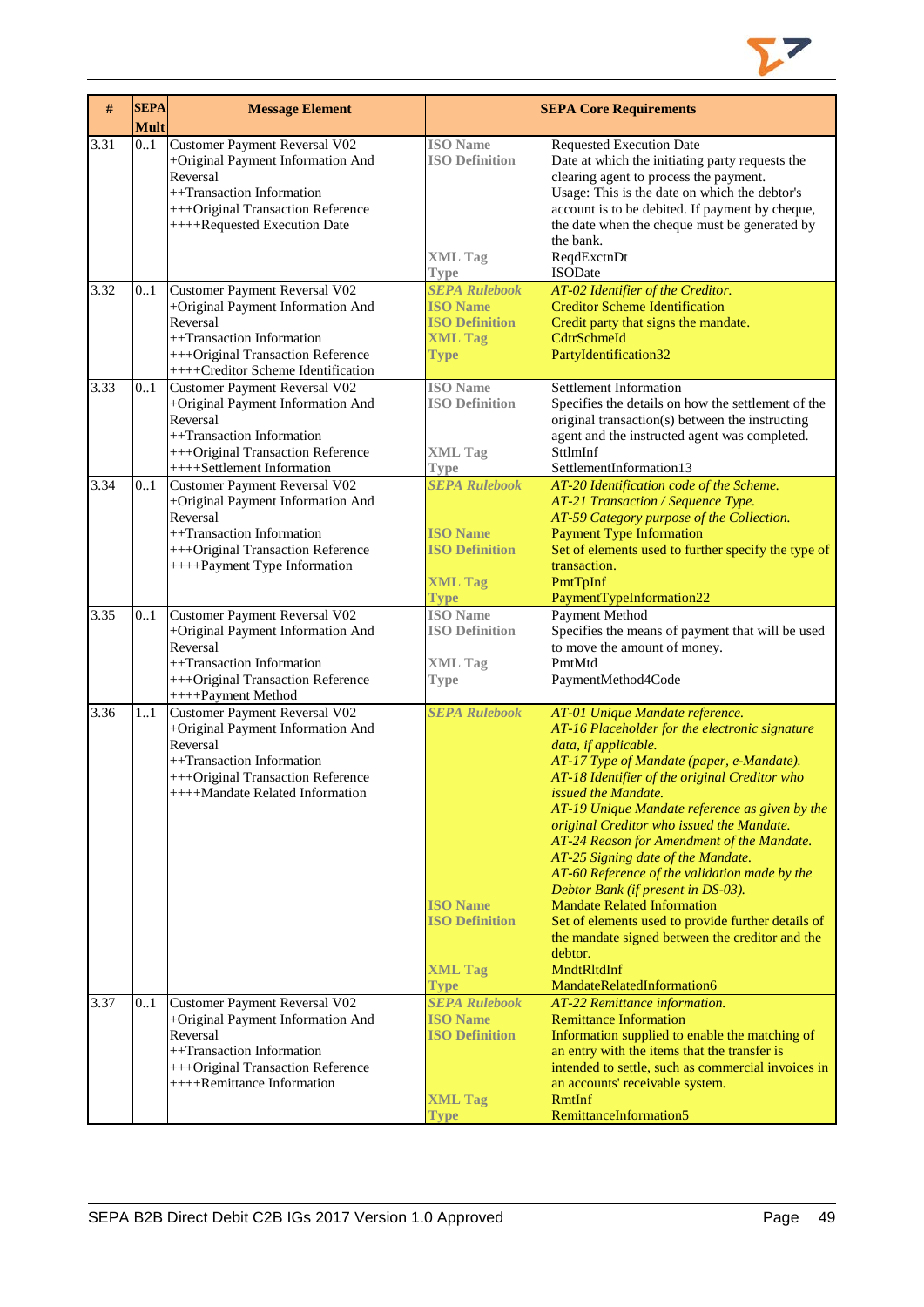

| #    | <b>SEPA</b><br><b>Mult</b> | <b>Message Element</b>                                                                                                                                                                             |                                                                                                                  | <b>SEPA Core Requirements</b>                                                                                                                                                                                                                                 |
|------|----------------------------|----------------------------------------------------------------------------------------------------------------------------------------------------------------------------------------------------|------------------------------------------------------------------------------------------------------------------|---------------------------------------------------------------------------------------------------------------------------------------------------------------------------------------------------------------------------------------------------------------|
| 3.38 | 0.1                        | Customer Payment Reversal V02<br>+Original Payment Information And<br>Reversal<br>++Transaction Information<br>+++Original Transaction Reference<br>++++Ultimate Debtor                            | <b>SEPA Rulebook</b><br><b>ISO Name</b><br><b>ISO Definition</b><br><b>XML Tag</b><br><b>Type</b>                | AT-15 Name of the Debtor Reference Party.<br>AT-37 Identification code of the Debtor<br>Reference Party.<br><b>Ultimate Debtor</b><br>Ultimate party that owes an amount of money to<br>the (ultimate) creditor.<br><b>UltmtDbtr</b><br>PartyIdentification32 |
| 3.39 | 0.1                        | Customer Payment Reversal V02<br>+Original Payment Information And<br>Reversal<br>++Transaction Information<br>+++Original Transaction Reference<br>++++Debtor                                     | <b>SEPA Rulebook</b><br><b>ISO Name</b><br><b>ISO Definition</b><br><b>XML Tag</b><br><b>Type</b>                | AT-14 Name of the Debtor.<br>AT-09 Address of the Debtor.<br>AT-27 Debtor identification code.<br><b>Debtor</b><br>Party that owes an amount of money to the<br>(ultimate) creditor.<br><b>D</b> btr<br>PartyIdentification32                                 |
| 3.40 | 0.1                        | Customer Payment Reversal V02<br>+Original Payment Information And<br>Reversal<br>++Transaction Information<br>+++Original Transaction Reference<br>++++Debtor Account                             | <b>SEPA Rulebook</b><br><b>ISO Name</b><br><b>ISO Definition</b><br><b>XML Tag</b><br><b>Type</b>                | AT-07 The account number (IBAN) of the Debtor.<br><b>Debtor Account</b><br>Unambiguous identification of the account of the<br>debtor to which a debit entry will be made as a<br>result of the transaction.<br><b>DbtrAcct</b><br>CashAccount16              |
| 3.41 | 0.1                        | <b>Customer Payment Reversal V02</b><br>+Original Payment Information And<br>Reversal<br>++Transaction Information<br>+++Original Transaction Reference<br>++++Debtor Agent                        | <b>SEPA Rulebook</b><br><b>ISO Name</b><br><b>ISO Definition</b><br><b>XML Tag</b><br><b>Type</b>                | AT-13 BIC of the Debtor Bank (if present in DS-<br>$(03)$ .<br><b>Debtor Agent</b><br>Financial institution servicing an account for the<br>debtor.<br><b>DbtrAgt</b><br>BranchAndFinancialInstitutionIdentification4                                         |
| 3.42 | 0.1                        | Customer Payment Reversal V02<br>+Original Payment Information And<br>Reversal<br>++Transaction Information<br>+++Original Transaction Reference                                                   | <b>ISO</b> Name<br><b>ISO Definition</b><br><b>XML Tag</b>                                                       | Debtor Agent Account<br>Unambiguous identification of the account of the<br>debtor agent at its servicing agent in the payment<br>chain.<br>DbtrAgtAcct                                                                                                       |
| 3.43 | 0.1                        | ++++Debtor Agent Account<br>Customer Payment Reversal V02<br>+Original Payment Information And<br>Reversal<br>++Transaction Information<br>+++Original Transaction Reference<br>++++Creditor Agent | <b>Type</b><br><b>SEPA Rulebook</b><br><b>ISO Name</b><br><b>ISO Definition</b><br><b>XML Tag</b><br><b>Type</b> | CashAccount16<br>AT-12 BIC of the Creditor Bank (if present in<br>$DS-03$ ).<br><b>Creditor Agent</b><br>Financial institution servicing an account for the<br>creditor.<br>CdtrAgt<br>BranchAndFinancialInstitutionIdentification4                           |
| 3.44 | 0.1                        | Customer Payment Reversal V02<br>+Original Payment Information And<br>Reversal<br>++Transaction Information<br>+++Original Transaction Reference<br>++++Creditor Agent Account                     | <b>ISO</b> Name<br><b>ISO Definition</b><br><b>XML Tag</b><br><b>Type</b>                                        | <b>Creditor Agent Account</b><br>Unambiguous identification of the account of the<br>creditor agent at its servicing agent to which a<br>credit entry will be made as a result of the<br>payment transaction.<br>CdtrAgtAcct<br>CashAccount16                 |
| 3.45 | 01                         | Customer Payment Reversal V02<br>+Original Payment Information And<br>Reversal<br>++Transaction Information<br>+++Original Transaction Reference<br>++++Creditor                                   | <b>SEPA Rulebook</b><br><b>ISO Name</b><br><b>ISO Definition</b><br><b>XML Tag</b><br><b>Type</b>                | AT-03 Name of the Creditor.<br>AT-05 Address of the Creditor.<br>Creditor<br>Party to which an amount of money is due.<br>C <sub>dt</sub><br>PartyIdentification32                                                                                            |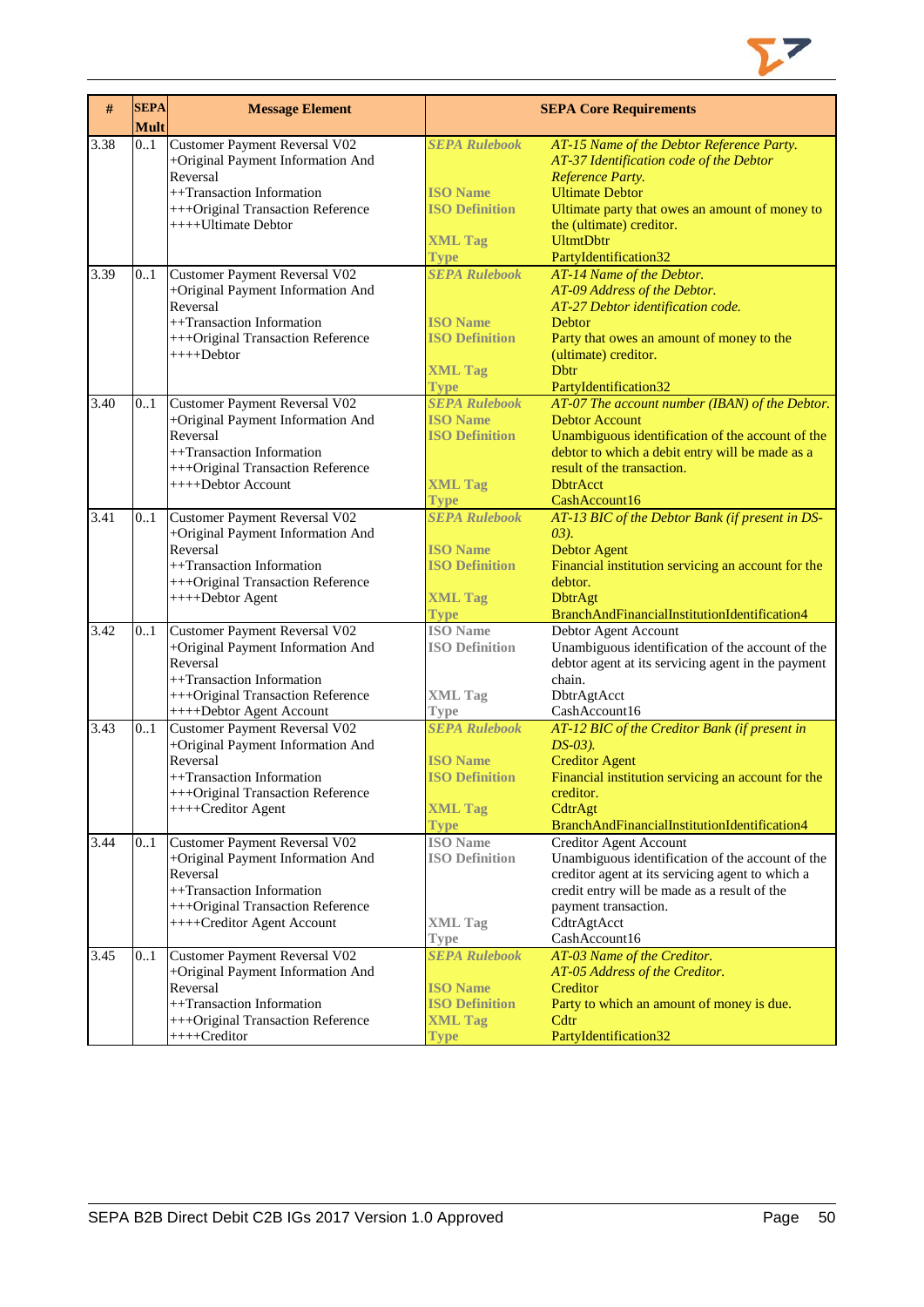

| #    | <b>SEPA</b> | <b>Message Element</b>            |                       | <b>SEPA Core Requirements</b>                        |
|------|-------------|-----------------------------------|-----------------------|------------------------------------------------------|
|      | <b>Mult</b> |                                   |                       |                                                      |
| 3.46 | 0.1         | Customer Payment Reversal V02     | <b>SEPA Rulebook</b>  | $AT-04$ The account number (IBAN) of the             |
|      |             | +Original Payment Information And |                       | Creditor.                                            |
|      |             | Reversal                          | <b>ISO Name</b>       | <b>Creditor Account</b>                              |
|      |             | $++$ Transaction Information      | <b>ISO Definition</b> | Unambiguous identification of the account of the     |
|      |             | +++Original Transaction Reference |                       | creditor to which a credit entry will be posted as a |
|      |             | $+++C$ reditor Account            |                       | result of the payment transaction.                   |
|      |             |                                   | <b>XML Tag</b>        | CdtrAcct                                             |
|      |             |                                   | Type                  | CashAccount16                                        |
| 3.47 | 01          | Customer Payment Reversal V02     | <b>SEPA Rulebook</b>  | AT-38 Name of the Credit Reference Party.            |
|      |             | +Original Payment Information And |                       | AT-39 Identification code of the Credit Reference    |
|      |             | Reversal                          |                       | Party.                                               |
|      |             | $++$ Transaction Information      | <b>ISO Name</b>       | <b>Ultimate Creditor</b>                             |
|      |             | +++Original Transaction Reference | <b>ISO Definition</b> | Ultimate party to which an amount of money is        |
|      |             | $++++$ Ultimate Creditor          |                       | due.                                                 |
|      |             |                                   | <b>XML Tag</b>        | <b>UltmtCdtr</b>                                     |
|      |             |                                   | <b>Type</b>           | PartyIdentification32                                |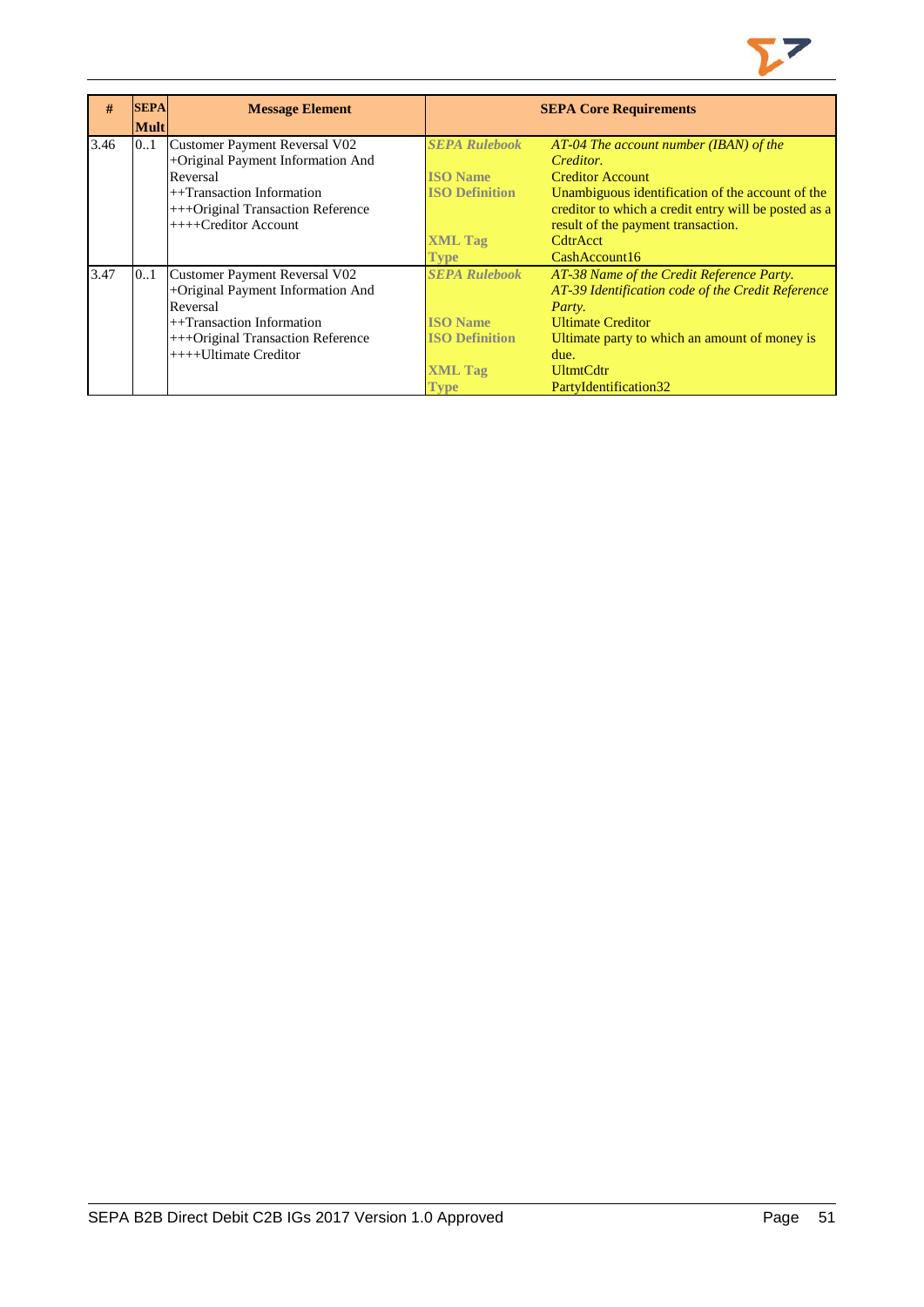

# <span id="page-52-0"></span>**2.2.2 Message Element Specifications**

The reasons for the reversal presented in the Rulebook are mapped to the ISO codes in the table below. Other ISO codes may be used when the Creditor has requested the reversal.

| <b>ISO</b><br>Code | <b>ISO Name</b>                     | <b>SEPA Reason as specified in the</b><br><b>Rulebook</b> |
|--------------------|-------------------------------------|-----------------------------------------------------------|
| AM05               | Duplication                         | Duplicate entry                                           |
| MS <sub>02</sub>   | NotSpecifiedReasonCustomerGenerated | <b>Reason not specified</b>                               |

# <span id="page-52-1"></span>**2.3 Bank to Customer Direct Debit Reject Dataset (Based on DS-05)**

### <span id="page-52-2"></span>**2.3.1 Use of the Customer Payment Status Report (pain.002.001.03)**

The code 'RJCT' must be used in 'Group Status', 'Payment Information Status' or 'Transaction Status', to transport the B2B Direct Debit Reject instruction between the bank and its remitting customer.

The message caters for bulk and single reject instructions.

**Note**: Attribute AT-R1 in DS-05 is implied by the 'Message Name', 'pain.002.001.03', the 'Original Message Name Identification', 'pain.008.001.02' and the 'Status' set to 'RJCT'.

**Note**: AT-R4 is not applicable to reject instructions.

**Note**: Message elements under 'Original Transaction Reference' sequences are based on DS-03 attributes.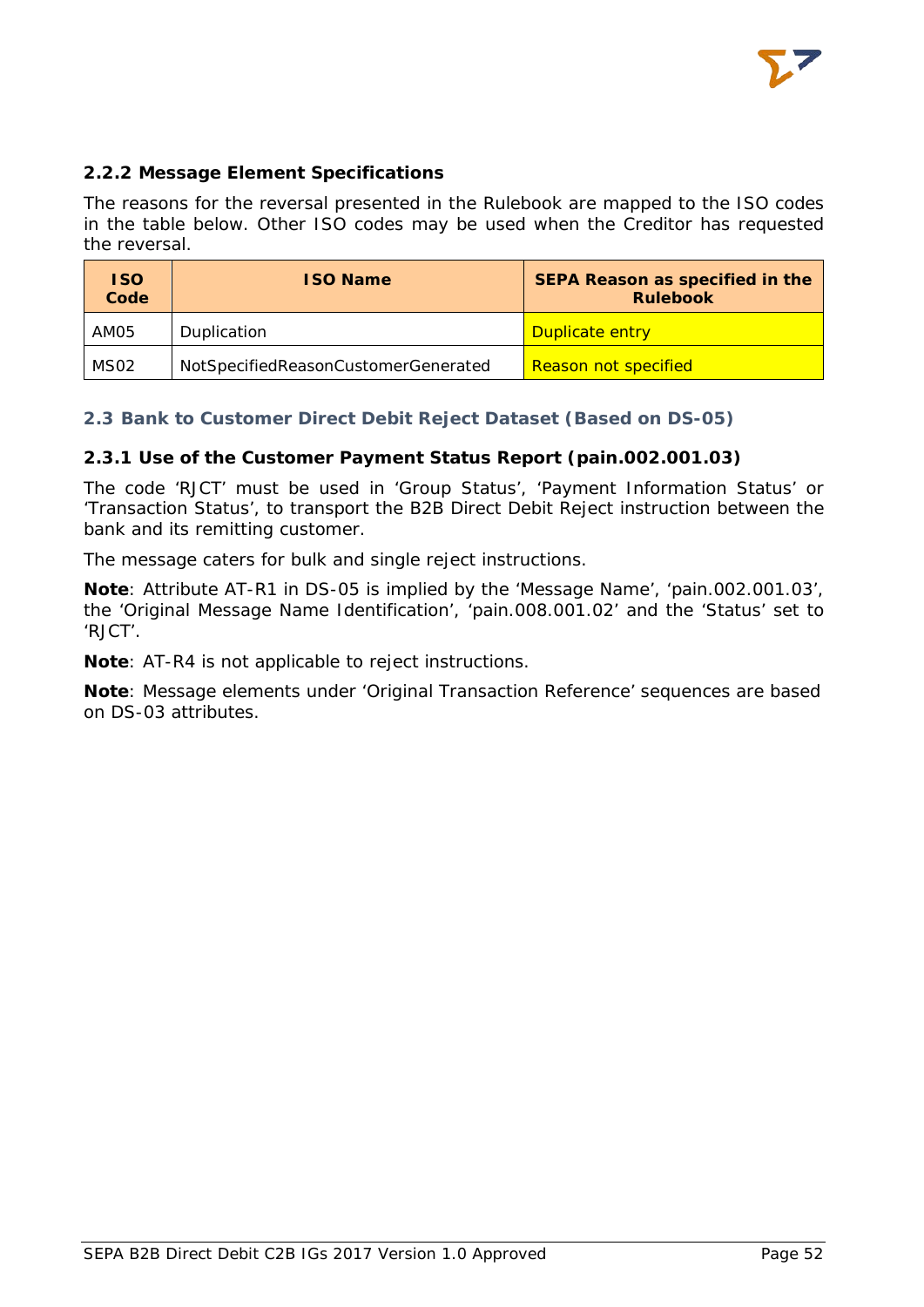

| #   | <b>SEPA</b><br><b>Mult</b> | <b>Message Element</b>                              |                                          | <b>SEPA Core Requirements</b>                                                           |  |
|-----|----------------------------|-----------------------------------------------------|------------------------------------------|-----------------------------------------------------------------------------------------|--|
|     |                            | Document                                            | <b>XML Tag</b>                           | <b>Document</b>                                                                         |  |
|     |                            |                                                     | <b>Type</b>                              | <b>Document</b>                                                                         |  |
|     | 1.1                        | Customer Payment Status Report V03                  | <b>ISO Name</b>                          | <b>Customer Payment Status Report V03</b>                                               |  |
|     |                            |                                                     | <b>ISO Definition</b>                    | The CustomerPaymentStatusReport message is                                              |  |
|     |                            |                                                     |                                          | sent by an instructed agent to the payment                                              |  |
|     |                            |                                                     |                                          | initiator. It is used to inform this party about the                                    |  |
|     |                            |                                                     |                                          | positive or negative status of an instruction                                           |  |
|     |                            |                                                     |                                          | (either single, group or file). It is also used to                                      |  |
|     |                            |                                                     |                                          | report on a pending instruction.                                                        |  |
|     |                            |                                                     | <b>XML Tag</b><br><b>Type</b>            | CstmrPmtStsRpt<br>CustomerPaymentStatusReportV03                                        |  |
| 1.0 | 1.1                        | Customer Payment Status Report V03                  | <b>ISO Name</b>                          | <b>Group Header</b>                                                                     |  |
|     |                            | +Group Header                                       | <b>ISO Definition</b>                    | Set of characteristics shared by all individual                                         |  |
|     |                            |                                                     |                                          | transactions included in the status report                                              |  |
|     |                            |                                                     |                                          | message.                                                                                |  |
|     |                            |                                                     | <b>XML Tag</b>                           | GrpHdr                                                                                  |  |
|     |                            |                                                     | <b>Type</b>                              | GroupHeader36                                                                           |  |
| 1.1 | $11$                       | Customer Payment Status Report V03                  | <b>SEPA Rulebook</b>                     | AT-R5 Specific reference of the bank initiating                                         |  |
|     |                            | +Group Header                                       |                                          | the R-message.                                                                          |  |
|     |                            | ++Message Identification                            | <b>ISO Name</b>                          | <b>Message Identification</b>                                                           |  |
|     |                            |                                                     | <b>ISO Definition</b>                    | Point to point reference, as assigned by the                                            |  |
|     |                            |                                                     |                                          | instructing party, and sent to the next party in the                                    |  |
|     |                            |                                                     |                                          | chain to unambiguously identify the message.                                            |  |
|     |                            |                                                     |                                          | Usage: The instructing party has to make sure                                           |  |
|     |                            |                                                     |                                          | that 'MessageIdentification' is unique per<br>instructed party for a pre-agreed period. |  |
|     |                            |                                                     | <b>XML Tag</b>                           | MsgId                                                                                   |  |
|     |                            |                                                     | <b>Type</b>                              | Max35Text                                                                               |  |
|     |                            |                                                     | <b>ISO Length</b>                        | $1 \t . 35$                                                                             |  |
|     |                            |                                                     | <b>SEPA Length</b>                       | $1-.35$                                                                                 |  |
| 1.2 | 1.1                        | Customer Payment Status Report V03                  | <b>ISO Name</b>                          | <b>Creation Date Time</b>                                                               |  |
|     |                            | +Group Header                                       | <b>ISO Definition</b>                    | Date and time at which the message was created.                                         |  |
|     |                            | ++Creation Date Time                                | <b>XML Tag</b>                           | CreDtTm                                                                                 |  |
|     |                            |                                                     | <b>Type</b>                              | <b>ISODateTime</b>                                                                      |  |
| 1.3 | 0.1                        | Customer Payment Status Report V03                  | <b>ISO</b> Name                          | <b>Initiating Party</b>                                                                 |  |
|     |                            | +Group Header                                       | <b>ISO Definition</b>                    | Party that initiates the status message.                                                |  |
|     |                            | ++Initiating Party                                  | <b>XML Tag</b>                           | InitgPty                                                                                |  |
| 1.4 | 0.1                        |                                                     | <b>Type</b><br><b>ISO</b> Name           | PartyIdentification32<br>Forwarding Agent                                               |  |
|     |                            | Customer Payment Status Report V03<br>+Group Header | <b>ISO Definition</b>                    | Financial institution that receives the instruction                                     |  |
|     |                            | ++Forwarding Agent                                  |                                          | from the initiating party and forwards it to the                                        |  |
|     |                            |                                                     |                                          | next agent in the payment chain.                                                        |  |
|     |                            |                                                     | <b>XML Tag</b>                           | FwdgAgt                                                                                 |  |
|     |                            |                                                     | <b>Type</b>                              | BranchAndFinancialInstitutionIdentification4                                            |  |
| 1.5 | 01                         | Customer Payment Status Report V03                  | <b>ISO</b> Name                          | Debtor Agent                                                                            |  |
|     |                            | +Group Header                                       | <b>ISO Definition</b>                    | Financial institution servicing an account for the                                      |  |
|     |                            | ++Debtor Agent                                      |                                          | debtor.                                                                                 |  |
|     |                            |                                                     | <b>XML Tag</b>                           | DbtrAgt                                                                                 |  |
|     |                            |                                                     | Type                                     | BranchAndFinancialInstitutionIdentification4                                            |  |
| 1.6 | 0.1                        | Customer Payment Status Report V03                  | <b>SEPA Rulebook</b>                     | AT-12 BIC code of the Creditor Bank.                                                    |  |
|     |                            | +Group Header                                       | <b>ISO Name</b><br><b>ISO Definition</b> | <b>Creditor Agent</b>                                                                   |  |
|     |                            | ++Creditor Agent                                    |                                          | Financial institution servicing an account for the<br>creditor.                         |  |
|     |                            |                                                     | <b>XML Tag</b>                           | CdtrAgt                                                                                 |  |
|     |                            |                                                     | <b>Type</b>                              | BranchAndFinancialInstitutionIdentification4                                            |  |
| 2.0 | 1.1                        | Customer Payment Status Report V03                  | <b>ISO Name</b>                          | <b>Original Group Information And Status</b>                                            |  |
|     |                            | +Original Group Information And Status              | <b>ISO Definition</b>                    | Original group information concerning the group                                         |  |
|     |                            |                                                     |                                          | of transactions, to which the status report                                             |  |
|     |                            |                                                     |                                          | message refers to.                                                                      |  |
|     |                            |                                                     | <b>XML Tag</b>                           | OrgnlGrpInfAndSts                                                                       |  |
|     |                            |                                                     | <b>Type</b>                              | OriginalGroupInformation20                                                              |  |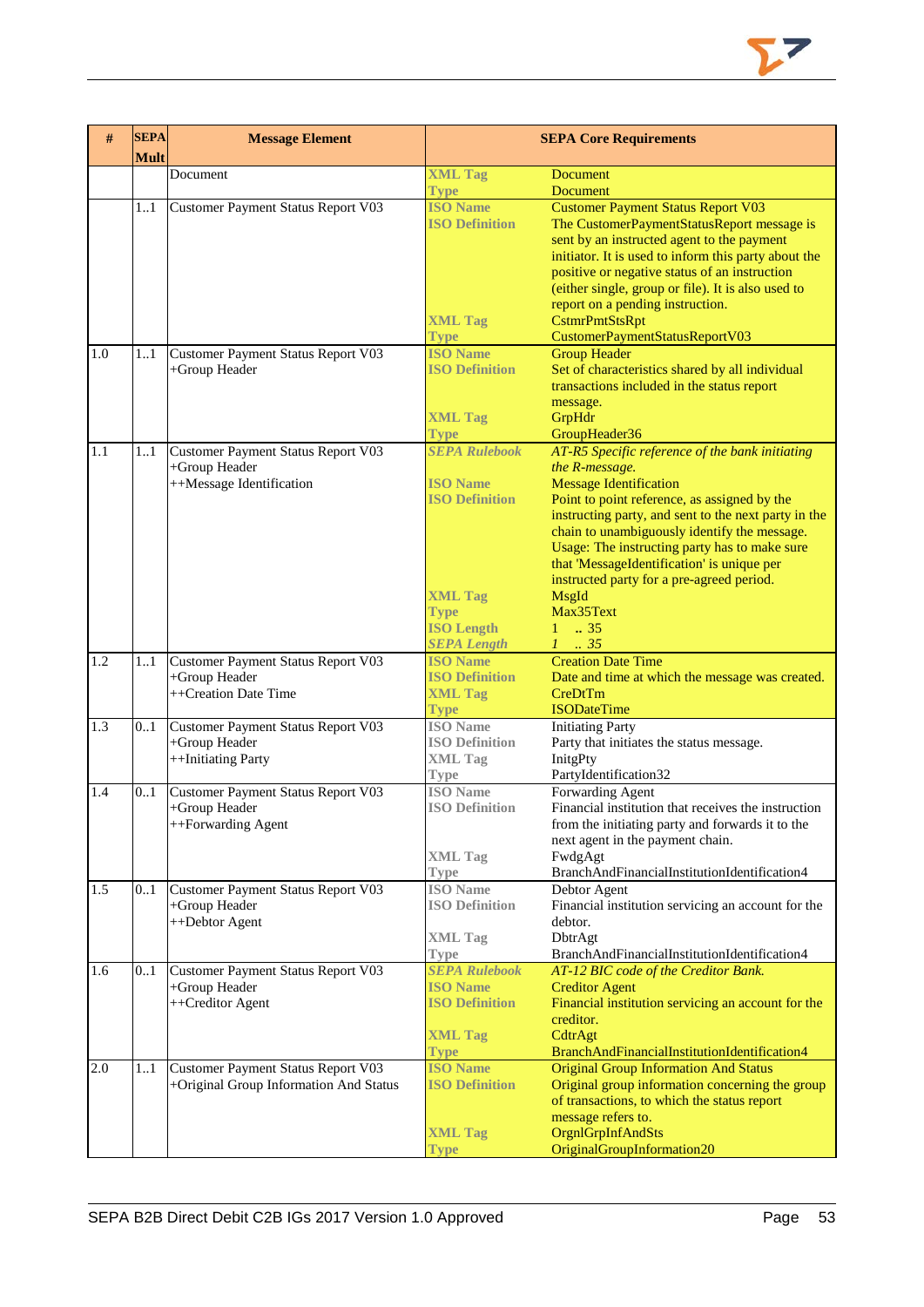

| $\#$ | <b>SEPA</b><br><b>Mult</b> | <b>Message Element</b>                    |                               | <b>SEPA Core Requirements</b>                                     |
|------|----------------------------|-------------------------------------------|-------------------------------|-------------------------------------------------------------------|
| 2.1  | 11                         | <b>Customer Payment Status Report V03</b> | <b>ISO Name</b>               | <b>Original Message Identification</b>                            |
|      |                            | +Original Group Information And Status    | <b>ISO Definition</b>         | Point to point reference, as assigned by the                      |
|      |                            | ++Original Message Identification         |                               | original instructing party, to unambiguously                      |
|      |                            |                                           |                               | identify the original message.                                    |
|      |                            |                                           | <b>XML Tag</b>                | OrgnlMsgId                                                        |
|      |                            |                                           | <b>Type</b>                   | Max35Text                                                         |
|      |                            |                                           | <b>ISO Length</b>             | $1 \t . 35$                                                       |
|      |                            |                                           | <b>SEPA Length</b>            | $1-.35$                                                           |
| 2.2  | 11                         | Customer Payment Status Report V03        | <b>ISO Name</b>               | <b>Original Message Name Identification</b>                       |
|      |                            | +Original Group Information And Status    | <b>ISO Definition</b>         | Specifies the original message name identifier to                 |
|      |                            | ++Original Message Name Identification    |                               | which the message refers.                                         |
|      |                            |                                           | <b>XML Tag</b>                | OrgnlMsgNmId                                                      |
|      |                            |                                           | <b>Type</b>                   | Max35Text                                                         |
|      |                            |                                           | <b>ISO Length</b>             | $1 \t . 35$                                                       |
|      |                            |                                           | <b>SEPA Length</b>            | $1 \t35$                                                          |
| 2.3  | 0.1                        | Customer Payment Status Report V03        | <b>ISO</b> Name               | <b>Original Creation Date Time</b>                                |
|      |                            | +Original Group Information And Status    | <b>ISO Definition</b>         | Date and time at which the original message was                   |
|      |                            | ++Original Creation Date Time             |                               | created.                                                          |
|      |                            |                                           | <b>XML Tag</b>                | OrgnlCreDtTm                                                      |
|      |                            |                                           | Type                          | ISODateTime                                                       |
| 2.4  | 0.1                        | Customer Payment Status Report V03        | <b>ISO Name</b>               | <b>Original Number Of Transactions</b>                            |
|      |                            | +Original Group Information And Status    | <b>ISO Definition</b>         | Number of individual transactions contained in                    |
|      |                            | ++Original Number Of Transactions         |                               | the original message.                                             |
|      |                            |                                           | <b>XML Tag</b>                | OrgnlNbOfTxs                                                      |
|      |                            |                                           | <b>Type</b>                   | Max15NumericText                                                  |
|      |                            |                                           | <b>Pattern</b>                | $[0-9]{1,15}$                                                     |
| 2.5  | 0.1                        | Customer Payment Status Report V03        | <b>ISO Name</b>               | <b>Original Control Sum</b>                                       |
|      |                            | +Original Group Information And Status    | <b>ISO Definition</b>         | Total of all individual amounts included in the                   |
|      |                            | ++Original Control Sum                    |                               | original message, irrespective of currencies.                     |
|      |                            |                                           | <b>XML Tag</b>                | OrgnlCtrlSum                                                      |
|      |                            |                                           | <b>Type</b>                   | DecimalNumber                                                     |
|      |                            |                                           | <b>SEPA FractDigits</b>       | 17                                                                |
|      |                            |                                           | <b>TotalDigits</b>            | 18                                                                |
| 2.6  | 0.1                        | Customer Payment Status Report V03        | <b>SEPA Rulebook</b>          | AT-R1 Type of R-message.                                          |
|      |                            | +Original Group Information And Status    |                               | SEPA Usage Rule(s) Either 'Group Status', 'Payment Information    |
|      |                            | ++Group Status                            |                               | Status' or 'Transaction Status' must be present                   |
|      |                            |                                           |                               | with the code 'RJCT'.                                             |
|      |                            |                                           | <b>ISO</b> Name               | <b>Group Status</b>                                               |
|      |                            |                                           | <b>ISO Definition</b>         | Specifies the status of a group of transactions.                  |
|      |                            |                                           | <b>XML Tag</b>                | <b>GrpSts</b>                                                     |
|      |                            |                                           | <b>Type</b>                   | TransactionGroupStatus3Code                                       |
|      |                            |                                           | <b>SEPA Code Restrictions</b> |                                                                   |
|      |                            |                                           |                               |                                                                   |
|      |                            |                                           | <b>RJCT</b>                   | Rejected                                                          |
|      |                            |                                           |                               | Payment initiation or individual transaction                      |
|      |                            |                                           |                               | included in the payment initiation has been                       |
|      |                            |                                           |                               | rejected.                                                         |
| 2.7  | 0n                         | Customer Payment Status Report V03        |                               | SEPA Usage Rule(s) 'Status Reason Information' must be present in |
|      |                            | +Original Group Information And Status    |                               | 'Original Group Information and Status',                          |
|      |                            | ++Status Reason Information               |                               | 'Original Payment Information and Status' or in                   |
|      |                            |                                           |                               | 'Transaction Information and Status'.                             |
|      |                            |                                           | <b>ISO Name</b>               | <b>Status Reason Information</b>                                  |
|      |                            |                                           | <b>ISO Definition</b>         | Set of elements used to provide detailed                          |
|      |                            |                                           |                               | information on the status reason.                                 |
|      |                            |                                           | <b>XML Tag</b>                | <b>StsRsnInf</b>                                                  |
|      |                            |                                           | <b>Type</b>                   | StatusReasonInformation8                                          |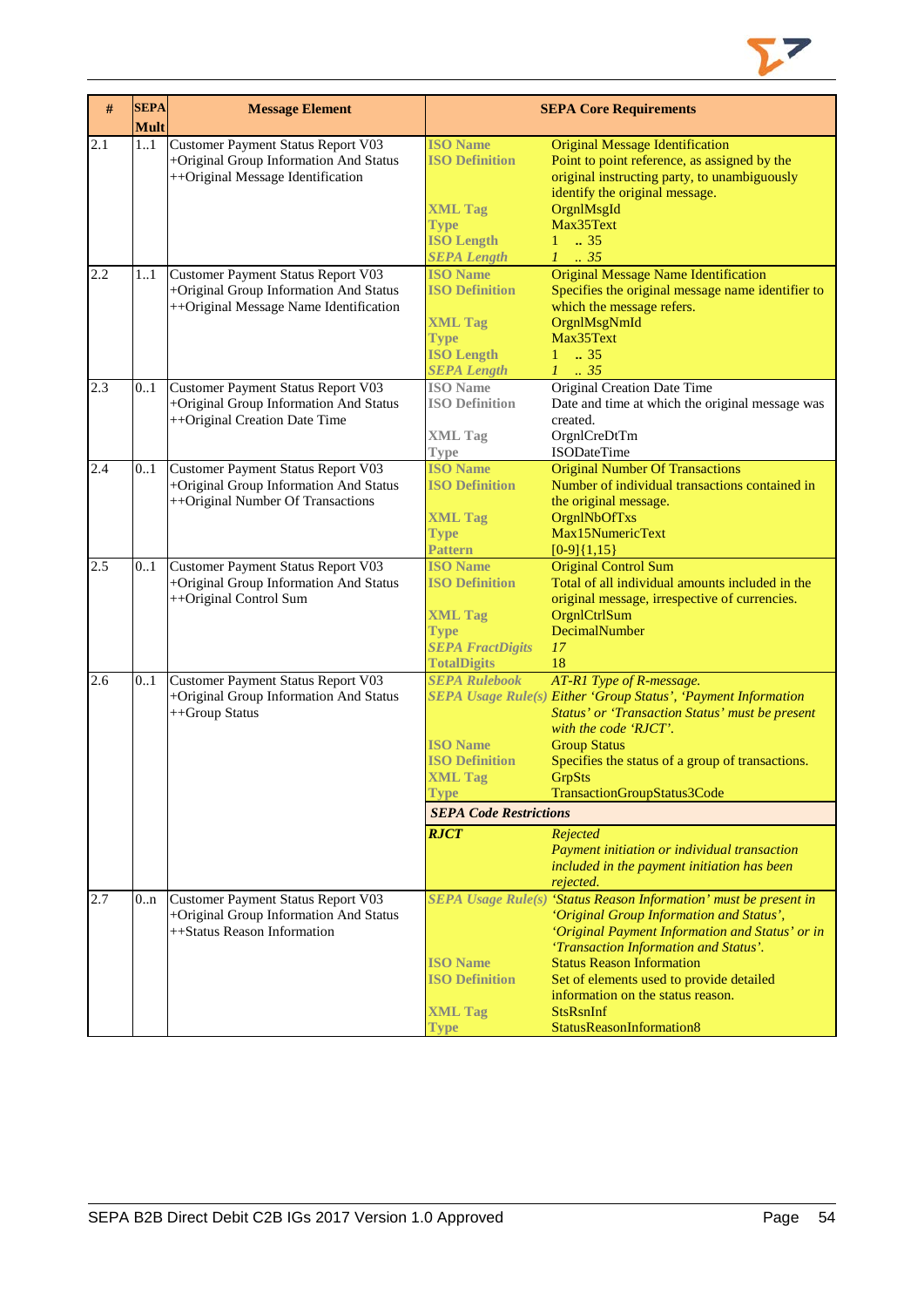

| #    | <b>SEPA</b><br><b>Mult</b> | <b>Message Element</b>                   |                                     | <b>SEPA Core Requirements</b>                       |
|------|----------------------------|------------------------------------------|-------------------------------------|-----------------------------------------------------|
| 2.8  | 11                         | Customer Payment Status Report V03       | <b>SEPA Rulebook</b>                | AT-R2 Identification of the type of party that      |
|      |                            | +Original Group Information And Status   |                                     | initiated the reject.                               |
|      |                            | ++Status Reason Information              | <b>SEPA Usage Rule(s) Mandatory</b> |                                                     |
|      |                            | +++Originator                            |                                     | Limited to BIC to identify the bank or CSM          |
|      |                            |                                          |                                     | originating the status or 'Name' to indicate a      |
|      |                            |                                          |                                     | CSM when it has no BIC.                             |
|      |                            |                                          |                                     | 'Name' is limited to 70 characters in length.       |
|      |                            |                                          | <b>ISO Name</b>                     | Originator                                          |
|      |                            |                                          | <b>ISO Definition</b>               | Party that issues the status.                       |
|      |                            |                                          | <b>XML Tag</b>                      | Orgtr                                               |
|      |                            |                                          | <b>Type</b>                         | PartyIdentification32                               |
| 2.9  | 11                         | Customer Payment Status Report V03       | <b>SEPA Rulebook</b>                | AT-R3 Reason code for non-acceptance of the         |
|      |                            | +Original Group Information And Status   |                                     | Collection.                                         |
|      |                            | ++Status Reason Information              | <b>SEPA Usage Rule(s) Mandatory</b> |                                                     |
|      |                            | $+++$ Reason                             | <b>ISO Name</b>                     | Reason                                              |
|      |                            |                                          | <b>ISO Definition</b>               | Specifies the reason for the status report.         |
|      |                            |                                          | <b>XML Tag</b>                      | <b>R</b> sn                                         |
|      |                            |                                          | <b>Type</b>                         | StatusReason6Choice                                 |
|      | 1.1                        |                                          | <b>XML Tag</b>                      | xs:choice                                           |
| 2.10 | 11                         | Customer Payment Status Report V03       | <b>SEPA Rulebook</b>                | See Message Element Specifications below.           |
|      |                            | +Original Group Information And Status   | <b>ISO Name</b>                     | Code                                                |
|      |                            | ++Status Reason Information              | <b>ISO Definition</b>               | Reason for the status, as published in an external  |
|      |                            | $+++$ Reason                             |                                     | reason code list.                                   |
|      |                            | $+++Code$                                | <b>XML Tag</b>                      | C <sub>d</sub>                                      |
|      |                            |                                          | <b>Type</b>                         | ExternalStatusReason1Code                           |
|      |                            |                                          | <b>ISO Length</b>                   | $\ldots$ 4<br>1                                     |
|      |                            |                                          | <b>SEPA Length</b>                  | $1 \ldots 4$                                        |
| 2.11 | 11                         | Customer Payment Status Report V03       | <b>ISO</b> Name                     | Proprietary                                         |
|      |                            | +Original Group Information And Status   | <b>ISO Definition</b>               | Reason for the status, in a proprietary form.       |
|      |                            | ++Status Reason Information              | <b>XML Tag</b>                      | Prtry                                               |
|      |                            | +++Reason                                | Type                                | Max35Text                                           |
|      |                            | ++++Proprietary                          | <b>ISO Length</b>                   | $1-.35$                                             |
|      |                            |                                          | <b>SEPA</b> Length                  | $1-.35$                                             |
| 2.12 | 0 <sub>nn</sub>            | Customer Payment Status Report V03       | <b>ISO</b> Name                     | <b>Additional Information</b>                       |
|      |                            | +Original Group Information And Status   | <b>ISO Definition</b>               | Further details on the status reason.               |
|      |                            | ++Status Reason Information              |                                     |                                                     |
|      |                            | +++Additional Information                |                                     | Usage: Additional information can be used for       |
|      |                            |                                          |                                     | several purposes such as the reporting of repaired  |
|      |                            |                                          |                                     | information.                                        |
|      |                            |                                          | <b>XML</b> Tag                      | AddtlInf                                            |
|      |                            |                                          | Type                                | Max105Text                                          |
|      |                            |                                          | <b>ISO</b> Length                   | $\mathbf{1}$<br>.105                                |
|      |                            |                                          | <b>SEPA Length</b>                  | .105<br>$\mathcal{I}$                               |
| 2.13 | 0 <sub>nn</sub>            | Customer Payment Status Report V03       | <b>ISO</b> Name                     | <b>Number Of Transactions Per Status</b>            |
|      |                            | +Original Group Information And Status   | <b>ISO Definition</b>               | Detailed information on the number of               |
|      |                            | ++Number Of Transactions Per Status      |                                     | transactions for each identical transaction status. |
|      |                            |                                          | <b>XML Tag</b>                      | <b>NbOfTxsPerSts</b>                                |
|      |                            |                                          | <b>Type</b>                         | NumberOfTransactionsPerStatus3                      |
| 3.0  | 0 <sub>nn</sub>            | Customer Payment Status Report V03       | <b>ISO</b> Name                     | <b>Original Payment Information And Status</b>      |
|      |                            | +Original Payment Information And Status | <b>ISO Definition</b>               | Information concerning the original payment         |
|      |                            |                                          |                                     | information, to which the status report message     |
|      |                            |                                          |                                     | refers.                                             |
|      |                            |                                          | <b>XML Tag</b>                      | OrgnlPmtInfAndSts                                   |
|      |                            |                                          | <b>Type</b>                         | OriginalPaymentInformation1                         |
| 3.1  | 1.1                        | Customer Payment Status Report V03       | <b>ISO Name</b>                     | <b>Original Payment Information Identification</b>  |
|      |                            | +Original Payment Information And Status | <b>ISO Definition</b>               | Unique identification, as assigned by the original  |
|      |                            | ++Original Payment Information           |                                     | sending party, to unambiguously identify the        |
|      |                            | Identification                           |                                     | original payment information group.                 |
|      |                            |                                          | <b>XML Tag</b>                      | OrgnlPmtInfId                                       |
|      |                            |                                          | <b>Type</b>                         | Max35Text                                           |
|      |                            |                                          | <b>ISO Length</b>                   | .35<br>$\mathbf{1}$                                 |
|      |                            |                                          | <b>SEPA Length</b>                  | $1 - .35$                                           |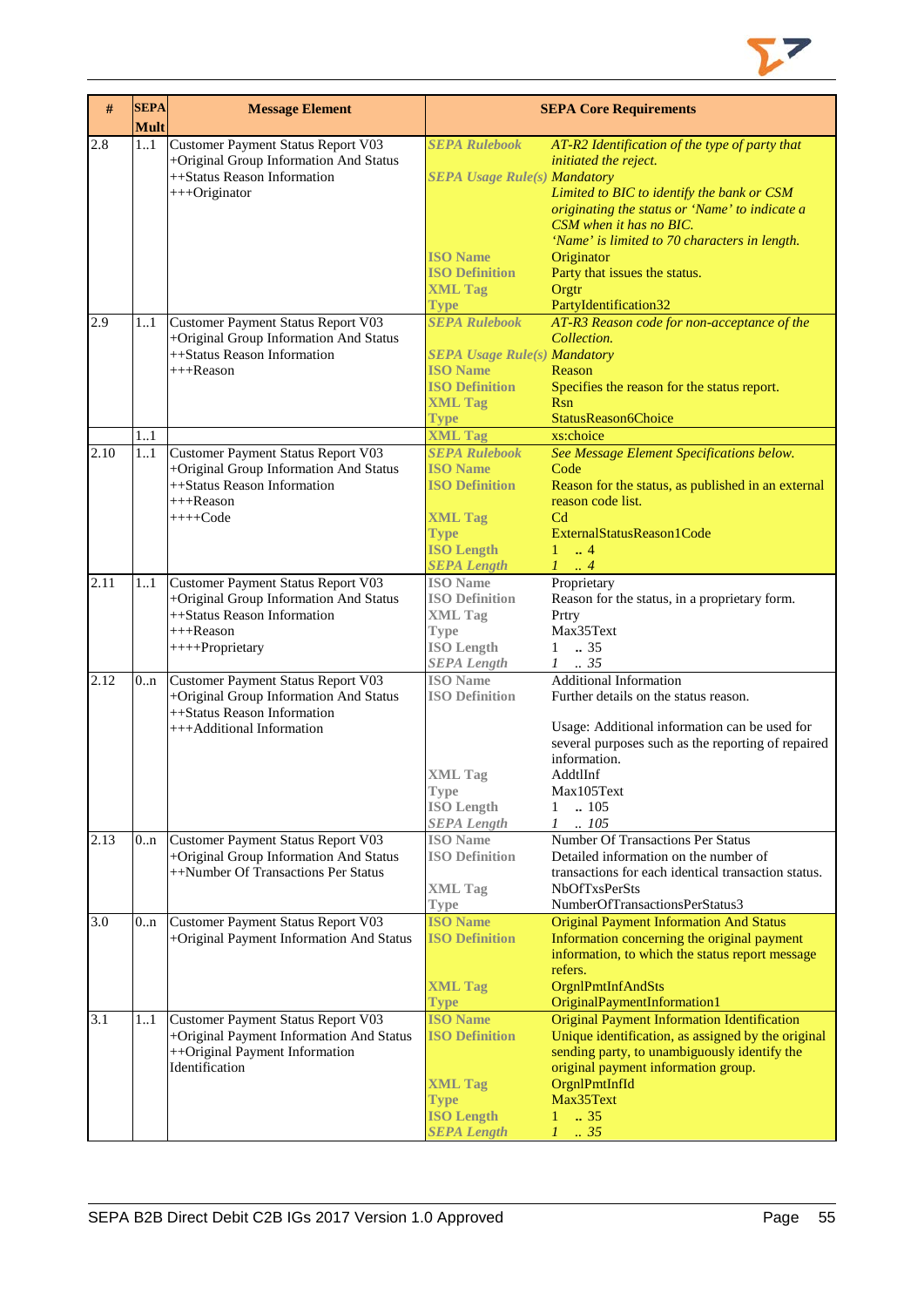

| 3.2              | <b>Mult</b><br>0.1 |                                                                                                                                |                                                                                                                                                            |                                                                                                                                                                                                                                                                                                                                                                                                                                 |
|------------------|--------------------|--------------------------------------------------------------------------------------------------------------------------------|------------------------------------------------------------------------------------------------------------------------------------------------------------|---------------------------------------------------------------------------------------------------------------------------------------------------------------------------------------------------------------------------------------------------------------------------------------------------------------------------------------------------------------------------------------------------------------------------------|
|                  |                    | Customer Payment Status Report V03<br>+Original Payment Information And Status<br>++Original Number Of Transactions            | <b>ISO Name</b><br><b>ISO Definition</b><br><b>XML Tag</b><br><b>Type</b><br>Pattern                                                                       | <b>Original Number Of Transactions</b><br>Number of individual transactions contained in<br>the original payment information group.<br>OrgnlNbOfTxs<br>Max15NumericText<br>$[0-9]{1,15}$                                                                                                                                                                                                                                        |
| 3.3              | 0.1                | Customer Payment Status Report V03<br>+Original Payment Information And Status<br>++Original Control Sum                       | <b>ISO Name</b><br><b>ISO Definition</b><br><b>XML Tag</b><br><b>Type</b><br><b>SEPA FractDigits</b><br><b>TotalDigits</b>                                 | <b>Original Control Sum</b><br>Total of all individual amounts included in the<br>original payment information group, irrespective<br>of currencies.<br>OrgnlCtrlSum<br>DecimalNumber<br>17<br>18                                                                                                                                                                                                                               |
| 3.4              | 0.1                | Customer Payment Status Report V03<br>+Original Payment Information And Status<br>++Payment Information Status                 | <b>SEPA Rulebook</b><br><b>ISO Name</b><br><b>ISO Definition</b><br><b>XML Tag</b><br><b>Type</b><br><b>SEPA Code Restrictions</b><br><b>RJCT</b>          | AT-R1 Type of R-message.<br>SEPA Usage Rule(s) Either 'Group Status', 'Payment Information<br>Status' or 'Transaction Status' must be present<br>with the code 'RJCT'.<br><b>Payment Information Status</b><br>Specifies the status of the payment information<br>group.<br>PmtInfSts<br>TransactionGroupStatus3Code<br>Rejected<br>Payment initiation or individual transaction<br>included in the payment initiation has been |
| $\overline{3.5}$ | 0.n                | Customer Payment Status Report V03<br>+Original Payment Information And Status<br>++Status Reason Information                  | <b>ISO Name</b><br><b>ISO Definition</b><br><b>XML Tag</b><br><b>Type</b>                                                                                  | rejected.<br>SEPA Usage Rule(s) 'Status Reason Information' must be present in<br>'Original Group Information and Status',<br>'Original Payment Information and Status' or<br>'Transaction Information and Status'.<br><b>Status Reason Information</b><br>Set of elements used to provide detailed<br>information on the status reason.<br><b>StsRsnInf</b><br>StatusReasonInformation8                                        |
| 3.6              | 1.1                | Customer Payment Status Report V03<br>+Original Payment Information And Status<br>++Status Reason Information<br>+++Originator | <b>SEPA Rulebook</b><br><b>SEPA Usage Rule(s) Mandatory</b><br><b>ISO</b> Name<br><b>ISO Definition</b><br><b>XML Tag</b><br><b>Type</b>                   | AT-R2 Identification of the type of party that<br>initiated the reject.<br>Limited to BIC to identify the bank or CSM<br>originating the status or 'Name' to indicate a<br>CSM when it has no BIC.<br>'Name' is limited to 70 characters in length.<br>Originator<br>Party that issues the status.<br>Orgtr<br>PartyIdentification32                                                                                            |
| 3.7              | 1.1<br>11          | Customer Payment Status Report V03<br>+Original Payment Information And Status<br>++Status Reason Information<br>+++Reason     | <b>SEPA Rulebook</b><br><b>SEPA Usage Rule(s) Mandatory</b><br><b>ISO</b> Name<br><b>ISO Definition</b><br><b>XML Tag</b><br><b>Type</b><br><b>XML Tag</b> | AT-R3 Reason code for non-acceptance of the<br>Collection.<br>Reason<br>Specifies the reason for the status report.<br>Rsn<br>StatusReason6Choice<br>xs:choice                                                                                                                                                                                                                                                                  |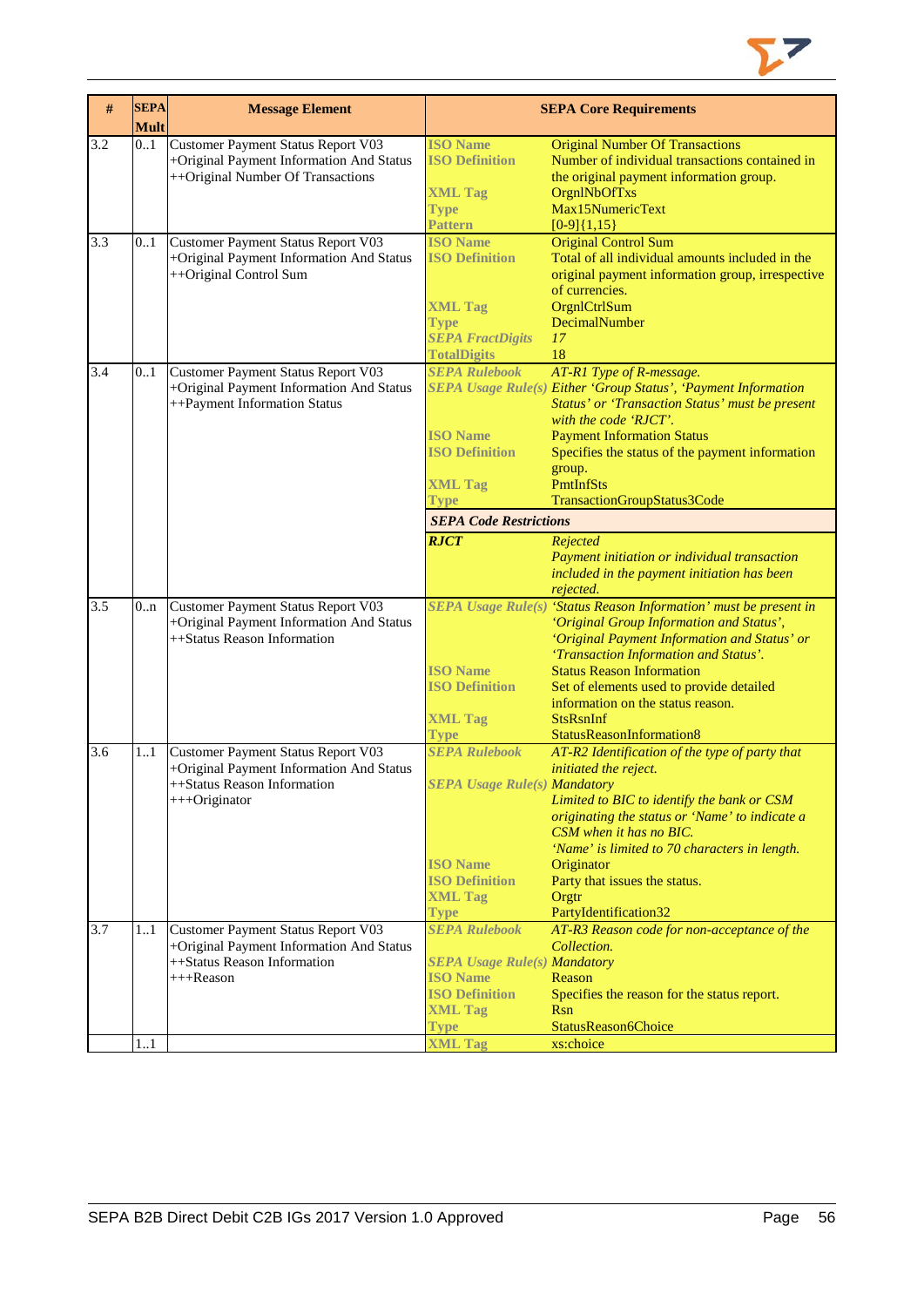

| #    | <b>SEPA</b><br><b>Mult</b> | <b>Message Element</b>                                                                                                                                           |                                                                                                                                              | <b>SEPA Core Requirements</b>                                                                                                                                                                                                                                                                                                                                                                                                                                           |
|------|----------------------------|------------------------------------------------------------------------------------------------------------------------------------------------------------------|----------------------------------------------------------------------------------------------------------------------------------------------|-------------------------------------------------------------------------------------------------------------------------------------------------------------------------------------------------------------------------------------------------------------------------------------------------------------------------------------------------------------------------------------------------------------------------------------------------------------------------|
| 3.8  | 1.1                        | Customer Payment Status Report V03<br>+Original Payment Information And Status<br>++Status Reason Information<br>$+++$ Reason<br>$+++Code$                       | <b>SEPA Rulebook</b><br><b>ISO Name</b><br><b>ISO Definition</b><br><b>XML Tag</b><br><b>Type</b><br><b>ISO Length</b><br><b>SEPA Length</b> | See Message Element Specifications below.<br>Code<br>Reason for the status, as published in an external<br>reason code list.<br>C <sub>d</sub><br>ExternalStatusReason1Code<br>$1 \dots 4$<br>$1 \ldots 4$                                                                                                                                                                                                                                                              |
| 3.9  | 11                         | Customer Payment Status Report V03<br>+Original Payment Information And Status<br>++Status Reason Information<br>$+++$ Reason<br>++++Proprietary                 | <b>ISO</b> Name<br><b>ISO Definition</b><br><b>XML Tag</b><br><b>Type</b><br><b>ISO Length</b><br><b>SEPA</b> Length                         | Proprietary<br>Reason for the status, in a proprietary form.<br>Prtry<br>Max35Text<br>$1 \t . 35$<br>$1 \t . 35$                                                                                                                                                                                                                                                                                                                                                        |
| 3.10 | 0 <sub>nn</sub>            | Customer Payment Status Report V03<br>+Original Payment Information And Status<br>++Status Reason Information<br>+++Additional Information                       | <b>ISO</b> Name<br><b>ISO Definition</b><br><b>XML Tag</b><br><b>Type</b><br><b>ISO Length</b><br><b>SEPA</b> Length                         | <b>Additional Information</b><br>Further details on the status reason.<br>Usage: Additional information can be used for<br>several purposes such as the reporting of repaired<br>information.<br>AddtlInf<br>Max105Text<br>$1 \quad .105$<br>$1 \quad .105$                                                                                                                                                                                                             |
| 3.11 | 0 <sub>nn</sub>            | Customer Payment Status Report V03<br>+Original Payment Information And Status<br>++Number Of Transactions Per Status                                            | <b>ISO</b> Name<br><b>ISO Definition</b><br><b>XML Tag</b><br><b>Type</b>                                                                    | <b>Number Of Transactions Per Status</b><br>Detailed information on the number of<br>transactions for each identical transaction status.<br><b>NbOfTxsPerSts</b><br>NumberOfTransactionsPerStatus3                                                                                                                                                                                                                                                                      |
| 3.12 | 0.n                        | Customer Payment Status Report V03<br>+Original Payment Information And Status<br>++Transaction Information And Status                                           | <b>ISO Name</b><br><b>ISO Definition</b><br><b>XML Tag</b><br><b>Type</b>                                                                    | <b>Transaction Information And Status</b><br>Set of elements used to provide information on<br>the original transactions to which the status report<br>message refers.<br><b>TxInfAndSts</b><br>PaymentTransactionInformation25                                                                                                                                                                                                                                         |
| 3.13 | 0.1                        | Customer Payment Status Report V03<br>+Original Payment Information And Status<br>++Transaction Information And Status<br>+++Status Identification               | <b>SEPA Rulebook</b><br><b>ISO Name</b><br><b>ISO Definition</b><br><b>XML Tag</b><br><b>Type</b><br><b>ISO Length</b><br><b>SEPA Length</b> | AT-R5 Specific reference of the bank that<br>initiated the reject.<br><b>Status Identification</b><br>Unique identification, as assigned by an<br>instructing party for an instructed party, to<br>unambiguously identify the reported status.<br>Usage: The instructing party is the party sending<br>the status message and not the party that sent the<br>original instruction that is being reported on.<br><b>StsId</b><br>Max35Text<br>$1 \t . 35$<br>$1 \t . 35$ |
| 3.14 | 0.1                        | Customer Payment Status Report V03<br>+Original Payment Information And Status<br>++Transaction Information And Status<br>+++Original Instruction Identification | <b>ISO Name</b><br><b>ISO Definition</b><br><b>XML Tag</b><br><b>Type</b><br><b>ISO Length</b><br><b>SEPA Length</b>                         | <b>Original Instruction Identification</b><br>Unique identification, as assigned by the original<br>instructing party for the original instructed party,<br>to unambiguously identify the original<br>instruction.<br>OrgnIInstrId<br>Max35Text<br>$\therefore$ 35<br>1<br>$\therefore$ 35<br>$\mathcal{I}$                                                                                                                                                             |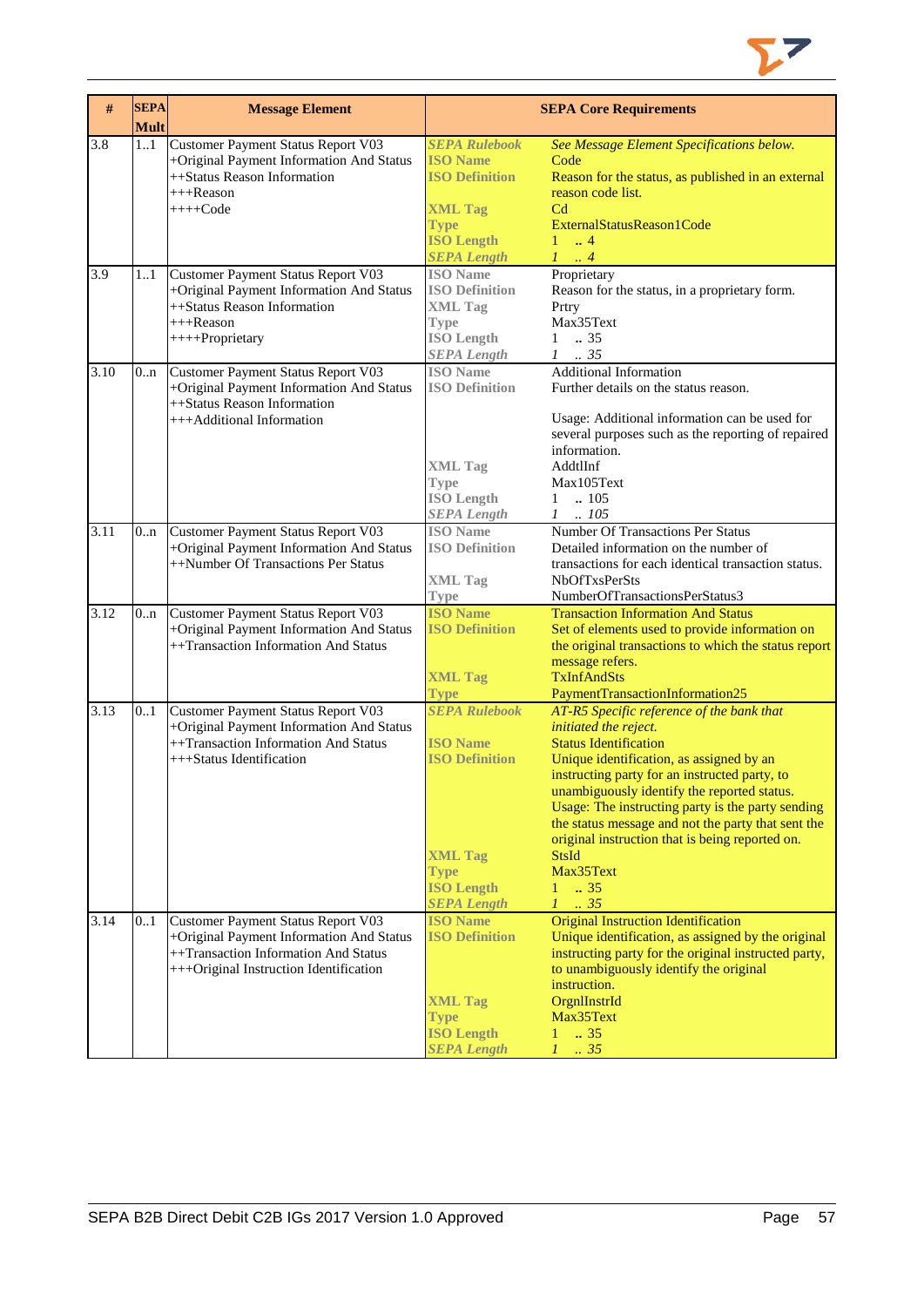

| #    | <b>SEPA</b><br><b>Mult</b> | <b>Message Element</b>                                                                                                                                                                |                                                                                                                                                         | <b>SEPA Core Requirements</b>                                                                                                                                                                                                                                                                                                                                                                                  |
|------|----------------------------|---------------------------------------------------------------------------------------------------------------------------------------------------------------------------------------|---------------------------------------------------------------------------------------------------------------------------------------------------------|----------------------------------------------------------------------------------------------------------------------------------------------------------------------------------------------------------------------------------------------------------------------------------------------------------------------------------------------------------------------------------------------------------------|
| 3.15 | 0.1                        | Customer Payment Status Report V03<br>+Original Payment Information And Status<br>++Transaction Information And Status<br>+++Original End To End Identification                       | <b>SEPA Rulebook</b><br><b>ISO</b> Name<br><b>ISO Definition</b><br><b>XML Tag</b><br><b>Type</b><br><b>ISO Length</b><br><b>SEPA Length</b>            | AT-10 Creditor's reference of the Direct Debit<br>Transaction.<br>Original End To End Identification<br>Unique identification, as assigned by the original<br>initiating party, to unambiguously identify the<br>original transaction.<br>OrgnlEndToEndId<br>Max35Text<br>$1 \t . 35$<br>$1 \t 35$                                                                                                             |
| 3.16 | 0.1                        | Customer Payment Status Report V03<br>+Original Payment Information And Status<br>++Transaction Information And Status<br>+++Transaction Status                                       | <b>SEPA Rulebook</b><br><b>ISO Name</b><br><b>ISO Definition</b><br><b>XML Tag</b><br>Type<br><b>SEPA Code Restrictions</b><br><b>RJCT</b>              | <b>AT-R1 Type of R-message</b><br>SEPA Usage Rule(s) 'Group Status', Payment Information Status' or<br>'Transaction Status' must be present with the<br>code 'RJCT'.<br><b>Transaction Status</b><br>Specifies the status of a transaction, in a coded<br>form.<br><b>TxSts</b><br>TransactionIndividualStatus3Code<br>Rejected<br>Payment initiation or individual transaction                                |
| 3.17 | 0.n                        | Customer Payment Status Report V03<br>+Original Payment Information And Status<br>++Transaction Information And Status<br>+++Status Reason Information                                | <b>ISO Name</b><br><b>ISO Definition</b><br><b>XML Tag</b>                                                                                              | included in the payment initiation has been<br>rejected.<br>SEPA Usage Rule(s) 'Status Reason Information' must be present in<br>'Original Group Information and Status',<br>'Original Payment Information and Status' or in<br>'Transaction Information and Status'.<br><b>Status Reason Information</b><br>Set of elements used to provide detailed<br>information on the status reason.<br><b>StsRsnInf</b> |
| 3.18 | 11                         | Customer Payment Status Report V03<br>+Original Payment Information And Status<br>++Transaction Information And Status<br>+++Status Reason Information<br>$+++O$ riginator            | <b>Type</b><br><b>SEPA Rulebook</b><br><b>SEPA Usage Rule(s) Mandatory</b><br><b>ISO Name</b><br><b>ISO Definition</b><br><b>XML Tag</b><br><b>Type</b> | StatusReasonInformation8<br>AT-R2 Identification of the type of party that<br>initiated the reject.<br>Limited to BIC to identify the bank or CSM<br>originating the status or 'Name' to indicate a<br>CSM when it has no BIC.<br>'Name' is limited to 70 characters in length.<br>Originator<br>Party that issues the status.<br>Orgtr<br>PartyIdentification32                                               |
| 3.19 | 11                         | Customer Payment Status Report V03<br>+Original Payment Information And Status<br>++Transaction Information And Status<br>+++Status Reason Information<br>++++Reason                  | <b>SEPA Rulebook</b><br><b>SEPA Usage Rule(s) Mandatory</b><br><b>ISO Name</b><br><b>ISO Definition</b><br><b>XML Tag</b><br><b>Type</b>                | AT-R3 Reason code for non-acceptance.<br>Reason<br>Specifies the reason for the status report.<br>Rsn<br>StatusReason6Choice                                                                                                                                                                                                                                                                                   |
|      | 11                         |                                                                                                                                                                                       | <b>XML Tag</b>                                                                                                                                          | xs:choice                                                                                                                                                                                                                                                                                                                                                                                                      |
| 3.20 | 1.1                        | Customer Payment Status Report V03<br>+Original Payment Information And Status<br>++Transaction Information And Status<br>+++Status Reason Information<br>$++++Reason$<br>$+++++Code$ | <b>SEPA Rulebook</b><br><b>ISO Name</b><br><b>ISO Definition</b><br><b>XML Tag</b><br>Type<br><b>ISO Length</b><br><b>SEPA Length</b>                   | See Message Element Specifications below.<br>Code<br>Reason for the status, as published in an external<br>reason code list.<br>C <sub>d</sub><br>ExternalStatusReason1Code<br>$\therefore$ 4<br>$1 -$<br>1<br>$\cdot$ 4                                                                                                                                                                                       |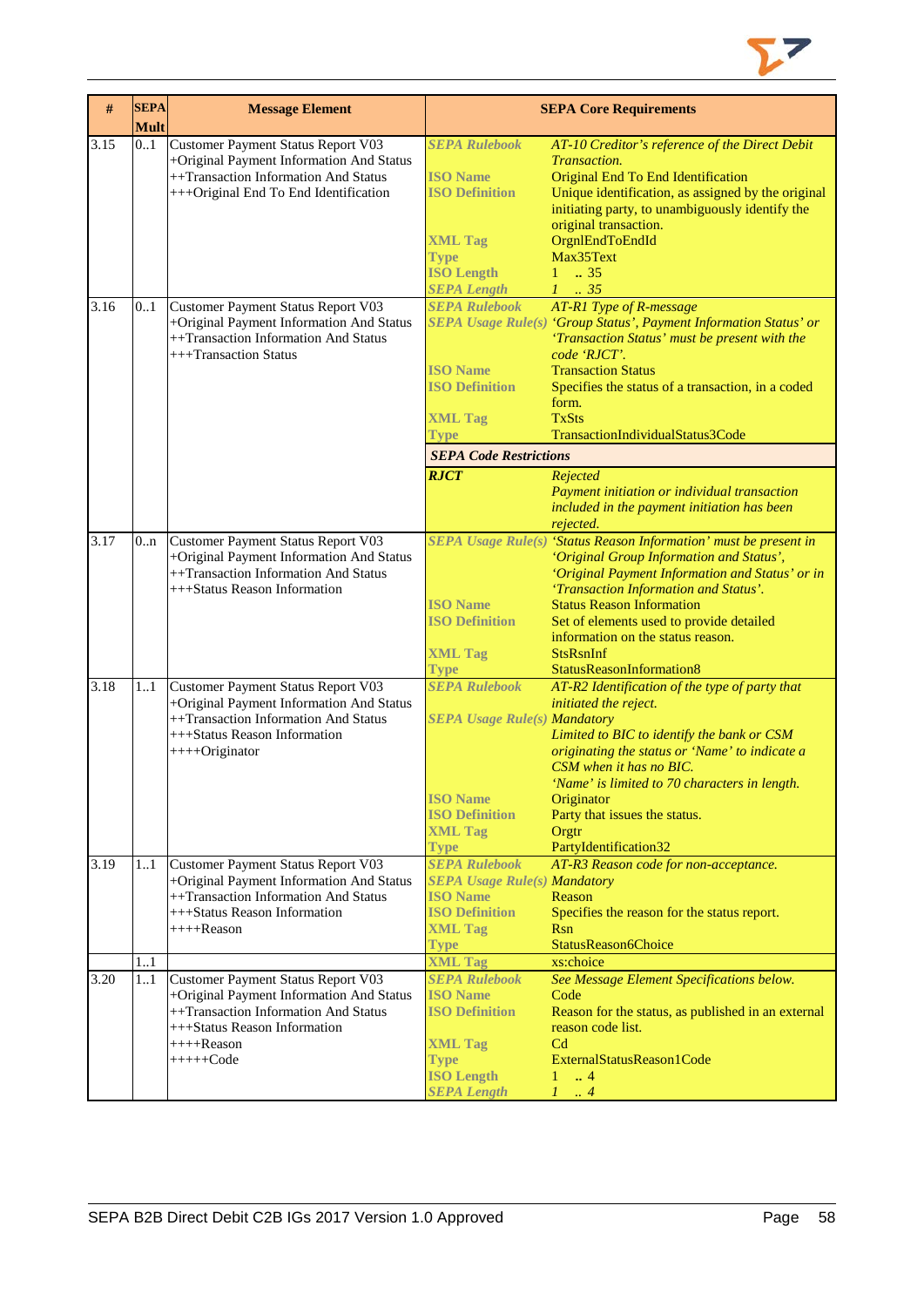

| #    | <b>SEPA</b><br><b>Mult</b> | <b>Message Element</b>                                                                                                                                                                     |                                                                                                                                          | <b>SEPA Core Requirements</b>                                                                                                                                                                                                                                                                                                                                                                                                                                                             |
|------|----------------------------|--------------------------------------------------------------------------------------------------------------------------------------------------------------------------------------------|------------------------------------------------------------------------------------------------------------------------------------------|-------------------------------------------------------------------------------------------------------------------------------------------------------------------------------------------------------------------------------------------------------------------------------------------------------------------------------------------------------------------------------------------------------------------------------------------------------------------------------------------|
| 3.21 | 11                         | Customer Payment Status Report V03<br>+Original Payment Information And Status<br>++Transaction Information And Status<br>+++Status Reason Information<br>$+++$ Reason<br>+++++Proprietary | <b>ISO</b> Name<br><b>ISO Definition</b><br><b>XML Tag</b><br><b>Type</b><br><b>ISO Length</b><br><b>SEPA Length</b>                     | Proprietary<br>Reason for the status, in a proprietary form.<br>Prtry<br>Max35Text<br>.35<br>1<br>$\mathcal{I}$<br>.35                                                                                                                                                                                                                                                                                                                                                                    |
| 3.22 | 0n                         | Customer Payment Status Report V03<br>+Original Payment Information And Status<br>++Transaction Information And Status<br>+++Status Reason Information<br>++++Additional Information       | <b>ISO</b> Name<br><b>ISO Definition</b><br><b>XML Tag</b><br><b>Type</b><br><b>ISO Length</b><br><b>SEPA</b> Length                     | <b>Additional Information</b><br>Further details on the status reason.<br>Usage: Additional information can be used for<br>several purposes such as the reporting of repaired<br>information.<br>AddtlInf<br>Max105Text<br>.105<br>$\mathbf{1}$<br>$1 \quad .105$                                                                                                                                                                                                                         |
| 3.23 | 0.n                        | Customer Payment Status Report V03<br>+Original Payment Information And Status<br>++Transaction Information And Status<br>+++Charges Information                                           | <b>ISO</b> Name<br><b>ISO Definition</b><br><b>XML Tag</b><br><b>Type</b>                                                                | Charges Information<br>Provides information on the charges related to the<br>processing of the rejection of the instruction.<br>Usage: This is passed on for information<br>purposes only. Settlement of the charges will be<br>done separately.<br>ChrgsInf<br>ChargesInformation5                                                                                                                                                                                                       |
| 3.24 | 0.1                        | Customer Payment Status Report V03<br>+Original Payment Information And Status<br>++Transaction Information And Status<br>+++Acceptance Date Time                                          | <b>ISO</b> Name<br><b>ISO Definition</b><br><b>XML Tag</b><br><b>Type</b>                                                                | Acceptance Date Time<br>Point in time when the payment order from the<br>initiating party meets the processing conditions of<br>the account servicing agent. This means that the<br>account servicing agent has received the payment<br>order and has applied checks such as<br>authorisation, availability of funds.<br>AccptncDtTm<br><b>ISODateTime</b>                                                                                                                                |
| 3.25 | 01                         | Customer Payment Status Report V03<br>+Original Payment Information And Status<br>++Transaction Information And Status<br>+++Account Servicer Reference                                    | <b>ISO Name</b><br><b>ISO Definition</b><br><b>XML Tag</b><br>Type<br><b>ISO</b> Length<br><b>SEPA Length</b>                            | <b>Account Servicer Reference</b><br>Unique reference, as assigned by the account<br>servicing institution, to unambiguously identify<br>the instruction.<br>AcctSvcrRef<br>Max35Text<br>1<br>$\therefore$ 35<br>$\mathcal{I}$<br>$\frac{1}{2}35$                                                                                                                                                                                                                                         |
| 3.26 | 01                         | Customer Payment Status Report V03<br>+Original Payment Information And Status<br>++Transaction Information And Status<br>+++Clearing System Reference                                     | <b>ISO</b> Name<br><b>ISO Definition</b><br><b>XML Tag</b><br><b>Type</b><br><b>ISO Length</b><br><b>SEPA Length</b>                     | Clearing System Reference<br>Unique reference, as assigned by a clearing<br>system, to unambiguously identify the<br>instruction.<br>ClrSysRef<br>Max35Text<br>.35<br>1<br>.35<br>$\mathcal{I}$                                                                                                                                                                                                                                                                                           |
| 3.27 | 11                         | Customer Payment Status Report V03<br>+Original Payment Information And Status<br>++Transaction Information And Status<br>+++Original Transaction Reference                                | <b>SEPA Rulebook</b><br><b>SEPA Usage Rule(s) Mandatory</b><br><b>ISO Name</b><br><b>ISO Definition</b><br><b>XML Tag</b><br><b>Type</b> | An exact copy of all attributes of the received<br>DS-03 which is being rejected.<br>The message elements under 'Original<br>Transaction Reference' must be populated with<br>the same value as the message elements of the<br>original instruction, as defined within the<br>following elements.<br><b>Original Transaction Reference</b><br>Set of key elements used to identify the original<br>transaction that is being referred to.<br>OrgnITxRef<br>OriginalTransactionReference13 |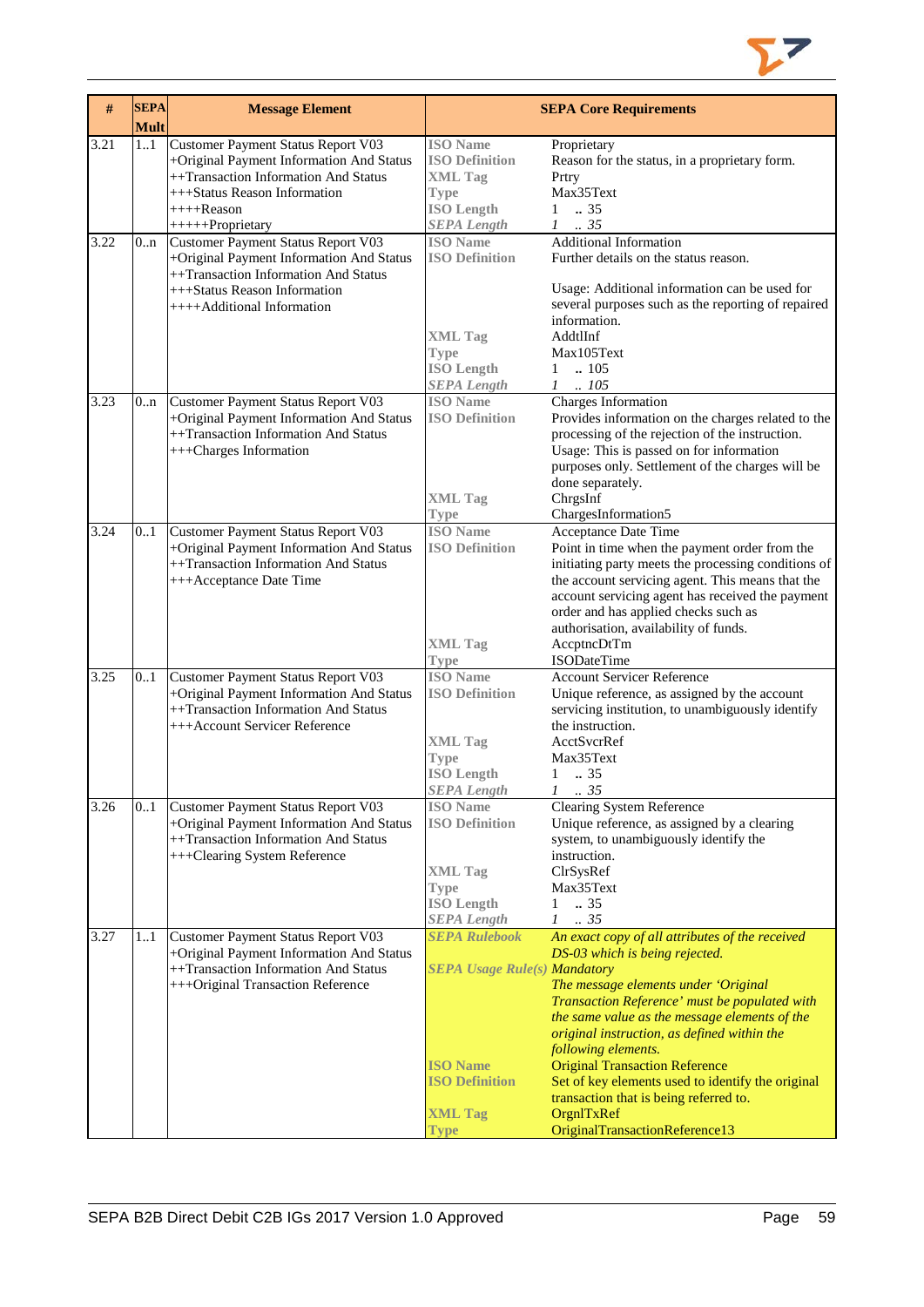

| #    | <b>SEPA</b><br><b>Mult</b> | <b>Message Element</b>                                                                                                                                                                            |                                                                                                                                                     | <b>SEPA Core Requirements</b>                                                                                                                                                                                                                                                                                                          |
|------|----------------------------|---------------------------------------------------------------------------------------------------------------------------------------------------------------------------------------------------|-----------------------------------------------------------------------------------------------------------------------------------------------------|----------------------------------------------------------------------------------------------------------------------------------------------------------------------------------------------------------------------------------------------------------------------------------------------------------------------------------------|
| 3.28 | 0.1                        | Customer Payment Status Report V03<br>+Original Payment Information And Status<br>++Transaction Information And Status<br>+++Original Transaction Reference<br>++++Interbank Settlement Amount    | <b>ISO Name</b><br><b>ISO Definition</b><br><b>XML Tag</b><br><b>Type</b><br><b>SEPA FractDigits</b><br><b>TotalDigits</b><br><b>SEPA Inclusive</b> | <b>Interbank Settlement Amount</b><br>Amount of money moved between the instructing<br>agent and the instructed agent.<br><b>IntrBkSttlmAmt</b><br>ActiveOrHistoricCurrencyAndAmount<br>5 <sub>1</sub><br>18<br>$\theta$                                                                                                               |
| 3.29 | 01                         | Customer Payment Status Report V03<br>+Original Payment Information And Status<br>++Transaction Information And Status<br>+++Original Transaction Reference<br>$+++$ Amount                       | <b>SEPA Rulebook</b><br><b>ISO Name</b><br><b>ISO Definition</b><br><b>XML Tag</b><br><b>Type</b>                                                   | AT-06 Amount of the Collection in euro.<br>Amount<br>Amount of money to be moved between the<br>debtor and creditor, before deduction of charges,<br>expressed in the currency as ordered by the<br>initiating party.<br>Amt<br>AmountType3Choice                                                                                      |
| 3.30 | 0.1                        | Customer Payment Status Report V03<br>+Original Payment Information And Status<br>++Transaction Information And Status<br>+++Original Transaction Reference<br>++++Interbank Settlement Date      | <b>ISO Name</b><br><b>ISO Definition</b><br><b>XML Tag</b><br><b>Type</b>                                                                           | <b>Interbank Settlement Date</b><br>Date on which the amount of money ceases to be<br>available to the agent that owes it and when the<br>amount of money becomes available to the agent<br>to which it is due.<br><b>IntrBkSttImDt</b><br><b>ISODate</b>                                                                              |
| 3.31 | 01                         | Customer Payment Status Report V03<br>+Original Payment Information And Status<br>++Transaction Information And Status<br>+++Original Transaction Reference<br>++++Requested Collection Date      | <b>SEPA Rulebook</b><br><b>ISO Name</b><br><b>ISO Definition</b><br><b>XML Tag</b><br><b>Type</b>                                                   | AT-11 Due date of the Collection.<br><b>Requested Collection Date</b><br>Date and time at which the creditor requests that<br>the amount of money is to be collected from the<br>debtor.<br><b>ReqdColltnDt</b><br><b>ISODate</b>                                                                                                      |
| 3.32 | 0.1                        | Customer Payment Status Report V03<br>+Original Payment Information And Status<br>++Transaction Information And Status<br>+++Original Transaction Reference<br>++++Requested Execution Date       | <b>ISO Name</b><br><b>ISO Definition</b><br><b>XML Tag</b><br>Type                                                                                  | <b>Requested Execution Date</b><br>Date at which the initiating party requests the<br>clearing agent to process the payment.<br>Usage: This is the date on which the debtor's<br>account is to be debited. If payment by cheque,<br>the date when the cheque must be generated by<br>the bank.<br><b>ReqdExctnDt</b><br><b>ISODate</b> |
| 3.33 | 0.1                        | Customer Payment Status Report V03<br>+Original Payment Information And Status<br>++Transaction Information And Status<br>+++Original Transaction Reference<br>++++Creditor Scheme Identification | <b>SEPA Rulebook</b><br><b>ISO Name</b><br><b>ISO Definition</b><br><b>XML Tag</b><br><b>Type</b>                                                   | AT-02 Identifier of the Creditor.<br><b>Creditor Scheme Identification</b><br>Credit party that signs the mandate.<br>CdtrSchmeId<br>PartyIdentification32                                                                                                                                                                             |
| 3.34 | 0.1                        | Customer Payment Status Report V03<br>+Original Payment Information And Status<br>++Transaction Information And Status<br>+++Original Transaction Reference<br>++++Settlement Information         | <b>ISO</b> Name<br><b>ISO Definition</b><br><b>XML Tag</b><br><b>Type</b>                                                                           | <b>Settlement Information</b><br>Specifies the details on how the settlement of the<br>original transaction(s) between the instructing<br>agent and the instructed agent was completed.<br><b>SttlmInf</b><br>SettlementInformation13                                                                                                  |
| 3.35 | 11                         | Customer Payment Status Report V03<br>+Original Payment Information And Status<br>++Transaction Information And Status<br>+++Original Transaction Reference<br>++++Payment Type Information       | <b>SEPA Rulebook</b><br><b>ISO Name</b><br><b>ISO Definition</b><br><b>XML Tag</b><br><b>Type</b>                                                   | AT-20 Identification code of the Scheme.<br>AT-21 Transaction / Sequence Type.<br>AT-59 Category purpose of the Collection.<br><b>Payment Type Information</b><br>Set of elements used to further specify the type of<br>transaction.<br>PmtTpInf<br>PaymentTypeInformation22                                                          |
| 3.36 | 0.1                        | Customer Payment Status Report V03<br>+Original Payment Information And Status<br>++Transaction Information And Status<br>+++Original Transaction Reference<br>++++Payment Method                 | <b>ISO Name</b><br><b>ISO Definition</b><br><b>XML Tag</b><br><b>Type</b>                                                                           | <b>Payment Method</b><br>Specifies the means of payment that will be used<br>to move the amount of money.<br>PmtMtd<br>PaymentMethod4Code                                                                                                                                                                                              |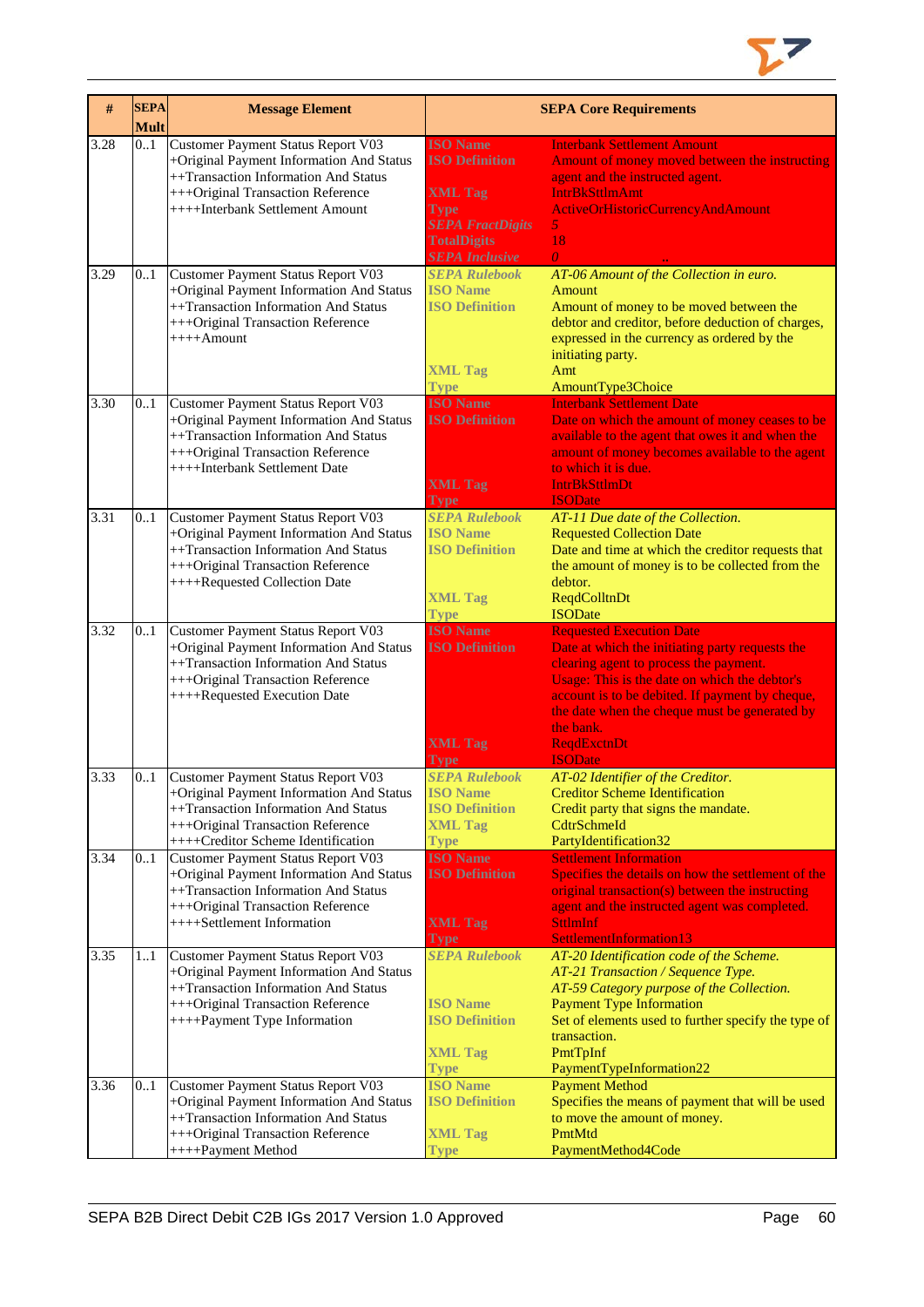

| $\#$ | <b>SEPA</b><br><b>Mult</b> | <b>Message Element</b>                                                                                                                                                                         |                                                                                                   | <b>SEPA Core Requirements</b>                                                                                                                                                                                                                                                                                                                                                                                                                                                                                                                                                                                                                                                        |
|------|----------------------------|------------------------------------------------------------------------------------------------------------------------------------------------------------------------------------------------|---------------------------------------------------------------------------------------------------|--------------------------------------------------------------------------------------------------------------------------------------------------------------------------------------------------------------------------------------------------------------------------------------------------------------------------------------------------------------------------------------------------------------------------------------------------------------------------------------------------------------------------------------------------------------------------------------------------------------------------------------------------------------------------------------|
| 3.37 | 11                         | Customer Payment Status Report V03<br>+Original Payment Information And Status<br>++Transaction Information And Status<br>+++Original Transaction Reference<br>++++Mandate Related Information | <b>SEPA Rulebook</b><br><b>ISO Name</b><br><b>ISO Definition</b><br><b>XML Tag</b>                | AT-01 Unique Mandate reference.<br>AT-16 Placeholder for the electronic signature<br>data, if applicable.<br>AT-17 Type of Mandate (paper or electronic).<br>AT-18 Identifier of the original Creditor who<br>issued the Mandate.<br>AT-19 Unique Mandate reference as given by the<br>original Creditor who issued the Mandate.<br>AT-24 Reason for Amendment of the Mandate.<br>AT-25 Signing date of the Mandate.<br>AT-60 Reference of the validation made by the<br>Debtor Bank (if present in DS-03).<br><b>Mandate Related Information</b><br>Set of elements used to provide further details of<br>the mandate signed between the creditor and the<br>debtor.<br>MndtRltdInf |
|      |                            |                                                                                                                                                                                                | <b>Type</b>                                                                                       | MandateRelatedInformation6                                                                                                                                                                                                                                                                                                                                                                                                                                                                                                                                                                                                                                                           |
| 3.38 | 0.1                        | Customer Payment Status Report V03<br>+Original Payment Information And Status<br>++Transaction Information And Status<br>+++Original Transaction Reference<br>++++Remittance Information      | <b>SEPA Rulebook</b><br><b>ISO Name</b><br><b>ISO Definition</b><br><b>XML Tag</b>                | AT-22 Remittance information.<br><b>Remittance Information</b><br>Information supplied to enable the matching of<br>an entry with the items that the transfer is<br>intended to settle, such as commercial invoices in<br>an accounts' receivable system.<br><b>RmtInf</b>                                                                                                                                                                                                                                                                                                                                                                                                           |
| 3.39 |                            |                                                                                                                                                                                                | <b>Type</b><br><b>SEPA Rulebook</b>                                                               | RemittanceInformation5                                                                                                                                                                                                                                                                                                                                                                                                                                                                                                                                                                                                                                                               |
|      | 0.1                        | Customer Payment Status Report V03<br>+Original Payment Information And Status<br>++Transaction Information And Status<br>+++Original Transaction Reference<br>$++++$ Ultimate Debtor          | <b>ISO</b> Name<br><b>ISO Definition</b><br><b>XML Tag</b><br><b>Type</b>                         | AT-15 Name of the Debtor Reference Party.<br>AT-37 Identification code of the Debtor<br>Reference Party.<br><b>Ultimate Debtor</b><br>Ultimate party that owes an amount of money to<br>the (ultimate) creditor.<br><b>UltmtDbtr</b><br>PartyIdentification32                                                                                                                                                                                                                                                                                                                                                                                                                        |
| 3.40 | 0.1                        | Customer Payment Status Report V03                                                                                                                                                             | <b>SEPA Rulebook</b>                                                                              | AT-14 Name of the Debtor.                                                                                                                                                                                                                                                                                                                                                                                                                                                                                                                                                                                                                                                            |
|      |                            | +Original Payment Information And Status<br>++Transaction Information And Status<br>+++Original Transaction Reference<br>$+++Debtor$                                                           | <b>ISO Name</b><br><b>ISO Definition</b><br><b>XML Tag</b><br><b>Type</b>                         | AT-09 Address of the Debtor.<br>AT-27 Debtor identification code.<br>Debtor<br>Party that owes an amount of money to the<br>(ultimate) creditor.<br>Dbtr<br>PartyIdentification32                                                                                                                                                                                                                                                                                                                                                                                                                                                                                                    |
| 3.41 | 0.1                        | Customer Payment Status Report V03<br>+Original Payment Information And Status<br>++Transaction Information And Status<br>+++Original Transaction Reference<br>++++Debtor Account              | <b>SEPA Rulebook</b><br><b>ISO</b> Name<br><b>ISO Definition</b><br><b>XML Tag</b><br><b>Type</b> | AT-07 The account number (IBAN) of the Debtor.<br><b>Debtor Account</b><br>Unambiguous identification of the account of the<br>debtor to which a debit entry will be made as a<br>result of the transaction.<br><b>DbtrAcct</b><br>CashAccount16                                                                                                                                                                                                                                                                                                                                                                                                                                     |
| 3.42 | 0.1                        | Customer Payment Status Report V03<br>+Original Payment Information And Status<br>++Transaction Information And Status<br>+++Original Transaction Reference<br>++++Debtor Agent                | <b>SEPA Rulebook</b><br><b>ISO</b> Name<br><b>ISO Definition</b><br><b>XML Tag</b><br><b>Type</b> | AT-13 BIC of the Debtor Bank (if present in DS-<br>$(03)$ .<br><b>Debtor Agent</b><br>Financial institution servicing an account for the<br>debtor.<br><b>DbtrAgt</b><br>BranchAndFinancialInstitutionIdentification4                                                                                                                                                                                                                                                                                                                                                                                                                                                                |
| 3.43 | 01                         | Customer Payment Status Report V03<br>+Original Payment Information And Status<br>++Transaction Information And Status<br>+++Original Transaction Reference<br>++++Debtor Agent Account        | <b>ISO</b> Name<br><b>ISO Definition</b><br><b>XML Tag</b><br>Type                                | Debtor Agent Account<br>Unambiguous identification of the account of the<br>debtor agent at its servicing agent in the payment<br>chain.<br>DbtrAgtAcct<br>CashAccount16                                                                                                                                                                                                                                                                                                                                                                                                                                                                                                             |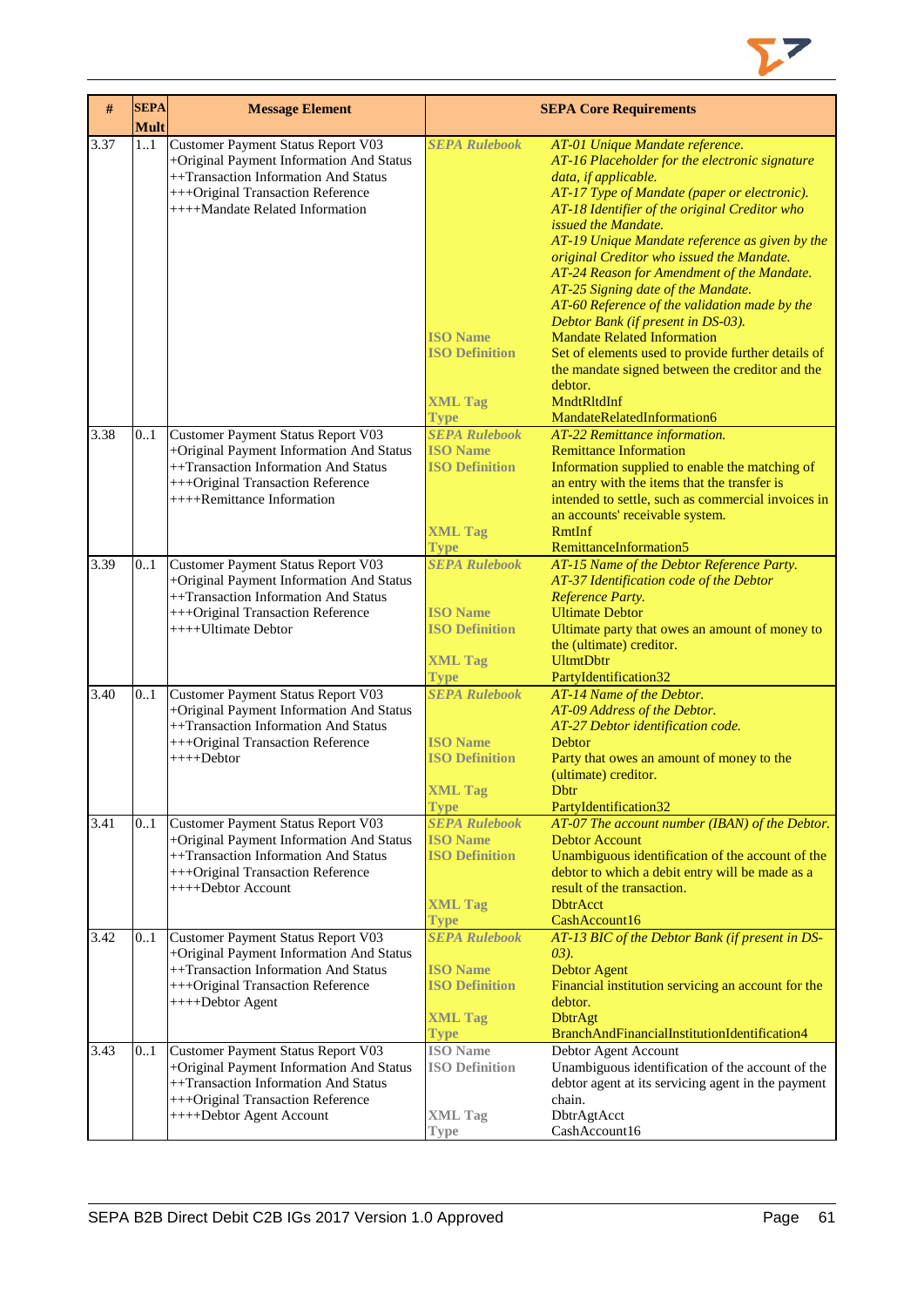

| #    | <b>SEPA</b> | <b>Message Element</b>                   |                       | <b>SEPA Core Requirements</b>                        |
|------|-------------|------------------------------------------|-----------------------|------------------------------------------------------|
|      | <b>Mult</b> |                                          |                       |                                                      |
| 3.44 | 0.1         | Customer Payment Status Report V03       | <b>SEPA Rulebook</b>  | AT-12 BIC of the Creditor Bank (if present in        |
|      |             | +Original Payment Information And Status |                       | $DS-03$ ).                                           |
|      |             | ++Transaction Information And Status     | <b>ISO</b> Name       | <b>Creditor Agent</b>                                |
|      |             | +++Original Transaction Reference        | <b>ISO Definition</b> | Financial institution servicing an account for the   |
|      |             | ++++Creditor Agent                       |                       | creditor.                                            |
|      |             |                                          | <b>XML Tag</b>        | CdtrAgt                                              |
|      |             |                                          | <b>Type</b>           | BranchAndFinancialInstitutionIdentification4         |
| 3.45 | 0.1         | Customer Payment Status Report V03       | <b>ISO</b> Name       | Creditor Agent Account                               |
|      |             | +Original Payment Information And Status | <b>ISO Definition</b> | Unambiguous identification of the account of the     |
|      |             | ++Transaction Information And Status     |                       | creditor agent at its servicing agent to which a     |
|      |             | +++Original Transaction Reference        |                       | credit entry will be made as a result of the         |
|      |             | ++++Creditor Agent Account               |                       | payment transaction.                                 |
|      |             |                                          | <b>XML Tag</b>        | CdtrAgtAcct                                          |
|      |             |                                          | <b>Type</b>           | CashAccount16                                        |
| 3.46 | 0.1         | Customer Payment Status Report V03       | <b>SEPA Rulebook</b>  | AT-03 Name of the Creditor.                          |
|      |             | +Original Payment Information And Status |                       | AT-05 Address of the Creditor.                       |
|      |             | ++Transaction Information And Status     | <b>ISO</b> Name       | Creditor                                             |
|      |             | +++Original Transaction Reference        | <b>ISO Definition</b> | Party to which an amount of money is due.            |
|      |             | ++++Creditor                             | <b>XML Tag</b>        | Cdtr                                                 |
|      |             |                                          | <b>Type</b>           | PartyIdentification32                                |
| 3.47 | 01          | Customer Payment Status Report V03       | <b>SEPA Rulebook</b>  | AT-04 The account number (IBAN) of the               |
|      |             | +Original Payment Information And Status |                       | Creditor.                                            |
|      |             | ++Transaction Information And Status     | <b>ISO</b> Name       | <b>Creditor Account</b>                              |
|      |             | +++Original Transaction Reference        | <b>ISO Definition</b> | Unambiguous identification of the account of the     |
|      |             | ++++Creditor Account                     |                       | creditor to which a credit entry will be posted as a |
|      |             |                                          |                       | result of the payment transaction.                   |
|      |             |                                          | <b>XML Tag</b>        | CdtrAcct                                             |
|      |             |                                          | <b>Type</b>           | CashAccount16                                        |
| 3.48 | 0.1         | Customer Payment Status Report V03       | <b>SEPA Rulebook</b>  | AT-38 Name of the Creditor Reference Party.          |
|      |             | +Original Payment Information And Status |                       | AT-39 Identification code of the Creditor            |
|      |             | ++Transaction Information And Status     |                       | Reference Party.                                     |
|      |             | +++Original Transaction Reference        | <b>ISO Name</b>       | <b>Ultimate Creditor</b>                             |
|      |             | ++++Ultimate Creditor                    | <b>ISO Definition</b> | Ultimate party to which an amount of money is        |
|      |             |                                          |                       | due.                                                 |
|      |             |                                          | <b>XML Tag</b>        | <b>UltmtCdtr</b>                                     |
|      |             |                                          | <b>Type</b>           | PartyIdentification32                                |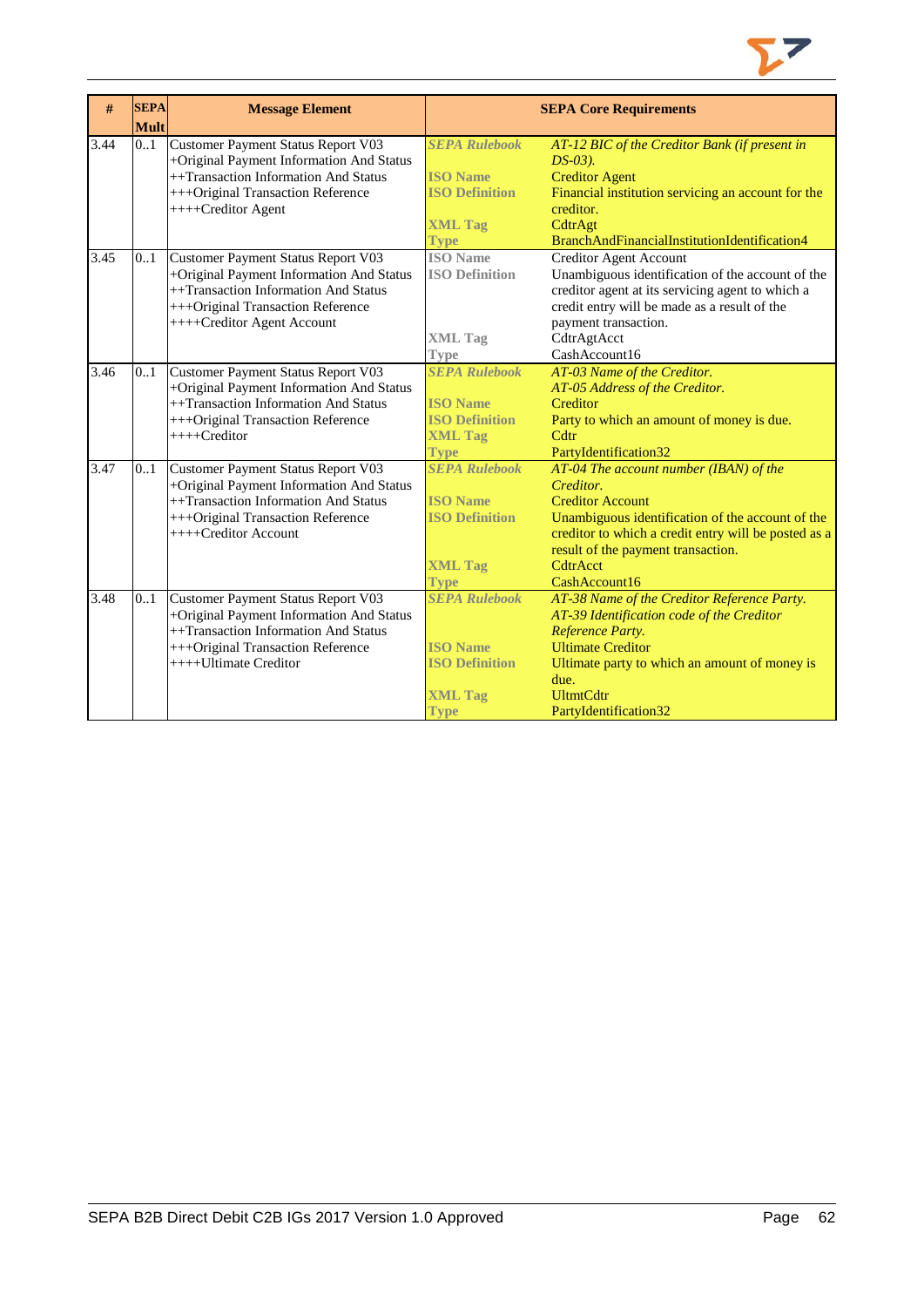

# <span id="page-63-0"></span>**2.3.2 Message Element Specifications**

The reasons for a **reject by the Creditor Bank or the CSM** as present in the Rulebook are mapped to the ISO codes in the table below. Other ISO codes may be used when the Creditor Bank has rejected the message.

| <b>ISO Code</b>  | <b>ISO Name</b>                     | SEPA Reason as specified in the<br><b>Rulebook</b>                                                        |
|------------------|-------------------------------------|-----------------------------------------------------------------------------------------------------------|
| AC01             | IncorrectAccountNumber              | Account identifier incorrect (i.e.<br>invalid IBAN)                                                       |
| AC04             | ClosedAccountNumber                 | <b>Account closed</b>                                                                                     |
| AC <sub>06</sub> | BlockedAccount                      | <b>Account blocked</b>                                                                                    |
|                  |                                     | <b>Account blocked for Direct Debit by</b><br>the Debtor                                                  |
| AC <sub>13</sub> | InvalidDebtorAccountType            | Debtor account is a consumer<br>account                                                                   |
| AG01             | TransactionForbidden                | Direct debit forbidden on this<br>account for regulatory reasons                                          |
| AG02             | InvalidBankOperationCode            | Operation code/transaction<br>code/sequence type incorrect, invalid<br>file format                        |
|                  |                                     | <b>Usage Rule: To be used to indicate</b><br>an incorrect operation<br>code/transation code/sequence type |
| AM04             | InsufficientFunds                   | <b>Insufficient funds</b>                                                                                 |
| AM <sub>05</sub> | Duplication                         | <b>Duplicate collection</b>                                                                               |
| BE <sub>01</sub> | InconsistentWithEndCustomer         | Debtor's name does not match with<br>the account holder's name.                                           |
| BE <sub>05</sub> | UnrecognisedInitiatingParty         | Identifier of the Creditor incorrect.                                                                     |
| FF <sub>01</sub> | InvalidFileFormat                   | Operation/transaction code incorrect,<br>invalid file format                                              |
|                  |                                     | <b>Usage Rule: To be used to indicate</b><br>an invalid file format                                       |
| MD <sub>01</sub> | NoMandate                           | No Mandate or unable to obtain<br>mandate confirmation from the<br><b>Debtor</b>                          |
| MD <sub>02</sub> | MissingMandatoryInfomationInMandate | Mandate data missing or incorrect                                                                         |
| MD07             | <b>EndCustomerDeceased</b>          | Debtor deceased                                                                                           |
| <b>MS02</b>      | NotSpecifiedReasonCustomerGenerated | <b>Refusal by the Debtor</b>                                                                              |
| <b>MS03</b>      | NotSpecifiedReasonAgentGenerated    | Reason not specified                                                                                      |
| RC01             | BankIdentifierIncorrect             | Bank identifier incorrect (i.e. invalid                                                                   |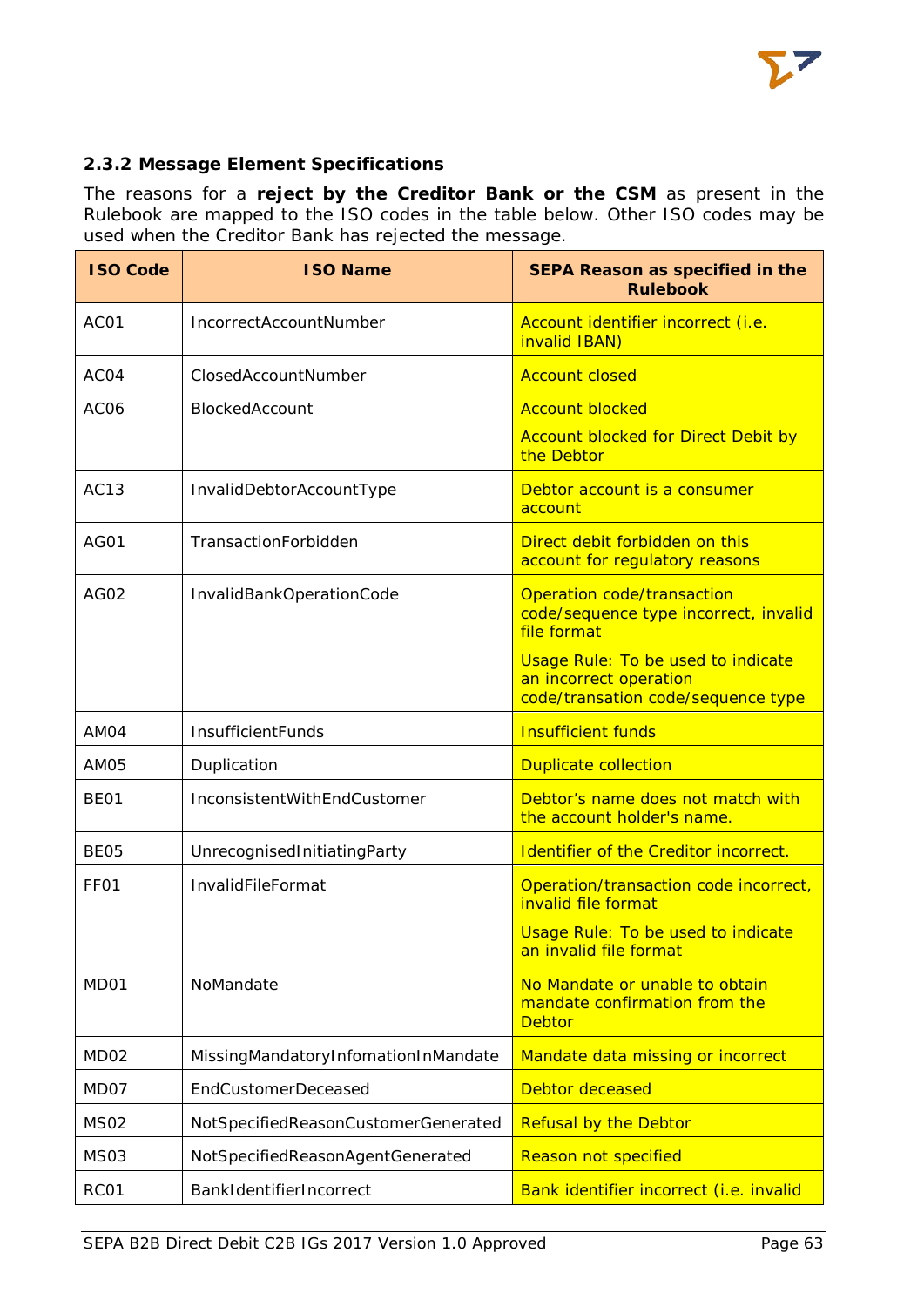| <b>ISO Code</b>  | <b>ISO Name</b>                                       | <b>SEPA Reason as specified in the</b><br><b>Rulebook</b>    |  |  |
|------------------|-------------------------------------------------------|--------------------------------------------------------------|--|--|
|                  |                                                       | $BIC$ )                                                      |  |  |
| <b>RR01</b>      | Account<br>Missing<br>Debtor<br>Or.<br>Identification | <b>Regulatory reason</b>                                     |  |  |
| <b>RR02</b>      | Missing Debtor Name Or Address                        | <b>Regulatory Reason</b>                                     |  |  |
| RR <sub>03</sub> | Missing Debtor Name Or Address                        | <b>Regulatory Reason</b>                                     |  |  |
| RR <sub>04</sub> | RegulatoryReason                                      | <b>Regulatory Reason</b>                                     |  |  |
| <b>SL01</b>      | Service Offered By<br>Specific<br>Debtor<br>Agent     | Due to specific service offered by the<br><b>Debtor Bank</b> |  |  |
| <b>DNOR</b>      | Debtor bank is not registered                         | Debtor Bank is not registered under<br>this BIC in the CSM   |  |  |
| <b>CNOR</b>      | Creditor bank is not registered                       | Creditor Bank is not registered under<br>this BIC in the CSM |  |  |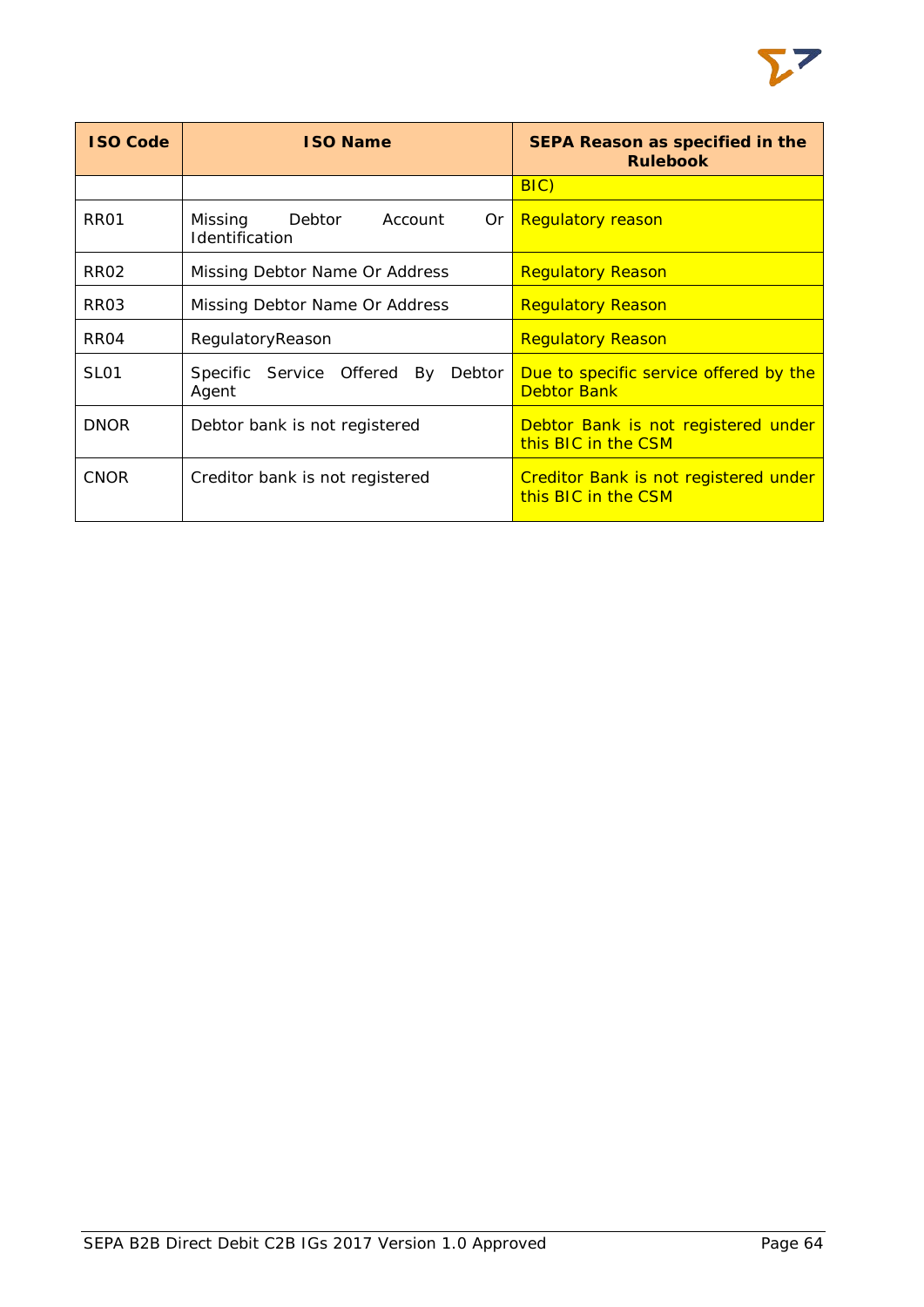

# <span id="page-65-0"></span>**3 LIST OF CHANGES IN BUSINESS-TO-BUSINESS DIRECT DEBIT C2B IMPLEMENTATION GUIDELINES RELATIVE TO V7.0**

# **(Note: This list is for information – the changes included in the body of the document are the changes in effect)**

# **SYMBOLS USED**

- 1. Column one contains the identification number of the Change
- 2. Column two contains the reference(s) to the relevant Index Number
- 3. Column three contains the reference(s) to the relevant section or message element (including full path)
- 4. Column four contains a description of the change
- 5. Column five contains a status code:
	- REJ: Rejected by the SEM WG
	- PEN: Issue pending in the SEM WG
	- ACC: Accepted by the SEM WG in Guidelines
- 1. Column six contains the type of change:
	- TYPO: Typing and layout errors
	- CLAR: Clarification of the text
	- CHAN: Change in or further alignment with the Rulebook content

| $N^{\circ}$    | #   | Section / Message<br><b>Element</b>                                                                                                                                                       | <b>Description</b>                                                                                                                                               | <b>Status</b> | <b>Type</b> |
|----------------|-----|-------------------------------------------------------------------------------------------------------------------------------------------------------------------------------------------|------------------------------------------------------------------------------------------------------------------------------------------------------------------|---------------|-------------|
| 1 <sub>1</sub> | N/A | 0.1 References                                                                                                                                                                            | Added reference to document EPC230-15<br>"Clarification Paper on the Use of Slashes<br>References, Identifications<br>in<br>and<br>Identifiers"                  | <b>ACC</b>    | <b>CLAR</b> |
| 2.             | N/A | 1. Introduction<br>1.1 Coverage of the<br><b>SEPA IGS</b><br>2. Mandatory C2B and<br>B2C messages<br>2.2.1 Use of the<br><b>Customer to Bank</b><br>Payment Reversal<br>(pain.007.001.02) | Editorial update:<br>As the C2B implementation guidelines are<br>now mandatory, all references related to<br>'recommended' have been replaced by<br>'mandatory'. | <b>ACC</b>    | <b>CHAN</b> |
| 3.             | N/A | 1.1 Coverage of the<br><b>SEPA IGS</b>                                                                                                                                                    | Following note was added to Figure 1:<br>"yellow fields can be used in a specific way<br>for an AOS."                                                            | ACC           | CI AR       |
| 4 <sub>1</sub> | N/A | 1.5.4 SMNDA                                                                                                                                                                               | Section was deleted (as change was<br>already introduced in the previous version)                                                                                | <b>ACC</b>    | <b>CLAR</b> |
| 5.             | 1.4 | <b>Customer Direct Debit</b><br>Initiation V02<br>+Group Header<br>++Number Of<br>Transactions                                                                                            | Following clarification was added:<br>"The validation of this data element<br>depends on pre-agreed customer-to-bank<br>conditions."                             | <b>ACC</b>    | <b>CLAR</b> |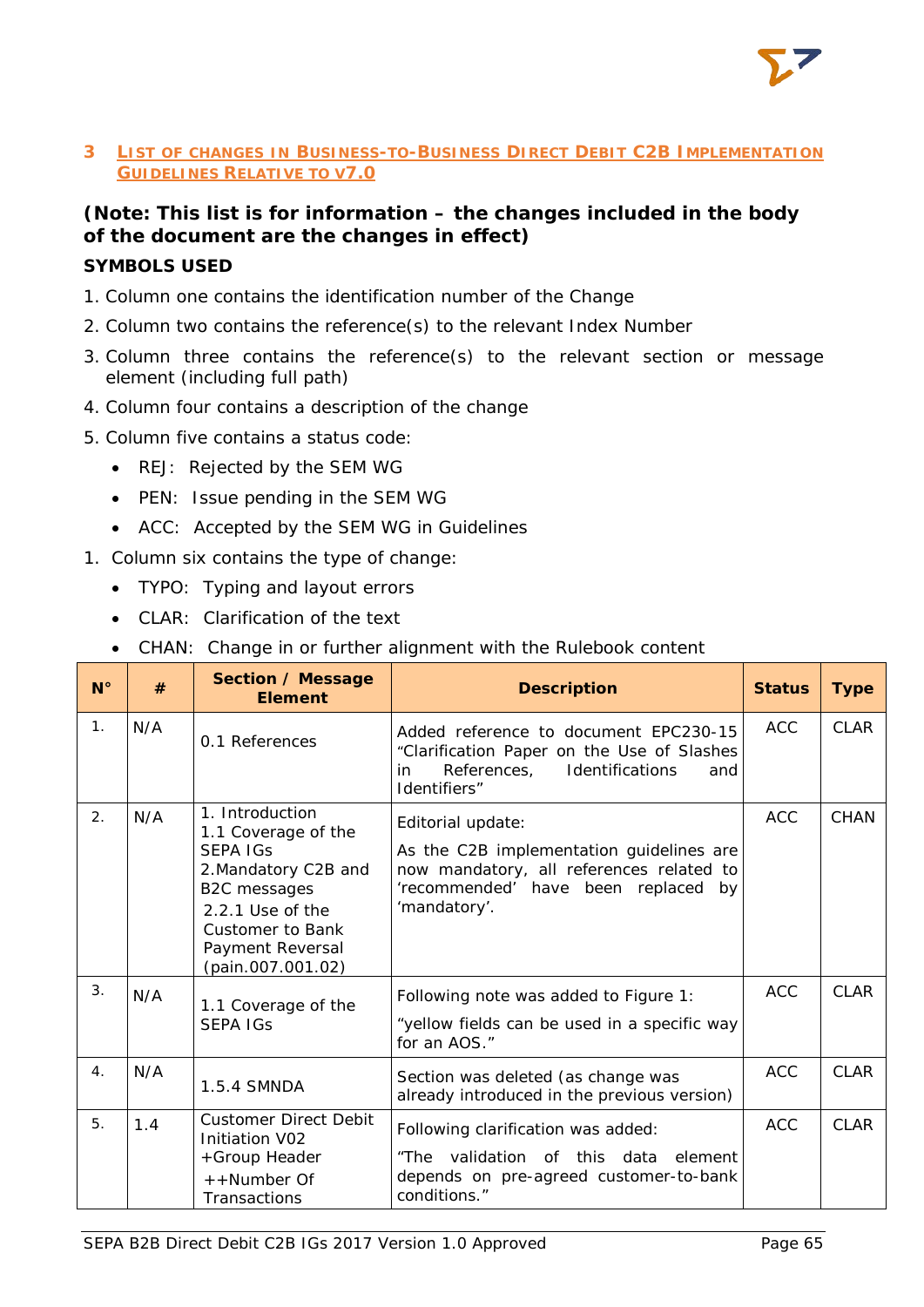

| $N^{\circ}$ | #     | Section / Message<br><b>Element</b>                                                                                                                                                                            | <b>Description</b>                                                                                                                                                                                                                     | <b>Status</b> | <b>Type</b> |
|-------------|-------|----------------------------------------------------------------------------------------------------------------------------------------------------------------------------------------------------------------|----------------------------------------------------------------------------------------------------------------------------------------------------------------------------------------------------------------------------------------|---------------|-------------|
| 6.          | 1.5   | <b>Customer Direct Debit</b><br>Initiation V02<br>+Group Header<br>++Control Sum                                                                                                                               | Data element was made mandatory and<br>the following clarification was added:<br>"The validation of this<br>data<br>element<br>depends on pre-agreed customer-to-bank<br>conditions."                                                  | <b>ACC</b>    | <b>CHAN</b> |
| 7.          | 2.4   | <b>Customer Direct Debit</b><br><b>Initiation V02</b><br>+Payment Information<br>++Number Of<br>Transactions                                                                                                   | Data element was made mandatory and<br>the following clarification was added:<br>"The validation of this data element<br>depends on pre-agreed customer-to-bank<br>conditions."                                                        | <b>ACC</b>    | <b>CHAN</b> |
| 8.          | 2.5   | <b>Customer Direct Debit</b><br><b>Initiation V02</b><br>+Payment Information<br>++Control Sum                                                                                                                 | Data element was made mandatory and<br>the following clarification was added:<br>"The validation of this data element<br>depends on pre-agreed customer-to-bank<br>conditions."                                                        | <b>ACC</b>    | <b>CHAN</b> |
| 9.          | 2.6   | <b>Customer Direct Debit</b><br>Initiation V02<br>+Payment Information<br>++Payment Type<br>Information                                                                                                        | Shaded yellow.<br>Following Usage Rule was added:<br>"'Payment Type Information' must be<br>present either here or under 'Direct Debit<br>Transaction Information'."<br>Deleted: "Mandatory"                                           | <b>ACC</b>    | <b>CHAN</b> |
| 10.         | 2.40  | <b>Customer Direct Debit</b><br>Initiation V02<br>+Payment Information<br>++Creditor Agent<br>$++$ + Financial<br>Institution<br>Identification<br>$+++BIC$                                                    | The following text:<br>"The BIC is mandatory for non-EU/non-EEA<br>cross-border SEPA transactions."<br>Was replaced by:<br>"The BIC is only mandatory when the<br>Creditor Bank is located in a non-EEA SEPA<br>country or territory." | <b>ACC</b>    | <b>CLAR</b> |
| 11.         | 2.129 | <b>Customer Direct Debit</b><br>Initiation V02<br>+Payment Information<br>++Direct Debit<br>Transaction<br>Information<br>+ + + Debtor Agent<br>$++++Financial$<br>Institution<br>Identification<br>$+++++BIC$ | The following text:<br>"The BIC is mandatory for non-EU/non-EEA<br>cross-border SEPA transactions."<br>Was replaced by:<br>"The BIC is only mandatory when the<br>Debtor Bank is located in a non-EEA SEPA<br>country or territory."   | <b>ACC</b>    | <b>CLAR</b> |